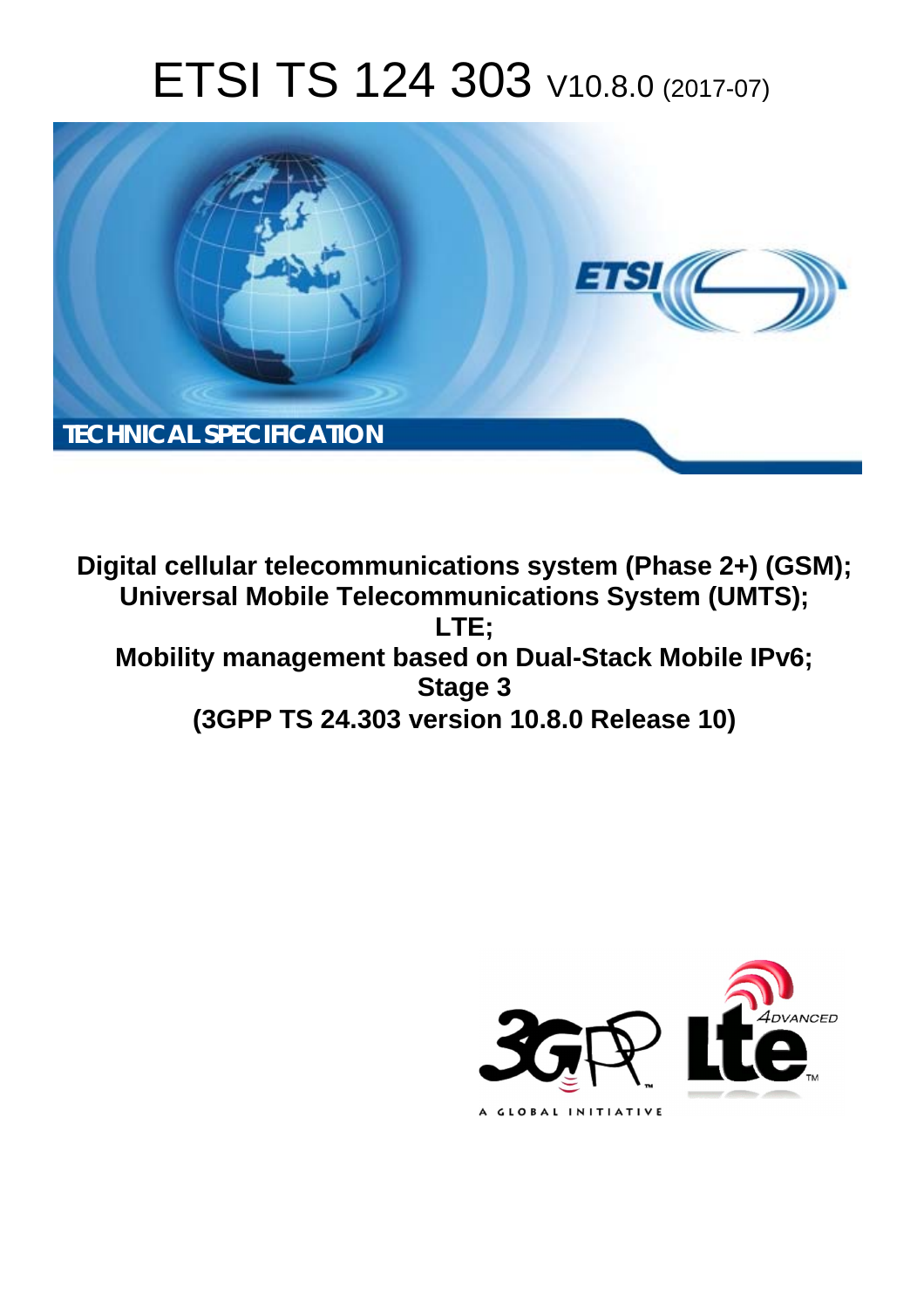Reference RTS/TSGC-0124303va80

> Keywords GSM,LTE,UMTS

#### *ETSI*

#### 650 Route des Lucioles F-06921 Sophia Antipolis Cedex - FRANCE

Tel.: +33 4 92 94 42 00 Fax: +33 4 93 65 47 16

Siret N° 348 623 562 00017 - NAF 742 C Association à but non lucratif enregistrée à la Sous-Préfecture de Grasse (06) N° 7803/88

#### *Important notice*

The present document can be downloaded from: <http://www.etsi.org/standards-search>

The present document may be made available in electronic versions and/or in print. The content of any electronic and/or print versions of the present document shall not be modified without the prior written authorization of ETSI. In case of any existing or perceived difference in contents between such versions and/or in print, the only prevailing document is the print of the Portable Document Format (PDF) version kept on a specific network drive within ETSI Secretariat.

Users of the present document should be aware that the document may be subject to revision or change of status. Information on the current status of this and other ETSI documents is available at <https://portal.etsi.org/TB/ETSIDeliverableStatus.aspx>

If you find errors in the present document, please send your comment to one of the following services: <https://portal.etsi.org/People/CommiteeSupportStaff.aspx>

#### *Copyright Notification*

No part may be reproduced or utilized in any form or by any means, electronic or mechanical, including photocopying and microfilm except as authorized by written permission of ETSI. The content of the PDF version shall not be modified without the written authorization of ETSI. The copyright and the foregoing restriction extend to reproduction in all media.

© ETSI 2017.

All rights reserved.

**DECT**TM, **PLUGTESTS**TM, **UMTS**TM and the ETSI logo are Trade Marks of ETSI registered for the benefit of its Members. **3GPP**TM and **LTE**™ are Trade Marks of ETSI registered for the benefit of its Members and of the 3GPP Organizational Partners.

**oneM2M** logo is protected for the benefit of its Members

**GSM**® and the GSM logo are Trade Marks registered and owned by the GSM Association.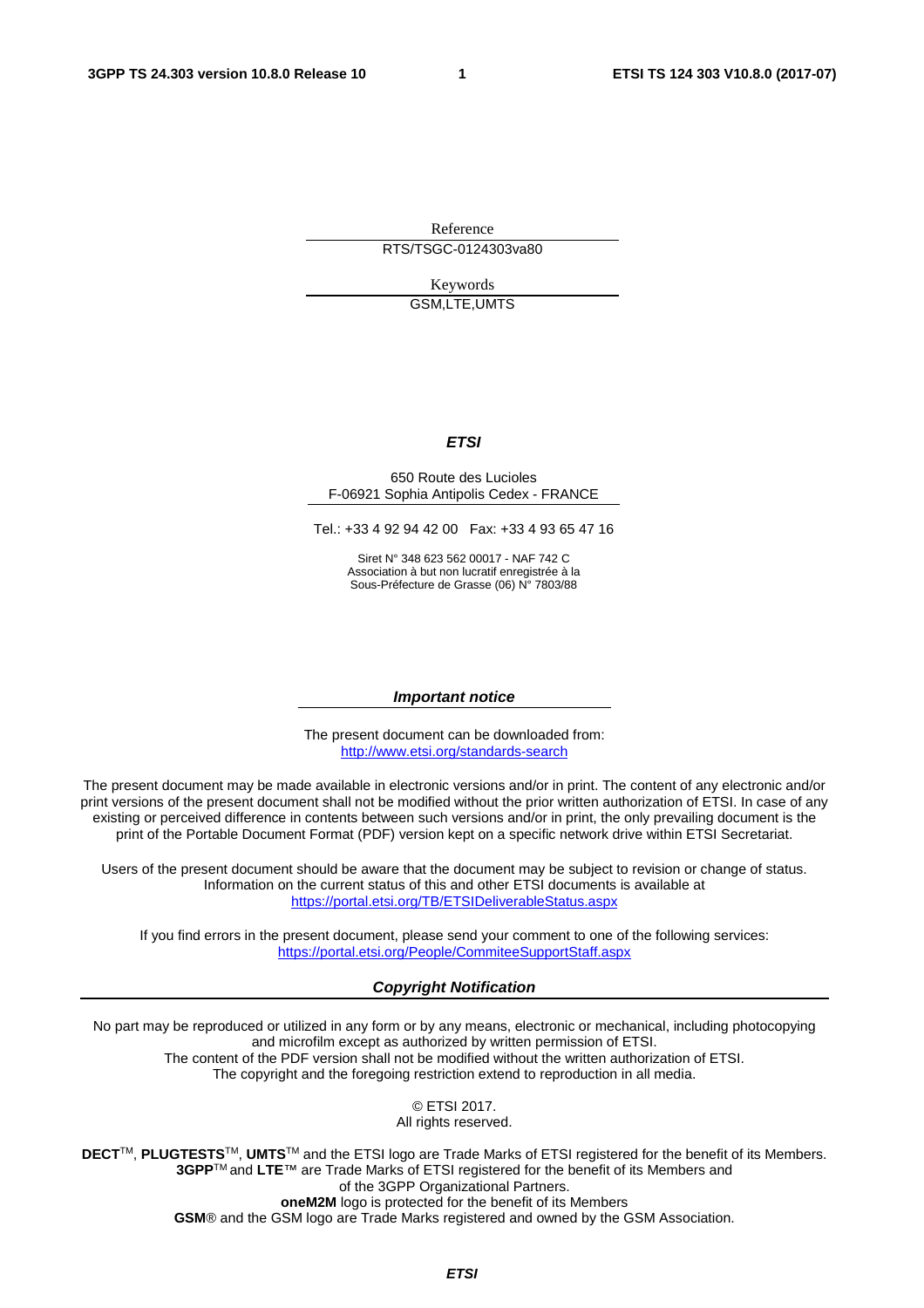# Intellectual Property Rights

IPRs essential or potentially essential to the present document may have been declared to ETSI. The information pertaining to these essential IPRs, if any, is publicly available for **ETSI members and non-members**, and can be found in ETSI SR 000 314: *"Intellectual Property Rights (IPRs); Essential, or potentially Essential, IPRs notified to ETSI in respect of ETSI standards"*, which is available from the ETSI Secretariat. Latest updates are available on the ETSI Web server ([https://ipr.etsi.org/\)](https://ipr.etsi.org/).

Pursuant to the ETSI IPR Policy, no investigation, including IPR searches, has been carried out by ETSI. No guarantee can be given as to the existence of other IPRs not referenced in ETSI SR 000 314 (or the updates on the ETSI Web server) which are, or may be, or may become, essential to the present document.

# Foreword

This Technical Specification (TS) has been produced by ETSI 3rd Generation Partnership Project (3GPP).

The present document may refer to technical specifications or reports using their 3GPP identities, UMTS identities or GSM identities. These should be interpreted as being references to the corresponding ETSI deliverables.

The cross reference between GSM, UMTS, 3GPP and ETSI identities can be found under [http://webapp.etsi.org/key/queryform.asp.](http://webapp.etsi.org/key/queryform.asp)

# Modal verbs terminology

In the present document "**shall**", "**shall not**", "**should**", "**should not**", "**may**", "**need not**", "**will**", "**will not**", "**can**" and "**cannot**" are to be interpreted as described in clause 3.2 of the [ETSI Drafting Rules](https://portal.etsi.org/Services/editHelp!/Howtostart/ETSIDraftingRules.aspx) (Verbal forms for the expression of provisions).

"**must**" and "**must not**" are **NOT** allowed in ETSI deliverables except when used in direct citation.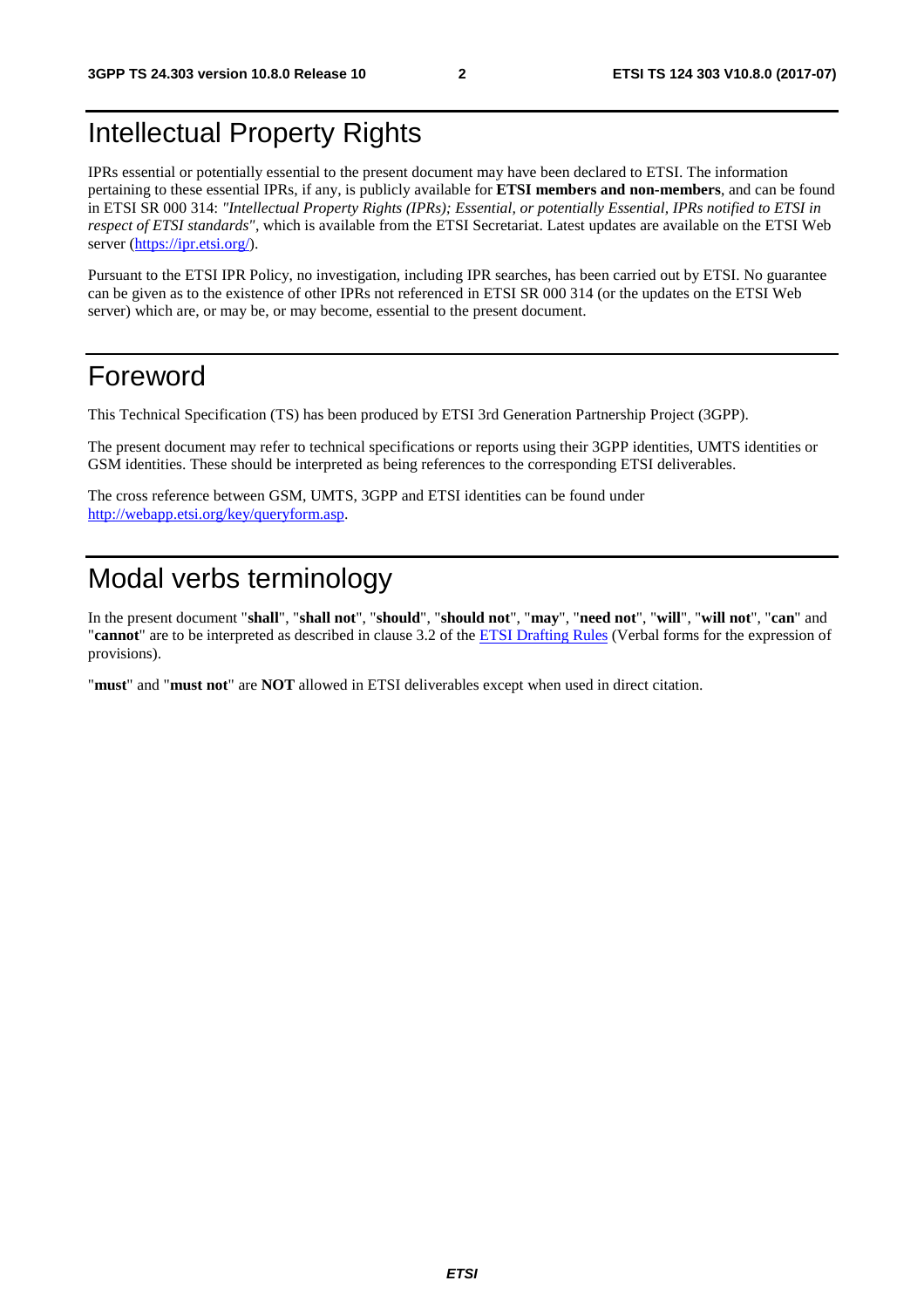$\mathbf{3}$ 

# Contents

| 1                      |                                                                               |  |
|------------------------|-------------------------------------------------------------------------------|--|
| 2                      |                                                                               |  |
| 3                      |                                                                               |  |
| 3.1<br>3.2             |                                                                               |  |
| 4                      |                                                                               |  |
| 4.1<br>4.2             |                                                                               |  |
| 4.3                    |                                                                               |  |
| 5                      |                                                                               |  |
| 5.1                    |                                                                               |  |
| 5.1.1<br>5.1.2         |                                                                               |  |
| 5.1.2.1                |                                                                               |  |
| 5.1.2.1.1              |                                                                               |  |
| 5.1.2.1.2              |                                                                               |  |
| 5.1.2.1.3<br>5.1.2.1.4 |                                                                               |  |
| 5.1.2.1.5              |                                                                               |  |
| 5.1.2.1a               |                                                                               |  |
| 5.1.2.2                | Security association establishment and IPv6 Home Network Prefix assignment13  |  |
| 5.1.2.3                |                                                                               |  |
| 5.1.2.4                |                                                                               |  |
| 5.1.3                  |                                                                               |  |
| 5.1.3.1                | Security association establishment and IPv6 Home Network Prefix assignment 16 |  |
| 5.1.3.2                |                                                                               |  |
| 5.1.3.3                |                                                                               |  |
| 5.2                    |                                                                               |  |
| 5.2.1                  |                                                                               |  |
| 5.2.2                  | UE procedures                                                                 |  |
| 5.2.2.1                |                                                                               |  |
| 5.2.2.2<br>5.2.2.3     |                                                                               |  |
| 5.2.2.4                |                                                                               |  |
| 5.2.3                  |                                                                               |  |
| 5.2.3.1                |                                                                               |  |
| 5.2.3.2                |                                                                               |  |
| 5.2.3.3                |                                                                               |  |
| 5.3                    |                                                                               |  |
| 5.3.1                  |                                                                               |  |
| 5.3.2                  |                                                                               |  |
| 5.3.3                  |                                                                               |  |
| 5.4                    |                                                                               |  |
| 5.4.1                  |                                                                               |  |
| 5.4.2                  |                                                                               |  |
| 5.4.2.1                |                                                                               |  |
| 5.4.2.2                |                                                                               |  |
| 5.4.3<br>5.4.3.1       |                                                                               |  |
|                        |                                                                               |  |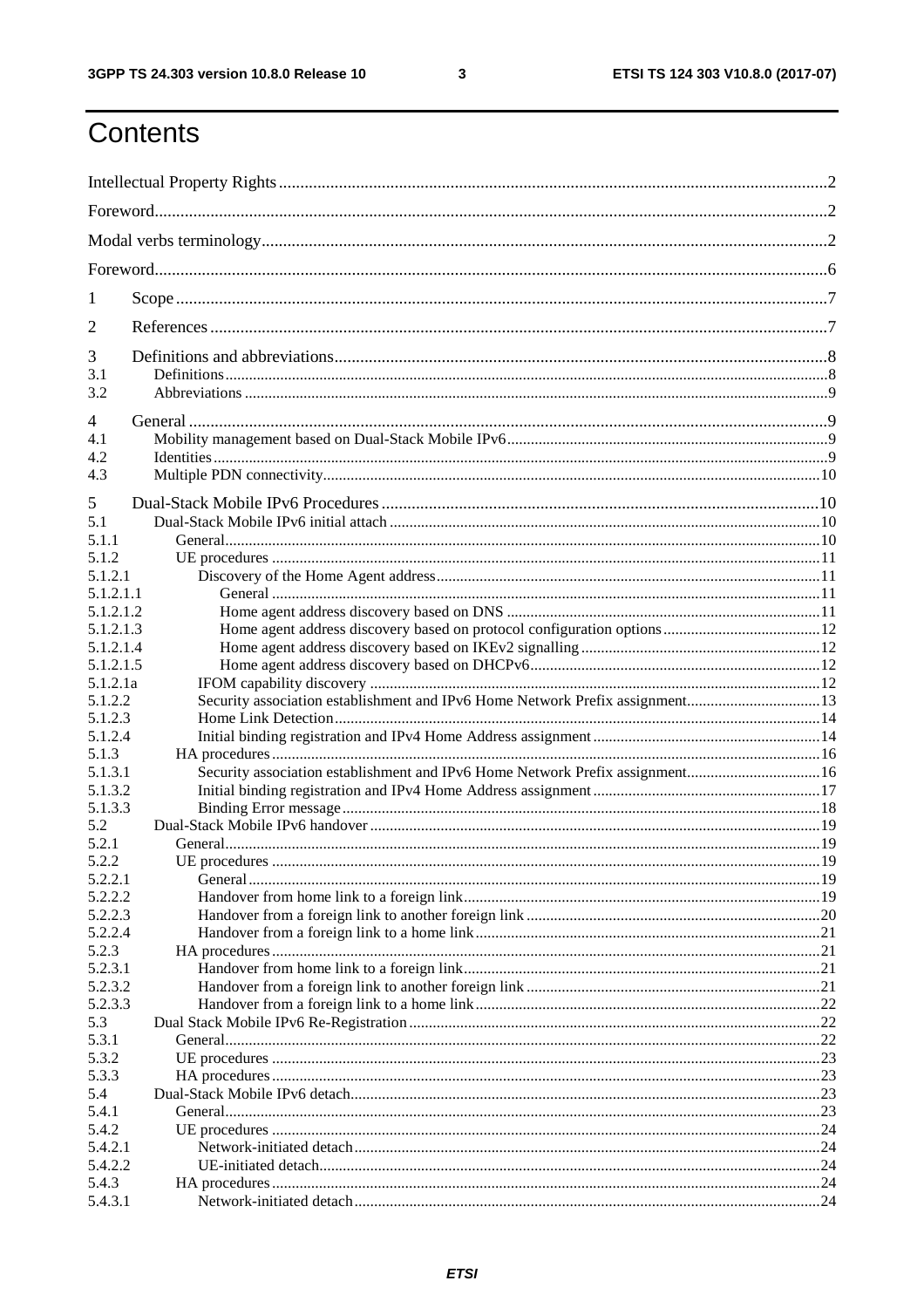$\overline{\mathbf{4}}$ 

| 5.4.3.2 |                             |  |
|---------|-----------------------------|--|
| 5.5     |                             |  |
| 5.5A    |                             |  |
| 5.5A.1  |                             |  |
| 5.5A.2  |                             |  |
| 5.5A.3  |                             |  |
| 5.6     |                             |  |
| 5.6.1   |                             |  |
| 5.6.2   |                             |  |
| 5.6.2.1 |                             |  |
| 5.6.2.2 |                             |  |
| 5.6.2.3 |                             |  |
| 5.6.3   |                             |  |
| 5.6.3.1 |                             |  |
| 5.6.3.2 |                             |  |
| 5.6.3.3 |                             |  |
| 5.7     |                             |  |
| 5.7.1   |                             |  |
|         |                             |  |
| 5.7.2   |                             |  |
| 5.7.3   |                             |  |
| 5.8     |                             |  |
| 5.8.1   |                             |  |
| 5.8.2   |                             |  |
| 5.8.2.1 |                             |  |
| 5.8.2.2 |                             |  |
| 5.8.2.3 |                             |  |
| 5.8.3   |                             |  |
| 5.8.3.1 |                             |  |
| 5.8.3.2 |                             |  |
| 5.8.3.3 |                             |  |
| 5.9     |                             |  |
| 5.9.1   |                             |  |
| 5.9.2   |                             |  |
| 5.9.2.1 |                             |  |
| 5.9.2.2 |                             |  |
| 5.9.2.3 |                             |  |
|         |                             |  |
| 5.9.3   |                             |  |
| 5.9.3.1 |                             |  |
| 5.9.3.2 |                             |  |
| 5.9.3.3 |                             |  |
|         |                             |  |
|         | <b>Annex A (normative):</b> |  |
| A.1     |                             |  |
|         |                             |  |
| A.2     |                             |  |
| A.2.1   |                             |  |
| A.2.2   |                             |  |
| A.2.3   |                             |  |
|         |                             |  |
| A.3     |                             |  |
| A.3.1   |                             |  |
| A.3.2   |                             |  |
|         |                             |  |
| A.4     |                             |  |
| A.4.1   |                             |  |
| A.4.2   |                             |  |
| A.5     |                             |  |
| A.5.1   |                             |  |
|         |                             |  |
| A.5.2   |                             |  |
| A.6     |                             |  |
| A.6.1   |                             |  |
|         |                             |  |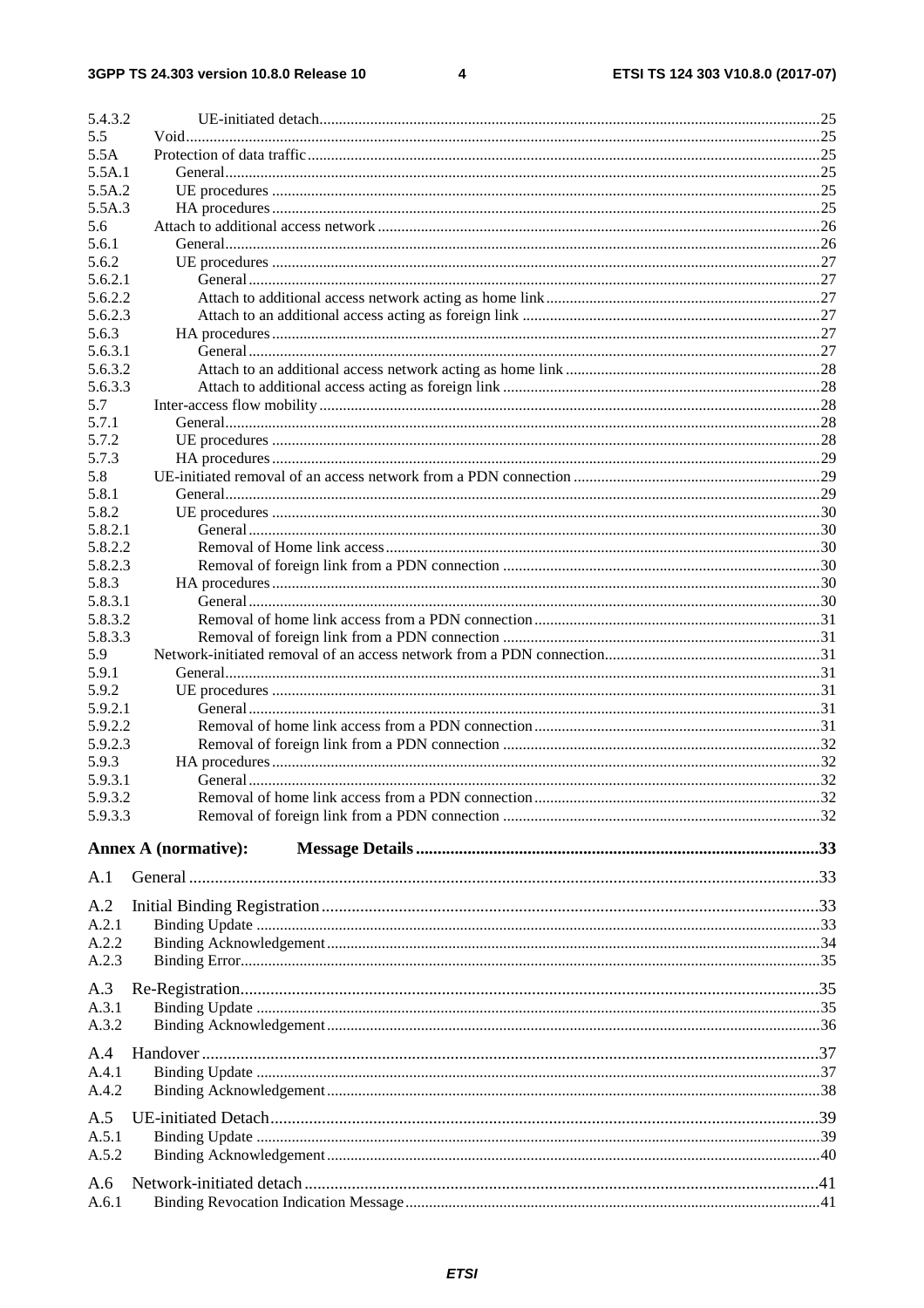$5\phantom{a}$ 

| A.6.2            |                               |  |
|------------------|-------------------------------|--|
| A.7              |                               |  |
| A.8<br>A.8.1     |                               |  |
| A.8.2            |                               |  |
| A.9              |                               |  |
| A.9.1<br>A.9.2   |                               |  |
|                  |                               |  |
| A.10.1<br>A.10.2 |                               |  |
|                  |                               |  |
| A.11.1           |                               |  |
| A.11.2           |                               |  |
|                  | <b>Annex B (normative):</b>   |  |
| B.1<br>B.2       |                               |  |
|                  | <b>Annex C</b> (informative): |  |
|                  |                               |  |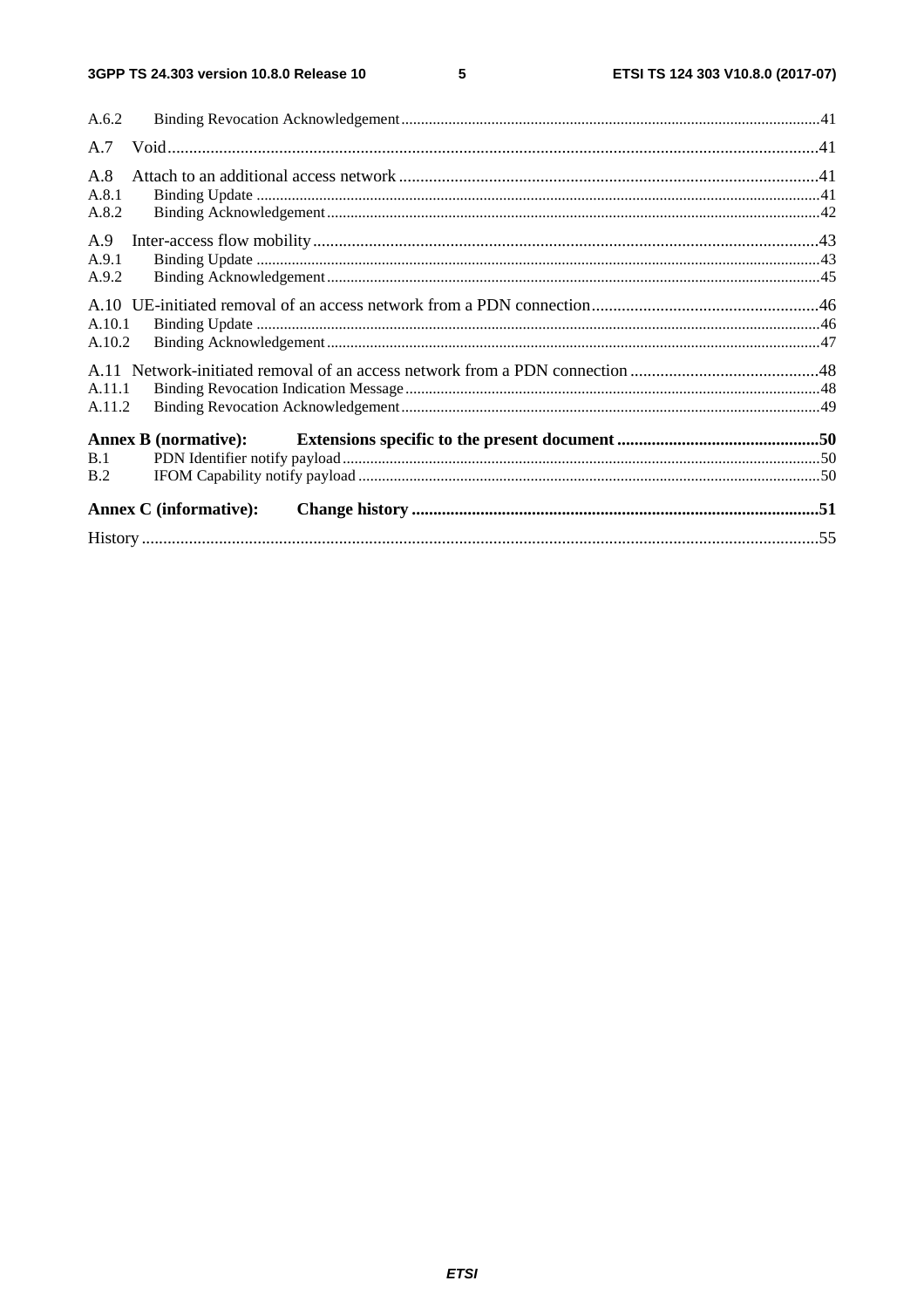# Foreword

This Technical Specification has been produced by the 3rd Generation Partnership Project (3GPP).

The contents of the present document are subject to continuing work within the TSG and may change following formal TSG approval. Should the TSG modify the contents of the present document, it will be re-released by the TSG with an identifying change of release date and an increase in version number as follows:

Version x.y.z

where:

- x the first digit:
	- 1 presented to TSG for information;
	- 2 presented to TSG for approval;
	- 3 or greater indicates TSG approved document under change control.
- y the second digit is incremented for all changes of substance, i.e. technical enhancements, corrections, updates, etc.
- z the third digit is incremented when editorial only changes have been incorporated in the document.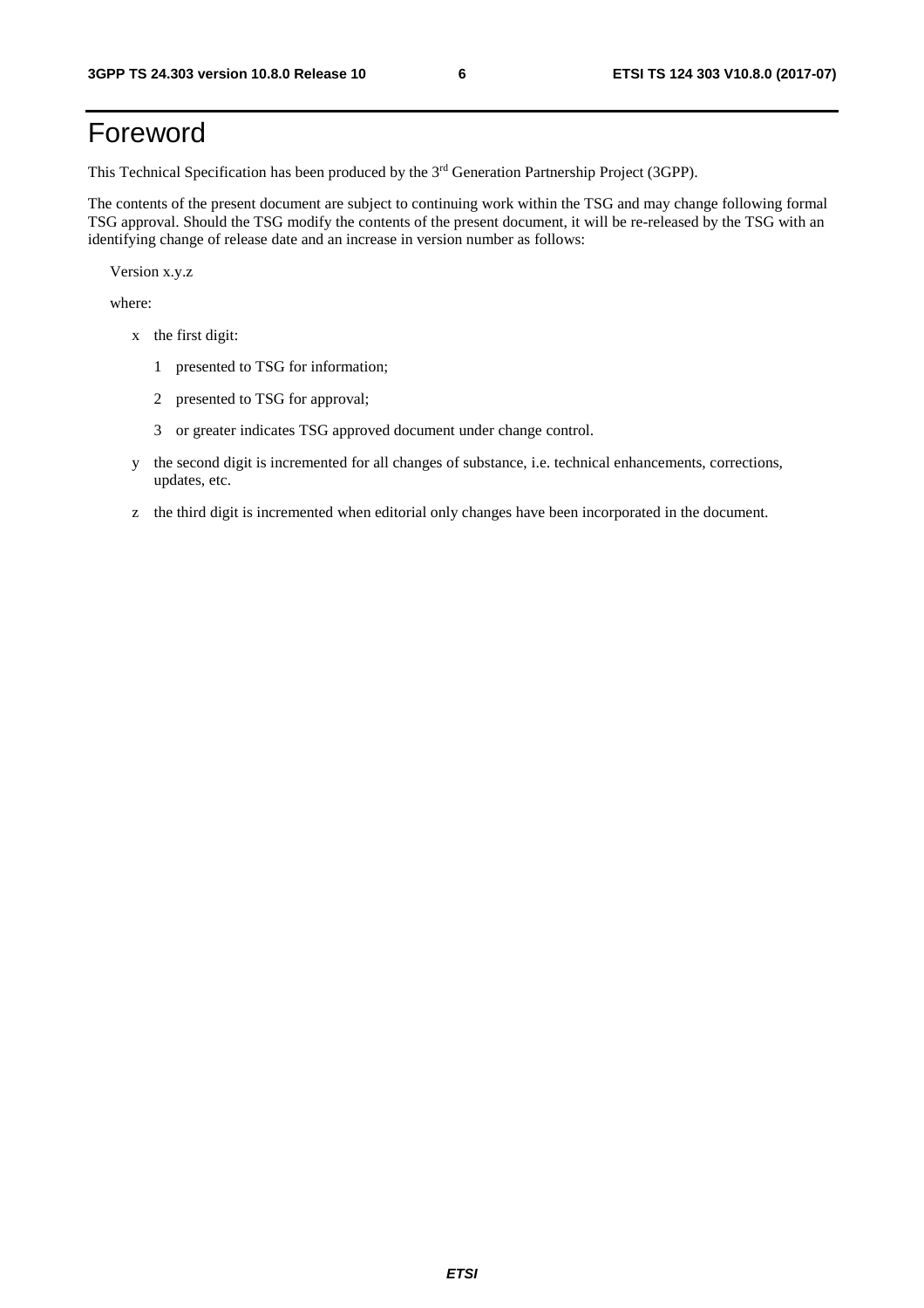### 1 Scope

The present document specifies the signalling procedures for accessing the 3GPP Evolved Packet Core network and handling the mobility between 3GPP and non-3GPP accesses via the S2c reference point defined in 3GPP TS 23.402 [3].

The present document is applicable to the User Equipment (UE) and the network node implementing the Home Agent functionality.

In addition the present document specifies the procedures used for the DSMIPv6 Home Agent discovery, for bootstrapping the DSMIPv6 security association between the UE and the Home Agent and for managing the DSMIPv6 tunnel. The specification of these procedures is compliant to IETF RFCs.

DSMIPv6 procedures can be used independently of the underlying access technology.

### 2 References

The following documents contain provisions which, through reference in this text, constitute provisions of the present document.

- References are either specific (identified by date of publication, edition number, version number, etc.) or non-specific.
- For a specific reference, subsequent revisions do not apply.
- For a non-specific reference, the latest version applies. In the case of a reference to a 3GPP document (including a GSM document), a non-specific reference implicitly refers to the latest version of that document *in the same Release as the present document*.
- [1] 3GPP TR 21.905: "Vocabulary for 3GPP Specifications".
- [2] IETF RFC 5555 (June 2009): "Mobile IPv6 support for dual stack Hosts and Routers (DSMIPv6)".
- [3] 3GPP TS 23.402: "Architecture Enhancements for non-3GPP accesses".
- [4] IETF RFC 4877 (April 2007): "Mobile IPv6 Operation with IKEv2 and the Revised IPsec Architecture".
- [5] Void.
- [6] Void.
- [7] Void.
- [8] Void.
- [9] Void.
- [10] IETF RFC 5026 (October 2007): "Mobile IPv6 bootstrapping in split scenario".
- [11] IETF RFC 4303 (December 2005): "IP Encapsulating Security Payload (ESP)".
- [12] IETF RFC 6610 (May 2012): "DHCP Options for Home Information Discovery in Mobile IPv6 (MIPv6)".
- [13] IETF RFC 3736 (April 2004): "Stateless Dynamic Host Configuration Protocol (DHCP) Service for IPv6".
- [14] IETF RFC 4306 (December 2005): "Internet Key Exchange (IKEv2) Protocol".
- [15] 3GPP TS 24.301: "Non-Access-Stratum (NAS) protocol for Evolved Packet System (EPS); Stage 3".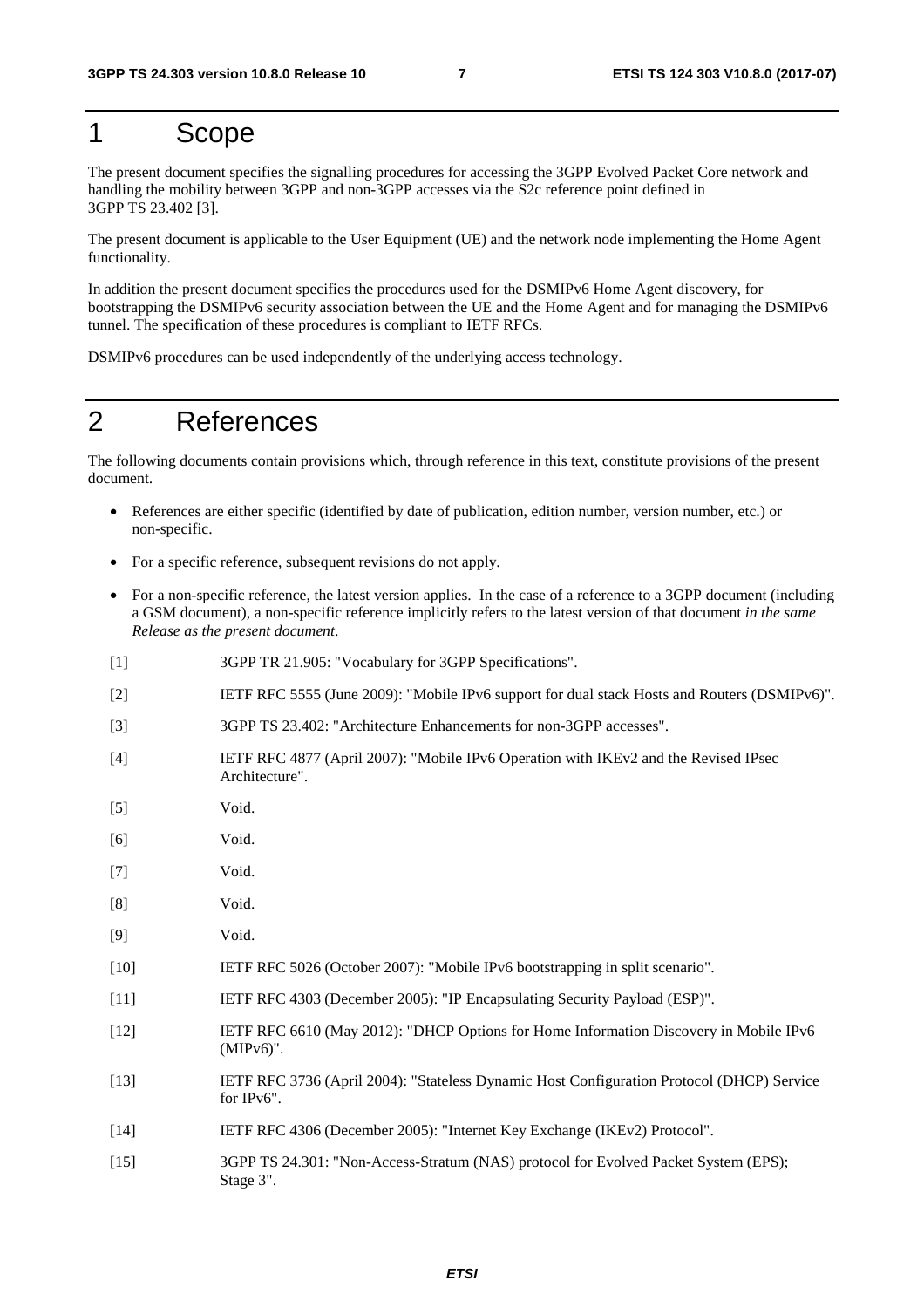| $[16]$ | Void.                                                                                                                                       |
|--------|---------------------------------------------------------------------------------------------------------------------------------------------|
| $[17]$ | 3GPP TS 23.003: "Numbering, addressing and identification".                                                                                 |
| $[18]$ | 3GPP TS 33.402: "3GPP System Architecture Evolution (SAE); Security aspects of non-3GPP<br>accesses"                                        |
| $[19]$ | IETF RFC 5846 (June 2010): "Binding Revocation for IPv6 Mobility".                                                                          |
| $[20]$ | 3GPP TS 29.273: "3GPP EPS AAA interfaces".                                                                                                  |
| $[21]$ | 3GPP TS 24.302: "Access to the Evolved Packet Core (EPC) via non-3GPP access networks;<br>Stage 3".                                         |
| $[22]$ | Void.                                                                                                                                       |
| $[23]$ | IETF RFC 4739 (November 2006): "Multiple Authentication Exchanges in the Internet Key<br>Exchange (IKEv2) Protocol".                        |
| $[24]$ | 3GPP TS 33.234: "Wireless Local Area Network (WLAN) interworking security".                                                                 |
| $[25]$ | Void.                                                                                                                                       |
| $[26]$ | IETF RFC 4039 (March 2005): "Rapid Commit Option for the Dynamic Host Configuration<br>Protocol version 4 (DHCPv4)".                        |
| $[27]$ | IETF RFC 6275 (July 2011): "Mobility Support in IPv6".                                                                                      |
| $[28]$ | IETF RFC 4187 (January 2006): "Extensible Authentication Protocol Method for 3rd Generation<br>Authentication and Key Agreement (EAP AKA)". |
| $[29]$ | IETF RFC 3963 (January 2005): "Network Mobility (NEMO) Basic Support Protocol".                                                             |
| $[30]$ | IETF RFC 5685 (November 2009): "Redirect Mechanism for IKEv2".                                                                              |
| $[31]$ | IETF RFC 5648 (October 2009): "Multiple Care-of Addresses Registration".                                                                    |
| $[32]$ | IETF RFC 6089 (January 2011): "Flow Bindings in Mobile IPv6 and Nemo Basic Support".                                                        |
| $[33]$ | IETF RFC 6088 (January 2011): "Traffic Selectors for Flow Bindings".                                                                        |
| $[34]$ | 3GPP TS 23.261: "IP flow mobility and seamless Wirless Local Area Network (WLAN) offload".                                                  |
| $[35]$ | IETF RFC 6276 (July 2011): "DHCPv6 Prefix Delegation for Network Mobility (NEMO)".                                                          |
| $[36]$ | 3GPP TS 24.312: "Access Network Discovery and Selection Function (ANDSF) Management<br>Object (MO)".                                        |

# 3 Definitions and abbreviations

### 3.1 Definitions

For the purposes of the present document, the terms and definitions given in 3GPP TR 21.905 [1] and the following apply. The following terms used in this Technical Specification are defined in IETF RFC 6275 [27]: Home Address, Care-of Address, binding cache, binding cache entry.

The following terms used in this Technical Specification are defined in IETF RFC 5648 [31], and IETF RFC 6089 [32]: Binding Identification Number, Flow, Flow Binding, Flow Identifier, and Traffic Selector.

The following term used in this Technical Specification is defined in 3GPP TS 23.402 [15]: IFOM capable UE.

The following terms used in this Technical Specification are defined in 3GPP TS 23.261 [34]: routing address, routing filter, routing rule.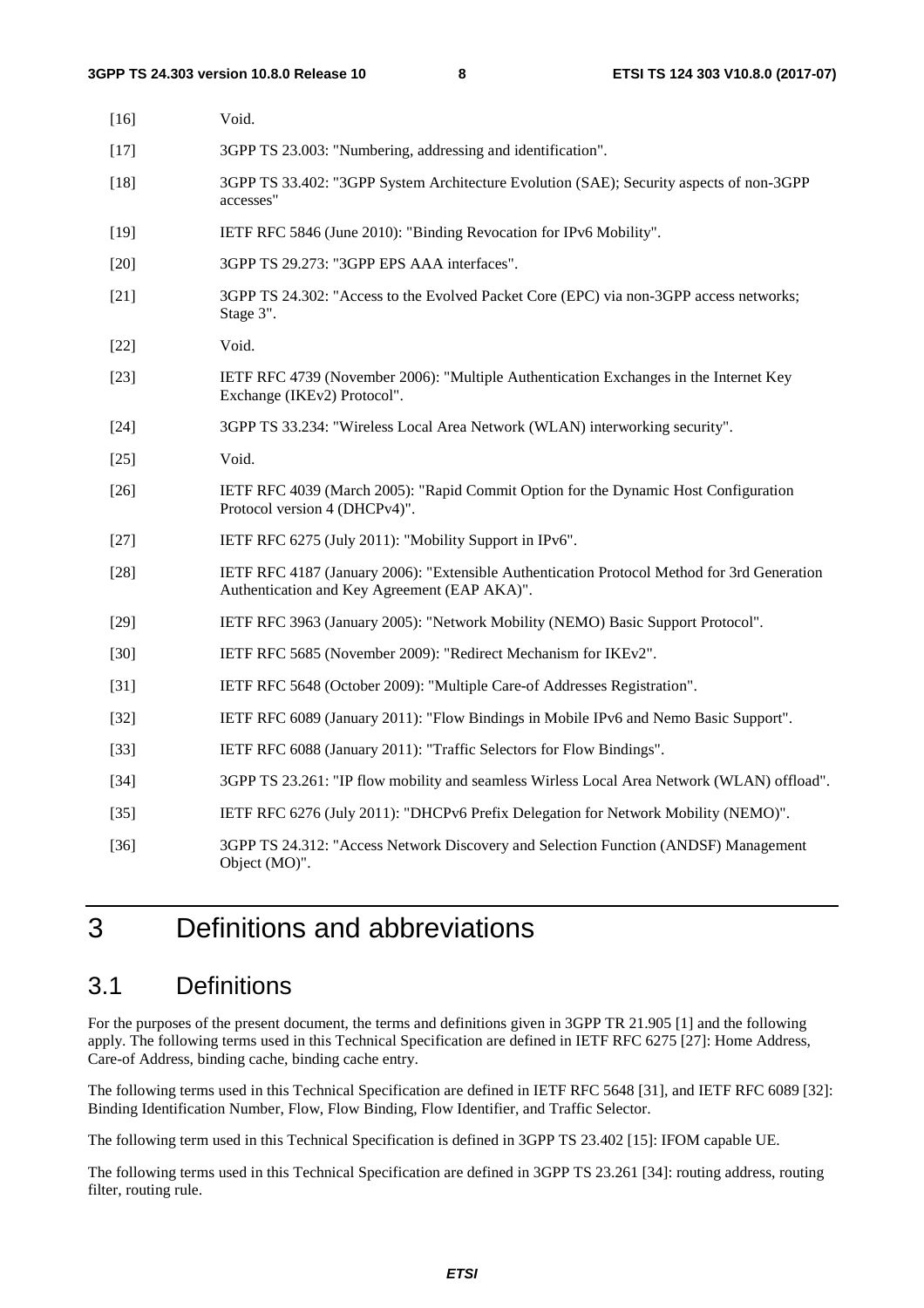**Home network prefix:** An IPv6 prefix allocated by the Home Agent to the UE and used by the UE to configure the Home Address. The Home network prefix is uniquely allocated to a UE.

**Home Agent:** The Home Agent functionality consists in the DSMIPv6 anchor point functionality described in IETF RFC 5555 [2] and IETF RFC 4877 [4]. Based on 3GPP TS 23.402 [15] the HA functionality is implemented in the PDN Gateway.

### 3.2 Abbreviations

For the purposes of the present document, the abbreviations given in 3GPP TR 21.905 [1] and the following apply.

| <b>BID</b>          | <b>Binding Identification Number</b> |
|---------------------|--------------------------------------|
| DSMIP <sub>v6</sub> | Dual-Stack MIPv6                     |
| <b>EPC</b>          | <b>Evolved Packet Core</b>           |
| ePDG                | <b>Evolved Packet Data Gateway</b>   |
| <b>EPS</b>          | <b>Evolved Packet System</b>         |
| <b>FID</b>          | Flow Identifier                      |
| <b>GW</b>           | Gateway                              |
| <b>HA</b>           | Home Agent                           |
| MIP <sub>v</sub> 6  | Mobile IP version 6                  |
| TSi                 | Traffic Selector - Initiator         |
| <b>TSr</b>          | Traffic Selector - Responder         |
| UE                  | User Equipment                       |
|                     |                                      |

# 4 General

### 4.1 Mobility management based on Dual-Stack Mobile IPv6

DSMIPv6 is specified in IETF RFC 6275 [27] and IETF RFC 5555 [2]. The purpose of the DSMIPv6 procedures is to establish, manage and tear down a mobility tunnel between the UE and the HA function. The mobility tunnel establishment is always initiated by the UE, while the mobility tunnel tear down can be initiated either by the UE or the network. Communication between the UE and a correspondent node shall use the bidirectional mode of operation. Route optimization mode of operation is not supported by EPC in this release.

In this specification, the IETF RFC 4877 [4] is used to secure DSMIPv6 signalling. For this purpose, the UE performs an IKEv2 exchange with the HA before establishing the mobility tunnel as described in subclause 5.1.2.2. The details of the security aspects are specified in 3GPP TS 33.402 [18].

The mobility tunnel procedures are performed by the UE for each PDN connection, meaning that if multiple PDNs are accessed by the UE, multiple instances of the procedures are needed. The multiple PDN connections behaviour is specified more in detail in subclause 4.3.

In this specification, the IETF RFC 3963 [29] is used for prefix preservation. For this purpose, the UE uses the implicit mode as stated in IETF RFC 3963 [29] to tell the HA that the home network prefix would be preserved during mobility. The support of this operation is limited to the sending and receiving of IPv6 packets containing IPv6 addresses autoconfigured from the home network prefix, in addition to the IPv6 Home Address.

In this specification, the IETF RFC 5648 [31], IETF RFC 6089 [32] and IETF RFC 6088 [33] are used for IFOM. The general principles of IFOM are listed in 3GPP TS 23.261 [34]. For this purpose, the UE can decide if IFOM is to be applied to a PDN connection. The procedures used by the UE to determine which PDN connection IFOM is to be applied and how the IP flows are distributed are specified in 3GPP TS 24.302 [21].

### 4.2 Identities

The UE shall use Network Access Identifier (NAI) as identification towards the HA in the IKEv2 exchange. During this process, the IPsec security association between the UE and the HA is tied to the user identity, set to the NAI, and to an SPI uniquely identifying this security association. The NAI is structured according to 3GPP TS 23.003 [17]. The NAI can be either a root NAI, a fast re-authentication NAI or pseudonym identity as specified in 3GPP TS 23.003 [17].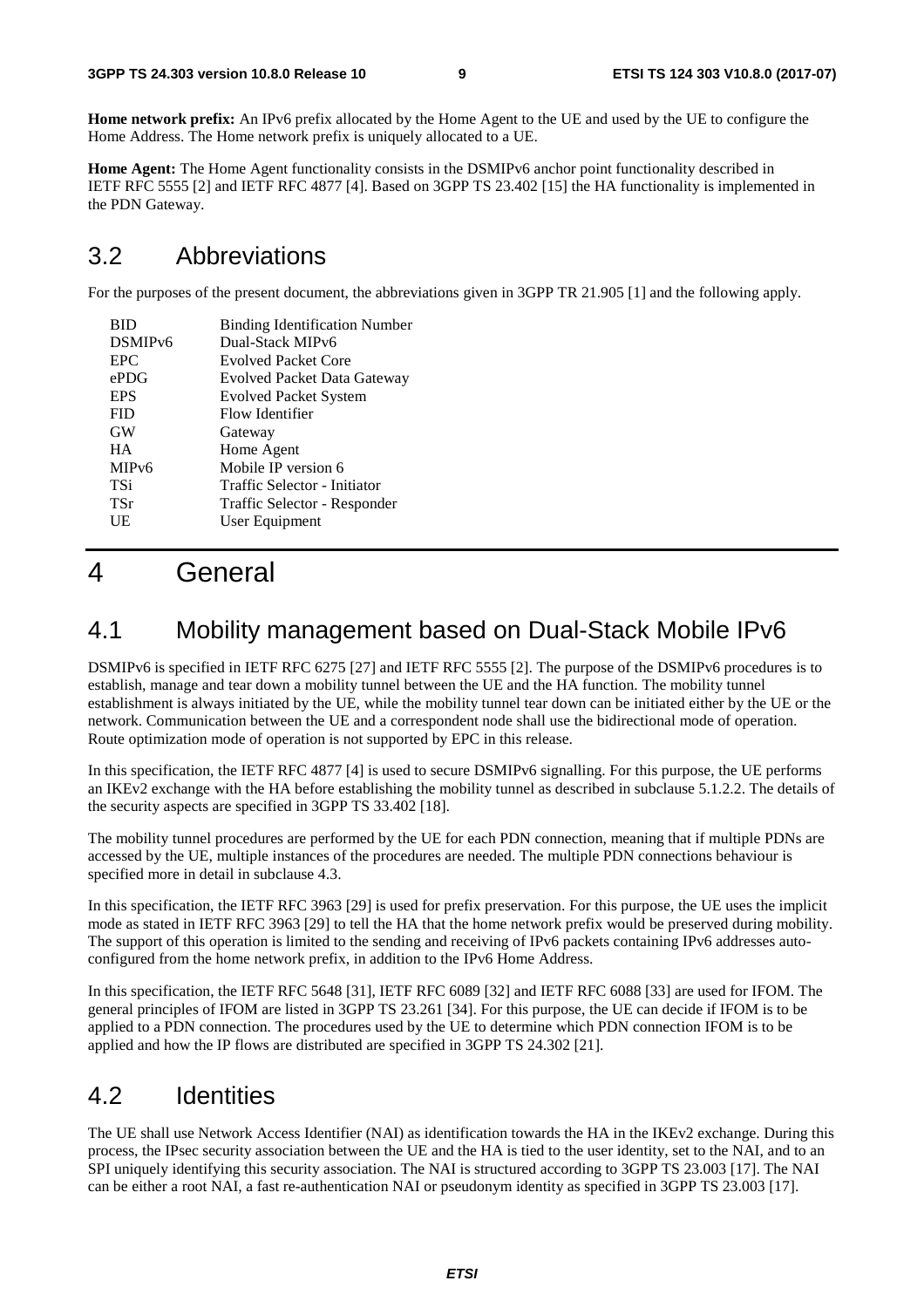The UE shall use the HA-APN to identify the desired HA in the DNS-based and DHCPv6-based HA discovery procedures. The HA-APN is constructed according to 3GPP TS 23.003 [17].

NOTE: The operator is responsible to configure the DNS system so that the same PDN GW can be discovered via HA-APN and APN. A possible way of configuring the mapping between HA-APN and APN is to create the HA-APN from the respective APN by using the same Network Identifier and by adding the prefix "ha-apn" to the Operator Identifier.

The Binding Update and Binding Acknowledgement shall not explicitly carry an NAI as the IPsec security association is tied to the user identity.

### 4.3 Multiple PDN connectivity

This specification supports multiple PDN connectivity. The UE can setup multiple PDN connections with a given APN or multiple APNs using multiple DSMIPv6 sessions. There is one DSMIPv6 session per each PDN connection.

NOTE: When a UE is associated to multiple PDN connections, it is possible for the UE to create a tunnel loop amongst the HAs by binding home addresses to each other. This results in the possibility of HA being flooded with packets. Packet flooding is not specific to DSMIPv6 and there exist current implementations to deal with the packet flooding issue. As for the formation of tunnel loop, the solution to solve it in this current specification (Release 9) is implementation specific until a standardized solution emerges.

The procedures described in clause 5 shall be interpreted as procedures which are executed for each PDN connection the UE established. This implies that:

- For the initial attachment of a PDN connection, the UE shall perform a Home Agent address discovery (subclause 5.1.2.1), a security association establishment via IKEv2, including the EAP-AKA authentication and the IPv6 Home Network Prefix assignment (subclause 5.1.2.2), and the initial binding registration (subclause 5.1.2.4).
- The handover procedure shall be performed for each PDN connection separately as described in subclause 5.2.2.
- The re-registration procedure shall be performed for each PDN connection separately as described in subclause 5.3.2.
- The detach procedure shall be performed for each PDN connection separately as described in subclause 5.4.2 or in subclause 5.4.3.

In addition to the above procedures, the following procedures described for an IFOM capable UE configured for IFOM shall be interpreted as procedures which are executed for each PDN connection that the UE has decided to apply the IFOM procedures. This implies that:

- The attach to additional access network procedure, as described in subclause 5.6.2, shall be performed by the UE separately for each PDN connection to which the access is to be the added.
- The inter-access flow mobility procedure, as described in subclause 5.7.2, shall be performed by the UE separately for each PDN connection when IP flows are to be moved amongest access networks.
- The removal of an access network procedure, as described in subclause 5.8.2, shall be performed by the UE separately for each PDN connection using the access network to be removed.

### 5 Dual-Stack Mobile IPv6 Procedures

### 5.1 Dual-Stack Mobile IPv6 initial attach

#### 5.1.1 General

The DSMIPv6 initial attach is performed by the UE to establish a DSMIPv6 connection with the node acting as HA. This is also known as the bootstrapping procedure as the UE establishes the security association with the HA. The initial attach involves the following tasks: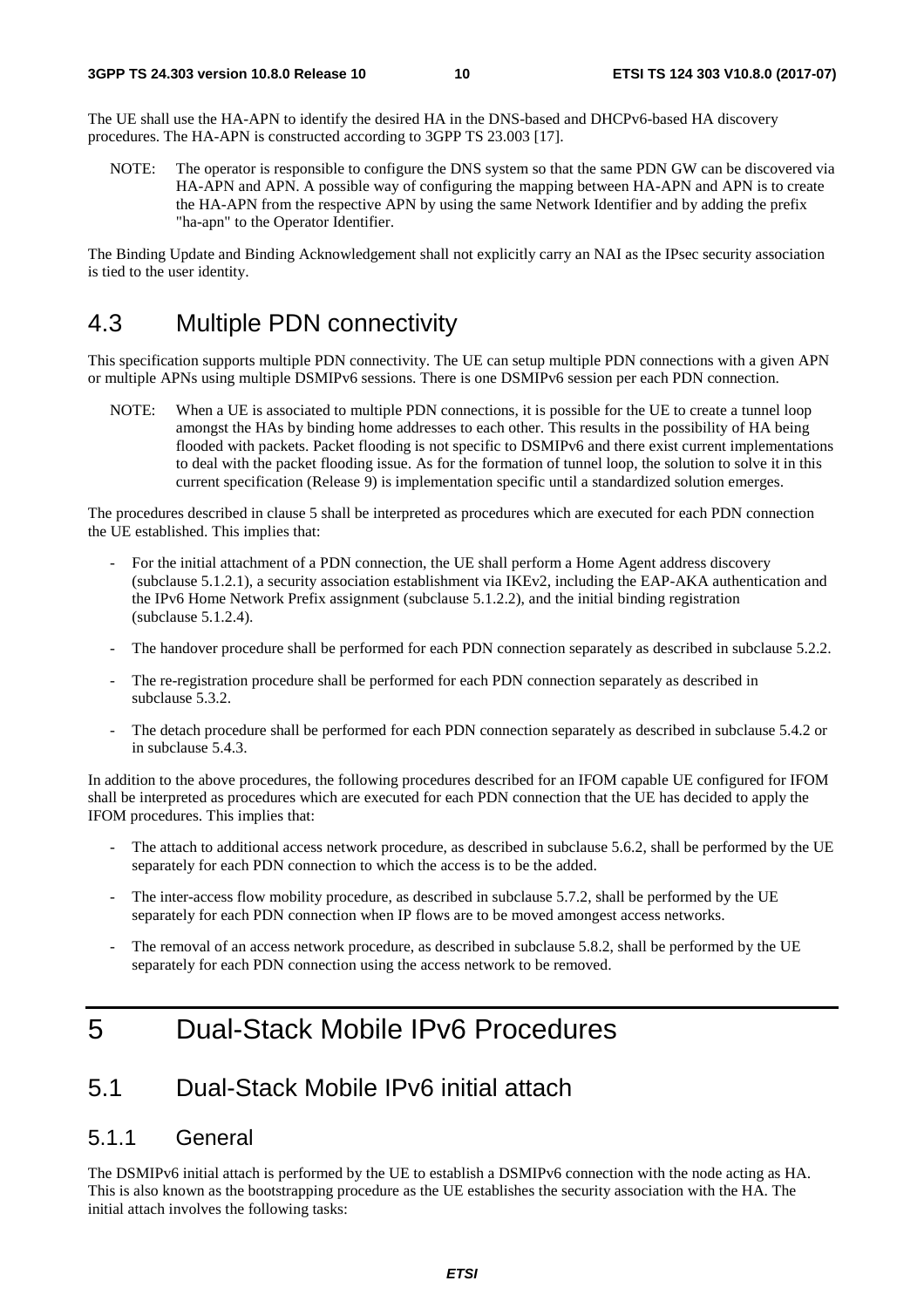- **Discovery of the Home Agent address**. The UE needs to discover the IPv6 address as well as the IPv4 address of the HA.
- **Security association establishment**. The UE needs to establish an IPsec security association with the HA in order to secure the DSMIPv6 signalling. IKEv2 (IETF RFC 4877 [4]) is used to establish this security association.
- **IPv6 Home Network Prefix assignment**. The UE needs to be assigned an IPv6 Network Prefix of its home network in order to configure the global unicast Home Address to be used in DSMIPv6. The HA is responsible of assigning the IPv6 Home Network Prefix to the UE.
- **IPv4 Home Address assignment**. Optionally, a dual-stack UE can also request to be assigned an IPv4 Home Address to be used for IPv4-only applications. The HA is responsible of assigning the IPv4 Home Address to the UE.
- **Home link detection**. The UE needs to perform Home Link Detection before initiate registration with the HA. The DSMIPv6 Home Link Detection Function is used by the UE to detect if it is attached to the home link from a DSMIPv6 perspective.
- **Initial binding registration**. Unless the home link detection procedure indicates the UE is at home, the UE sends a Binding Update message to perform its initial registration with the HA.

If the UE is an IFOM capable UE the DSMIPv6 initial attach involves also the IFOM capability discovery.

If the UE requires additional configuration parameters, e.g. Vendor-specific options, stateless DHCPv4 and DHCPv6 as defined in IETF RFC 4039 [26] and IETF RFC 3736 [13] can be run over the DSMIPv6 tunnel.

#### 5.1.2 UE procedures

5.1.2.1 Discovery of the Home Agent address

#### 5.1.2.1.1 General

The first procedure the UE needs to perform for DSMIPv6 initial attach is the discovery of the node acting as the HA.

The UE can discover the IP addresses of the HA in one of the four following ways:

- via DNS:
- via attach procedure for 3GPP access or trusted non-3GPP access (if supported) based on protocol configuration options;
- via IKEv2 during tunnel setup to ePDG for untrusted non-3GPP accesses;
- via DHCPv6.

If the UE does not obtain the IP addresses of the HA via PCO during the 3GPP or trusted non-3GPP (if supported) attach or via IKEv2 signalling, it shall follow either the procedures described in subclause 5.1.2.1.5 or the procedures described in subclause 5.1.2.1.2. The UE may be configured to perform both procedures in parallel or one of the two procedures only in case the other failed.

#### 5.1.2.1.2 Home agent address discovery based on DNS

A UE performing Home Agent discovery based on DNS shall support the implementation of standard DNS mechanisms.

The UE shall perform DNS Lookup by Home Agent Name as specified in IETF RFC 5026 [10].The QNAME shall be set to the requested HA-APN. The HA-APN shall be constructed as specified in 3GPP TS 23.003 [17]. If a HA has both an IPv4 and an IPv6 address, the corresponding DNS record should be configured with both 'AAAA' and 'A' records. Accordingly the UE should perform one DNS lookup procedure to retrieve both 'AAAA' and 'A' records. The DNS server replies with one 'AAAA' and one 'A' record.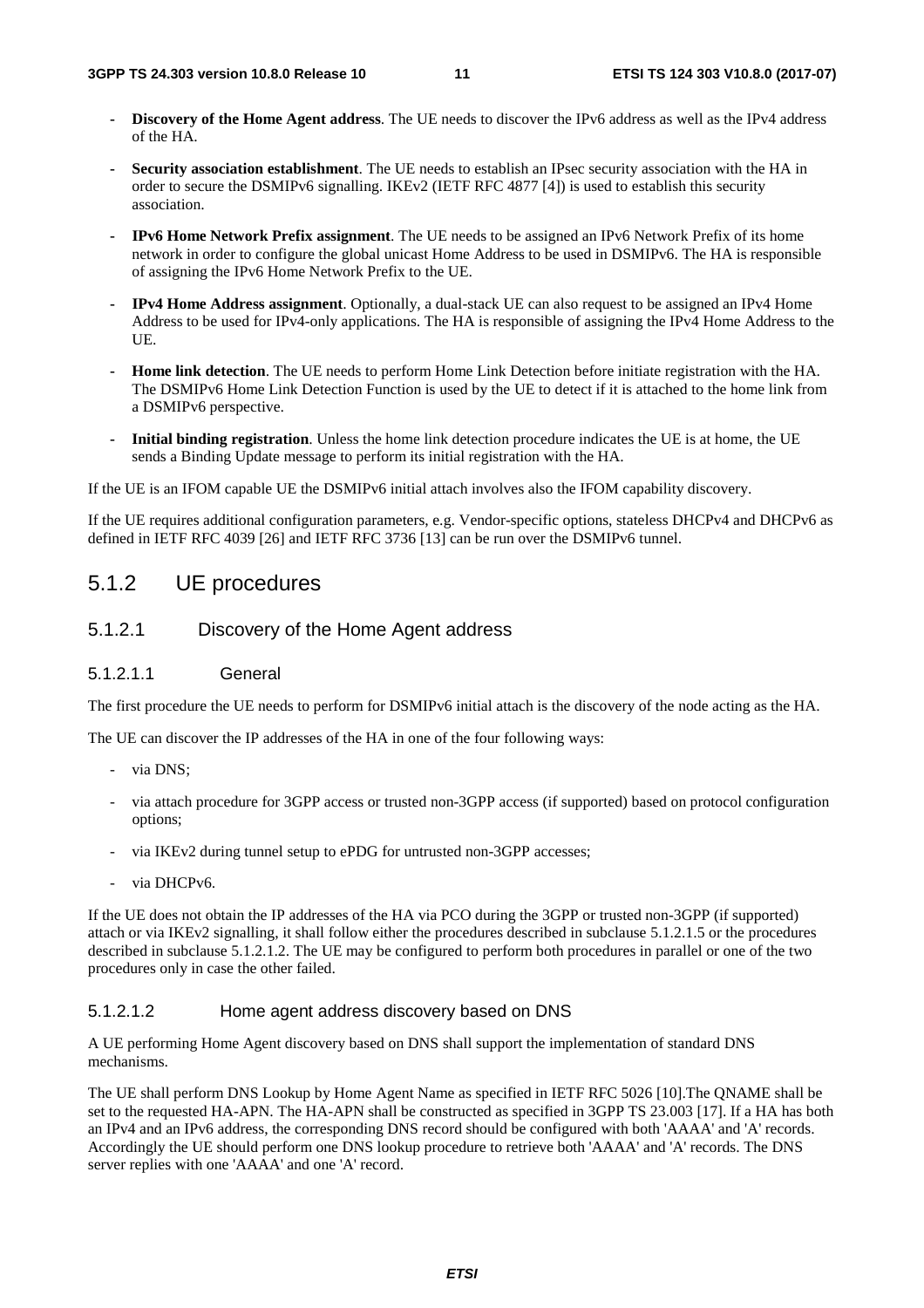#### 5.1.2.1.3 Home agent address discovery based on protocol configuration options

The UE may request the IPv6 address and optionally the IPv4 address of the dual stack HA using the Protocol configuration options IE during the attach procedure for 3GPP or trusted non-3GPP access or the additional PDN connectivity procedure. The details of this procedure for the case of attach for 3GPP access are described in 3GPP TS 24.301 [15]. The details of this procedure for the case of attach for trusted non-3GPP access are described in 3GPP TS 24.302 [21].

#### 5.1.2.1.4 Home agent address discovery based on IKEv2 signalling

The UE may request the IPv6 and optionally the IPv4 address of the HA during the tunnel establishment procedure with the ePDG. The details of this procedure are described in 3GPP TS 24.302 [21].

#### 5.1.2.1.5 Home agent address discovery based on DHCPv6

The HA address discovery via DHCPv6 is possible in the following cases:

- in 3GPP access, or
- in trusted non-3GPP access, when a DHCPv6 relay exists in the trusted non-3GPP access and the PDN GW is the DHCPv6 server, or
- in trusted non-3GPP access, when the DHCPv6 server is in the trusted non-3GPP access and it has the HA addresse information from static configuration, or received via STa reference point as specified in 3GPP TS 29.273 [20].

A UE performing HA discovery based on DHCPv6 shall support the implementation of stateless DHCPv6 as specified in IETF RFC 3736 [13] and the DHCPv6 options as specified in IETF RFC 6610 [12].

In order to discover the address of the HA the UE shall send an Information-Request message including the "MIP6 Home Network ID FQDN Option" as described in IETF RFC 6610 [12].

In order to connect to a HA for a specific target PDN, the UE shall include the desired HA-APN in the Home Network Identification FQDN field contained in the "MIP6 Home Network ID FQDN Option" as described in IETF RFC 6610 [12].

NOTE: The new options described in IETF RFC 6610 [12] are applicable to DSMIPv6.

The HA information is provided to the UE as described in IETF RFC 6610 [12] in the sub-option contained in the "MIP6 Identified Home Network Information Option". The sub-option can be:

- a "MIP6 Home Agent Address Network Information Option" (the IPv6 address and if available, the IPv4 address of the HA); or
- a "MIP6 Home Agent FQDN Network Information Option" (the HA FQDN) as described in IETF RFC 6610 [12].

In the latter case the UE shall perform a DNS Lookup by Home Agent Name as specified in IETF RFC 5026 [10]. The QNAME shall be set to the received HA FQDN.

If a HA has both an IPv4 and an IPv6 address, the corresponding DNS record should be configured with both 'AAAA' and 'A' records. Accordingly the UE should perform one DNS lookup procedure to retrieve both 'AAAA' and 'A' records. The DNS server replies with one 'AAAA' and one 'A' record.

#### 5.1.2.1a IFOM capability discovery

An IFOM capable UE shall perform HA IFOM capability discovery, i.e. an IFOM capable UE shall discover whether the HA supports IFOM or not. The HA IFOM capability can be performed using the following methods:

- as part of attach procedure for 3GPP access based on protocol configuration options;
- as part of a IKEv2 tunnel setup procedure with the HA; or
- using the information received from ANDSF.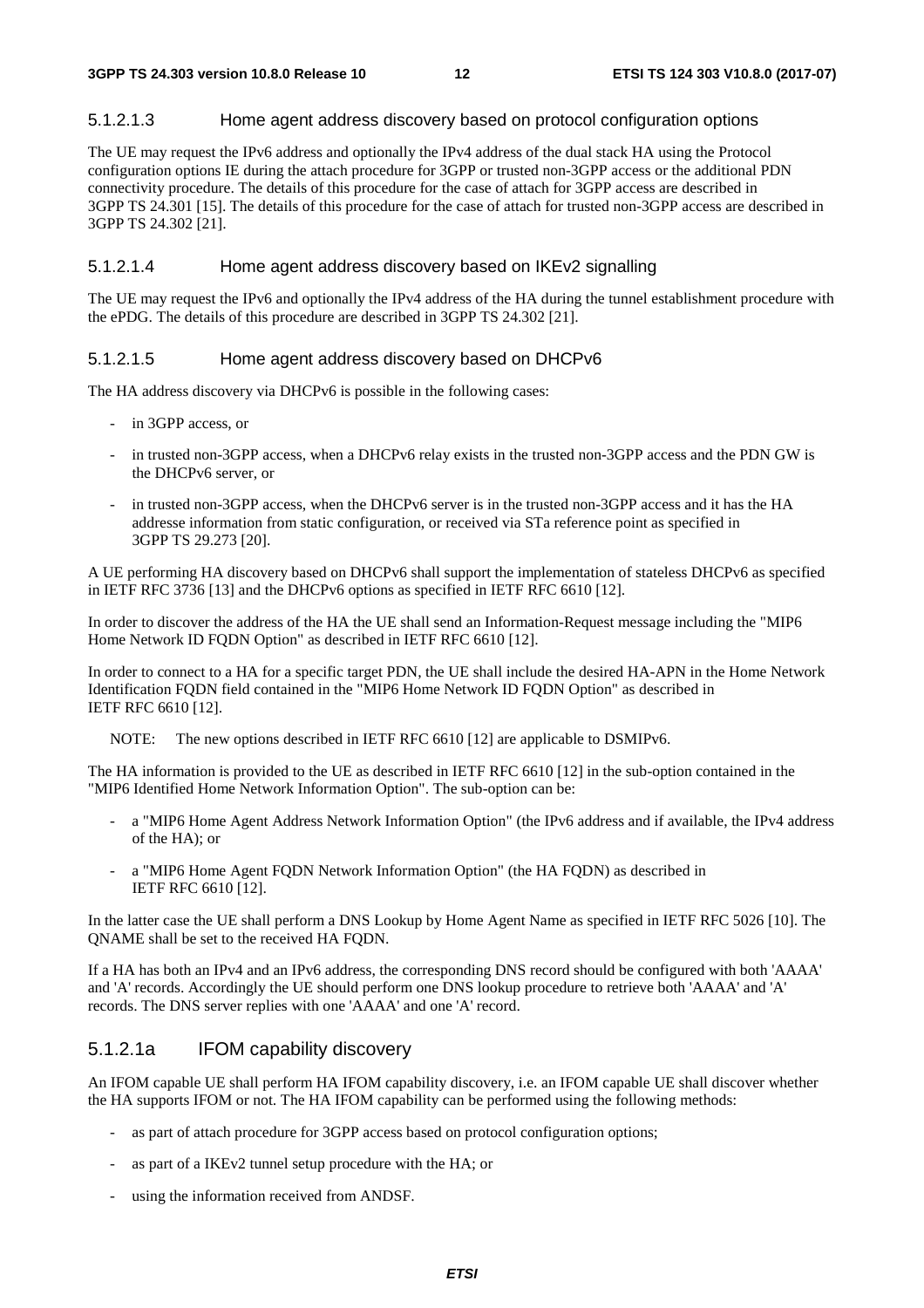The IFOM capable UE shall support HA IFOM capability discovery performed through IKEv2 tunnel setup procedure. The HA IFOM capability discovery performed within IKEv2 tunnel setup procedure with the HA is described in subclause 5.1.2.2.

If the IFOM capable UE supports IPv6 Home Network Prefix assignment via PCO, the IFOM capable UE shall support HA IFOM capability discovery via PCO.

The IFOM capable UE may use inter system routing policies (see 3GPP TS 24.302 [21] and 3GPP TS 24.312 [36]) to perform the HA IFOM capability discovery for a specific APN. If the IFOM capable UE uses inter system routing policies to perform HA IFOM capability discovery, the UE may skip performing the HA IFOM capability discovery via PCO or the HA IFOM capability discovery via IKEv2.

#### 5.1.2.2 Security association establishment and IPv6 Home Network Prefix assignment

The UE shall support the IKEv2 protocol (see IETF RFC 4306 [14]) for negotiating the IPsec security association to secure DSMIPv6 signalling and shall support EAP over IKEv2 as described in IETF RFC 4306 [14] to perform authentication with an AAA server. In a case an additional authentication and authorization of the IPSec security association is needed with an external AAA server, then the additional authentication steps during the IKEv2 exchange shall be supported as specified in IETF RFC 4739 [23] and described in 3GPP TS 33.234 [24].

The UE shall support IPsec ESP (see IETF RFC 4303 [11]) in order to provide authentication of Binding Update and Binding Acknowledgement messages as specified in IETF RFC 4877 [4]. The UE shall support multiple authentication exchanges in the IKEv2 protocol as specified in IETF RFC 4739 [23] in order to support authentication with an external AAA server. The UE shall support the redirect mechanism as defined in IETF RFC 5685 [30].

The UE shall initiate the security association establishment procedure by sending the IKE\_SA\_INIT request message defined in IETF RFC 4306 [14] to the HA. The UE shall indicate support for the HA reallocation by including a REDIRECT\_SUPPORTED payload in the IKE\_SA\_INIT request as specified in IETF RFC 5685[30]. On receipt of an IKE\_SA\_INIT response, the UE shall send an IKE\_AUTH request message including the MN-NAI in the IDi payload and the Access Point Name (APN) of the target PDN the UE wants to connect to in the IDr payload. The APN shall be formatted as defined in 3GPP TS 23.003 [17]. The username part of the MN-NAI included in "IDi" payload may be an IMSI, pseudonym or re-authentication ID. The UE shall include in the IDi payload the same MN-NAI it includes in the EAP-Response/Identity within the EAP-AKA exchange.

In the very first EAP-Response/Identity within the IKEv2 exchange the UE shall include a NAI whose username is derived from IMSI. In subsequent exchanges the UE should use pseudonyms and re-authentication identities provided by the 3GPP AAA server as specified in IETF RFC 4187 [28].

NOTE: Fast re-authentication mechanism is optional, and therefore is an implementation option in the UE and operator configuration issue (i.e. it also depends on whether the AAA server sent a re-authentication ID during previous EAP authentication) whether to use it during security association establishment.

EAP-AKA over IKEv2 shall be used to authenticate UE in the IKE\_AUTH exchange, while public key signature based authentication with certificates shall be used to authenticate the HA.

During the IKEv2 exchange, the HA may trigger the UE to perform the HA reallocation procedure. If the UE receives as part of the IKE\_AUTH response message a REDIRECT payload containing the IP address of a target HA as specified in subclause 5.1.3.1, the UE shall initiate a new IKEv2 security association with the target HA. The UE shall terminate the IKEv2 security association with the initial HA by sending an IKEv2 Informational message with a DELETE payload as specified in IETF RFC 4306 [14].

During the IKEv2 exchange, the UE shall request the allocation of an IPv6 home prefix through the Configuration Payload in the IKE\_AUTH request message. Since in EPS a unique IPv6 prefix is assigned to the UE, the UE shall include a MIP6\_HOME\_PREFIX attribute in the CFG\_REQUEST payload of the IKE\_AUTH request message as described in IETF RFC 5026 [10]. In addition the UE may include the INTERNAL\_IP6\_DNS attribute in the CFG\_REQUEST as described in IETF RFC 4306 [14] to request the DNS server IPv6 address of the PLMN it is connecting to via DSMIPv6. In the same way the UE may include the INTERNAL\_IP4\_DNS attribute in the CFG\_REQUEST payload to request the IPv4 address of the DNS server.

The UE shall then auto-configure a Home Address from the IPv6 prefix received from the HA and shall run a CREATE\_CHILD\_SA exchange to create the security association for the new Home Address. In the CREATE\_CHILD\_SA exchange the UE shall include the Home Address and the appropriate selectors in the TSi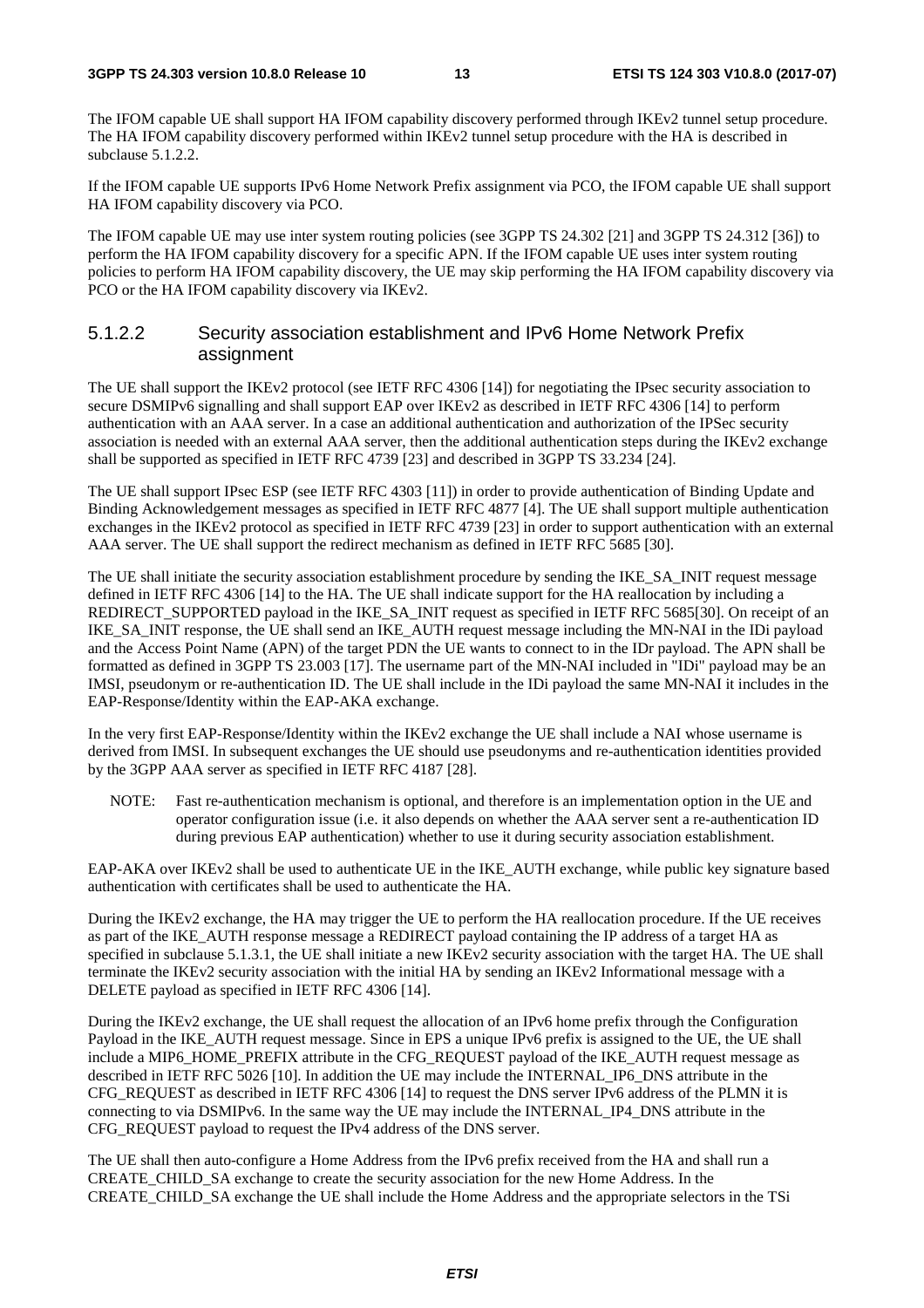#### **3GPP TS 24.303 version 10.8.0 Release 10 14 ETSI TS 124 303 V10.8.0 (2017-07)**

(Traffic Selector-initiator) payload to negotiate the IPsec security association for protecting the Binding Update and Binding Acknowledgement messages as specified in IETF RFC 4877 [4].

If the UE knows the IPv6 Home Network Prefix of a PDN connection for which the security association is to be setup, the UE shall insert a PDN Identifier notify payload, as defined in annex B, in the IKE\_AUTH request message. The PDN Identifier notify payload shall contain the IPv6 Home Network Prefix of the PDN connection for which the security association is being set up. If the UE does not know the IPv6 Home Network Prefix of the PDN connection for which the security association is to be set up, the UE shall not include the PDN Identifier notify payload in the IKE\_AUTH request message.

If an IFOM capable UE performs HA IFOM capability discovery via IKEv2 procedure, the IFOM capable UE shall include the IFOM Capability notify payload (as specified in the Annex B.2) in the IKE\_SA\_INIT request message to perform HA IFOM capability discovery. If the IFOM capable UE receives in the IKE\_SA\_INIT response message the IFOM Capability notify payload, the IFOM capable UE shall behave as an IFOM capable UE configured for IFOM as the received payload indicates that the HA supports IFOM. If the IFOM capable UE does not receive in the IKE\_SA\_INIT response message the IFOM Capability notify payload, the IFOM capable UE shall behave as a UE which is not IFOM capable as the received payload indicates that the HA does not support IFOM.

#### 5.1.2.3 Home Link Detection

The DSMIPv6 Home Link Detection Function is used by the UE to detect if an access interface is on the home link for a PDN connection from a DSMIPv6 perspective. The Home Link Detection function shall be performed before sending DSMIPv6 Binding Update via the same access interface.

To perform the Home Link Detection procedure, the UE shall compare the assigned Home Network Prefix for a PDN connection with the IPv6 prefix or prefixes included in the Prefix Information Option in the Router Advertisements received on the local link. The Home Network Prefix can be assigned in a 3GPP access via PCO, as specified in 3GPP TS 24.301 [15], or via IKEv2 as specified in subclause 5.1.2.2. If there is a match between the Home Network Prefix and one of the local prefixes, the UE is attached on the home link over the respective access interface and shall not send a Binding Update to the HA unless the UE currently has a valid DSMIPv6 Binding Update list entry. If the UE has a valid DSMIPv6 Binding Update list entry, the UE shall proceed to perform the action specified in subclause 5.2.2.4. If there is not any match, the UE shall proceed as specified in subclause 5.1.2.4.

NOTE: The UE does not need to run IKEv2 for home link detection if the Home Network prefix is dynamically received in a PCO Information Element.

If the IFOM capable UE performs the Home Network Prefix assignment via Protocol Configuration Option, the IFOM capable UE shall perform in the PDN CONNECTIVITY REQUEST message both Home Network Prefix assignment and the IFOM capability discovery.

### 5.1.2.4 Initial binding registration and IPv4 Home Address assignment

After establishing the security association and obtaining the IPv6 Home Address, the UE shall send a Binding Update message as specified in IETF RFC 6275 [27] and IETF RFC 5555 [2] in order to register its Home Address and Care-of Address at the HA, if it detects it is in the foreign network.

If both IPv4 and IPv6 Care-of Address are received at the foreign network, the UE shall first attempt to use the IPv6 Care-of Address for its binding registration.

If IPv6 Care-of Address is used for initial binding registration, the UE shall send the Binding Update message to the IPv6 address of the HA. In this Binding Update message the H (home registration) and A (acknowledge) bits shall be set. If the UE needs an IPv4 Home Address, the UE shall include the 0.0.0.0 address in the IPv4 Home Address option to request a dynamic IPv4 Home Address.

When IPv6 Care-of Address is used for initial binding registration, the Alternate Care-of Address option shall be used by the UE to carry the Care-of Address inside a Mobility Header which is protected by ESP. If this option is present, the address included in this option is the same address present in the source address of the IPv6 packet. The Alternate Careof Address option shall not be included if a BID mobility option is added in the same Binding Update message.

If IPv4 Care-of Address is used for initial binding registration, the UE shall send the Binding Update as follows (see IETF RFC 5555 [2]):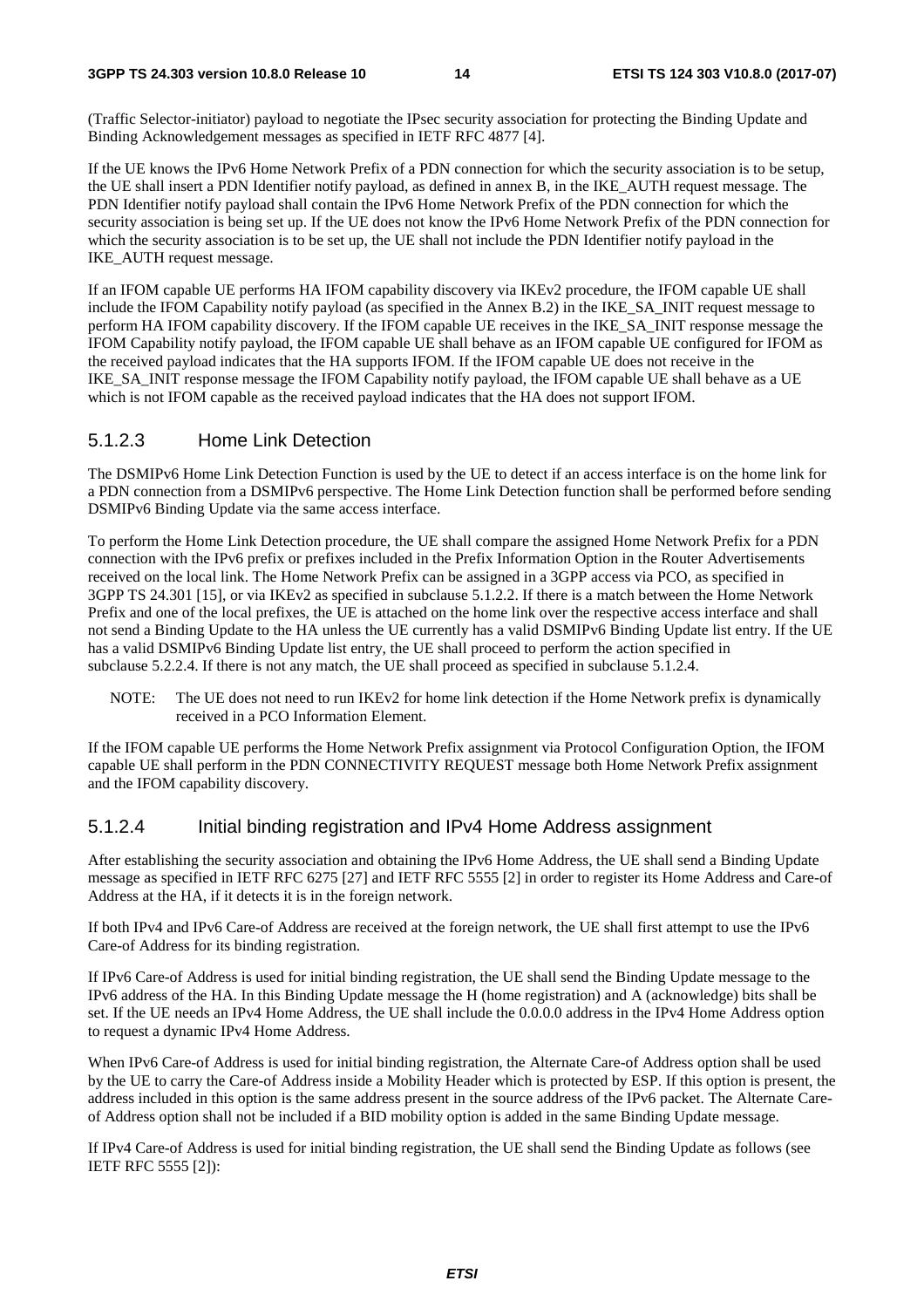- The IPv6 packet, with the IPv6 Home Address as the Source Address field of the IPv6 header, shall be encapsulated in UDP.
- The UE shall include the IPv4 Care-of Address as the Source Address field of the IPv4 header and the HA IPv4 address as the Destination Address field of the IPv4 header.
- The UE shall include the IPv4 Care-of Address option containing the IPv4 Care-of Address. The IPv4 Care-of Address option shall not be included if a BID mobility option is added in the same Binding Update message.
- The UE shall set the H (home registration) and A (acknowledge) flags.
- The UE shall set the F (UDP encapsulation required) flag to 0.
- The UE shall set the R (Mobile Router Flag) flag to 1.
- If the UE needs an IPv4 Home Address, the UE shall include an IPv4 Home Address option with the 0.0.0.0 address in the Binding Update message, as defined in IETF RFC 5555 [2].

If the UE is an IFOM capable UE configured for IFOM, the UE extends the Binding Update with the following options:

- a) The UE shall set the O (Overwrite) flag to "1";
- b) The UE shall include a BID identifier mobility option in the Binding Update as specified in IETF RFC 5648 [31];
	- The UE shall set the BID-PRI field to assign the priority to the BID as indicated in IETF RFC 6089 [32]; and
- c) The UE may create one or more routing rules with the HA. For each routing rule that the UE wants to register with the HA, the UE shall include a FID mobility option containing one traffic selector as specified in IETF RFC 6089 [32].
	- The FID field shall be set to an arbitrary value;
	- The FID-PRI field shall be set to the assigned priority of the FID as indicated in IETF RFC 6089 [32];
	- A Binding Reference suboption shall be included as defined in IETF RFC 6089 [32]. As indicated in IETF RFC 6089 [32] the value assigned to the BID is the same included in the BID mobility option included in the Binding Update; and
	- Traffic selector suboption shall be set as specified in IETF RFC 6089 [32] and IETF RFC 6088 [33]. The parameters described in the traffic selector suboption represent the routing filter that corresponds to the routing rule that the UE wants to register with the HA.

According to IETF RFC 6089 [32], traffic selector suboption contains parameters identifying downlink traffic, hence routing rules registered with the HA bind either a Care-of Address or a Home Address to the downlink traffic. The same bound IP address shall be used by the IFOM capable UE configured for IFOM to route the corresponding uplink traffic (i.e. asymmetrical routing is not allowed in this version of the specification).

When the UE receives the Binding Acknowledgement from the HA, it shall validate it based on the rules described in IETF RFC 6275 [27] and IETF RFC 5555 [2]. If the Binding Acknowledgement contains the successful status code 0 ("Binding Update Accepted"), the UE shall create an entry for the registered Home Address in its Binding Update List and may start sending packets containing its IPv6 Home Address or other IPv6 addresses auto-configured from the assigned home network prefix.

If the Binding Acknowledgement contains a value of 128, the UE may re-send the BU as specified in IETF RFC 6275 [27]. If the Binding Acknowledgement contains a value from 129 to 133 as specified in IETF RFC 6275 [27] or a value from 140 to 143 as specified in IETF RFC 3963 [29], the UE shall not send the BU to the HA and should discover another HA.

If the Binding Acknowledgment contains an IPv4 Address Acknowledgement option with status code value from 0 to 127 (indicating success), the UE shall create two entries in its Binding Update List, one for the IPv6 Home Address and another for the IPv4 Home Address. If the Binding Acknowledgement contains an IPv4 Address Acknowledgment option with status code indicating error (i.e. 128 or higher), the UE shall create an entry only for the IPv6 HoA in its binding update list. Moreover, if the status code is 129 ("Administratively prohibited") or 132 ("Dynamic IPv4 home address assignment not available"), the UE shall not re-send the Binding Update and it shall use only the IPv6 HoA. If the Binding Acknowledgement contains an IPv4 Address Acknowledgement option with status 128 ("Failure, reason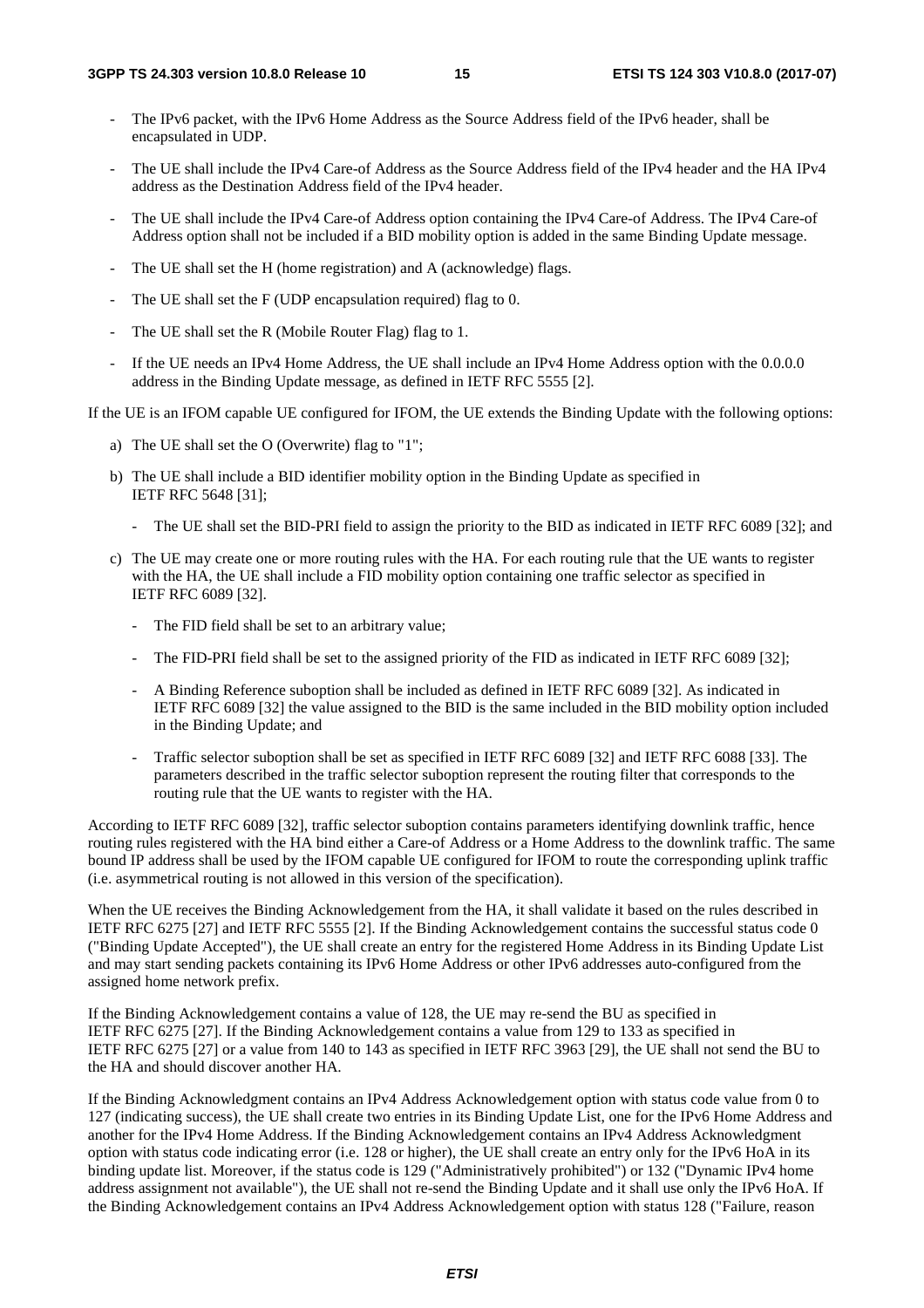unspecified"), 130 ("Incorrect IPv4 home address"), 131 ("Invalid IPv4 address") or 133 ("Prefix allocation unauthorized") it shall re-send the Binding Update including the 0.0.0.0 address in the IPv4 Home Address option. If the Binding Acknowledgement does not contain an IPv4 Address Acknowledgment option, the UE shall create an entry only for the IPv6 HoA in its binding update list.

NOTE 1: The value to be used to identify the IPv4 address acknowledgement option in the mobility header is 30;

If the Binding Acknowledgment contains a BID mobility option, the UE shall process it as specified in IETF RFC 5648 [31]. If the Binding Acknowledgment contains one or more flow mobility options, the UE shall process it as specified in IETF RFC 6089 [32].

If the status field of the BID mobility option is set to zero, the IFOM capable UE configured for IFOM applies to every examined BID option the status code contained in the status field of the Binding Acknowledgement message as indicated in IETF RFC 5648 [31]. If the value of the status field assigned to a BID mobility option is equal to 4 ("MCOA NOTCOMPLETE"), 164 ("MCOA MALFORMED"), 165 ("MCOA NON-MCOA") or 167 ("MCOA UNKOWN COA"), the IFOM capable UE configured for IFOM performs the operations described in IETF RFC 5648 [31].

NOTE 2: the above error cases, e.g. 165 ("MCOA NON-MCOA BINDING EXISTS"), that do not apply to the case of initial attach can apply to other use cases (e.g. attach to additional access).

When processing a FID mobility option, if the value of the status field of the FID mobility option is 129 ("Flow binding") rejected"), 130 ("Flow identification mobility option malformed"), 131 ("BID not found") or 132 ("FID not found"), the IFOM capable UE configured for IFOM performs the operations described in IETF RFC 6089 [32].

The UE may then send data traffic either with the IPv6 Home Address or with the IPv4 Home Address. If the UE is located on an IP6-enabled link, it shall send IPv6 packets as described in IETF RFC 6275 [27]; IPv4 traffic shall be encapsulated in IPv6 packets as described in IETF RFC 5555 [2]. If the UE is located on an IPv4-only link and the Binding Acknowledgement contains the NAT detection option with the F flag set, the UE shall send IPv6 and IPv4 packets following the vanilla UDP encapsulation rules specified in IETF RFC 5555 [2]. Otherwise the UE shall send IPv6 and IPv4 packets encapsulated in IPv4 as specified in IETF RFC 5555 [2].

Once the DSMIPv6 tunnel is established, the UE may build a DHCPv4 or DHCPv6 message as described in IETF RFC 4039 [26] or IETF RFC 3736 [13] respectively and send it via the DSMIPv6 tunnel as described in IETF RFC 6275 [27] in order to retrieve additional parameters, e.g. Vendor-specific options. The UE may also request additional IPv6 prefix(es) with length of /64 or shorter by using DHCPv6 Prefix Delegation as defined in IETF RFC 6276 [35].

#### 5.1.3 HA procedures

#### 5.1.3.1 Security association establishment and IPv6 Home Network Prefix assignment

The HA shall support the IKEv2 protocol (see IETF RFC 4306 [14]) for negotiating the IPsec security association to secure DSMIPv6 signalling and shall support EAP over IKEv2 as described in IETF RFC 4306 [14] to perform UE authentication with an AAA server. If an additional authentication and authorization of the IPSec security association were needed with an external AAA server, then the additional authentication steps during the IKEv2 exchange shall be supported as specified in IETF RFC 4739 [23] and defined in 3GPP TS 33.234 [24]. The HA shall support IPsec ESP (see IETF RFC 4303 [11]) in order to provide authentication of Binding Update and Binding Acknowledgement messages as specified in IETF RFC 4877 [4]. The HA shall support multiple authentication exchanges in the IKEv2 protocol as specified in IETF RFC 4739 [23] in order to support authentication with an external AAA server.

The HA shall complete the IKE\_SA\_INIT exchange as specified in IETF RFC 4306 [14]. The HA shall include in the IDr the same value included by the UE in the IDr payload of the request.

Upon successful authorization and authentication, the HA shall accept the security association establishment request by sending the IKE\_AUTH response message with the CFG\_REPLY payload including the IPv6 Home Network Prefix allocated to the UE in the MIP6\_HOME\_PREFIX attribute. This prefix information shall include the prefix length as specified in IETF RFC 5026 [10]. If the UE included the INTERNAL IP6 DNS or the INTERNAL IP4 DNS in the CFG\_REQUEST payload, the HA shall include the same attribute in the CFG\_REPLY payload including zero or more DNS server addresses as specified in IETF RFC 4306 [14].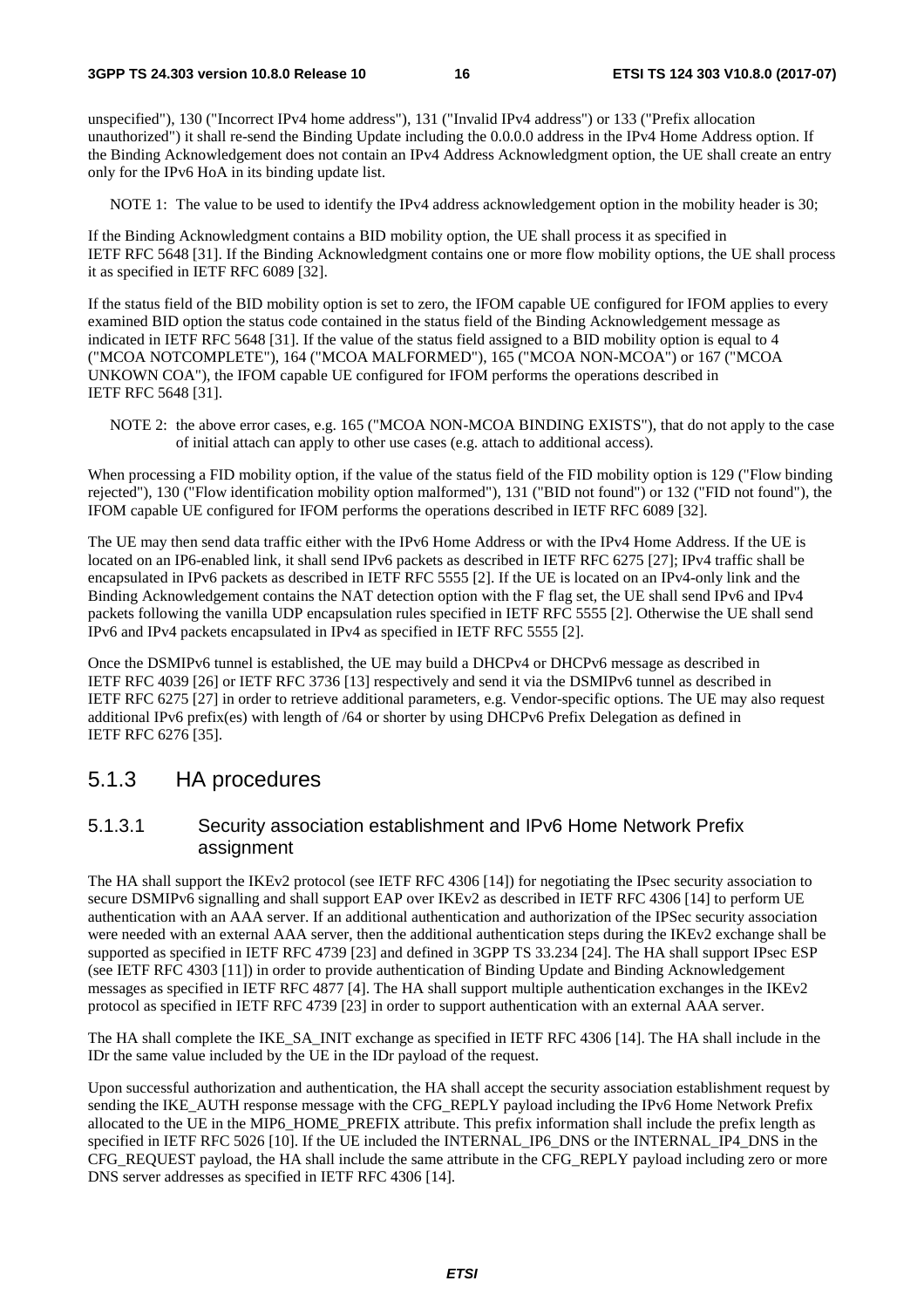If the UE included a PDN Identifier notify payload within the IKE\_AUTH request message, the HA may apply the following procedure:

- 1) Process the PDN Identifier notify payload according to IETF RFC 4306 [14]; and
- 2) Use the IPv6 prefix contained in the payload to identify the PDN connection for which the security association is being set up and
	- if the HA is able to identify the PDN connection for which the security association is being set up, the HA shall insert the previously assigned IPv6 Home Network Prefix in the MIP6\_HOME\_PREFIX attribute in the CFG\_REPLY payload; or
	- if the HA is not able to identify the PDN connection for which the security association is being set up, the HA shall ignore the content of the received PDN Identifier notify payload and allocate an IPv6 Home Network Prefix as described below.

When allocating an IPv6 Home Network Prefix, the HA shall apply one of the following procedures:

- If the IKEv2 message is received over an existing PDN connection, the assigned IPv6 network prefix of the PDN connection shall be sent to the UE as IPv6 Home Network Prefix in the MIP6\_HOME\_PREFIX attribute; or,
- If the IKEv2 message is not received over an existing PDN connection, and the UE has an existing PDN connection which has no IPSec security association established, the assigned IPv6 network prefix of the PDN connection shall be sent to the UE as IPv6 Home Network Prefix in the MIP6\_HOME\_PREFIX attribute; or,
- If the IKEv2 message is not received over an existing PDN connection, and the UE does not have an existing PDN connection which has no IPSec security association established, a new IPv6 network prefix shall be allocated and sent to the UE as IPv6 Home Network Prefix in the MIP6\_HOME\_PREFIX attribute.

An IFOM capable Home Agent shall implement the IFOM Capability notify payload. If the UE included the IFOM Capability notify payload within the IKE\_SA\_INIT request message, the HA shall perform the following procedures:

- process the IFOM Capability notify payload according to IETF RFC 4306 [14];
- if the HA is IFOM capable, the HA includes the IFOM Capability notify payload in the IKE\_SA\_INIT response message; and
- if the HA is not IFOM capable, the HA ignores the IFOM Capability notify payload received from the UE and in the IKE\_SA\_INIT response message will not include the IFOM Capability notify payload.

If the 3GPP AAA server triggers the HA to perform a HA reallocation procedure as specified in 3GPP TS 33.402 [18], the HA learns the IP address of the target HA as specified in 3GPP TS 29.273 [20]. The HA shall provide to the UE the target HA IP address in the REDIRECT payload during IKE\_AUTH exchange as specified in 3GPP TS 33.402 [18]. The encoding of the REDIRECT payload in the IKE\_AUTH response message is specified in IETF RFC 5685 [30]. The HA shall not assign an IPv6 prefix to the UE in the IKE\_AUTH exchange. The HA shall remove the states of the IKEv2 security association with the UE after receiving an IKEv2 Informational message with a DELETE payload from the UE.

#### 5.1.3.2 Initial binding registration and IPv4 Home Address assignment

When the HA receives a Binding Update message from the UE, it shall validate it as described in IETF RFC 6275 [27] and in IETF RFC 5555 [2]. If the Alternate Care-of Address option is present, the HA shall verify the correctness of the Alternate Care-of Address option. If the Care-of Address specified in the Alternate Care-of Address option and in the Source Address field of the IPv6 header of the Binding Update packet are different, the HA shall reject the request by returning a Binding Acknowledgement with status code 128. If the HA accepts the Binding Update message, it shall create a new entry in its binding cache for UE, marking it as a home registration. The lifetime of this binding cache entry is set based on operator's policies. The HA shall not perform a Duplicate Address Detection on the IPv6 Home Address of the UE because of the uniqueness of the IPv6 prefix assigned by the HA to the UE. Then the HA shall send a Binding Acknowledgement with R bit set to "1" as specified in IETF RFC 6275 [27] and IETF RFC 3963 [29]. The HA may include the Binding Refresh Advice mobility option following rules defined in IETF RFC 6275 [27] to indicate the remaining time until the UE should send a new home binding update.

If the Binding Update contains an IPv4 Home Address option with the 0.0.0.0 IPv4 address, the HA shall assign an IPv4 Home Address to the UE, including an IPv4 Address Acknowledgement option in the Binding Acknowledgement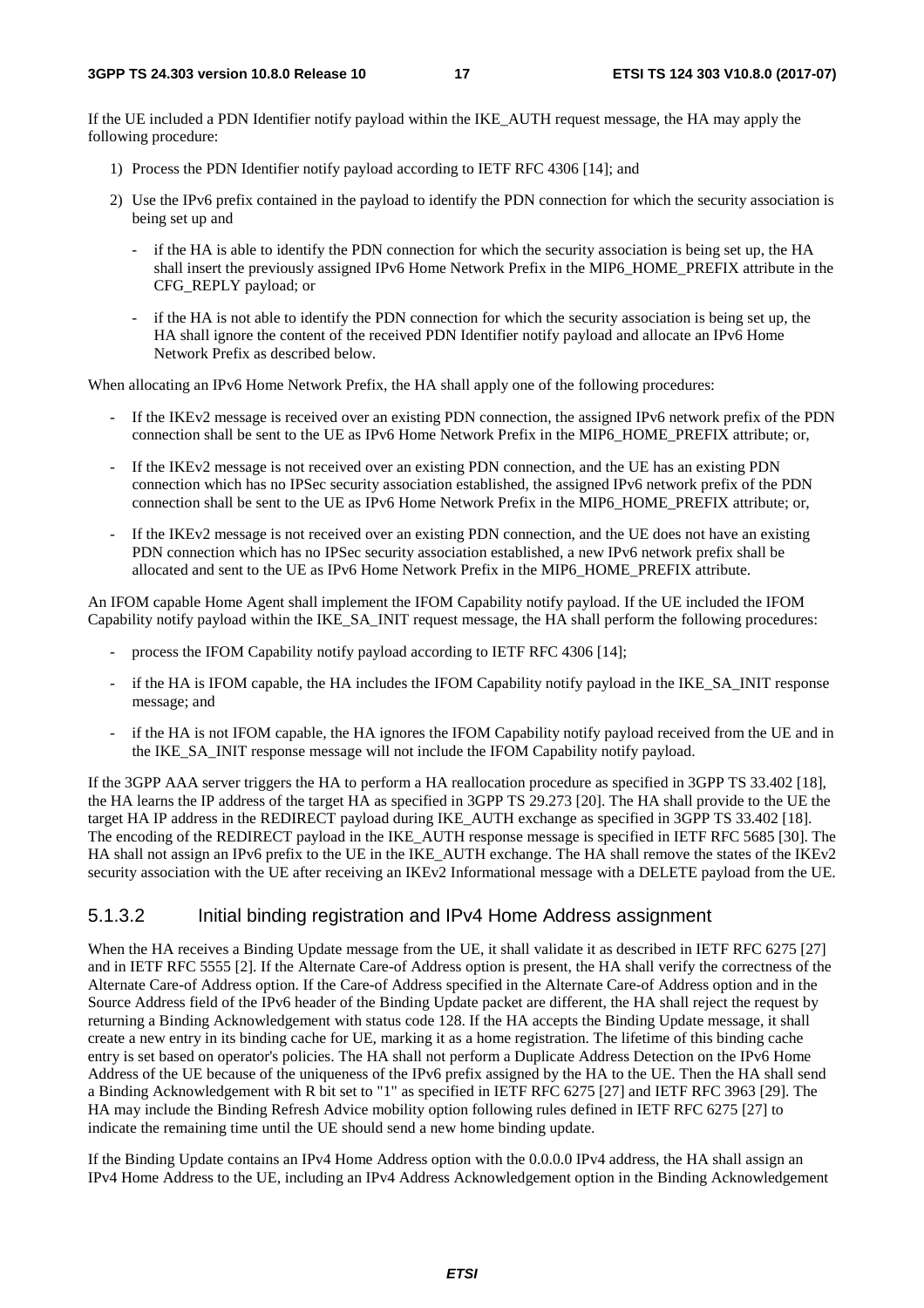message, as specified in IETF RFC 5555 [2]. If no IPv4 addresses are available at the HA, the HA shall send a Binding Acknowledgement with status code 132 in the IPv4 address acknowledgement option.

If in the received Binding Update the IPv4 Care-of Address in the IPv4 Care-of Address option is not the same as the IPv4 address in the Source Address in the outer IPv4 header then a NAT was in the path. This information shall be included in the Binding Acknowledgement within a NAT Detection option with the F flag set and the Binding Acknowledgement shall be encapsulated based on the vanilla UDP encapsulation specified in IETF RFC 5555 [2].

If a NAT was not detected, the HA shall send the Binding Acknowledgement without any UDP encapsulation; the message shall be encapsulated in an IPv4 header if the Care-of Address is IPv4 or in an IPv6 header if the Care-of Address is IPv6 as specified in IETF RFC 5555 [2].

If the Binding Update contains a BID mobility option, the HA shall process it as specified in IETF RFC 5648 [31]. If one or more FID mobility options are included in the received Binding Update, the HA shall process it as specified in IETF RFC 6089 [32] and IETF RFC 6088 [33]. If binding update is accepted and IP flow mobility is supported, the HA shall insert the BID mobility option into the Binding Acknowledgement message as specified in IETF RFC 5648 [31]. In addition, if the received Binding Update contains FID mobility option, the HA shall create the flow bindings accordingly and insert the FID mobility option into the Binding Acknowledgement message as specified in IETF RFC 6089 [32].

If the binding update is accepted for both IPv4 and IPv6 home addresses, the HA creates two bindings, one for each home address as specified in IETF RFC 5555 [2]. The HA shall link the IPv4 home address binding to the IPv6 home address binding.

NOTE: How the linkage between the two bindings (e.g. separate or single binding cache entry) is performed is implementation specific.

When the binding cache entry is created for the UE, the HA shall tunnel all packets destined to the IPv6 Home Address, the home network prefix and all packets destined to the IPv4 Home Address (if present) to the UE's Care-of Address. If a NAT was detected, packets shall be encapsulated in UDP and IPv4 based on vanilla UDP encapsulation specified in IETF RFC 5555 [2]. If the Care-of Address is an IPv6 address, IPv4 and IPv6 packets shall be encapsulated in an IPv6 header as specified in IETF RFC 6275 [27] and in IETF RFC 5555 [2]; otherwise, if the Care-of Address is an IPv4 address, IPv4 and IPv6 packets shall be encapsulated in an IPv4 header as specified in IETF RFC 6275 [27] and in IETF RFC 5555 [2]. If the HA has multiple binding cache entries with flow bindings (see 3GPP TS 23.261 [34]), the HA shall route all packets destined to the IPv6 Home Address, the home network prefix, the IPv6 prefix(es) assigned through DHCP prefix delegation (if present) and all packets destined to the IPv4 Home Address (if present) as described in IETF RFC 6089 [32].

After the DSMIPv6 tunnel is established, if DHCPv6 Prefix Delegation request is received, the HA may assign additional IPv6 prefix(es) with length of /64 or shorter to the UE as defined in IETF RFC 6276 [35]. Once the DHCPv6 Prefix Delegation procedure has been completed, the HA shall add the assigned delegated prefix(es) into the binding cache entry as defined in IETF RFC 6276 [35]. When the delegated prefix(es) is included in the binding cache entry for UE, the HA shall tunnel all the packets destined to the delegated prefix(es) to the UE's Care-of Address.

#### 5.1.3.3 Binding Error message

When the HA receives a Binding Update and detects an unrecognized Mobility Header, the HA shall send a Binding Error message with status value 2 "Unrecognized MH Type value" as specified in IETF RFC 6275 [27]. The HA shall include the Home address that was contained in the Home Address destination option.

If NAT was not detected, the HA shall send the Binding Error without any UDP encapsulation; the message shall be encapsulated in an IPv4 header if the Care-of Address is IPv4 or in an IPv6 header if the Care-of Address is IPv6 in the same manner as the Binding Acknowledgement encapsulation specified in IETF RFC 5555 [2].

If NAT was detected, the HA shall send the Binding Error encapsulated in UDP and IPv4 based on vanilla UDP encapsulation specified in IETF RFC 5555 [2].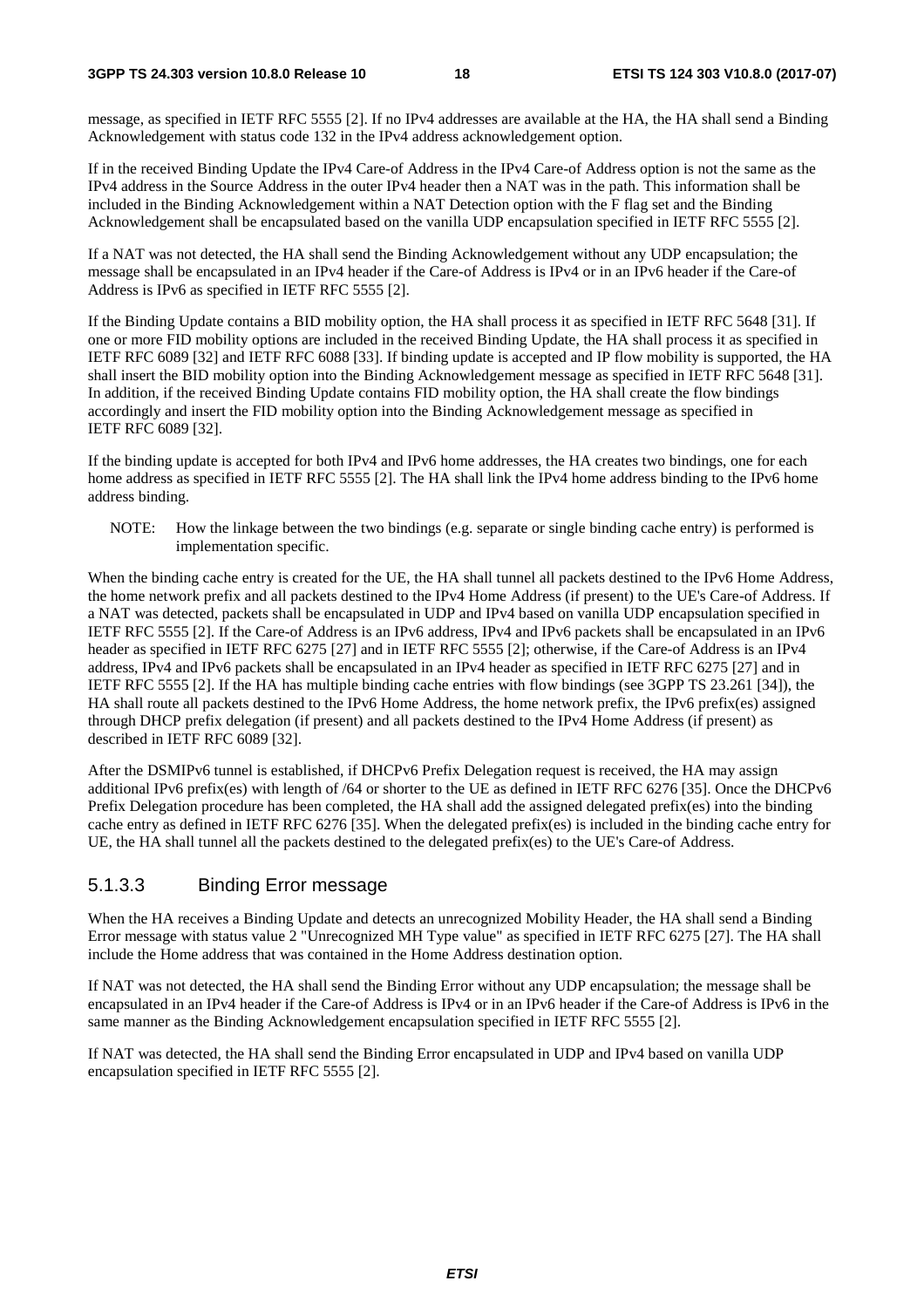### 5.2 Dual-Stack Mobile IPv6 handover

### 5.2.1 General

The DSMIPv6 handover procedure is performed by the UE to update its Care-of Address at the HA after a movement between two different accesses which implies a change of the local IP address (e.g. a movement from a 3GPP to a non-3GPP access). When this procedure takes place, the UE has already a valid registration at the HA, which implies that the HA has an entry in its binding cache for that UE and a security association to secure DSMIPv6 signalling is in place between the UE and the HA.

The procedure involves performing the Home Link Detection, setup a security association with the HA if there is no security association existing, and the exchange of a Binding Update and a Binding Acknowledgement between the UE and the HA. For the handover procedure, at the previous access the UE shall already perform discovery of the HA address, and may set up a security association with it, as these steps are part of the initial attach procedure described in subclause 5.1.2.

There are different handover scenarios:

- handover from home link to a foreign link;
- handover from a foreign link to another foreign link; and
- handover from a foreign link to a home link.

### 5.2.2 UE procedures

#### 5.2.2.1 General

Following a change of access, the UE configures an IP address on the target access system. The details of IP address configuration can be access specific. The handling of the received Binding Acknowledgement is the same as specified in subclause 5.1.2.4.

#### 5.2.2.2 Handover from home link to a foreign link

If the access network supports IPv6, as soon as the UE has received via a Router Advertisement at least an IPv6 prefix which is not present in its Prefix List, the UE shall perform the Home Link detection as specified in subclause 5.1.2.3.

If the UE detects that it is moving from home link to foreign link, and if there is no security association existing with the HA, the UE shall perform the Security association establishment and Home Address assignment procedure with the HA as specified in subclause 5.1.2.2.

Then the UE shall perform the initial binding registration and IPv4 Home Address assignment as specified in subclause 5.1.2.4. In order to maintain IP address preservation for the IPv4 address used in the home link, the UE shall include the IPv4 address used on the home link in an IPv4 Home Address option in the same Binding Update message. The IFOM capable UE configured for IFOM shall extend the Binding Update message as described in subclause 5.1.2.4.

If the UE does not have an IPv4 Home Address but wants to configure one, the UE shall include the IPv4 Home Address option with the 0.0.0.0 address as specified in subclause 5.1.2.4.

If the access network supports only IPv4, as soon as the UE has configured an IPv4 Care-of Address, the UE shall send a Binding Update tunnelled in UDP as specified in IETF RFC 5555 [2]. The UE shall set the F flag to "0". The UE shall set the R flag to "1".

Independent of an IPv6 or IPv4 access network the UE shall set the Key Management Capability (K) bit in the Binding Update message.

If the UE receives, as response to an outstanding binding registration, a binding acknowledgment having a status code equal to 135 ("Sequence number out of window") and a sequence number different from the one used in the outstanding binding registration, the UE shall accept the binding acknowledgment and process it as specified in IETF RFC 6275 [27].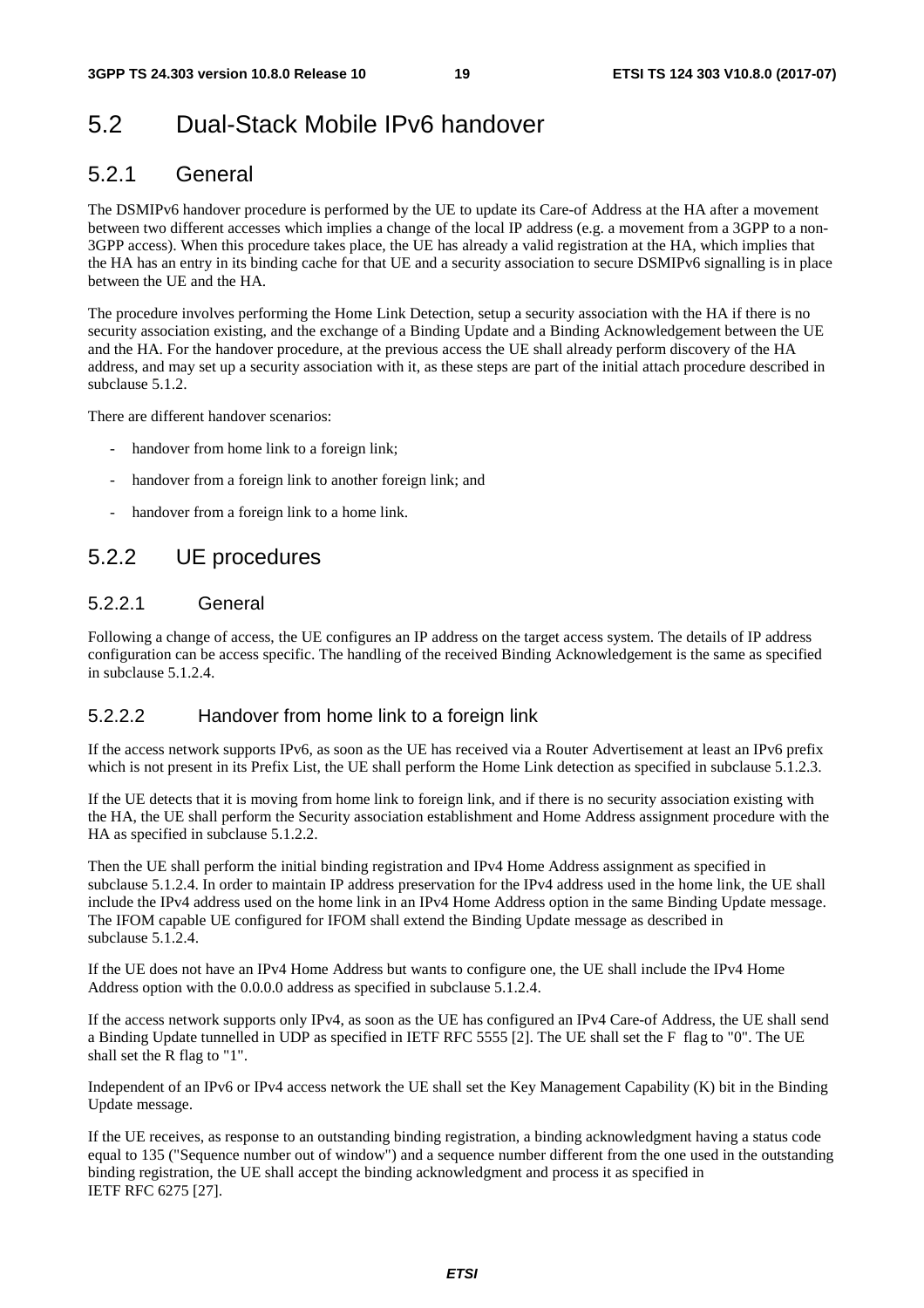#### 5.2.2.3 Handover from a foreign link to another foreign link

If the access network supports IPv6, as soon as the UE has received via a Router Advertisement at least an IPv6 prefix which is not present in its Prefix List, the UE shall perform the Home Link detection as specified in subclause 5.1.2.3.

If the UE detects it is not attached to the home link, the UE shall send a Binding Update to the HA including the newly configured IP address as the Care-of Address in the Source IP address of the packet and optionally in the Alternate Care-of Address Option as specified in IETF RFC 6275 [6]. The UE build the Binding Update message as specified in IETF RFC 6275 [27].

If the UE has been assigned also an IPv4 Home Address and wants to update also the binding for it, the UE shall include the IPv4 Home Address option including the assigned IPv4 Home Address in the same Binding Update message.

If the UE has been assigned also an IPv4 Home Address and wants to release it, the UE shall not include any IPv4 Home Address option in the same Binding Update.

If the UE does not have an IPv4 Home Address but wants to configure one, the UE shall include the IPv4 Home Address option with the 0.0.0.0 address as specified in subclause 5.1.2.4.

If the access network supports only IPv4, as soon as the UE has configured an IPv4 Care-of Address which is different from the previous Care-of Address, the UE shall send a Binding Update tunnelled in UDP as specified in IETF RFC 5555 [2]. The UE shall set the F flag to "0". The UE shall set the R flag to "1".

Independent of an IPv6 or IPv4 access network the UE shall set the Key Management Capability (K) bit in the Binding Update message.

If the UE is an IFOM capable UE configured for IFOM, the UE extends the Binding Update with the following options:

- a) the UE shall set the O (Overwrite) flag to "0";
- b) the UE shall include a BID identifier mobility option in the Binding Update as specified in IETF RFC 5648 [31];
	- the UE shall set the BID field to the value registered with the Home Agent;
	- the UE shall set the BID-PRI field to assign the priority to the BID as indicated in IETF RFC 6089 [32];
	- if the newly configured IP address used as Care-of Address is an IPv6 address, the UE shall not insert any Alternate Care-of Address option in the Binding Update message;
	- if the newly configured IP address used as Care-of Address is an IPv4 address, the UE shall not insert any IPv4 Care-of Address option in the Binding Update message; and
	- the UE shall insert the newly configured IP address used as Care-of Address in the Care-of Address field of the BID identifier mobility option insertd in the Binding Update message;
- c) the UE may create one or more routing rules. For each routing rule that the UE wants to register with the HA, the UE shall include a FID mobility option containing one traffic selector as specified in IETF RFC 6089 [32]. Traffic selectors are defined in IETF RFC 6088 [33]:
	- the UE shall set the FID field to an arbitrary value;
	- the UE shall set the FID-PRI field to assign the priority to the routing filter as indicated in IETF RFC 6089 [32];
	- the UE shall include a Binding Reference suboption as indicated in IETF RFC 6089 [32]. The value assigned to the BID identifies the routing address that the UE wants to use to exchange the packets matching the routing filters; and
	- traffic selector suboption shall be set as specified in IETF RFC 6089 [32] and IETF RFC 6088 [33]. The parameters described in the traffic selector suboption represent the routing filter that corresponds to the routing rule that the UE wants to register with the HA;
- d) The UE may insert a flow summary mobility option (as described in IETF RFC 6089 [32]).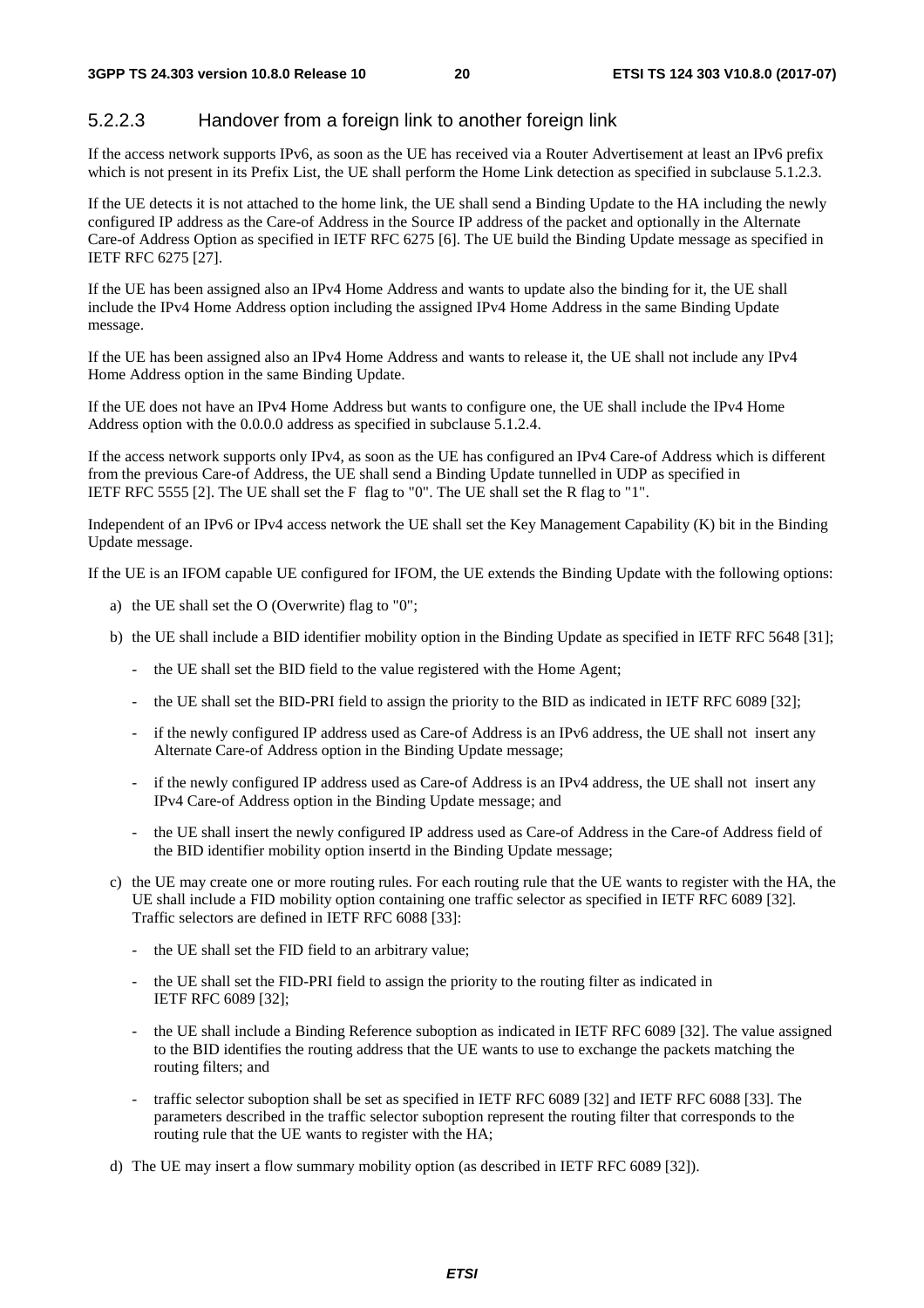- If the UE wants to keep some routing rules previously registered unmodified, i.e. no flow handover, the UE lists the values of the FIDs identifying the routing rules that the UE wants to keep unmodified in the flow summary mobility option; and
- If the UE wants to remove one or more previously registered routing rules, the UE does not include in the flow summary mobility option the FIDs identifying the routing rules that the UE wants to remove; and
- e) the UE may modify one or more routing rules with the HA. For each routing rule that the UE wants to modify, the UE shall include a FID mobility option as specified in IETF RFC 6089 [32].
	- the UE shall set the FID field to the value identifying the routing filter the UE wants to handover;
	- the UE shall set the FID-PRI field to assign the priority to the BID as indicated in IETF RFC 6089 [32]; and
	- the UE shall include a Binding Reference suboption as indicated in IETF RFC 6089 [32]. The value assigned to the BID identifies the routing address that the UE wants to use to exchange the packets matching the routing filters.

The UE shall process the binding acknowledge message as described in subclause 5.1.2.4.

#### 5.2.2.4 Handover from a foreign link to a home link

If the access network supports IPv6, as soon as the UE has received via a Router Advertisement message at least an IPv6 prefix which is not present in its Prefix List, the UE shall perform the Home Link detection as specified in subclause 5.1.2.3 to detect if the UE is attaching to the home link. If the UE detects it is attached to the home link and there is a valid DSMIPv6 Binding Update list entry at the UE, the UE shall send a Binding Update with the Lifetime field set to "0" in order to remove the binding at the HA, as specified in IETF RFC 6275 [27]. If an IPv4 home address was assigned to the UE, as an optimization the UE may not include the IPv4 home address option as the binding for the IPv4 home address will be removed by the HA. Independent of an IPv6 or IPv4 access network the UE shall set the Key Management Capability (K) bit in the de-registration Binding Update message. The UE may preserve the IKEv2 session in order to avoid re-establishing the session when the next handover occurs. If there is not a safe assumption that the UE will remain in the home link (e.g. switching off the non-3GPP radio interface in case of a dual radio terminal), the UE should preserve the IKEv2 session.

If the UE receives a Binding Revocation Indication message from the HA while there is an outstanding unacknowledged Binding Update with Lifetime field set to "0" message, the UE need not send a Binding Revocation Acknowledgement as specified in subclause 5.4.2.1.

#### 5.2.3 HA procedures

#### 5.2.3.1 Handover from home link to a foreign link

In case of UE handover from home link to foreign link, the HA shall support the initial registrstion procedure as specified in subclause 5.1.3.

The error codes used in the Binding Acknowledgement are the same as specified in subclause 5.1.3.2.

#### 5.2.3.2 Handover from a foreign link to another foreign link

When the HA receives a Binding Update from the UE, the HA shall validate it as described in IETF RFC 6275 [27] and in IETF RFC 5555 [2]. If the validation is successful, the HA shall update the binding cache entry related to the Home Address included in the Binding Update.

If the Binding Update is an IPv6 packet, with the Alternate Care-of Address option present, the HA shall verify the correctness of the Alternate Care-of Address option. If the Care-of Address specified in the Alternate Care-of Address option and in the Source Address field of the IPv6 header of the Binding Update packet are different, the HA shall reject the request by returning a Binding Acknowledgement with status code 128. If the option is valid, the HA shall update the binding cache entry with the Care-of Address in the Source Address of the IPv6 header.

If the Binding Update outer header is an IPv4 header and the IPv4 Care-of Address in the IPv4 Care-of Address option is the same as the IPv4 address in the Source Address in the outer IPv4 header, the HA shall update the binding cache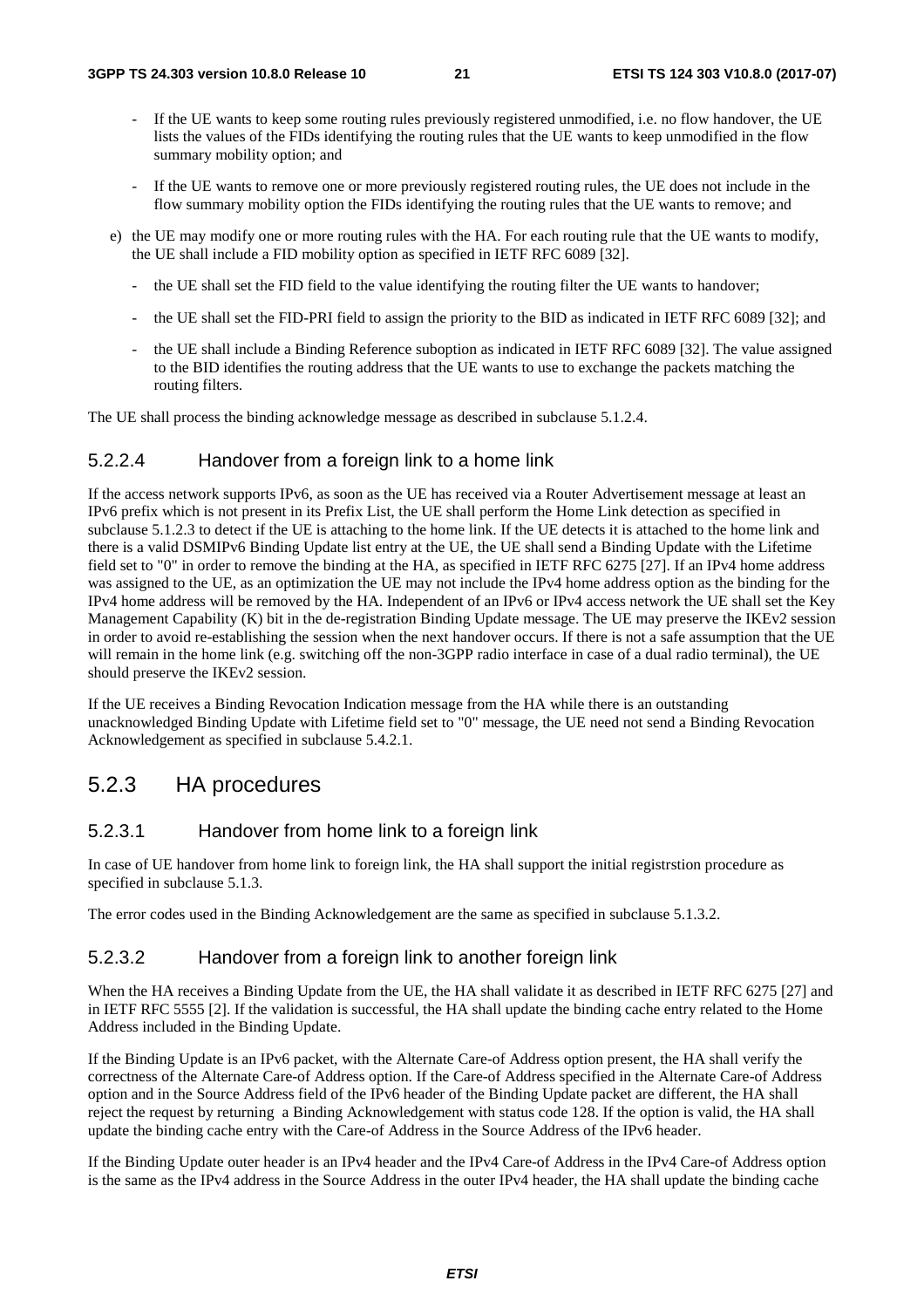entry with the Care-of Address in the IPv4 Care-of Address option and shall send a Binding Acknowledgment encapsulated in IPv4 as specified in IETF RFC 5555 [2].

If in the received Binding Update the IPv4 Care-of Address in the IPv4 Care-of Address option is not the same as the IPv4 address in the Source Address in the outer IPv4 header then a NAT was in the path. This information shall be included in the Binding Acknowledgement within a NAT Detection option with the F bit set. The Binding Acknowledgment shall be encapsulated in UDP and the binding cache updated as specified in IETF RFC 5555 [2].

If the Binding Update contains an IPv4 Home Address option with an IPv4 Home Address previously assigned, the HA shall update also the binding cache entry related to the IPv4 Home Address to the UE. If the Binding Update contains no IPv4 Home Address option, the HA shall remove the binding cache entry related to the IPv4 Home Address of the UE if present.

If the Binding Update contains an IPv4 Home Address option with the 0.0.0.0 IPv4 address, the HA shall assign an IPv4 Home Address to the UE, including an IPv4 Address Acknowledgement option in the Binding Acknowledgement message.

The error codes used in the Binding Acknowledgement are the same as specified in subclause 5.1.3.2.

If the Binding Update contains a BID mobility option and (optionally) a Flow summary mobility option, the HA shall process the received Binding Update message and send a Binding Acknowledgement message as described in subclause 5.1.3.2.

If the Key Management Mobility Capability (K) bit is set in the Binding Update and the HA supports the feature, the HA updates its IKEv2 security associations to include the UE's Care-of Address as the peer address and the Binding Acknowledgement is returned with the K bit set.

The HA shall set the R bit to "1" in the Binding Acknowledgement.

#### 5.2.3.3 Handover from a foreign link to a home link

When a UE hands over from a foreign link to its home link, a network based mobility protocol (PMIPv6 or GTP) in the home link creates a binding cache entry for the UE. The DSMIPv6 binding cache entry that was created by the UE on the foreign link shall not be overwritten. The downlink UE packets shall be processed by the HA based on the DSMIPv6 binding cache entry before the DSMIPv6 binding cache entry is removed.

The DSMIPv6 binding cache entry shall be removed when a Binding Update with lifetime field set to "0" is received by the HA from the UE. The HA shall process the message as per IETF RFC 5555 [2] and IETF RFC 6275 [27], removing the associated binding cache entry and sending the Binding Acknowledge message with the Status field set to "0" (Binding Update accepted). If an IPv4 home address was assigned to the UE, the HA shall also remove the binding for the IPv4 home address tied to the IPv6 home address included in the Binding Update.

If the HA decides to remove the DSMIPv6 binding cache entry of the UE, prior to receiving a binding update with lifetime set to "0" from the UE , the HA shall send a Binding Revocation Indication message as specified in subclause 5.4.3.1.

NOTE: As described above, if the HA receives a Binding Update with Lifetime field set to "0", the HA removes the associated binding cache entry, but additionally the HA can store some data of the binding cache entry for a certain time in order to allow the HA to identify a delayed Binding Update registration message arriving at the HA after the Binding Update de-registration.

### 5.3 Dual Stack Mobile IPv6 Re-Registration

#### 5.3.1 General

The DSMIPv6 Re-Registration procedure can occur at any time when the UE is already registered at the HA. The procedure is initiated by the UE when it wishes to extend the lifetime of an existing registration, e.g. in case the lifetime is expiring. The procedure can also be initiated by the UE when it wishes to request an IPv4 home address or to release the IPv4 binding while maintaining the IPv6 binding. The procedure may also be initiated by the UE as a mechanism to refresh the NAT bindings in order to be reachable from the HA.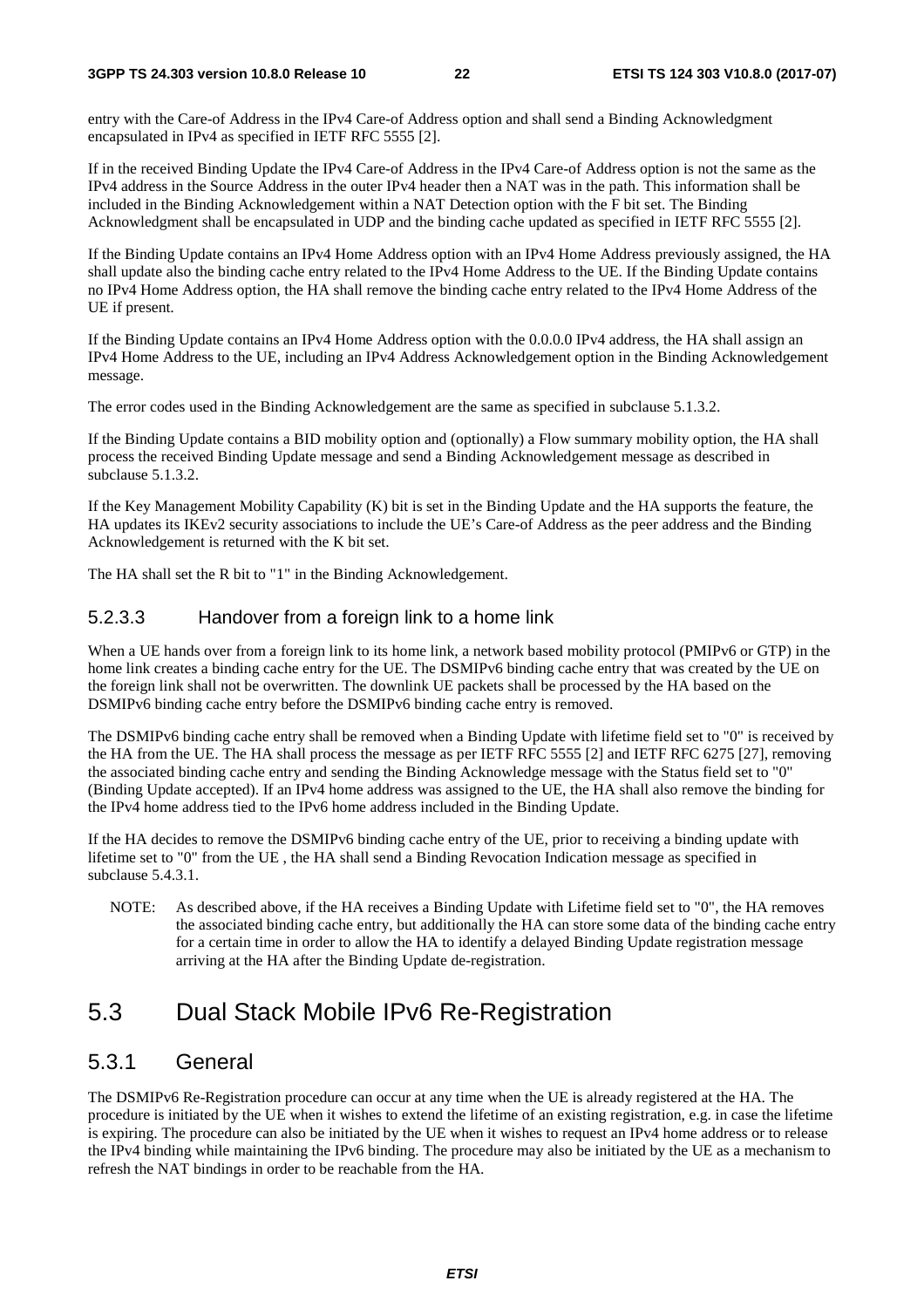NOTE: The usage of BU messages for keepalive purposes can have impacts to the battery life of the UE. The UE can be configured to rate limiting or avoid NAT keepalive as specified in IETF RFC 5555 [2].

#### 5.3.2 UE procedures

As specified in IETF RFC 6275 [27], if the UE wants to extend the validity of an existing binding at the HA, the UE shall send a new Binding Update to the HA before the expiration of the lifetime indicated in the received Binding Acknowledgement, even if it is not changing its primary Care-of Address. This Binding Update is usually referred as periodic Binding Update.

The UE shall follow the rules described in IETF RFC 6275 [27], IETF RFC 5555 [2] and in subclause 5.1.2.4 to send a periodic Binding Update and handle the associated Binding Acknowledgement. As the UE has not performed any handover, the UE shall confirm the already registered Care of Address and shall indicate the desired lifetime value. In a periodic Binding Update the UE may request an IPv4 Home Address.

If a NAT was detected and the UE is not exchanging data traffic, the UE may send a re-registration Binding Update in order to refresh the NAT binding. The Binding Update shall be sent with the interval contained in the Refresh Time field of the NAT detection option received when the NAT was detected. If the Refresh Time field was set to all 1s, the UE shall use the Binding Acknowledge lifetime as reference interval to send NAT keepalives Binding Updates.

The UE may also send a re-registration Binding Update with the purpose of requesting an IPv4 Home Address.

The UE may also send a re-registration Binding Update for the purpose of releasing the IPv4 Home Address previoulsy assigned. For this purpose, the UE shall follow the rules described in IETF RFC 5555 [2] sending a re-registration Binding Update containing no IPv4 Home Address option.

If the UE is an IFOM capable UE configured for IFOM, the UE extends the Binding Update with the following options:

- a) the UE shall set the O (Overwrite) flag to "0";
- b) the UE shall include a BID identifier mobility option in the Binding Update as specified in IETF RFC 5648 [31];
	- the UE shall set the BID field to the value identifying the Binding it wants to re-register;
	- the UE shall set the BID-PRI field to assign the priority to the BID as indicated in IETF RFC 6089 [32]; and
- c) if the UE previously registered in the HA one or more routing filters, the UE shall include a flow summary mobility option as specified in IETF RFC 6089 [32] listing the values of the FIDs identifying the registered routing filter.

#### 5.3.3 HA procedures

When the HA receives a periodic Binding Update message from the UE, it shall validate it as described in subclause 5.1.3.2, in IETF RFC 6275 [27], IETF RFC 5555 [2] and IETF RFC 5648[31].

In processing a periodic Binding Update the HA shall follow the rules described in subclause 5.1.3.2. In addition if the Binding Update does not include the IPv4 home address option the HA shall remove any associated IPv4 binding cache entry and continue to maintain the IPv6 binding.

If the HA accepts the Binding Update message, it shall update the lifetime and sequence number of the existing entry in its binding cache for the Home Address. If the Binding Update contains a BID mobility option, the HA shall process it as specified in IETF RFC 5648 [31] and IETF RFC 6089 [32]. If binding update is accepted, the HA shall insert the BID mobility option into the Binding Acknowledgement message as specified in IETF RFC 5648 [31]. The Care-of Address is not updated as the periodic Binding Update is not used to update the Care-of Address.

### 5.4 Dual-Stack Mobile IPv6 detach

#### 5.4.1 General

The DSMIPv6 detach is performed by the UE to close the DSMIPv6 session and the respective IKEv2 session or by the network to inform the UE that it does not have access to a specific PDN through DSMIPv6 any longer. After the DSMIPv6 detach procedure, the UE still has IP connectivity provided by the access network.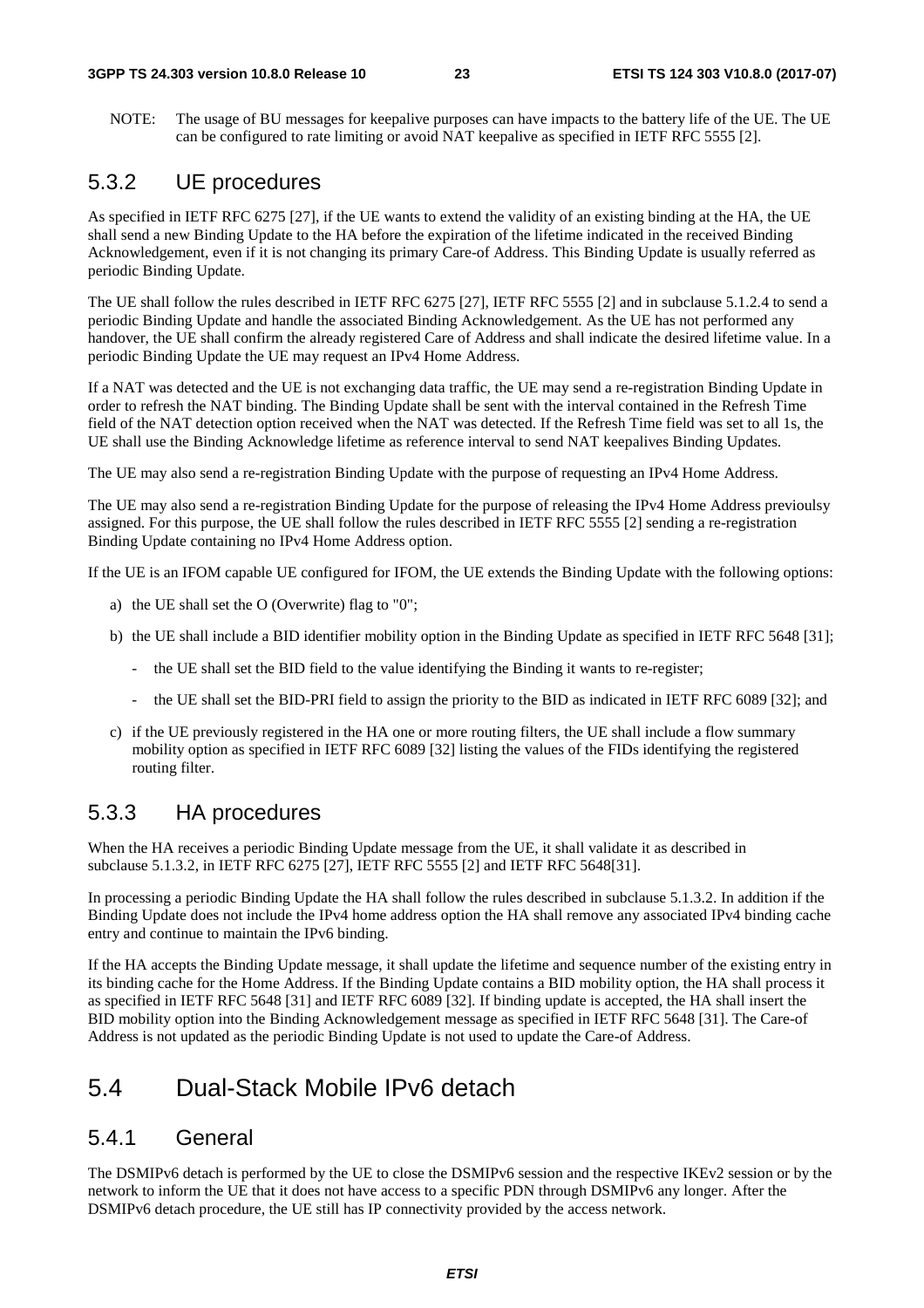There are two explicit detach procedures:

- UE-initiated detach procedure: in this case the UE performs a DSMIPv6 de-registration with the HA and closes the IKEv2 session.
- HA-initiated detach procedure: in this case the HA informs the UE that the DSMIPv6 binding is no more valid. The UE shall then perform the network-initiated detach procedure.

#### 5.4.2 UE procedures

#### 5.4.2.1 Network-initiated detach

Upon receiving a Binding Revocation Indication (BRI) message according to IETF RFC 5846 [19] from the HA, the UE first shall perform the required validity checks on the BRI according to IETF RFC 5846 [19].

The UE shall send a Binding Revocation Acknowledgement (BRA) as specified in IETF RFC 5846 [19]. In this message the UE shall set the status field to 'Success' to reflect that it has received the BRI message. The BRA message may be tunnelled in UDP or IPv4 as specified in subclause 5.1.2.4 for Binding Update messages.

The UE then shall remove the entry identified in the BRI as deregistered from its binding update list and shall use the procedures defined in IETF RFC 4306 [14] to remove the IPsec security associations associated with the DSMIPv6 registration as described in subclause 5.4.2.2.

#### 5.4.2.2 UE-initiated detach

To detach from a specific PDN to which it is connected through a DSMIPv6 session, the UE shall send a Binding Update with the Lifetime field set to 0 as specified in IETF RFC 6275 [27].

The UE shall use the procedures defined in the IKEv2 protocol in IETF RFC 4306 [14] to remove the IPsec security associations associated with the DSMIPv6 registration. The UE shall close the security associations associated with the DSMIPv6 registration and instruct the HA to do the same by sending the INFORMATIONAL request message including a DELETE payload. The Protocol ID in the DELETE payload shall be set to "1" (IKE) to indicate that all IPsec ESP security associations that were negotiated within the IKEv2 exchange shall be deleted.

#### 5.4.3 HA procedures

#### 5.4.3.1 Network-initiated detach

As soon as it receives a trigger for network-initiated detach procedure (3GPP TS 29.273 [20]) the HA shall send a Binding Revocation Indication (BRI) message according to IETF RFC 5846 [19] to the UE. The message shall contain the Home Address, corresponding to the PDN connection which shall be removed. The HA shall set the P (Proxy Binding) bit to 0 (Not Proxy MIPv6 binding), G bit (Global) to 0 (only the PDN Connection specified by the HoA is removed) and V bit (IPv4 HoA Binding Only) to 0 (Not to terminate the IPv4 Home Address binding only). The revocation trigger value shall be set to 1 (Unspecified). The HA shall include the UE home address in the Type 2 routing header as per IETF RFC 5846 [19] and shall not include any mobility option. The HA shall not include a BID option in the BRI message. The BRI message may be tunnelled in UDP or IPv4 as specified in subclause 5.1.3.2 for Binding Acknowledgement messages.

The HA shall follow procedures according to IETF RFC 5846 [19] to await the receipt of a Binding Revocation Acknowledgment (BRA) message from the UE. These procedures are based on the timer MINDelayBRIs defined in IETF RFC 5846 [19]. The HA shall not remove the entry from its binding cache before receiving the BRA.

If the HA receives a Binding Update with Lifetime set to 0 after initiating the network-initiated detach procedure, the HA should treat the BU as acknowledgement to the BRI for the purposes of completing the revocation procedures that are defined in IETF RFC 5846 [19]; in this case, the HA shall remove the respective entry in its binding cache, deleting the timer MINDelayBRIs and respond with a Binding Acknowledgement according to IETF RFC 5555 [2] and IETF RFC 6275 [27].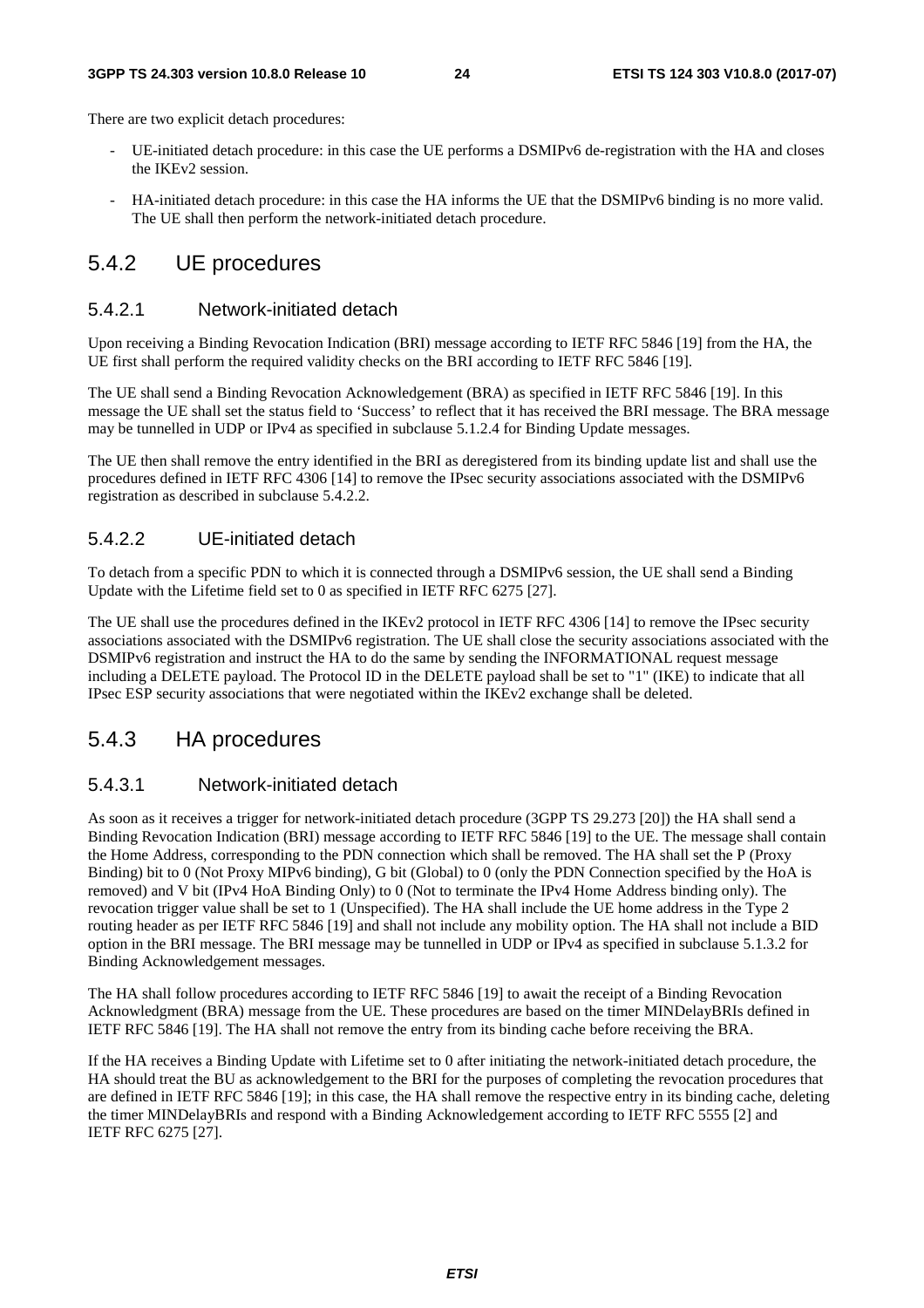#### 5.4.3.2 UE-initiated detach

When the HA receives a Binding Update with the Lifetime field set to 0, it shall delete any existing entry for the Home Address included in the Binding Update. Then the HA shall send a Binding Acknowledgement as specified in IETF RFC 5555 [2] and IETF RFC 6275 [27].

On receipt of the INFORMATIONAL request message including a DELETE payload indicating that the UE is deleting the IPsec security associations associated with the DSMIPv6 registration, the HA shall close the IKE security association, and all IPsec ESP security associations that were negotiated within it towards the UE.

### 5.5 Void

### 5.5A Protection of data traffic

#### 5.5A.1 General

UE and HA can use the IKEv2 CREATE\_CHILD\_SA exchange procedure to create a child security association to be used to provide integrity protection, confidentiality protection or both, to all data traffic exchanged within the DSMIPv6 tunnel. The procedure can be initiated by the HA or by the UE at any time after the security association between UE and HA has been set up. If both UE and HA independently decide to initiate the child security association establishment, the procedure described in IETF RFC 4306 [14] applies. The profiles for tunnel mode IPsec ESP are defined in 3GPP TS 33.402 [18].

### 5.5A.2 UE procedures

After establishing the IPsec security association with the HA as described in subclause 5.1.2.2, the UE may initiate the creation of child security association pair to provide integrity protection, confidentiality protection or both. If the UE determines that the trust relationship of the non-3GPP access network is "untrusted" (see 3GPP TS 24.302 [21]), the UE shall not initiate the creation of child security association. If the UE initiates the creation of child security association pair, the UE shall send to the HA a CREATE\_CHILD\_SA request as described in IETF RFC 4877 [4] and IETF RFC 4306 [14] with the following additions:

- a) the content of the Security Association payload is set accordingly for integrity protection, confidentiality protection or both as indicated in IETF RFC 4306 [14] using the IPsec profiles defined in 3GPP TS 33.402 [18]; and
- b) the TSi shall contain all the Home Network Prefix assigned to the UE. If prefix delegation is used, the TSi shall also contain all the prefix(es) provided to the UE. If the UE received an IPv4 Home Address, the TSi shall also contain the IPv4 Home Address.

When the UE receives a CREATE\_CHILD\_SA request from the HA with selectors indicating the DSMIPv6 tunnel traffic, if the UE supports integrity protection, confidentiality protection or both, the UE shall reply with a CREATE\_CHILD\_SA response selecting the preferred transform proposed by the HA as specified in IETF RFC 4306 [14].

If the child SA is created successfully, the UE shall start encapsulating all the uplink packets in the DSMIPv6 tunnel in an IPsec ESP tunnel as negotiated with the HA during the CREATE\_CHILD\_SA procedure.

The UE can stop using integrity protection, confidentiality protection or both, for the DSMIPv6 tunnel traffic. In order to do that, the UE shall delete the respective child security association by sending an INFORMATIONAL request message including the DELETE payload as specified in IETF RFC 4306 [14].

#### 5.5A.3 HA procedures

After establishing the IPsec security association with the UE as described in subclause 5.1.3.1, the HA may initiate the creation of child security association pair to provide integrity protection, confidentiality protection or both. If the HA receives the trust relationship indication as "untrusted" from the 3GPP AAA server during the authentication and authorization procedure or the authorization procedure (see 3GPP TS 29.273 [20]), the HA shall not initiate the creation of child security association procedure. If the trust relationship indication is not received, the initiation of the creation of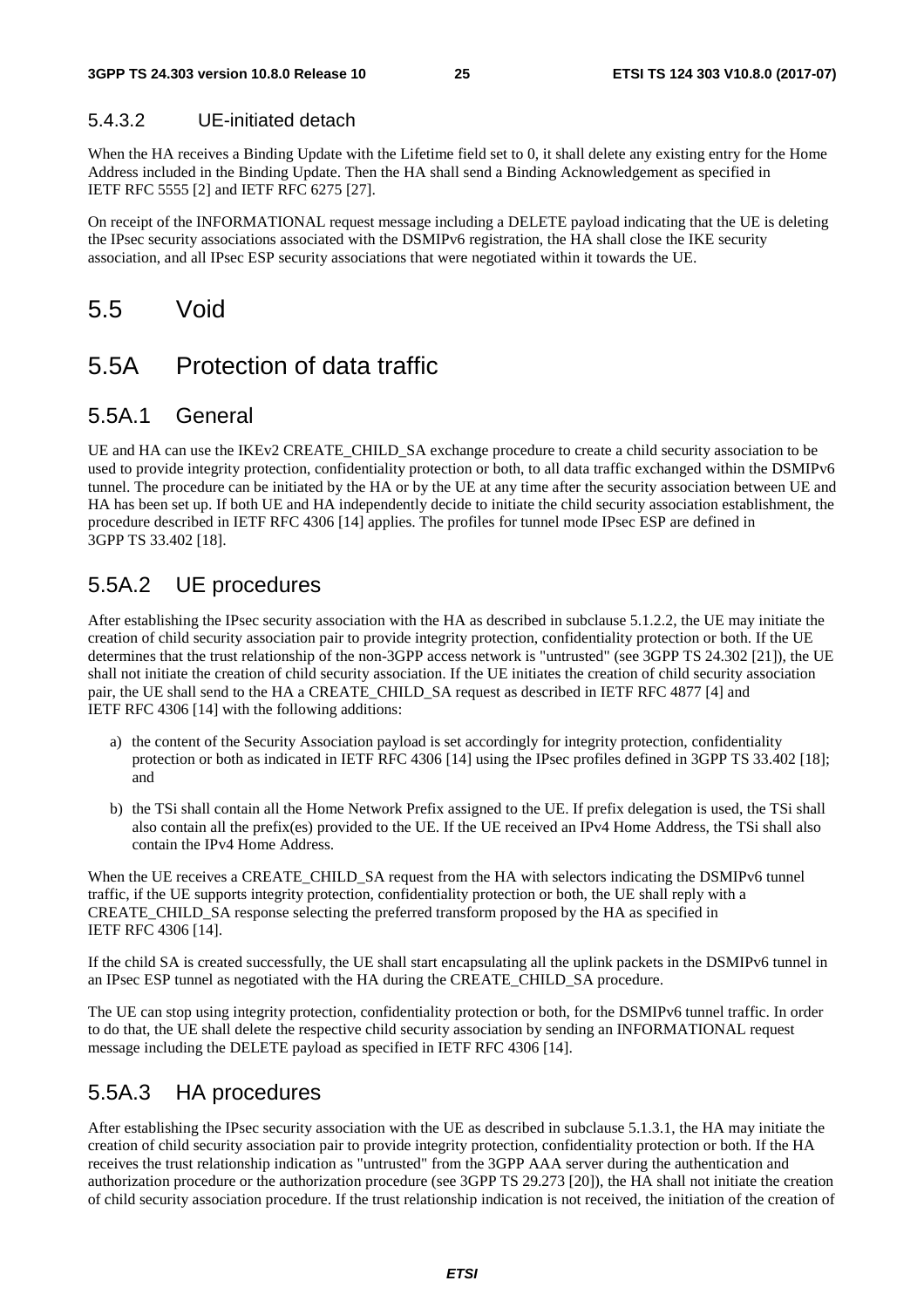the child security association is implementation dependent (e.g. based on configuration). If the HA initiates the creation of child security association pair, the HA shall send to the UE a CREATE\_CHILD\_SA request as described in IETF RFC 4877 [4] and IETF RFC 4306 [14] with the following additions:

- a) the content of the Security Association payload is set accordingly for integrity protection, confidentiality protection or both as indicated in IETF RFC 4306 [14] using the IPsec profiles defined in 3GPP TS 33.402 [18]; and
- b) the TSi shall contain all the Home Network Prefix assigned to the UE. If prefix delegation is used, the TSi shall also contain all the prefix(es) provided to the UE. If the UE received an IPv4 Home Address, the TSi shall also contain the IPv4 Home Address.

When the HA receives a CREATE\_CHILD\_SA request from the UE with selectors indicating the DSMIPv6 tunnel traffic, if the HA supports integrity protection, confidentiality protection or both, the HA shall check whether the child security association establishment can be accepted or not. If the HA receives the trust relationship indication set to "untrusted" indication from the 3GPP AAA server (see 3GPP TS 29.273 [20]), the HA shall reject the child security association establishment by using the NOTIFY payload of type "NO\_ADDITIONAL\_SAS" in the CREATE\_CHILD\_SA response. If HA does not receive the trust relationship indication, whether to accept or reject the child security association is implementation dependent. Otherwise, the HA shall reply with a CREATE\_CHILD\_SA response selecting the preferred transform proposed by the HA as specified in IETF RFC 4306 [14].

If the child SA is created successfully, the HA shall start encapsulating, all the uplink packets in the DSMIPv6 tunnel in an IPsec ESP tunnel as negotiated with the UE during the CREATE\_CHILD\_SA procedure.

The HA can stop using integrity protection, confidentiality protection or both, for the DSMIPv6 tunnel traffic. In order to do that, the HA shall delete the respective child security association by sending an INFORMATIONAL request message including the DELETE payload as specified in IETF RFC 4306 [14].

### 5.6 Attach to additional access network

#### 5.6.1 General

The operations defined within subclause 5.6 apply to an IFOM capable UE configured for IFOMand a HA supporting IFOM.

The attach to additional access network procedure is performed by a UE supporting IFOM that has already established a PDN connection through an access network and decides to extend the PDN connection to another access network.

There can be two possible scenarios:

- the existing access network is a home link and the added access network is a foreign link; or
- the existing access network is a foreign link and the added access network is a home link.

The attach to additional access network procedure involves performing the following:

- access specific procedure to connect and configure an IP address for the added access network;
- discovery of a HA IP address if the UE has not obtained the IP address of the HA;
- home link detection:
- setting up a security association if there is no security existing association between the UE and HA; and
- exchange of Binding Update and Binding Acknowledgement with the BID mobility option and FID mobility option between the UE and HA.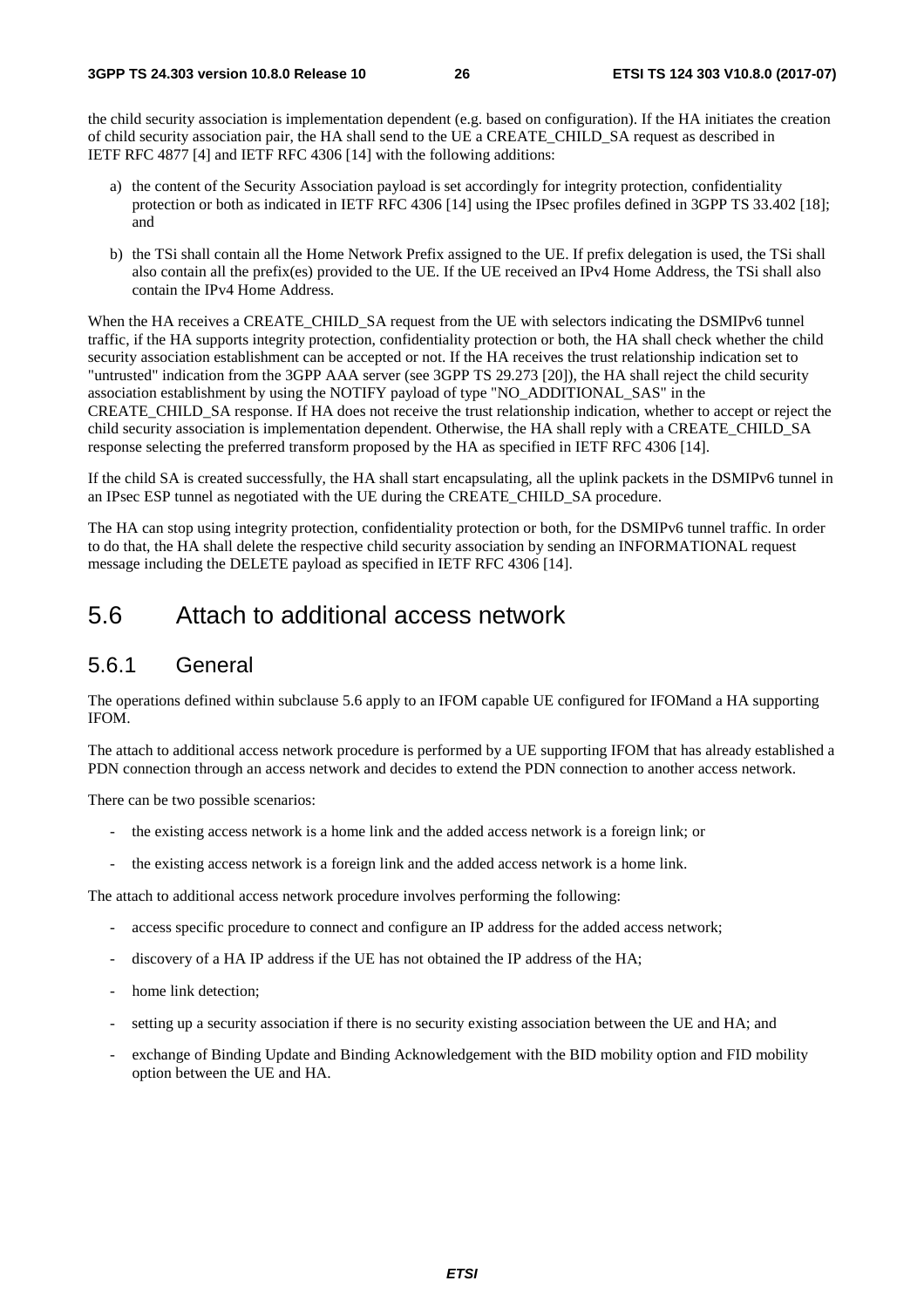### 5.6.2 UE procedures

#### 5.6.2.1 General

For the attach to additional access network procedure, the UE is already attached to either a home link or foreign link and discovers a new link. The UE applies the DSMIPv6 Home Link Detection Function as specified in subclause 5.1.2.3 to determine if the new link will be a home link or a foreign link. If the new link is a home link, the UE follows the procedure as specified in subclause 5.6.2.2. If the new link is a foreign link, the UE follows the procedure as specified in subclause 5.6.2.3.

#### 5.6.2.2 Attach to additional access network acting as home link

The UE shall perform the DSMIPv6 Home Link Detection Function as specified in subclause 5.1.2.3.

In addition, the UE shall perform the initial binding registration and IPv4 Home Address assignment as specified in subclause 5.1.2.4 with the following additional rules:

- a) the UE shall send a Binding Update through the home link;
- b) the O (Overwrite) flag in the Binding Update shall be set to "0";
- c) the UE shall insert a BID mobility option in this Binding Update with:
	- the 'H' flag in the BID mobility option set to "1";
	- the Care-of Address field set to the IPv6 Home Address of the binding; and
	- the BID-PRI field set to assign the priority to the BID as indicated in IETF RFC 6089 [32];
- d) if routing filters were previously registered with the HA, the UE shall include a flow summary mobility option as specified in IETF RFC 6089 [32] listing the values of the FIDs identifying the routing filter that were previously registered; and
- e) if the UE creates one or more routing rules as specified in subclause 5.1.2.4, for each FID mobility option, the value of the BID field in the Binding Reference suboption identifies the routing address that the UE wants to use to exchange packets matching the routing filter.

When the UE receives the Binding Acknowledgment from the HA, the UE shall process the Binding Acknowledgment as specified in subclause 5.1.2.4.

#### 5.6.2.3 Attach to an additional access acting as foreign link

The UE shall perform the same procedures described in subclause 5.1.2.4. The UE shall send the Binding Update message through the added link. In addition, the UE shall register the binding for the home link by including a BID mobility option in the Binding Update message. The BID mobility option fields for the binding for the home link are those indicated in IETF RFC 5648 [31] for home binding with the following distinctions:

- (a) the H flag shall be set to "1";
- (b) the Care-of Address field shall be set to the IPv6 HoA of the binding; and
- (c) the BID-PRI field shall be set to the assigned priority of the BID as indicated in IETF RFC 6089 [32].

The UE shall process the received Binding Acknowledgement as specified in subclause 5.1.2.4.

#### 5.6.3 HA procedures

#### 5.6.3.1 General

The following subclauses describe the detailed HA procedures for the case when a UE is attaching to an additional access network.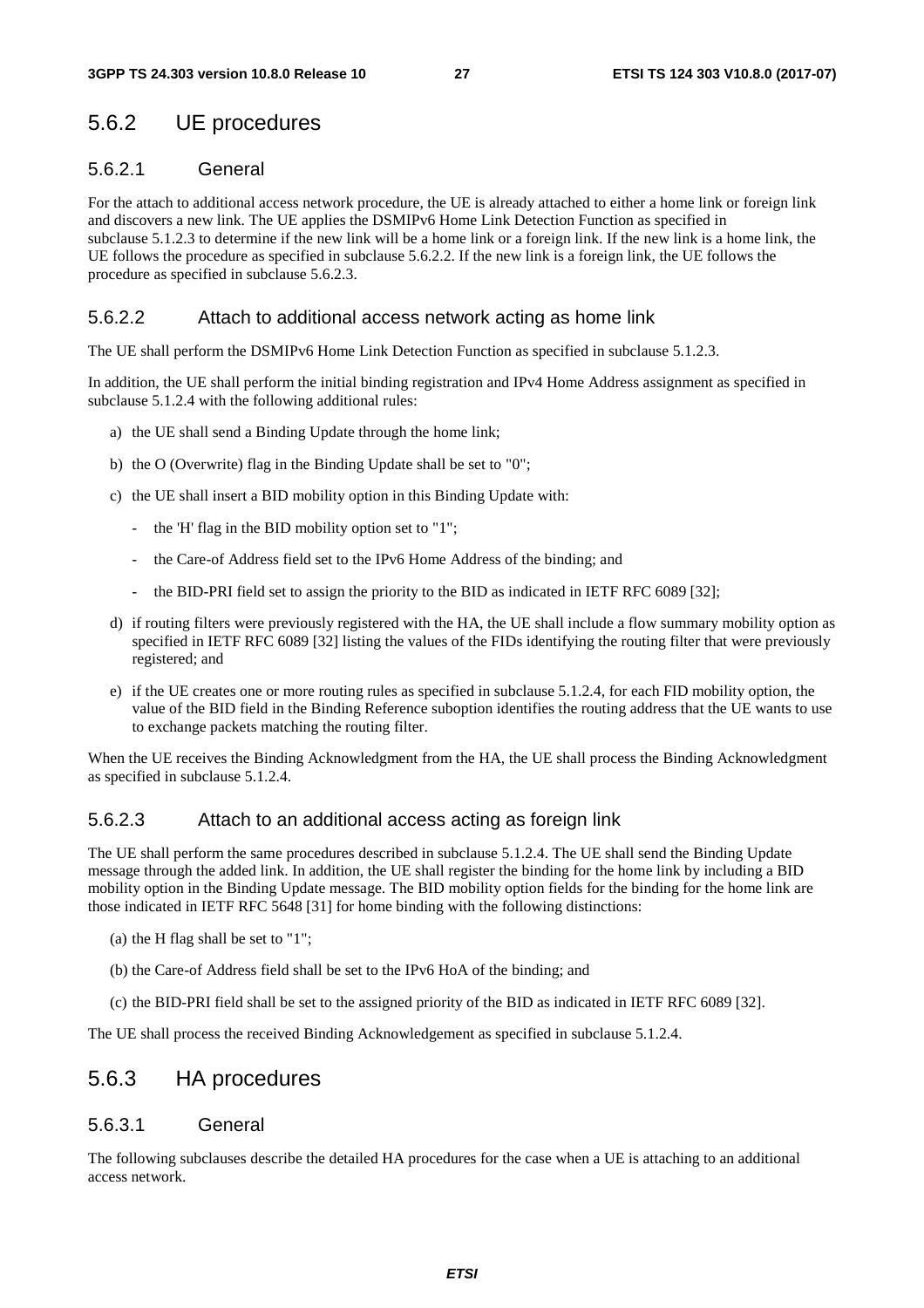#### 5.6.3.2 Attach to an additional access network acting as home link

When receiving a Binding Update from the UE, the HA performs the same procedure as specified in subclause 5.2.3.2. In addition, the HA shall validate the Binding Update as described in IETF RFC 5648 [31], IETF RFC 6089 [32] and IETF RFC 6088 [33].

#### 5.6.3.3 Attach to additional access acting as foreign link

When receiving a Binding Update from the UE, the HA performs the same procedures described in subclause 5.2.3.2 and in addition the HA shall validate the Binding Update as described in IETF RFC 5648 [31], and IETF RFC 6089 [32] and IETF RFC 6088 [33]. As described in IETF RFC 5648 [31], the HA shall:

- process the IPv6 address contained in the BID option with the H flag set to 0 as the Care-of Address; and
- process the IPv4 address contained in the BID option with the H flag set to 0 in the same way as the HA process the address contained in the IPv4 Care-of Address option in subclause 5.2.3.2.

### 5.7 Inter-access flow mobility

#### 5.7.1 General

The operations defined within this sub-clause apply to an IFOM capable UE configured for IFOM and to HA supporting IFOM.

The inter-access flow mobility is performed by the UE supporting IFOM that already established a PDN connection and exchanges packets belonging to the PDN connection through multiple access networks. The UE has previously registered one or more routing rules with the HA.

In this procedure, the UE updates the HA by performing any of the following operations:

- assigning one or more routing filters to an access network different from the one those routing filters were previously assigned;
- adding one or more new routing rules to the HA; or
- removing one or more previously registered routing rules from the HA.

The procedure involves the exchange of a Binding Update and a Binding Acknowledgement with BID and FID options between the UE and the HA.

### 5.7.2 UE procedures

The UE performs the same procedures described in subclause 5.3.2 with the following exceptions:

- the UE shall set the  $O$  (Overwrite) flag to 0;
- the UE shall not include any Alternate Care-of Address option in the Binding Update message; and
- the UE shall not include any IPv4 Care-of Address option in the Binding Update message.

In addition, the UE shall extend the Binding Update message with the following options (see IETF RFC 5648 [31], IETF RFC 6089 [32] and IETF RFC 6088 [33]):

- a) The UE shall include a BID identifier mobility option:
	- the BID field is set to the value identifying the routing address used as IP Source Address of the Binding Update message;
	- if the Binding Update message is sent over a home link, the "H" flag is set to 1;
	- if the Binding Update message is sent over a foreign link, the "H" flag is set to  $0$ ;
	- the BID-PRI priority field is set to the priority assigned to the BID as indicated in IETF RFC 6089 [32]; and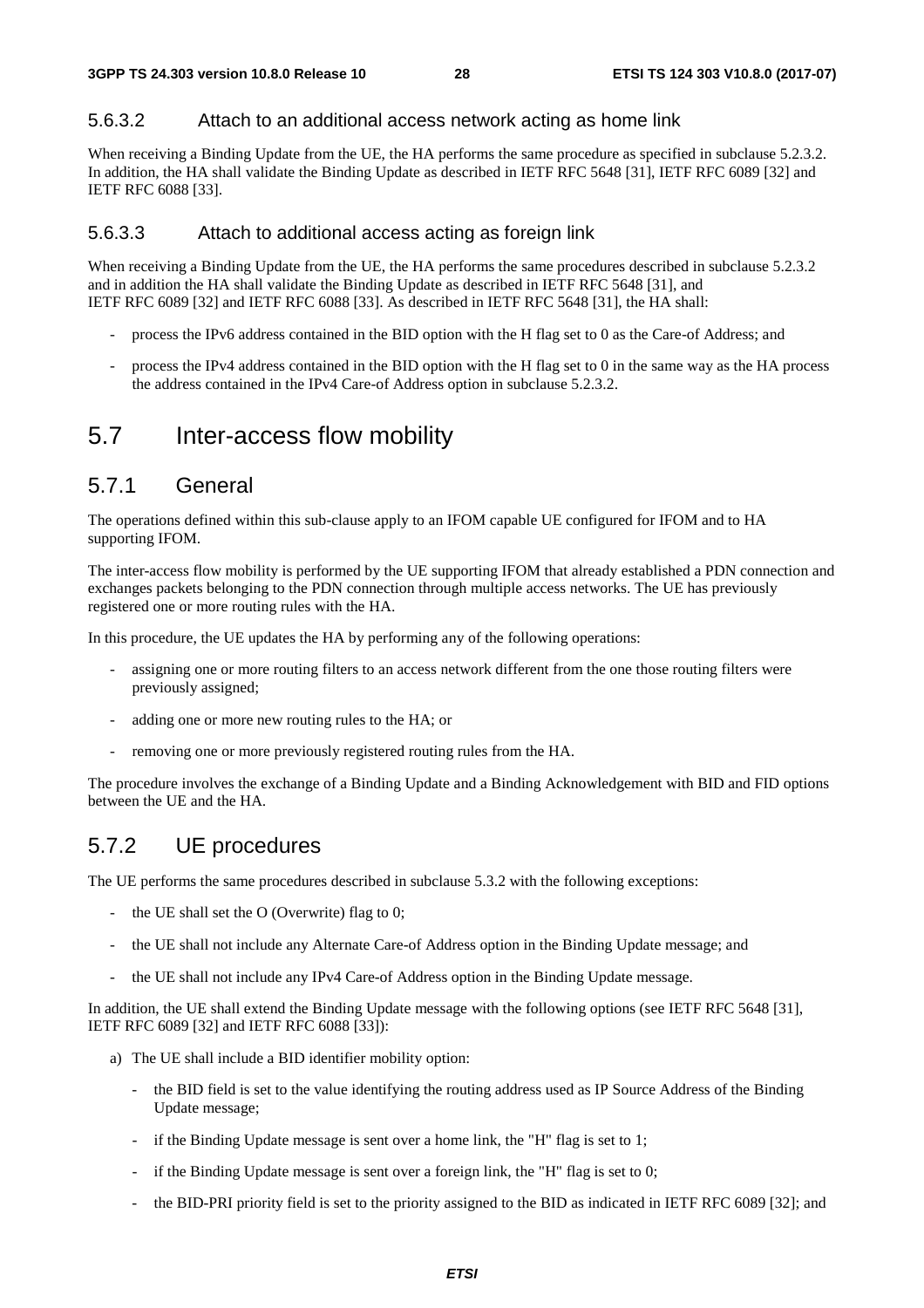- if the routing address is an IPv4 address, a NAT was detected and the UE is not exchanging data traffic, the UE may insert the routing address in the Care-of Address field of the BID mobility option;
- b) the UE may create one or more routing rules. For each routing rule that the UE wants to register with the HA, the UE shall include a FID mobility option containing one traffic selector as specified in IETF RFC 6089 [32]. Traffic selectors are defined in IETF RFC 6088 [33]:
	- the UE shall set the FID field to an arbitrary value:
	- the UE shall set the FID-PRI field to assign the priority to the routing filter as indicated in IETF RFC 6089 [32];
	- the UE shall include a Binding Reference suboption as indicated in IETF RFC 6089 [32]. The value assigned to the BID identifies the routing address that the UE wants to use to exchange the packets matching the routing filters; and
	- traffic selector suboption shall be set as specified in IETF RFC 6089 [32] and IETF RFC 6088 [33]. The parameters described in the traffic selector suboption represent the routing filter that corresponds to the routing rule that the UE wants to register with the HA;
- c) The UE may insert a flow summary mobility option (as described in IETF RFC 6089 [32]).
	- If the UE wants to keep some routing rules previously registered unmodified, i.e. no flow handover, the UE lists the values of the FIDs identifying the routing rules that the UE wants to keep unmodified in the flow summary mobility option; and
	- If the UE wants to remove one or more previously registered routing rules, the UE does not include in the flow summary mobility option the FIDs identifying the routing rules that the UE wants to remove; and
- d) the UE may modify one or more routing rules with the HA. For each routing rule that the UE wants to modify, the UE shall include a FID mobility option as specified in IETF RFC 6089 [32].
	- the UE shall set the FID field to the value identifying the routing filter the UE wants to handover;
	- the UE shall set the FID-PRI field to assign the priority to the BID as indicated in IETF RFC 6089 [32]; and
	- the UE shall include a Binding Reference suboption as indicated in IETF RFC 6089 [32]. The value assigned to the BID identifies the routing address that the UE wants to use to exchange the packets matching the routing filters.

The handling of the received Binding Acknowledgement message is the same as specified in subclause 5.1.2.4. In addition, the UE handles the FID and BID mobility options contained in the received Binding Acknowledgment message as specified in IETF RFC 5648 [31], IETF RFC 6089 [32] and IETF RFC 6088 [33].

### 5.7.3 HA procedures

When receiving a Binding Update from the UE, the HA performs the same procedures described in subclause 5.3.3 and in addition the HA shall validate the Binding Update as described in IETF RFC 5648 [31], IETF RFC 6089 [32] and IETF RFC 6088 [33].

### 5.8 UE-initiated removal of an access network from a PDN connection

#### 5.8.1 General

The operations defined within this sub-clause apply to an IFOM capable UE configured for IFOM and to HA supporting IFOM.

The removal of an access network from a PDN connection procedure is initiated by a UE which has a PDN connection through multiple access networks. In this procedure, the UE stops using one of the access network for the PDN connection.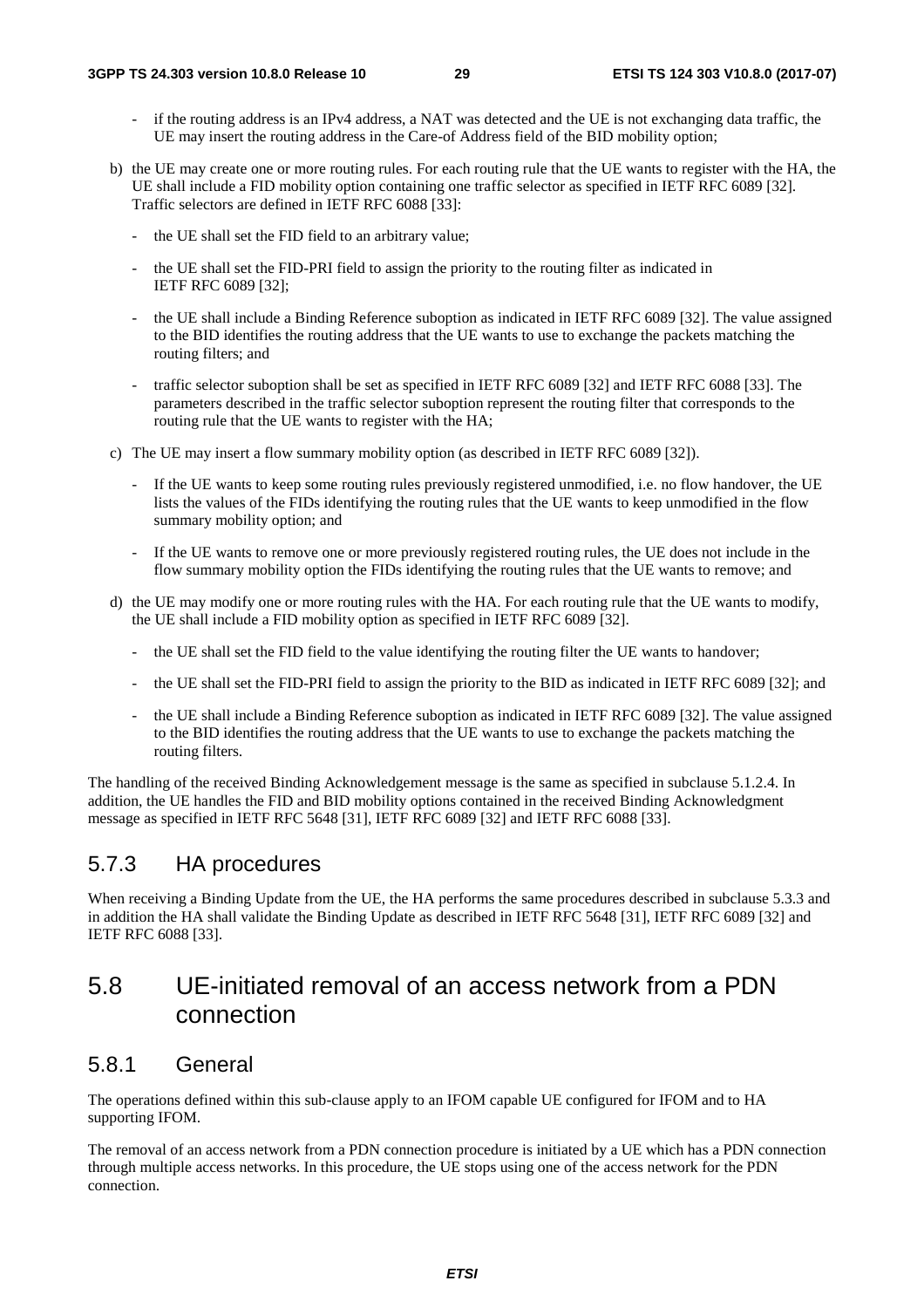The procedure involves the exchange of a Binding Update and a Binding Acknowledgement between the UE and the HA.

There can be two possible scenarios:

- home link access network is removed and foreign link access network is maintained; or
- foreign link access network is removed and home link access network is maintained.

#### 5.8.2 UE procedures

#### 5.8.2.1 General

The removal of an access network from a PDN connection is performed by a UE attached to multiple access networks. The UE sends a Binding Update message in order to update the HA binding cache removing the entry corresponding to the removed access network. If the removed access network is a home link, the UE follows the procedure as specified in subclause 5.8.2.2. If the removed access network is a foreign link, the UE follows the procedure as specified in subclause 5.8.2.3.

#### 5.8.2.2 Removal of Home link access

If the UE removes the home link from a specific PDN connection, the UE shall perform one of the following operations:

- (a) the UE sends a Binding Update with the Lifetime field set to 0 as specified in IETF RFC 5555 [2] and IETF RFC 6275 [27] and with a BID mobility option. The UE populates the BID mobility option as follows (see IETF RFC 5648 [31]):
	- the BID identifier field is set to the BID corresponding to the access network the UE wants to remove;
	- the H flag is set to  $0$ ; and
	- the Care-of Address field in the BID mobility option is omitted;

or:

(b) the UE sends a Binding Update message as indicated in subclause 5.1.2.4 with the following additions:

- the Binding Update message shall be exchanged through the maintained access network;
- the BID identifier field is set to the value identifying the maintained access network; and
- the Care-of Address field in the BID mobility option is omitted.

NOTE: The choice of the operation to follow is up to UE implementation.

#### 5.8.2.3 Removal of foreign link from a PDN connection

If the UE removes an access network acting as foreign link from a specific PDN connection and maintains the connection to the PDN through the home link, the UE shall send a Binding Update message with the Lifetime field set to 0 as specified in subclause 5.4.2.2.If the UE decides to close the security association set up with the HA, the UE shall send the INFORMATIONAL request message including a DELETE payload as specified in subclause 5.4.2.2.

#### 5.8.3 HA procedures

#### 5.8.3.1 General

The following subclauses describe the detailed HA procedures for the case when a UE is removing an access network from a PDN connection.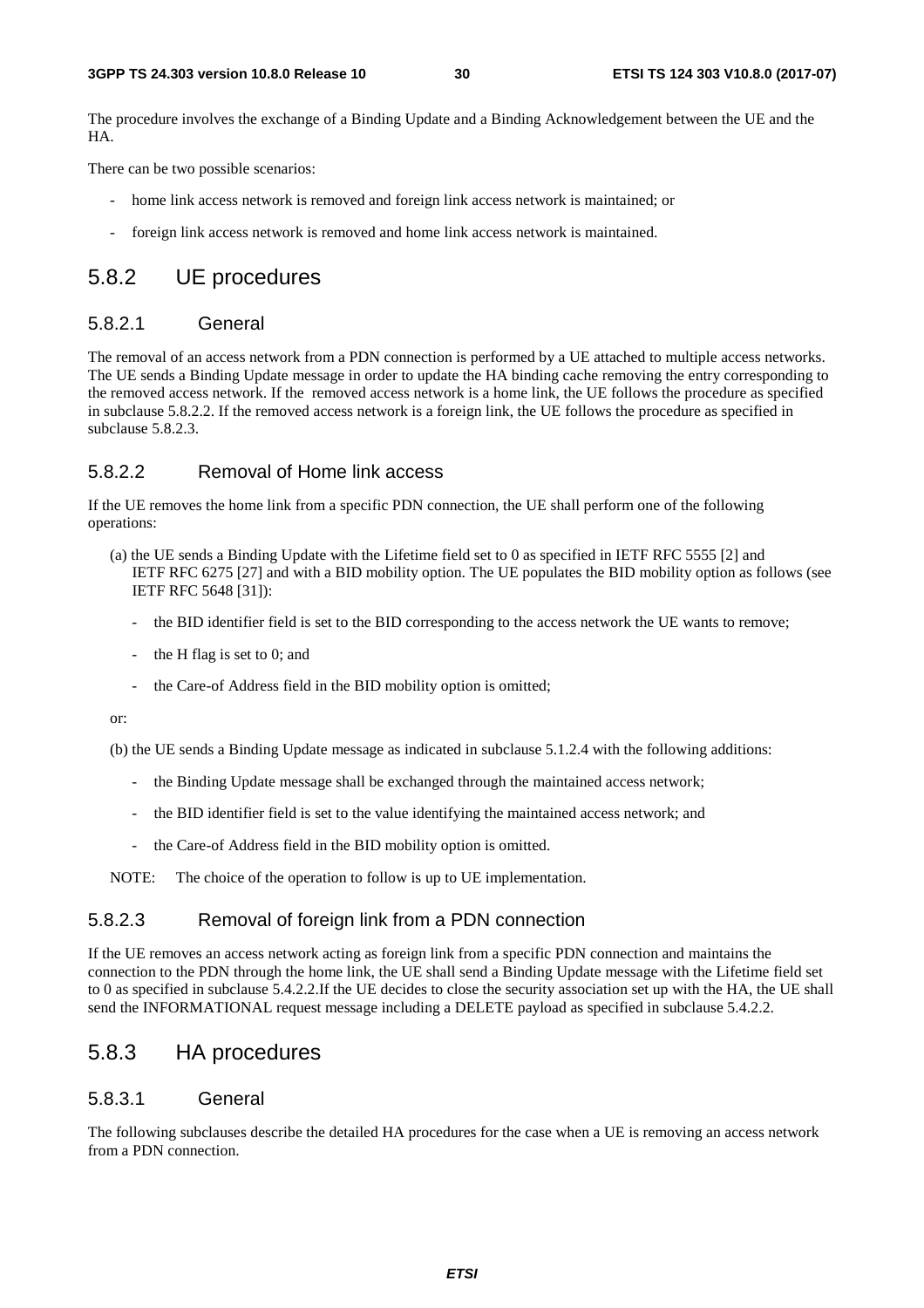#### 5.8.3.2 Removal of home link access from a PDN connection

In case of removal of a home link from a PDN connection executed by the UE, the HA shall perform the following operations:

- if the Lifetime field of the received Binding Update is set to 0, the HA processes the received Binding Update message as described in IETF RFC 5555 [2] and IETF RFC 6275 [27] and IETF RFC 5648 [31]; and
- if the Lifetime field of the received Binding Update is not set to 0, the HA shall perform the same procedures described in subclause 5.6.3.3.

#### 5.8.3.3 Removal of foreign link from a PDN connection

When the HA receives a Binding Update with the Lifetime field set to 0, the HA shall perform the same procedures described in subclause 5.4.3.2.

### 5.9 Network-initiated removal of an access network from a PDN connection

#### 5.9.1 General

The operations defined within this subclause apply to IFOM capable UE configured for IFOM and to HA supporting IFOM.

The removal of an access network from a PDN connection procedure is initiated by the HA for a UE that has an established PDN connection through multiple access networks with the HA. In this procedure, the HA informs the UE that an entry in the binding cache is no more valid over one of the access network for the PDN connection. The UE then performs the network-initiated removal of an access network from a PDN connection procedure.

The procedure involves the exchange of a Binding Revocation Indication (BRI) message and a Binding Revocation Acknowledgement (BRA) between the UE and the HA as specified in IETF RFC 5846 [19].

Once the procedure is completed, the UE uses the maintained access network for the PDN connection.

There can be two possible scenarios:

- home link access network is removed and foreign link access network is maintained; or
- foreign link access network is removed and home link access network is maintained.

### 5.9.2 UE procedures

#### 5.9.2.1 General

The following subclauses describe the detailed UE procedures for the case when the HA removes an access network from a PDN connection.

#### 5.9.2.2 Removal of home link access from a PDN connection

Upon receiving a BRI message with a BID option, the UE shall perform the procedure as specified in subclause 5.4.2.1 with the following additions:

- the UE shall process the BID mobility option as specified in IETF RFC 5846 [19];
- the UE shall include the received BID mobility option in the BRA as specified in IETF RFC 5846 [19]; and
- the UE shall not close the security associations set up with the HA.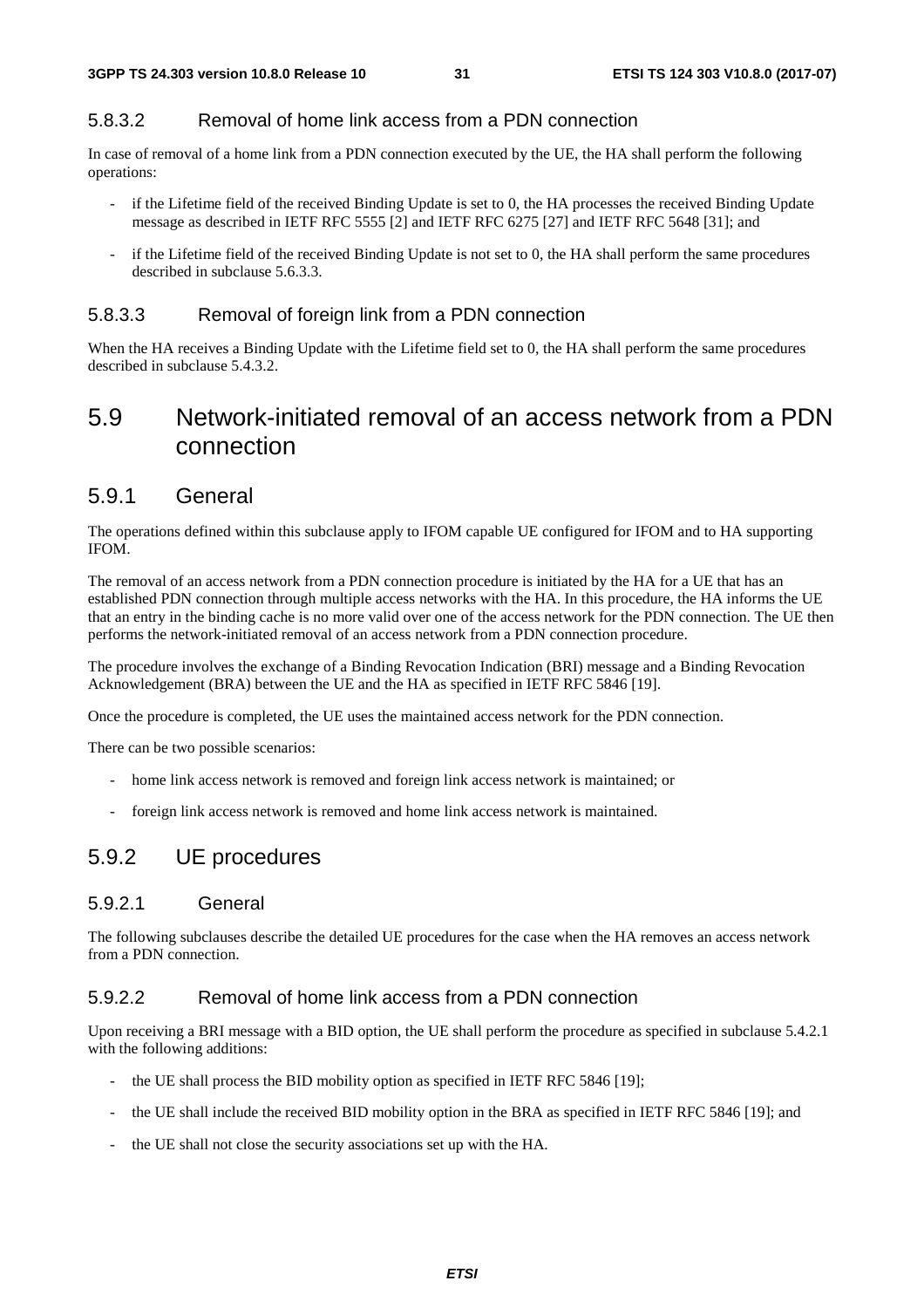#### 5.9.2.3 Removal of foreign link from a PDN connection

Upon receiving a BRI message without a BID mobility option from the HA, the UE shall process the BRI message as specified in subclause 5.4.2.1. If the UE decides to close the security association set up with the HA, the UE shall send the INFORMATIONAL request message including a DELETE payload as specified in subclause 5.4.2.2.

#### 5.9.3 HA procedures

#### 5.9.3.1 General

The following subclauses describe the detailed HA procedures for the case when the HA removes an access network from a PDN connection.

#### 5.9.3.2 Removal of home link access from a PDN connection

In order to remove the home link access from a PDN connection, the HA shall perform the procedure as specified in subclause 5.4.3.1 with the following additions:

- the HA shall include a BID mobility option of the home link access in the BRI message sent to the UE; and
- the HA shall only remove the home binding of the the PDN connection from the HA binding update cache, when a BRA message with the same BID mobility option is received.

#### 5.9.3.3 Removal of foreign link from a PDN connection

In order to remove the foreign link access network from a PDN connection, the HA shall perform the network initiated detach procedure by sending a BRI message without a BID mobility option as described in subclause 5.4.3.1.

If an INFORMATIONAL request message including a DELETE payload is received, the HA shall perform the procedure as specified in subclause 5.4.3.2.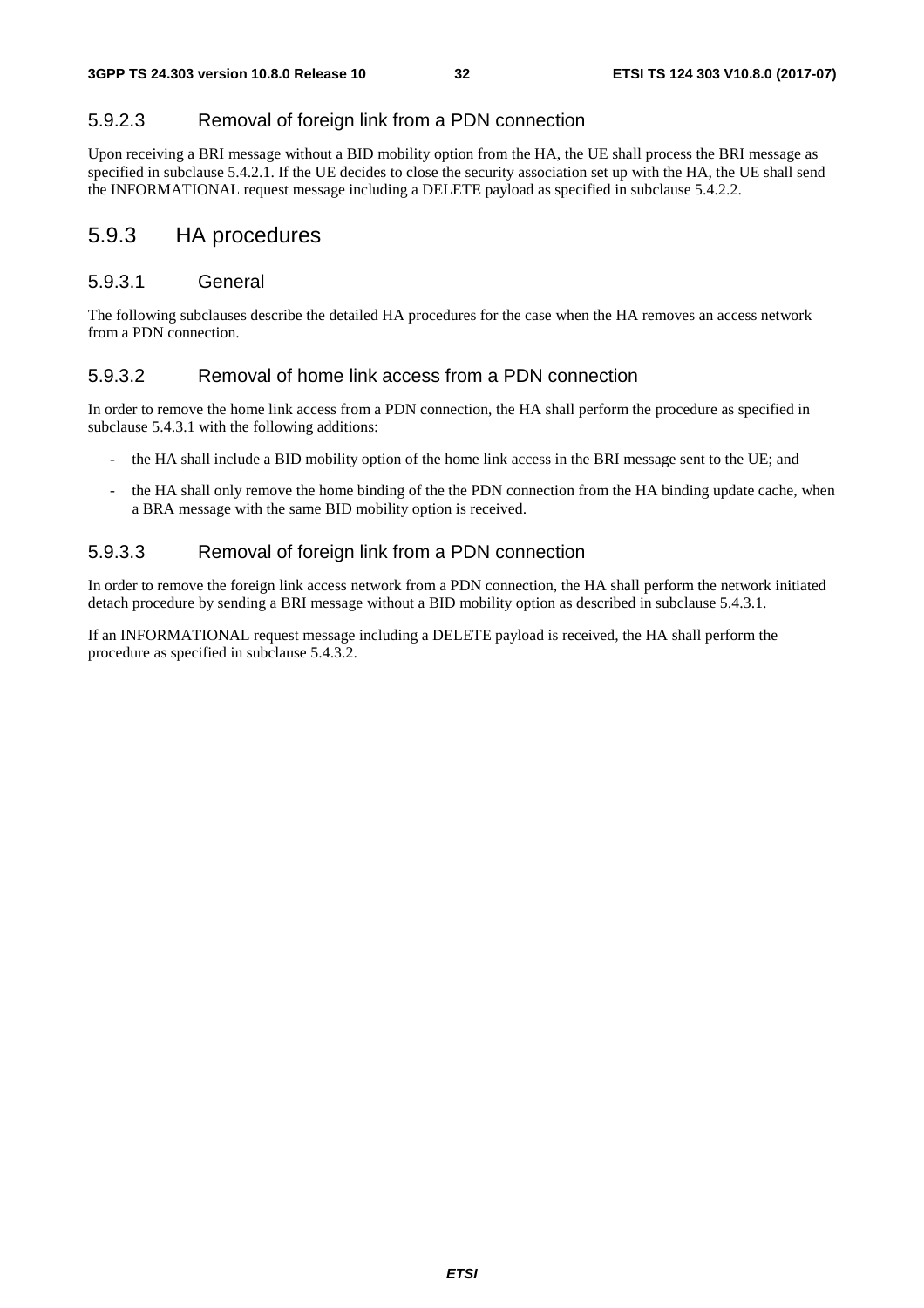# Annex A (normative): Message Details

# A.1 General

Only the message fields and the mobility options used in the DSMIPv6 procedures defined in this TS are present in this annex. Unspecified message fields and mobility options are not used by this specification.

The IP header, the home address destination option, and type 2 routing header option of the DSMIPv6 signalling messages are not included in this annex. They shall be set in the message as defined in the IETF RFC 6275 [27], IETF RFC 5555 [2] and IETF RFC 5846 [19].

Only the message fields and mobility options used for normal cases in this TS are present in this annex.

# A.2 Initial Binding Registration

### A.2.1 Binding Update

The fields of a BU message for the DSMIPv6 Initial Binding Registration procedure are depicted in Table A.2.1-1.

The Mobility Options in a BU message for the DSMIPv6 Initial Binding Registration procedure are depicted in Table A.2.1-2.

| <b>Fields</b>                  | <b>Fields Description</b>                                                  | Reference                 |
|--------------------------------|----------------------------------------------------------------------------|---------------------------|
| Sequence Number                | Set to a monotonically increasing value.                                   | <b>IETF RFC 6275 [27]</b> |
| ILifetime                      | Set to the requested number of time in units of 4                          | <b>IETF RFC 6275 [27]</b> |
|                                | seconds the binding shall remain valid.                                    |                           |
| Home Registration (H)          | Set to "1" to indicate receiving node should act as this                   | <b>IETF RFC 6275 [27]</b> |
|                                | node's HA                                                                  |                           |
| ILink-local Address            | The Link-Local Address Compatibility (L) bit is set                        | IETF RFC 6275 [27]        |
| Compatibility (L)              | when the home address reported by the mobile node                          |                           |
|                                | has the same interface identifier as the mobile node's                     |                           |
|                                | link-local address.                                                        |                           |
| <b>Key Management Mobility</b> | Set to "1" to indicate IKEv2 SA ability to survive                         | <b>IETF RFC 6275 [27]</b> |
| Capability (K)                 | mobility                                                                   |                           |
| Acknowledge (A)                | Set to "1" to request an acknowledgement message.                          | <b>IETF RFC 6275 [27]</b> |
| Force UDP encapsulation        | Set to "0" to indicate no forced UDP encapsulation                         | <b>IETF RFC 5555 [2]</b>  |
| request (F) Flag               |                                                                            |                           |
| Mobile Router Flag (R)         | Set to "1" to indicate home network prefix preservation IETF RFC 3963 [29] |                           |
|                                | for the UE.                                                                |                           |
| Overwrite Flag (O)             | Set to "1" to indicate replacing all binding cache                         | IETF RFC 5648 [31]        |
|                                | entries at the HA with the entries listed in the Binding<br>Update.        |                           |

#### **Table A.2.1-1: Fields of a BU message for the DSMIPv6 Initial Binding Registration procedure**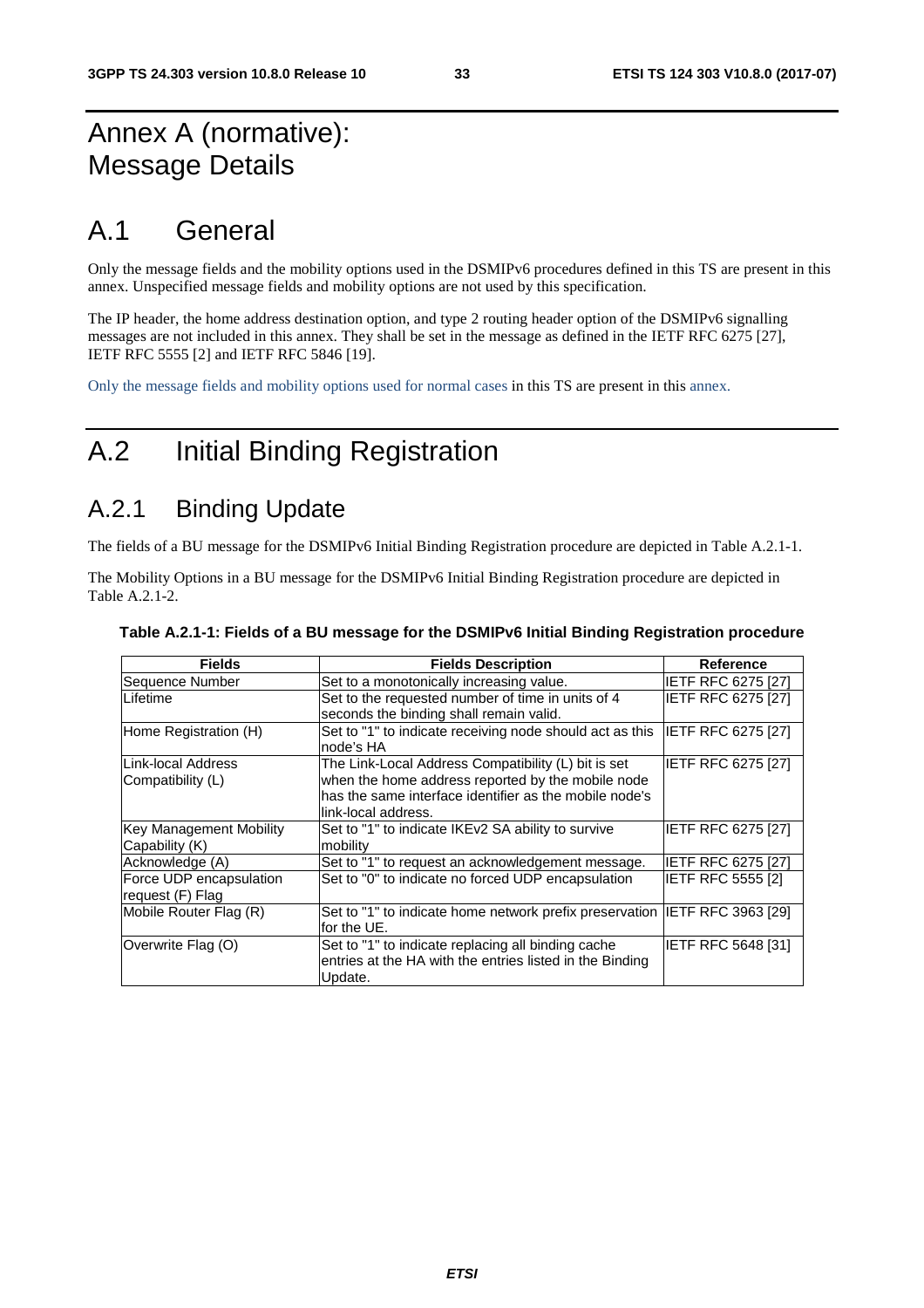| <b>Mobility Option</b>                        | Cat. | <b>Mobility Option Description</b>                                                                                                                                                                                                                                                                   | <b>Reference</b>                                 |
|-----------------------------------------------|------|------------------------------------------------------------------------------------------------------------------------------------------------------------------------------------------------------------------------------------------------------------------------------------------------------|--------------------------------------------------|
| <b>IPv4 Home Address</b><br>option            | O    | Set to the value "0.0.0.0" to request allocation for the<br>UE. The "P" flag is set to '0'.<br>The Prefix Length is set to the requested prefix length<br>of '32'.                                                                                                                                   | <b>IETF RFC 5555 [2]</b>                         |
| <b>IPv 4 Care-of Address</b>                  | C.   | Set to the IPv4 Care-of address when in an IPv4<br>Access Network.                                                                                                                                                                                                                                   | <b>IETF RFC 5555 [2]</b>                         |
| Alternate Care-of<br><b>Address</b>           | C    | Used (in addition to the Source address of the IPv6<br>packet) to carry the IPv6 care-of address when in an<br>IPv6 access network.                                                                                                                                                                  | <b>IETF RFC 6275 [27]</b>                        |
| <b>Binding Identifier</b><br>mobility option  | O    | The BID and BID-PRI are set to an arbitrary value.<br>For registration of a home link, the "H" flag is set to "1"<br>and the value of the CoA field is the Home Address.<br>For registration of a foreign link, the "H" flag is set to "0"<br>and the value of the CoA field is the Care-of Address. | <b>IETF RFC 5648 [31].</b><br>IETF RFC 6089 [32] |
| <b>Flow Identification</b><br>mobility option | O    | The FID and FID-PRI are set to an arbitrary value.<br>The Action field is set to indicate the action taken by<br>the receiver of the Binding Update.<br>The sub-option field conveys the Traffic Selector sub-<br>option.                                                                            | <b>IETF RFC 6089 [32].</b><br>IETF RFC 6088 [33] |
| <b>Flow Summary</b><br>mobility option        | O    | Contain one or more FIDs present in the binding<br>update list to refresh the respective flow bindings.                                                                                                                                                                                              | <b>IETF RFC 6089 [32]</b>                        |

#### **Table A.2.1-2: Mobility Options in a BU message for the DSMIPv6 Initial Binding Registration procedure**

# A.2.2 Binding Acknowledgement

The fields of a BA message for the DSMIPv6 Initial Binding Registration procedure are depicted in Table A.2.2-1.

The Mobility Options in a BA message for the DSMIPv6 Initial Binding Registration procedure are depicted in Table A.2.2-2.

|  | Table A.2.2-1: Fields of a BA message for the DSMIPv6 Initial Binding Registration procedure |  |
|--|----------------------------------------------------------------------------------------------|--|
|  |                                                                                              |  |

| <b>Fields</b>                                    | <b>Fields Description</b>                                                                                                     | <b>Reference</b>          |
|--------------------------------------------------|-------------------------------------------------------------------------------------------------------------------------------|---------------------------|
| <b>Status</b>                                    | Set to indicate the result.                                                                                                   | <b>IETF RFC 6275 [27]</b> |
| <b>Key Management Mobility</b><br>Capability (K) | Set as per HA ability to support the feature of updating IETF RFC 6275 [27],<br>the IKE SA based on Binding Update processing | <b>IETF RFC 5555 [2]</b>  |
| Mobile Router Flag (R)                           | Set to "1"                                                                                                                    | <b>IETF RFC 3963 [29]</b> |
| Sequence Number                                  | Set to the value received in the corresponding Binding IETF RFC 6275 [27]<br>Update.                                          |                           |
| Lifetime                                         | Set to the granted number of time units of 4 seconds<br>the binding shall remain valid.                                       | <b>IETF RFC 6275 [27]</b> |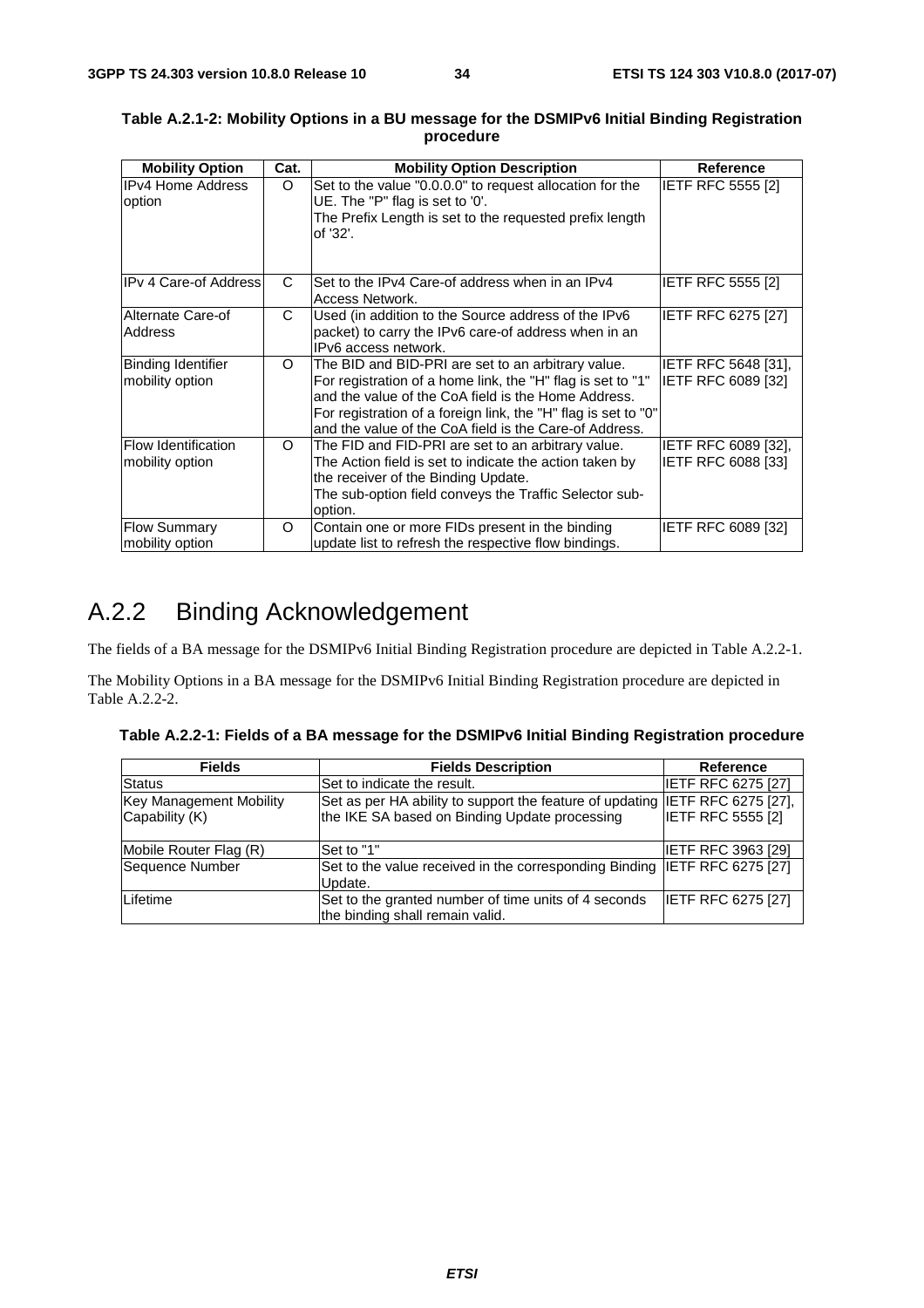| <b>Mobility Option</b>                          | Cat. | <b>Mobility Option Description</b>                                                                                                                                                                                                                                                                    | Reference                                 |
|-------------------------------------------------|------|-------------------------------------------------------------------------------------------------------------------------------------------------------------------------------------------------------------------------------------------------------------------------------------------------------|-------------------------------------------|
| <b>IPv4 Address</b><br>Acknowledgment<br>option | C    | If IPv4 Home Address option is present in the<br>corresponding BU, IPv4 Home Address is set to the<br>IPv4 Home Address allocated for the UE. The<br>supporting Status field is set accordingly. Pref-len field<br>is set to "32".                                                                    | <b>IETF RFC 5555 [2]</b>                  |
| NAT Detection Option                            | C    | When present the option contains the F Flag which<br>indicates to the UE that UDP encapsulation is required.<br>Option contains an optionally Refresh Time for the UE<br>to refresh the NAT binding.                                                                                                  | <b>IETF RFC 5555 [2]</b>                  |
| <b>Binding Refresh</b><br>Advice                | O    | Contains a Refresh Interval in units of 4 seconds<br>indicating the remaining time until the UE should send<br>a new home registration to the HA.                                                                                                                                                     | IETF RFC 6275 [27]                        |
| <b>Binding Identifier</b><br>mobility option    | C    | The option is present if the UE sent a Binding Identifier<br>mobility option in the corresponding BU.<br>The Status field is set accordingly.<br>The BID, BID-PRI and "H" flag are set to the value<br>indicated in the BID mobility option of the received<br>Binding Update.                        | IETF RFC 5648 [31],<br>IETF RFC 6089 [32] |
| <b>Flow Identification</b><br>mobility option   | C    | The option is present if the UE sent a Flow<br>Identification mobility option in the corresponding BU.<br>The Status field is set accordingly.<br>The FID, FID-PRI, Action field and sub-option field are<br>set to the value indicated in the FID mobility option of<br>the received Binding Update. | IETF RFC 6089 [32],<br>IETF RFC 6088 [33] |

#### **Table A.2.2-2: Mobility Options in a BA message for the DSMIPv6 Initial Binding Registration procedure**

# A.2.3 Binding Error

The fields of a BE message for the DSMIPv6 Initial Binding Registration procedure are depicted in Table A.2.3-1.

| Table A.2.3-1: Fields of a BE message for the DSMIPv6 Initial Binding Registration procedure |  |  |
|----------------------------------------------------------------------------------------------|--|--|
|----------------------------------------------------------------------------------------------|--|--|

| <b>Fields</b> | <b>Fields Description</b>                                                      | Reference                 |
|---------------|--------------------------------------------------------------------------------|---------------------------|
| <b>Status</b> | Set to indicate the result.                                                    | <b>IETF RFC 6275 [27]</b> |
| Home Address  | IThe home address that was contained in the Home<br>Address destination option | <b>IETF RFC 6275 [27]</b> |

# A.3 Re-Registration

### A.3.1 Binding Update

The fields of a BU message for the DSMIPv6 Re-Registration procedure are depicted in Table A.3.1-1.

The Mobility Options in a BU message for the DSMIPv6 Re-Registration procedure are depicted in Table A.3.1-2.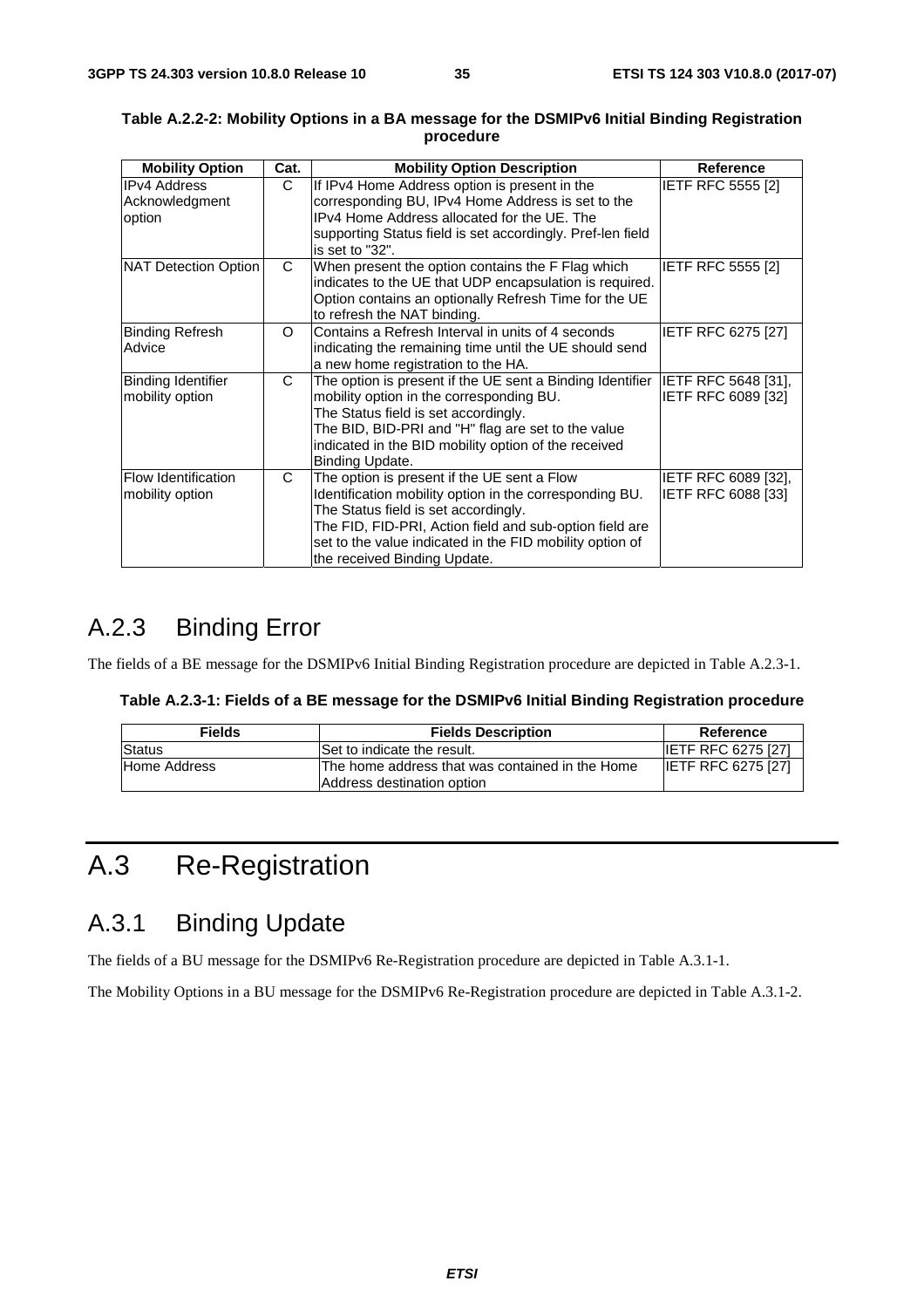| <b>Fields</b>           | <b>Fields Description</b>                                                   | <b>Reference</b>          |
|-------------------------|-----------------------------------------------------------------------------|---------------------------|
| Sequence Number         | Set to a monotonically increasing value.                                    | <b>IETF RFC 6275 [27]</b> |
| Lifetime                | Set to the requested number of time units the binding                       | IETF RFC 6275 [27]        |
|                         | shall remain valid.                                                         |                           |
| Home Registration (H)   | Set to "1" to indicate receiving node should act as this IETF RFC 6275 [27] |                           |
|                         | node's HA                                                                   |                           |
| Link-local Address      | The Link-Local Address Compatibility (L) bit is set                         | IETF RFC 6275 [27]        |
| Compatibility (L)       | when the home address reported by the mobile node                           |                           |
|                         | has the same interface identifier as the mobile node's                      |                           |
|                         | link-local address.                                                         |                           |
| Key Management Mobility | Set to "1" to indicate IKEv2 SA ability to survive                          | IETF RFC 6275 [27]        |
| Capability (K)          | mobility                                                                    |                           |
| Acknowledge (A)         | Set to "1" to request an acknowledgement message.                           | IETF RFC 6275 [27]        |
| Force UDP encapsulation | Set to "0" to indicate no forced UDP encapsulation                          | <b>IETF RFC 5555 [2]</b>  |
| request (F) Flag        |                                                                             |                           |
| Mobile Router Flag (R)  | Set to "1" to indicate home network prefix preservation IETF RFC 3963 [29]  |                           |
|                         | for the UE.                                                                 |                           |
| Overwrite Flag (O)      | Set to "0" to maintain all binding cache entries at the                     | IETF RFC 5648 [31]        |
|                         | HA previously registered.                                                   |                           |

**Table A.3.1-1: Fields of a BU message for the DSMIPv6 Re-Registration procedure** 

#### **Table A.3.1-2: Mobility Options in a BU message for the DSMIPv6 Re-Registration procedure**

| <b>Mobility Option</b>                       | Cat.         | <b>Mobility Option Description</b>                                                                                                                                                                                                                                                           | <b>Reference</b>         |
|----------------------------------------------|--------------|----------------------------------------------------------------------------------------------------------------------------------------------------------------------------------------------------------------------------------------------------------------------------------------------|--------------------------|
| <b>IPv4 Home Address</b><br>option           | C.           | If the UE has previously registered IPv4 home address<br>and wants to keep it, it is included in the option. The "P"<br>flag is not set. The Prefix Length is set to the requested                                                                                                           | <b>IETF RFC 5555 [2]</b> |
|                                              |              | prefix length of 32.                                                                                                                                                                                                                                                                         |                          |
|                                              |              | If the UE has previously registered IPv4 home address<br>and wants to release it, it is not included in the BU.                                                                                                                                                                              |                          |
|                                              |              | If the UE has no IPv4 Home address it may set the<br>value "0.0.0.0" to request allocation for the UE. In this<br>case the "P" flag is set to "0".                                                                                                                                           |                          |
|                                              |              | The Prefix Length is set to the requested prefix length<br>of 32.                                                                                                                                                                                                                            |                          |
| <b>IPv 4 Care-of Address</b>                 | C            | Set to the IPv4 Care-of address (same value as was<br>set in the Initial BU) when in an IPv4 Access Network                                                                                                                                                                                  | <b>IETF RFC 5555 [2]</b> |
| Alternate Care-of<br>Address                 | $\mathsf{C}$ | Used (in addition to the Source address of the IPv6<br>packet) to carry the IPv6 care-of address when in an<br>IPv6 access network.                                                                                                                                                          | IETF RFC 6275 [27]       |
| <b>Binding Identifier</b><br>mobility option | C            | The option is present if the UE included a Binding<br>Identifier mobility option in the BU previously sent to the IETF RFC 6089 [32]<br>Home Agent.<br>The BID and BID-PRI are set to an arbitrary value.<br>For registration of a home link, the "H" flag is set to "1"                     | IETF RFC 5648 [31],      |
|                                              |              | and the value of the CoA field is the Home Address.<br>For registration of a foreign link, the "H" flag is set to "0"<br>and the value of the CoA field is the Care-of Address.                                                                                                              |                          |
| <b>Flow Summary</b><br>mobility option       | C            | The option is present if the UE included a Flow<br>Summary mobility option or at least one Flow<br>Identification mobility option in the BU previously sent<br>to the Home Agent.<br>Contain one or more FIDs present in the binding<br>update list to refresh the respective flow bindings. | IETF RFC 6089 [32]       |

# A.3.2 Binding Acknowledgement

The fields of a BA message for the DSMIPv6 Re-Registration procedure are depicted in Table A.3.2-1.

The Mobility Options in a BA message for the DSMIPv6 Re-Registration procedure are depicted in Table A.3.2-2.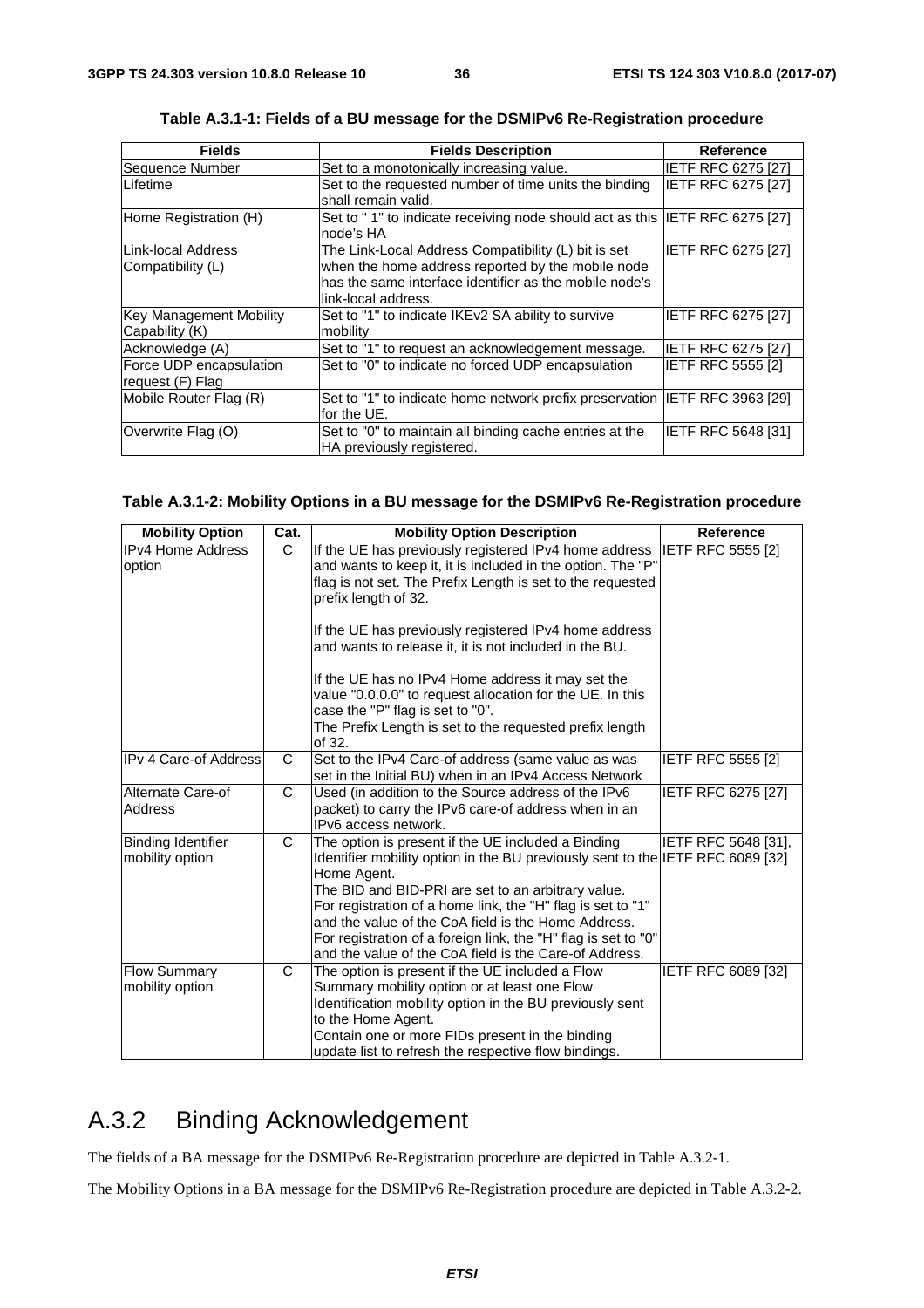| <b>Fields</b>           | <b>Fields Description</b>                                                                                                                                          | Reference                 |
|-------------------------|--------------------------------------------------------------------------------------------------------------------------------------------------------------------|---------------------------|
| Status                  | Set to indicate the result.                                                                                                                                        | <b>IETF RFC 6275 [27]</b> |
| Key Management Mobility | Set as per HA ability to support the feature of updating IETF RFC 6275 [27],                                                                                       |                           |
| Capability (K)          | the IKE SA based on Binding Update processing                                                                                                                      | <b>IETF RFC 5555 [2]</b>  |
| Mobile Router Flag (R)  | Set to "1"                                                                                                                                                         | <b>IETF RFC 3963 [29]</b> |
| Sequence Number         | Set to the value received in the corresponding Binding<br>Update or the last accepted sequence number in the<br>case of Status 135 ("Sequence Number out of window | IETF RFC 6275 [27]        |
| Lifetime                | Set to the granted number of time units of 4 seconds<br>the binding shall remain valid.                                                                            | <b>IETF RFC 6275 [27]</b> |

**Table A.3.2-1: Fields of a BA message for the DSMIPv6 Re-Registration procedure** 

#### **Table A.3.2-2: Mobility Options in a BA message for the DSMIPv6 Re-Registration procedure**

| <b>Mobility Option</b>                          | Cat.     | <b>Mobility Option Description</b>                                                                                                                                                                                                                                                                                                                                   | <b>Reference</b>                                        |
|-------------------------------------------------|----------|----------------------------------------------------------------------------------------------------------------------------------------------------------------------------------------------------------------------------------------------------------------------------------------------------------------------------------------------------------------------|---------------------------------------------------------|
| <b>IPv4 Address</b><br>Acknowledgment<br>option | C        | If IPv4 Home Address option is present in the<br>corresponding BU, IPv4 Home Address is set to the<br>IPv4 Home Address previously allocated for the UE or<br>to a dynamically allocated value if the UE had no<br>previous IPv4 home address and requested one at with<br>the BU. The supporting Status field is set accordingly.<br>Pref-len field is set to "32". | <b>IETF RFC 5555 [2]</b>                                |
| NAT Detection Option                            | C        | When present the option contains the F Flag which<br>indicates to the UE that UDP encapsulation is required.<br>Option contains an optionally Refresh Time for the UE<br>to refresh the NAT binding.                                                                                                                                                                 | <b>IETF RFC 5555 [2]</b>                                |
| <b>Binding Refresh</b><br>Advice                | $\Omega$ | Contains a Refresh Interval in units of 4 seconds<br>indicating the remaining time until the UE should send<br>a new home registration to the HA.                                                                                                                                                                                                                    | IETF RFC 6275 [27]                                      |
| <b>Binding Identifier</b><br>mobility option    | C        | The option is present if the UE sent a Binding Identifier  IETF RFC 5648 [31],<br>mobility option in the corresponding BU.<br>The Status field is set accordingly.<br>The BID, BID-PRI and "H" flag are set to the value<br>indicated in the BID mobility option of the received<br>Binding Update.                                                                  | IETF RFC 6089 [32]                                      |
| Flow Identification<br>mobility option          | O        | The Status field is set accordingly.<br>The FID, FID-PRI, Action field and sub-option field are<br>set to the value indicated in the Flow Summary mobility<br>option of the received Binding Update.                                                                                                                                                                 | <b>IETF RFC 6089 [32].</b><br><b>IETF RFC 6088 [33]</b> |

# A.4 Handover

# A.4.1 Binding Update

The fields of a BU message for the DSMIPv6 Handover procedure are depicted in Table A.4.1-1.

The Mobility Options in a BU message for the DSMIPv6 Handover procedure are depicted in Table A.4.1-2.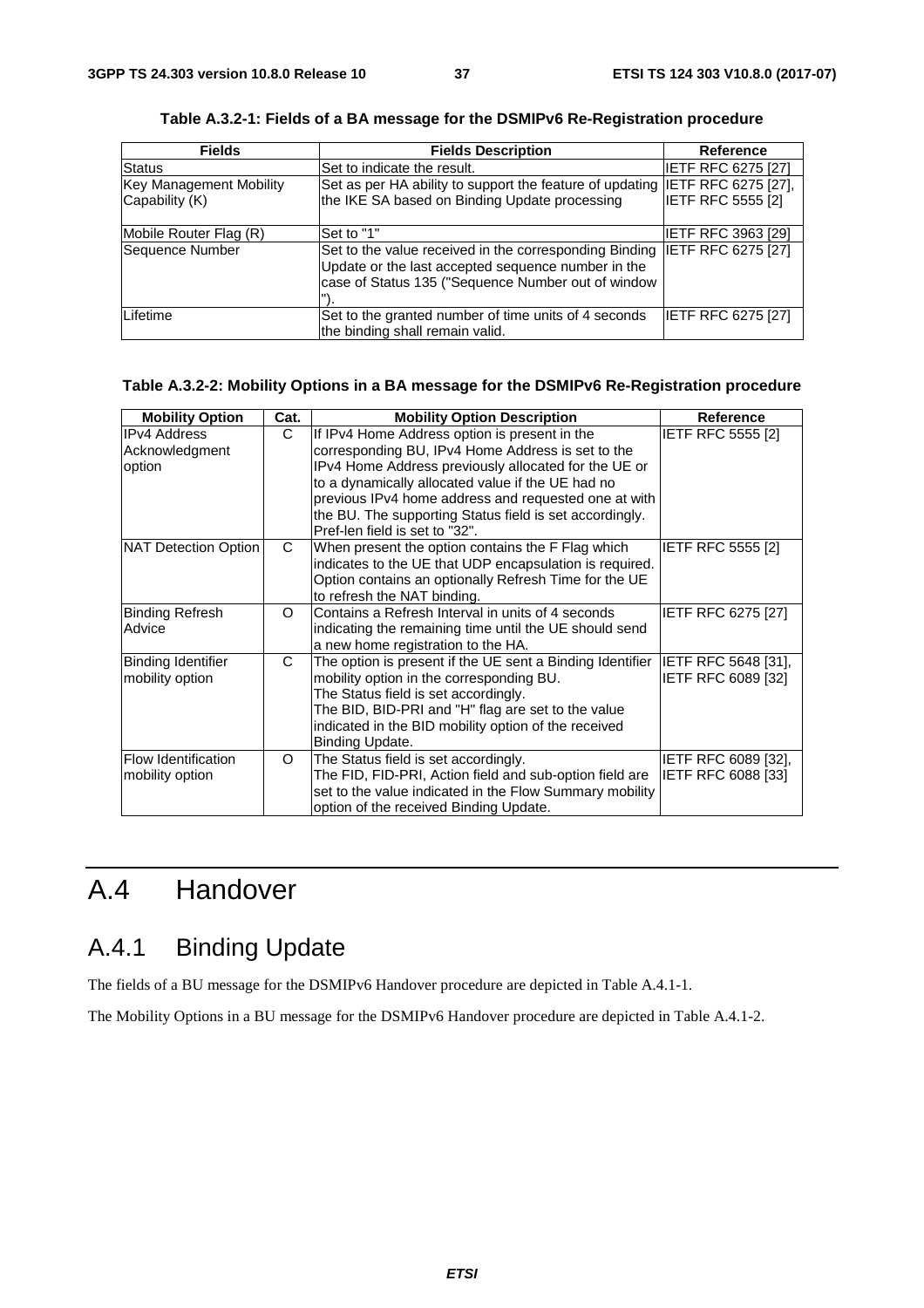| <b>Fields</b>                                    | <b>Fields Description</b>                                                                                                                                                                                     | <b>Reference</b>          |
|--------------------------------------------------|---------------------------------------------------------------------------------------------------------------------------------------------------------------------------------------------------------------|---------------------------|
| Sequence Number                                  | Set to a monotonically increasing value.                                                                                                                                                                      | IETF RFC 6275 [27]        |
| ILifetime                                        | Set to the requested number of time units the binding<br>shall remain valid.                                                                                                                                  | <b>IETF RFC 6275 [27]</b> |
| Home Registration (H)                            | Set to "1" to indicate receiving node should act as this<br>node's HA                                                                                                                                         | <b>IETF RFC 6275 [27]</b> |
| ILink-local Address<br>Compatibility (L)         | The Link-Local Address Compatibility (L) bit is set<br>when the home address reported by the mobile node<br>has the same interface identifier as the mobile node's<br>link-local address.                     | IETF RFC 6275 [27]        |
| <b>Key Management Mobility</b><br>Capability (K) | Set to "1" to indicate IKEv2 SA ability to survive<br>mobility.                                                                                                                                               | <b>IETF RFC 6275 [27]</b> |
| Acknowledge (A)                                  | Set to "1" to request an acknowledgement message.                                                                                                                                                             | <b>IETF RFC 6275 [27]</b> |
| Force UDP encapsulation<br>request (F) Flag      | Set to "0" to indicate no forced UDP encapsulation                                                                                                                                                            | <b>IETF RFC 5555 [2]</b>  |
| Mobile Router Flag (R)                           | Set to "1" to indicate home network prefix preservation IETF RFC 3963 [29]<br>for the UE.                                                                                                                     |                           |
| Overwrite Flag (O)                               | Set accordingly if the BID mobility option is present in<br>the Binding Update. The purpose is to indicate<br>replacing all binding cache entries at the HA with the<br>entries listed in the Binding Update. | IETF RFC 5648 [31]        |

**Table A.4.1-1: Fields of a BU message for the DSMIPv6 Handover procedure** 

#### **Table A.4.1-2: Mobility Options in a BU message for the DSMIPv6 Handover procedure**

| <b>Mobility Option</b>                       | Cat. | <b>Mobility Option Description</b>                                                                                                                                                                                                                                                                                                                                                                                                                          | Reference                 |
|----------------------------------------------|------|-------------------------------------------------------------------------------------------------------------------------------------------------------------------------------------------------------------------------------------------------------------------------------------------------------------------------------------------------------------------------------------------------------------------------------------------------------------|---------------------------|
| <b>IPv4 Home Address</b><br>option           | C    | For dynamic allocation, set to the value "0.0.0.0" to<br>request allocation for the UE. In this case the "P" flag<br>is set to "0".<br>The Prefix Length is set to the requested prefix length<br>of "32".<br>If the UE already has an IPv4 Home Address and<br>wants to keep on using it, the IPv4 home address is set<br>to the previously allocated value. The "P" flag is not set.<br>The Prefix Length is set to "32".                                 | IETF RFC 5555 [2]         |
|                                              |      | If the UE already has an IPv4 Home Address and<br>wants to release it, the option is not inserted in the BU,                                                                                                                                                                                                                                                                                                                                                |                           |
| IIPv 4 Care-of Address                       | C    | Set to the IPv4 Care-of address when in an IPv4<br>Access Network.                                                                                                                                                                                                                                                                                                                                                                                          | <b>IETF RFC 5555 [2]</b>  |
| Alternate Care-of<br>Address                 | C    | Used (in addition to the Source address of the IPv6<br>packet) to carry the IPv6 care-of address when in an<br>IPv6 access network.                                                                                                                                                                                                                                                                                                                         | <b>IETF RFC 6275 [27]</b> |
| <b>Binding Identifier</b><br>mobility option | C    | The option is present if the UE included a Binding<br>Identifier mobility option in the BU previously sent to the IETF RFC 6089 [32]<br>Home Agent.<br>The BID and BID-PRI are set to an arbitrary value.<br>For registration of a home link, the "H" flag is set to "1"<br>and the value of the CoA field is the Home Address.<br>For registration of a foreign link, the "H" flag is set to "0"<br>and the value of the CoA field is the Care-of Address. | IETF RFC 5648 [31],       |
| <b>Flow Summary</b><br>mobility option       | C    | The option is present if the UE included a Flow<br>Summary mobility option or at least one Flow<br>Identification mobility option in the BU previously sent<br>to the Home Agent.<br>Contain one or more FIDs present in the binding<br>update list to refresh the respective flow bindings.                                                                                                                                                                | IETF RFC 6089 [32]        |

# A.4.2 Binding Acknowledgement

The fields of a BA message for the DSMIPv6 Handover procedure are depicted in Table A.4.2-1.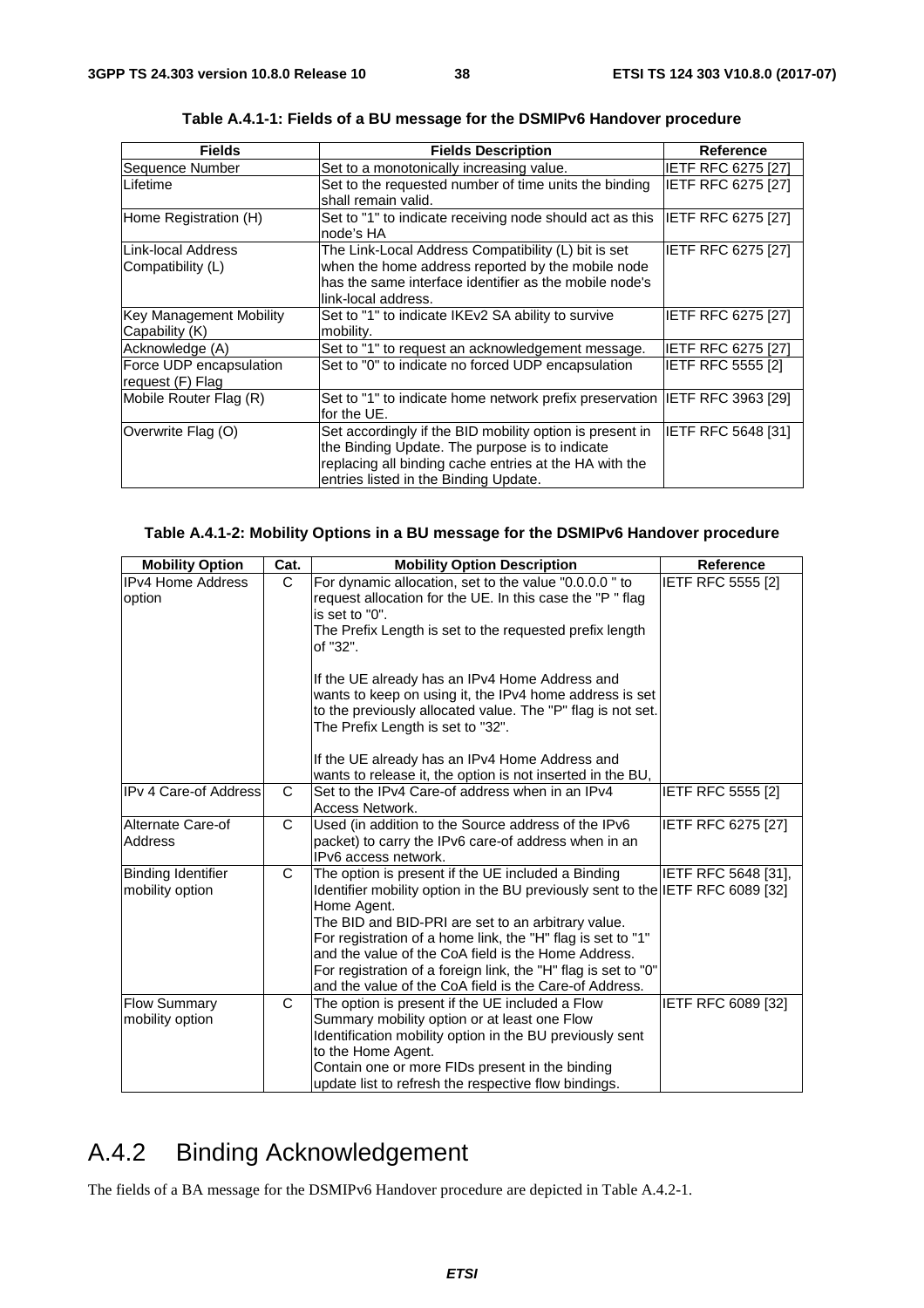The Mobility Options in a BA message for the DSMIPv6 Handover procedure are depicted in Table A.4.2-2.

| <b>Fields</b>                  | <b>Fields Description</b>                                                                                                                                                 | Reference                  |
|--------------------------------|---------------------------------------------------------------------------------------------------------------------------------------------------------------------------|----------------------------|
| <b>Status</b>                  | Set to indicate the result.                                                                                                                                               | <b>IETF RFC 6275 [27]</b>  |
| <b>Key Management Mobility</b> | Set as per HA ability to support the feature of updating                                                                                                                  | <b>IETF RFC 6275 [27],</b> |
| Capability (K)                 | the IKE SA based on Binding Update processing                                                                                                                             | <b>IETF RFC 5555 [2]</b>   |
| Mobile Router Flag (R)         | Set to "1"                                                                                                                                                                | <b>IETF RFC 3963 [29]</b>  |
| Sequence Number                | Set to the value received in the corresponding Binding<br>Update or the last accepted sequence number in the<br>case of Status 135 (" Sequence Number out of<br>window"). | <b>IETF RFC 6275 [27]</b>  |
| Lifetime                       | Set to the granted number of time units of 4 seconds<br>the binding shall remain valid.                                                                                   | IETF RFC 6275 [27]         |

**Table A.4.2-1: Fields of a BA message for the DSMIPv6 Handover procedure** 

#### **Table A.4.2-2: Mobility Options in a BA message for the DSMIPv6 Handover procedure**

| <b>Mobility Option</b> | Cat.     | <b>Mobility Option Description</b>                        | Reference                  |
|------------------------|----------|-----------------------------------------------------------|----------------------------|
| <b>IPv4 Address</b>    | C        | If IPv4 Home Address option is present in the             | <b>IETF RFC 5555 [2]</b>   |
| Acknowledgment         |          | corresponding BU, IPv4 Home Address is set to the         |                            |
| option                 |          | IPv4 Home Address either newly allocated for the UE       |                            |
|                        |          | or previously assigned prior to the Handover. The         |                            |
|                        |          | supporting Status field is set accordingly. The Pref-len  |                            |
|                        |          | is set to "32".                                           |                            |
| NAT Detection Option   | C        | When present the option contains the F Flag which         | <b>IETF RFC 5555 [2]</b>   |
|                        |          | indicates to the UE that UDP encapsulation is required.   |                            |
|                        |          | Option contains an optionally Refresh Time for the UE     |                            |
|                        |          | to refresh the NAT binding.                               |                            |
| <b>Binding Refresh</b> | $\Omega$ | Contains a Refresh Interval in units of four seconds      | IETF RFC 6275 [27]         |
| Advice                 |          | indicating the remaining time until the UE should send    |                            |
|                        |          | a new home registration to the HA.                        |                            |
| Binding Identifier     | C        | The option is present if the UE sent a Binding Identifier | IETF RFC 5648 [31],        |
| mobility option        |          | mobility option in the corresponding BU.                  | IETF RFC 6089 [32]         |
|                        |          | The Status field is set accordingly.                      |                            |
|                        |          | The BID, BID-PRI and "H" flag are set to the value        |                            |
|                        |          | indicated in the BID mobility option of the received      |                            |
|                        |          | Binding Update.                                           |                            |
| Flow Identification    | O        | The Status field is set accordingly.                      | <b>IETF RFC 6089 [32].</b> |
| mobility option        |          | The FID, FID-PRI, Action field and sub-option field are   | IETF RFC 6088 [33]         |
|                        |          | set to the value indicated in the Flow Summary mobility   |                            |
|                        |          | option of the received Binding Update.                    |                            |

# A.5 UE-initiated Detach

# A.5.1 Binding Update

The fields of a BU message for the DSMIPv6 UE-Initiated Detach are depicted in Table A.5.1-1.

The Mobility Options in a BU message for the DSMIPv6 UE-Initiated Detach are depicted in Table A.5.1-2.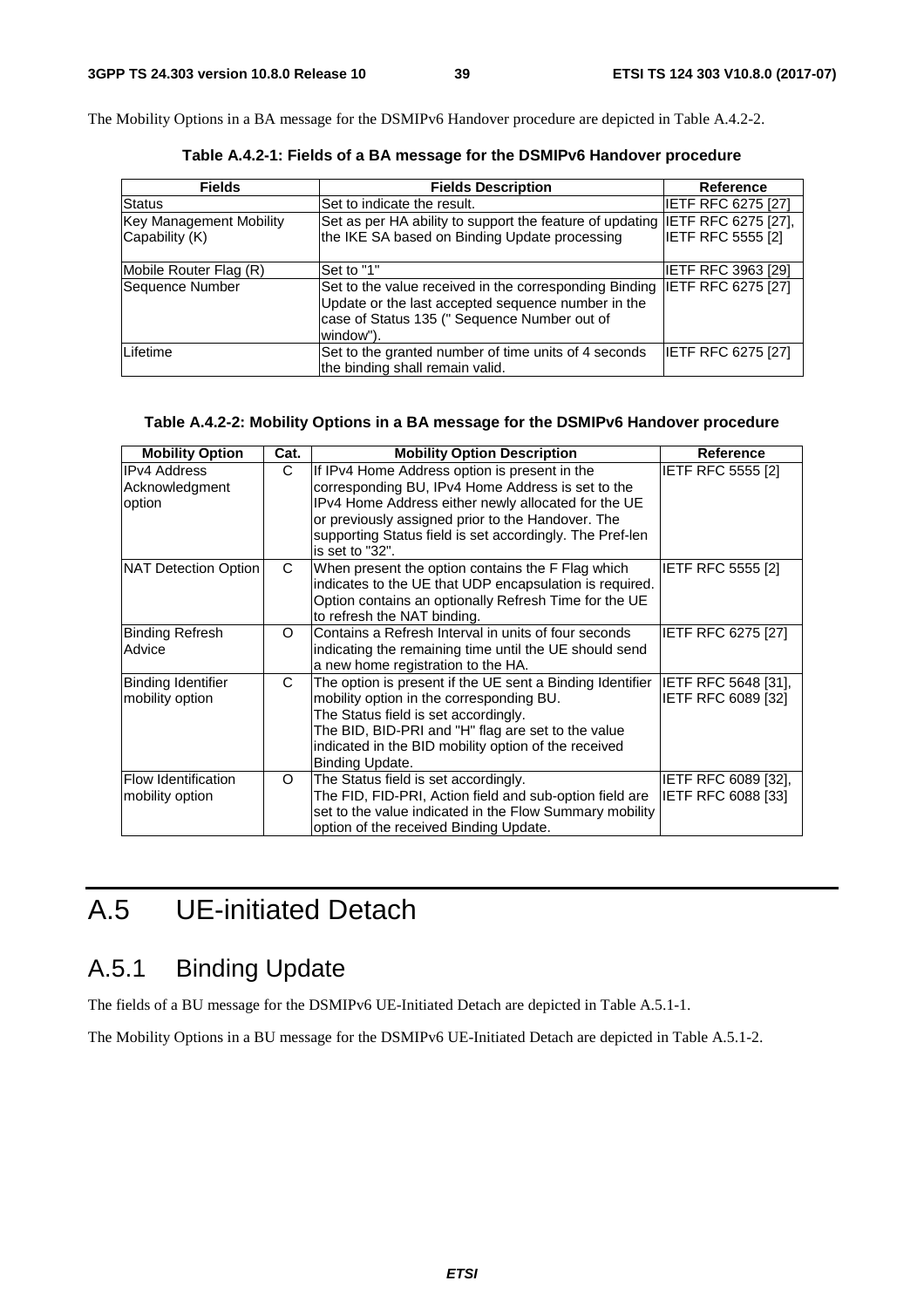| <b>Fields</b>                               | <b>Fields Description</b>                                                                                                                                                                 | Reference                 |
|---------------------------------------------|-------------------------------------------------------------------------------------------------------------------------------------------------------------------------------------------|---------------------------|
| Sequence Number                             | Set to a monotonically increasing value.                                                                                                                                                  | <b>IETF RFC 6275 [27]</b> |
| Lifetime                                    | Set to a value of "0" indicating that the Binding Cache<br>entry for the UE is to be deleted.                                                                                             | IETF RFC 6275 [27]        |
| Home Registration (H)                       | Set to "1" to indicate receiving node should act as this<br>node's HA                                                                                                                     | <b>IETF RFC 6275 [27]</b> |
| Link-local Address<br>Compatibility (L)     | The Link-Local Address Compatibility (L) bit is set<br>when the home address reported by the mobile node<br>has the same interface identifier as the mobile node's<br>link-local address. | IETF RFC 6275 [27]        |
| Key Management Mobility<br>Capability (K)   | Set to "1" to indicate IKEv2 SA ability to survive<br>mobility                                                                                                                            | <b>IETF RFC 6275 [27]</b> |
| Acknowledge (A)                             | Set to "1" to request an acknowledgement message.                                                                                                                                         | <b>IETF RFC 6275 [27]</b> |
| Force UDP encapsulation<br>request (F) Flag | Set to "0" to indicate no forced UDP encapsulation                                                                                                                                        | IETF RFC 5555 [2]         |

**Table A.5.1-1: Fields of a BU message for the DSMIPv6 UE-Initiated Detach procedure** 

#### **Table A.5.1-2: Mobility Options in a BU message for the DSMIPv6 UE-Initiated Detach procedure**

| <b>Mobility Option</b>       | Cat. | <b>Mobility Option Description</b>                                                                                                  | Reference                 |
|------------------------------|------|-------------------------------------------------------------------------------------------------------------------------------------|---------------------------|
| <b>IPv4 Home Address</b>     | O    | Set to the UE's previously registered value. The "P"                                                                                | <b>IETF RFC 5555 [2]</b>  |
| option                       |      | flag is set to zero. The Prefix Length is set to 32.                                                                                |                           |
| <b>IPv 4 Care-of Address</b> | C    | Set to the IPv4 Care-of address when in an IPv4<br>Access Network.                                                                  | <b>IETF RFC 5555 [2]</b>  |
| Alternate Care-of<br>Address | C    | Used (in addition to the Source address of the IPv6<br>packet) to carry the IPv6 care-of address when in an<br>IPv6 access network. | <b>IETF RFC 6275 [27]</b> |

### A.5.2 Binding Acknowledgement

The fields of a BA message for the DSMIPv6 Initial Binding Registration procedure are depicted in Table A.5.2-1.

The Mobility Options in a BA message for the DSMIPv6 Initial Binding Registration procedure are depicted in Table A.5.2-2.

| <b>Fields</b>                  | <b>Fields Description</b>                                                                                                                                                                   | <b>Reference</b>          |
|--------------------------------|---------------------------------------------------------------------------------------------------------------------------------------------------------------------------------------------|---------------------------|
| Status                         | Set to indicate the result.                                                                                                                                                                 | <b>IETF RFC 6275 [27]</b> |
| <b>Key Management Mobility</b> | Set as per HA ability to support the feature of updating IETF RFC 6275 [27],                                                                                                                |                           |
| Capability (K)                 | the IKE SA based on Binding Update processing                                                                                                                                               | <b>IETF RFC 5555 [2]</b>  |
| Sequence Number                | Set to the value received in the corresponding Binding IETF RFC 6275 [27]<br>Update or the last accepted sequence number in the<br>case of Status 135 ("Sequence Number out of<br>window"). |                           |
| Lifetime                       | Set to "0".                                                                                                                                                                                 | <b>IETF RFC 6275 [27]</b> |

**Table A.5.2-1: Fields of a BA message for the DSMIPv6 UE-Initiated Detach procedure** 

#### **Table A.5.2-2: Mobility Options in a BA message for the DSMIPv6 UE-Initiated Detach procedure**

| <b>Mobility Option</b> | Cat. | <b>Mobility Option Description</b>                         | Reference                |
|------------------------|------|------------------------------------------------------------|--------------------------|
| <b>IPv4Address</b>     | C.   | If present in the BU the IPv4 Home Address is set to       | <b>IETF RFC 5555 [2]</b> |
| Acknowledgment         |      | the IPv4 Home Address that is now de-registered. The       |                          |
| option                 |      | pref-len is set to "32" and the supporting Status field is |                          |
|                        |      | set accordingly.                                           |                          |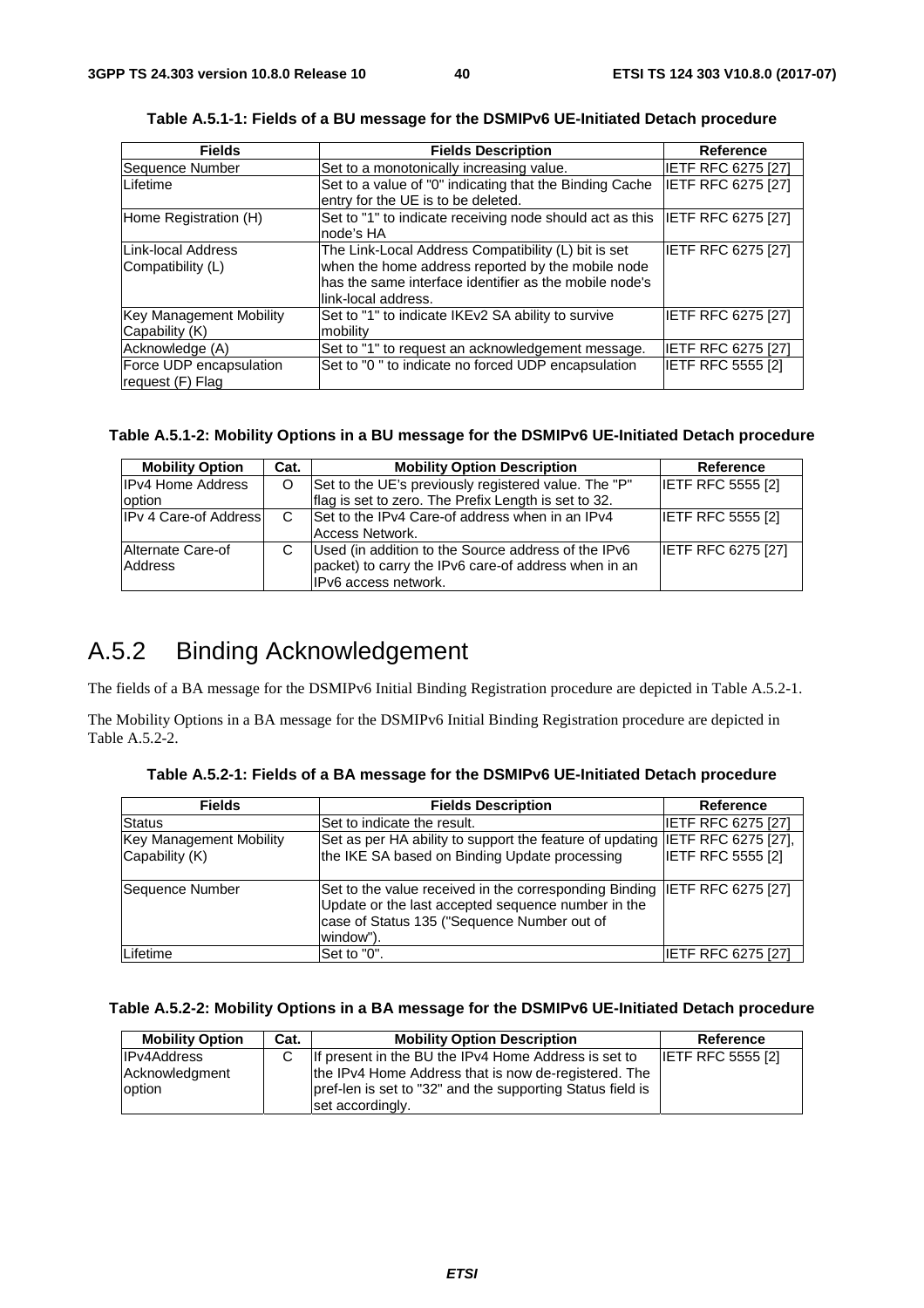# A.6 Network-initiated detach

# A.6.1 Binding Revocation Indication Message

The fields of a Binding Revocation Indication message for the Network-Initiated Detach are depicted in table A.6.1-1.

**Table A.6.1-1: Fields of a BRI message for the Network-Initiated Detach procedure** 

| <b>Fields</b>             | <b>Fields Description</b>                                                 | Reference                 |
|---------------------------|---------------------------------------------------------------------------|---------------------------|
| B.R. Type                 | Set to "1" to indicate B.R.I.                                             | <b>IETF RFC 5846 [19]</b> |
| Sequence Number           | Set to a monotonically increasing value and is used to IETF RFC 5846 [19] |                           |
|                           | match with the returned Binding Revocation                                |                           |
|                           | Acknowledge                                                               |                           |
| <b>Revocation Trigger</b> | Set to "1"                                                                | <b>IETF RFC 5846</b>      |
| Proxy Binding (P)         | Set to "0"                                                                | <b>IETF RFC 5846 [19]</b> |
| Global (G)                | Set to "0"                                                                | <b>IETF RFC 5846 [19]</b> |
| IPv4 HoA Binding Only (V) | Set to "0"                                                                | <b>IETF RFC 5846 [19]</b> |

# A.6.2 Binding Revocation Acknowledgement

The fields of a BRA message for the Network-Initiated Detach procedure are depicted in Table A.6.2-1.

#### **Table A.6.2-1: Fields of a BRA message for the Network-Initiated Detach procedure**

| <b>Fields</b>               | <b>Fields Description</b>                                                                                       | <b>Reference</b>          |
|-----------------------------|-----------------------------------------------------------------------------------------------------------------|---------------------------|
| B.R. Type                   | Set to "2" to indicate B.R.A.                                                                                   | IIETF RFC 5846 [19]       |
| <b>Sequence Number</b>      | Set to the value received in the corresponding BRI.                                                             | <b>IETF RFC 5846 [19]</b> |
| <b>Status</b>               | Indicates the result of the BRI.                                                                                | <b>IETF RFC 5846 [19]</b> |
| Proxy Registration Flag (P) | Set to "0" to indicate that the Binding Revocation<br>Acknowledgment is NOT for a proxy MIPv6 binding<br>entry. | <b>IETF RFC 5846 [19]</b> |
| Global (G)                  | Set to "0"; the same value as for the BRI.                                                                      | IETF RFC 5846 [19]        |
| IPv4 HoA Binding Only (V)   | Set to "0"                                                                                                      | <b>IETF RFC 5846 [19]</b> |

# A.7 Void

# A.8 Attach to an additional access network

### A.8.1 Binding Update

The DSMIPv6 attach to additional access network procedure is described in subclause 5.5 and the fields of a BU message used for this procedure are depicted in table A.8.1-1.

The DSMIPv6 attach to additional access network procedure is described in subclause 5.5 and the Mobility Options in a BU message used for this procedure are depicted in table A.8.1-2.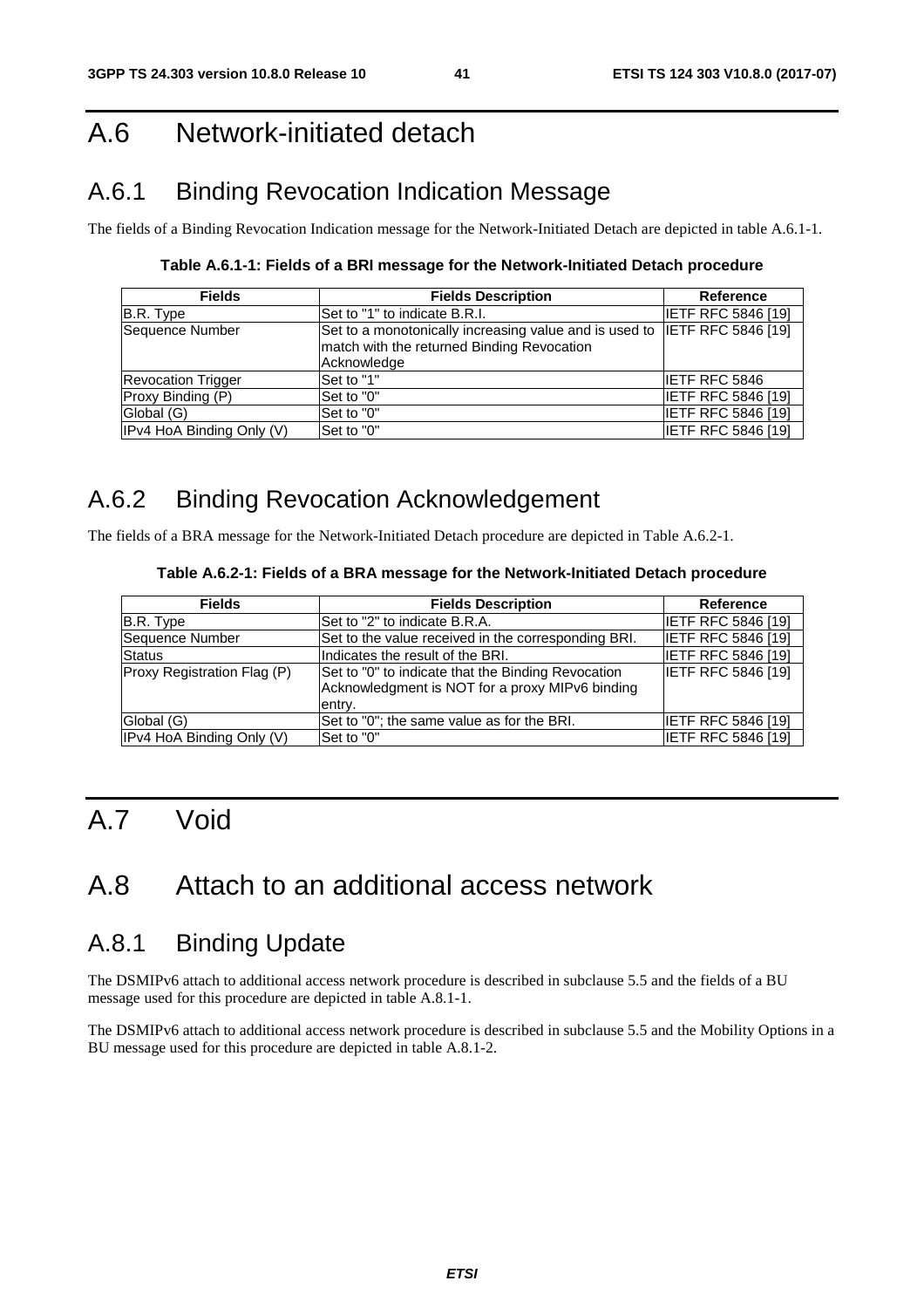| <b>Fields</b>                  | <b>Fields Description</b>                                                   | <b>Reference</b>          |
|--------------------------------|-----------------------------------------------------------------------------|---------------------------|
| Sequence Number                | Set to a monotonically increasing value.                                    | <b>IETF RFC 6275 [27]</b> |
| ILifetime                      | Set to the requested number of time in units of 4                           | IETF RFC 6275 [27]        |
|                                | seconds to indicate how long the binding will remain                        |                           |
|                                | valid.                                                                      |                           |
| Home Registration (H)          | Set to "1" to indicate receiving node can act as this                       | IETF RFC 6275 [27]        |
|                                | node's HA                                                                   |                           |
| Link-local Address             | The Link-Local Address Compatibility (L) bit is set                         | <b>IETF RFC 6275 [27]</b> |
| Compatibility (L)              | when the home address reported by the mobile node                           |                           |
|                                | has the same interface identifier as the mobile node's                      |                           |
|                                | link-local address.                                                         |                           |
| <b>Key Management Mobility</b> | Set to "1" to indicate IKEv2 SA ability to survive                          | <b>IETF RFC 6275 [27]</b> |
| Capability (K)                 | mobility                                                                    |                           |
| Acknowledge (A)                | Set to "1" to request an acknowledgement message.                           | <b>IETF RFC 6275 [27]</b> |
| Force UDP encapsulation        | Set to "0" to indicate no forced UDP encapsulation                          | <b>IETF RFC 5555 [2]</b>  |
| request (F) Flag               |                                                                             |                           |
| Mobile Router Flag (R)         | Set to "1" to indicate home network prefix preservation IIETF RFC 3963 [29] |                           |
|                                | for the UE.                                                                 |                           |
| Overwrite Flag (O)             | If the UE attaches to a foreign link, set to "1" to                         | IETF RFC 5648 [31]        |
|                                | indicate first registration                                                 |                           |
|                                | If the UE attaches to the home link, set to "0" to                          |                           |
|                                | maintain all binding cache entries at the HA previously                     |                           |
|                                | registered.                                                                 |                           |

#### **Table A.8.1-1: Fields of a BU message for the DSMIPv6 attach to an additional access network procedure**

#### **Table A.8.1-2: Mobility Options in a BU message for the DSMIPv6 attach to an additional access network procedure**

| <b>Mobility Option</b>                        | Cat.     | <b>Mobility Option Description</b>                                                                                       | <b>Reference</b>                                        |
|-----------------------------------------------|----------|--------------------------------------------------------------------------------------------------------------------------|---------------------------------------------------------|
| IIPv4 Home Address<br>option                  | O        | Set to the value "0.0.0.0" to request allocation of an<br>IPv4 Home Address for the UE.                                  | <b>IETF RFC 5555 [2]</b>                                |
|                                               |          | The "P" flag is set to '0'.                                                                                              |                                                         |
|                                               |          | The Prefix Length is set to the requested prefix length<br>of '32'.                                                      |                                                         |
| <b>Binding Identifier</b><br>mobility option  | O        | The BID and BID-PRI are set to an arbitrary value.                                                                       | <b>IETF RFC 5648 [31],</b><br><b>IETF RFC 6089 [32]</b> |
|                                               |          | For registration of a home link, the "H" flag is set to "1"                                                              |                                                         |
|                                               |          | and the value of the CoA field is the Home Address.                                                                      |                                                         |
|                                               |          | For registration of a foreign link, the "H" flag is set to "0"<br>and the value of the CoA field is the Care-of Address. |                                                         |
| <b>Flow Identification</b><br>mobility option | $\Omega$ | The FID and FID-PRI are set to an arbitrary value.                                                                       | IETF RFC 6089 [32],<br>IETF RFC 6088 [33]               |
|                                               |          | The sub-option field conveys the Traffic Selector sub-<br>option.                                                        |                                                         |
| <b>Flow Summary</b><br>mobility option        | O        | Contain one or more FIDs present in the binding<br>update list to refresh the respective flow bindings.                  | <b>IETF RFC 6089 [32]</b>                               |

# A.8.2 Binding Acknowledgement

The DSMIPv6 attach to additional access network procedure is described in subclause 5.5 and the fields of a BA message used for this procedure are depicted in table A.8.2-1.

The DSMIPv6 attach to additional access network procedure is described in subclause 5.5 and the Mobility Options in a BA message used for this procedure are depicted in table A.8.2-2.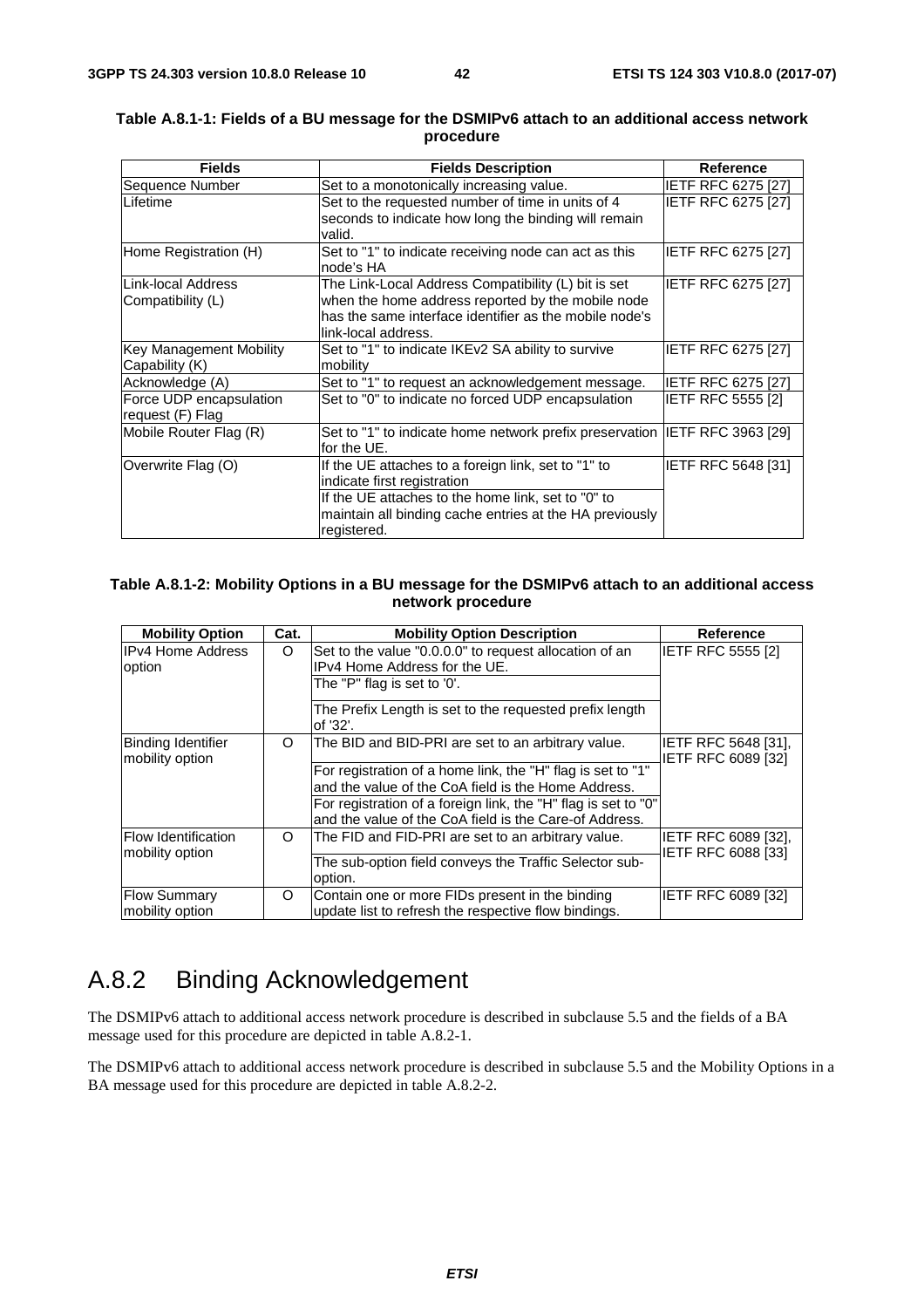| <b>Fields</b>                  | <b>Fields Description</b>                                                    | <b>Reference</b>          |
|--------------------------------|------------------------------------------------------------------------------|---------------------------|
| <b>Status</b>                  | Set to indicate the result.                                                  | <b>IETF RFC 6275 [27]</b> |
| <b>Key Management Mobility</b> | Set as per HA ability to support the feature of updating IETF RFC 6275 [27], |                           |
| Capability (K)                 | the IKE SA based on Binding Update processing                                | <b>IETF RFC 5555 [2]</b>  |
|                                |                                                                              |                           |
| Mobile Router Flag (R)         | Set to "1"                                                                   | <b>IETF RFC 3963 [29]</b> |
| Sequence Number                | Set to the value received in the corresponding Binding IETF RFC 6275 [27]    |                           |
|                                | Update.                                                                      |                           |
| Lifetime                       | Set to the granted number of time units of 4 seconds                         | <b>IETF RFC 6275 [27]</b> |
|                                | to indicate how long the binding will remain valid.                          |                           |

#### **Table A.8.2-1: Fields of a BA message for the DSMIPv6 attach to an additional access network procedure**

#### **Table A.8.2-2: Mobility Options in a BA message for the DSMIPv6 attach to an additional access network procedure**

| <b>Mobility Option</b>                          | Cat.     | <b>Mobility Option Description</b>                                                                                                                                                                                                                                                      | Reference                                 |
|-------------------------------------------------|----------|-----------------------------------------------------------------------------------------------------------------------------------------------------------------------------------------------------------------------------------------------------------------------------------------|-------------------------------------------|
| <b>IPv4 Address</b><br>Acknowledgment<br>option | C        | If IPv4 Home Address option is present in the<br>corresponding BU, IPv4 Home Address is set to the<br>IPv4 Home Address allocated for the UE.<br>The supporting Status field is set accordingly.<br>Pref-len field is set to "32".                                                      | <b>IETF RFC 5555 [2]</b>                  |
| NAT Detection Option                            | C        | When present the option contains the F Flag which<br>indicates to the UE that UDP encapsulation is required.<br>Option contains an optionally Refresh Time for the UE<br>to refresh the NAT binding.                                                                                    | <b>IETF RFC 5555 [2]</b>                  |
| <b>Binding Refresh</b><br>Advice                | $\Omega$ | Contains a Refresh Interval in units of 4 seconds<br>indicating the remaining time until the UE could send a<br>new home registration to the HA.                                                                                                                                        | <b>IETF RFC 6275 [27]</b>                 |
| Binding Identifier<br>mobility option           | C        | The option is present if the UE sent a Binding Identifier IETF RFC 5648 [31],<br>mobility option in the corresponding BU.<br>The Status field is set accordingly.<br>The BID and BID-PRI are set to the value indicated in<br>the BID mobility option of the received Binding Update.   | <b>IETF RFC 6089 [32]</b>                 |
| <b>Flow Identification</b><br>mobility option   | C.       | The option is present if the UE sent a Flow<br>Identification mobility option in the corresponding BU.<br>The Status field is set accordingly.<br>The FID, FID-PRI and sub-option field are set to the<br>value indicated in the FID mobility option of the<br>received Binding Update. | IETF RFC 6089 [32],<br>IETF RFC 6088 [33] |

# A.9 Inter-access flow mobility

### A.9.1 Binding Update

The DSMIPv6 inter-access flow mobility procedure is described in subclause 5.5 and the fields of a BU message used for this procedure are depicted in table A.9.1-1.

The DSMIPv6 inter-access flow mobility procedure is described in subclause 5.5 and the Mobility Options in a BU message used for this procedure are depicted in table A.9.1-2.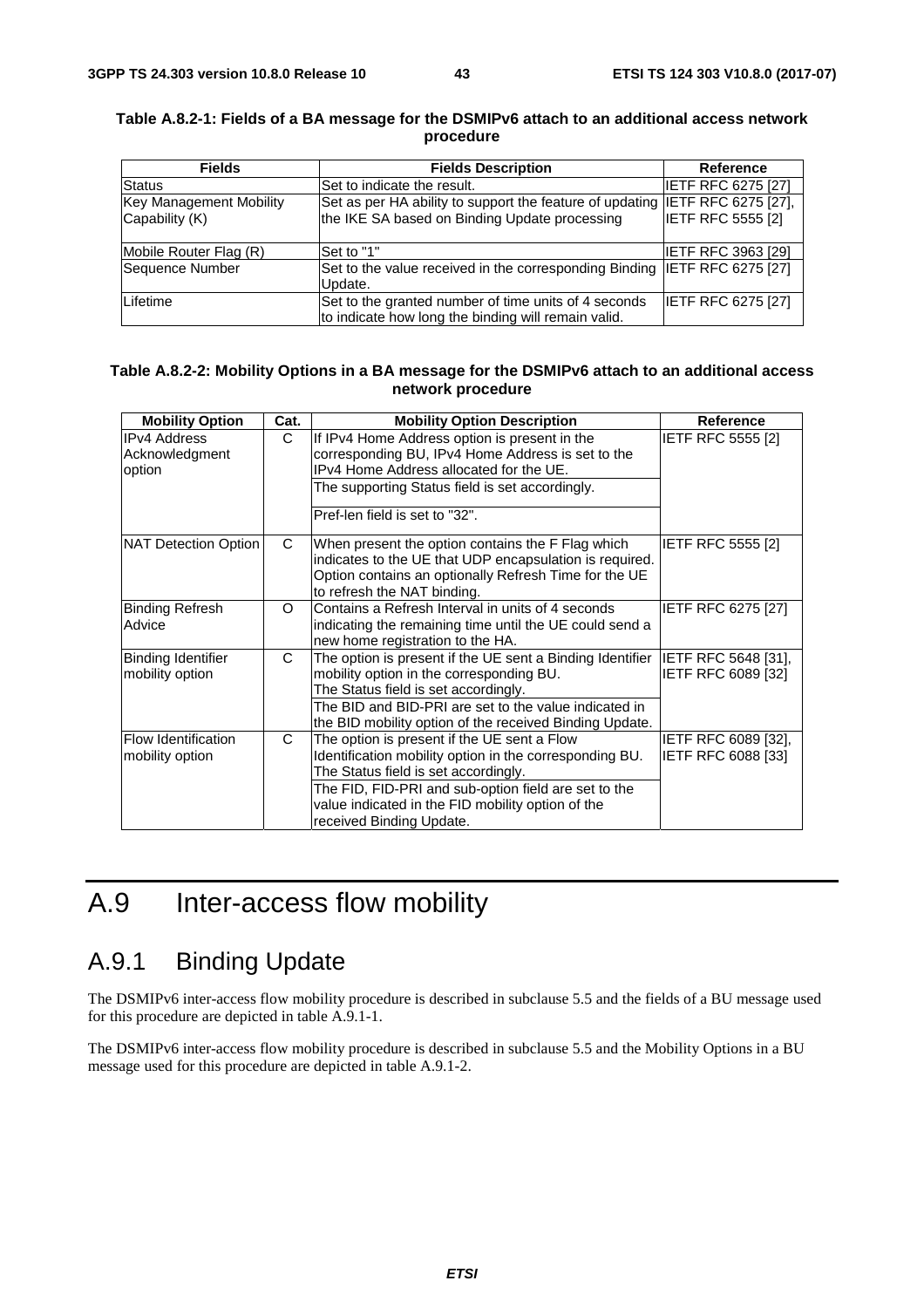| <b>Fields</b>                                    | <b>Fields Description</b>                                                                                                                                                                 | <b>Reference</b>          |
|--------------------------------------------------|-------------------------------------------------------------------------------------------------------------------------------------------------------------------------------------------|---------------------------|
| Sequence Number                                  | Set to a monotonically increasing value.                                                                                                                                                  | <b>IETF RFC 6275 [27]</b> |
| Lifetime                                         | Set to the requested number of time in units of 4<br>seconds to indicate how long the binding will remain<br>valid.                                                                       | <b>IETF RFC 6275 [27]</b> |
| Home Registration (H)                            | Set to "1" to indicate receiving node can act as this<br>node's HA                                                                                                                        | <b>IETF RFC 6275 [27]</b> |
| Link-local Address<br>Compatibility (L)          | The Link-Local Address Compatibility (L) bit is set<br>when the home address reported by the mobile node<br>has the same interface identifier as the mobile node's<br>link-local address. | IETF RFC 6275 [27]        |
| <b>Key Management Mobility</b><br>Capability (K) | Set to "1" to indicate IKEv2 SA ability to survive<br>mobility                                                                                                                            | <b>IETF RFC 6275 [27]</b> |
| Acknowledge (A)                                  | Set to "1" to request an acknowledgement message.                                                                                                                                         | <b>IETF RFC 6275 [27]</b> |
| Force UDP encapsulation<br>request (F) Flag      | Set to "0" to indicate no forced UDP encapsulation                                                                                                                                        | <b>IETF RFC 5555 [2]</b>  |
| Mobile Router Flag (R)                           | Set to "1" to indicate home network prefix preservation IETF RFC 3963 [29]<br>for the UE.                                                                                                 |                           |
| Overwrite Flag (O)                               | Set to "0" to indicate not replacing all binding cache<br>entries at the HA with the entries listed in the Binding<br>Update                                                              | <b>IETF RFC 5648 [31]</b> |

**Table A.9.1-1: Fields of a BU message for the DSMIPv6 inter-access flow mobility procedure**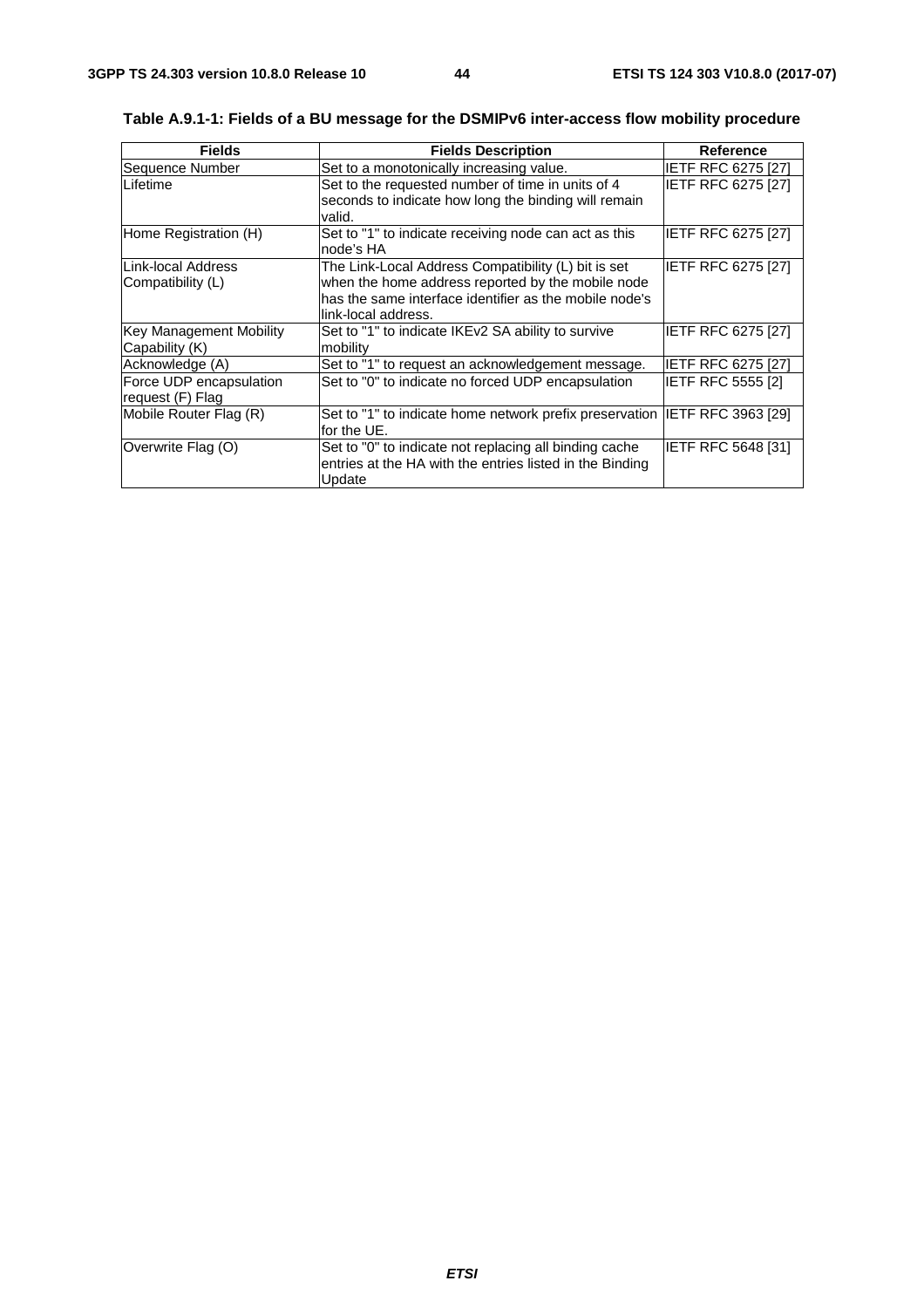| <b>Mobility Option</b>                 | Cat. | <b>Mobility Option Description</b>                                                                                                                                                                                                 | <b>Reference</b>                          |
|----------------------------------------|------|------------------------------------------------------------------------------------------------------------------------------------------------------------------------------------------------------------------------------------|-------------------------------------------|
| <b>IPv4 Home Address</b>               | O    | For dynamic allocation, set to the value "0.0.0.0" to                                                                                                                                                                              | <b>IETF RFC 5555 [2]</b>                  |
| option                                 |      | request allocation for the UE.                                                                                                                                                                                                     |                                           |
|                                        |      | If the UE already has an IPv4 Home Address and                                                                                                                                                                                     |                                           |
|                                        |      | wants to keep on using it, the IPv4 home address is set                                                                                                                                                                            |                                           |
|                                        |      | to the previously allocated value.                                                                                                                                                                                                 |                                           |
|                                        |      | If the UE already has an IPv4 Home Address and                                                                                                                                                                                     |                                           |
|                                        |      | wants to release it, the option is not inserted in the BU.                                                                                                                                                                         |                                           |
|                                        |      | If the UE request allocation of IPv4 Home Address, the                                                                                                                                                                             |                                           |
|                                        |      | "P" flag is set to '0'.                                                                                                                                                                                                            |                                           |
|                                        |      | If the UE already has an IPv4 Home Address and                                                                                                                                                                                     |                                           |
|                                        |      | wants to keep on using it, the "P" flag is not set.                                                                                                                                                                                |                                           |
|                                        |      | The Prefix Length is set to the requested prefix length<br>of '32'.                                                                                                                                                                |                                           |
| <b>Binding Identifier</b>              | O    | The BID is set to the value identifying the routing                                                                                                                                                                                | IETF RFC 5648 [31],                       |
| mobility option                        |      | address used as Source IP Address of the Binding                                                                                                                                                                                   | IETF RFC 6089 [32]                        |
|                                        |      | Update.                                                                                                                                                                                                                            |                                           |
|                                        |      | The BID-PRI is set to the value assigned to the BID.                                                                                                                                                                               |                                           |
|                                        |      |                                                                                                                                                                                                                                    |                                           |
|                                        |      | If the Binding Update message is sent on a home link,<br>the "H" flag is set to "1".                                                                                                                                               |                                           |
|                                        |      | If the Binding Update message is sent on a foreign link,<br>the "H" flag is set to "0".                                                                                                                                            |                                           |
|                                        |      | If the routing address used as IP Source Address of the<br>Binding Update message is an IPv4 address, a NAT<br>was detected and the UE is not exchanging data traffic,<br>the Care-of Address field is set to the routing address. |                                           |
| Flow Identification<br>mobility option | O    | For creating routing rules, the FID and FID-PRI are set<br>to an arbitrary value.                                                                                                                                                  | IETF RFC 6089 [32],<br>IETF RFC 6088 [33] |
|                                        |      | For modifying routing rules, the FID and FID-PRI are<br>set to the value identifying the routing filter the UE<br>wants to modify.                                                                                                 |                                           |
|                                        |      | The sub-option field conveys the Traffic Selector sub-<br>option.                                                                                                                                                                  |                                           |
| <b>Flow Summary</b><br>mobility option | O    | Contain one or more FIDs present in the binding<br>update list to refresh the respective flow bindings.                                                                                                                            | IETF RFC 6089 [32]                        |

#### **Table A.9.1-2: Mobility Options in a BU message for the DSMIPv6 inter-access flow mobility procedure**

# A.9.2 Binding Acknowledgement

The DSMIPv6 inter-access flow mobility procedure is described in subclause 5.5 and the fields of a BA message used for this procedure are depicted in table A.9.2-1.

The DSMIPv6 inter-access flow mobility procedure is described in subclause 5.5 and the Mobility Options in a BA message used for this procedure are depicted in table A.9.2-2.

|  |  | Table A.9.2-1: Fields of a BA message for the DSMIPv6 inter-access flow mobility procedure |
|--|--|--------------------------------------------------------------------------------------------|
|--|--|--------------------------------------------------------------------------------------------|

| <b>Fields</b>           | <b>Fields Description</b>                                                    | <b>Reference</b>          |
|-------------------------|------------------------------------------------------------------------------|---------------------------|
| <b>Status</b>           | Set to indicate the result.                                                  | <b>IETF RFC 6275 [27]</b> |
| Key Management Mobility | Set as per HA ability to support the feature of updating IETF RFC 6275 [27], |                           |
| Capability (K)          | the IKE SA based on Binding Update processing                                | <b>IETF RFC 5555 [2]</b>  |
|                         |                                                                              |                           |
| Mobile Router Flag (R)  | Set to "1"                                                                   | <b>IETF RFC 3963 [29]</b> |
| Sequence Number         | Set to the value received in the corresponding Binding IETF RFC 6275 [27]    |                           |
|                         | Update.                                                                      |                           |
| Lifetime                | Set to the granted number of time units of 4 seconds                         | <b>IETF RFC 6275 [27]</b> |
|                         | to indicate how long the binding will remain valid.                          |                           |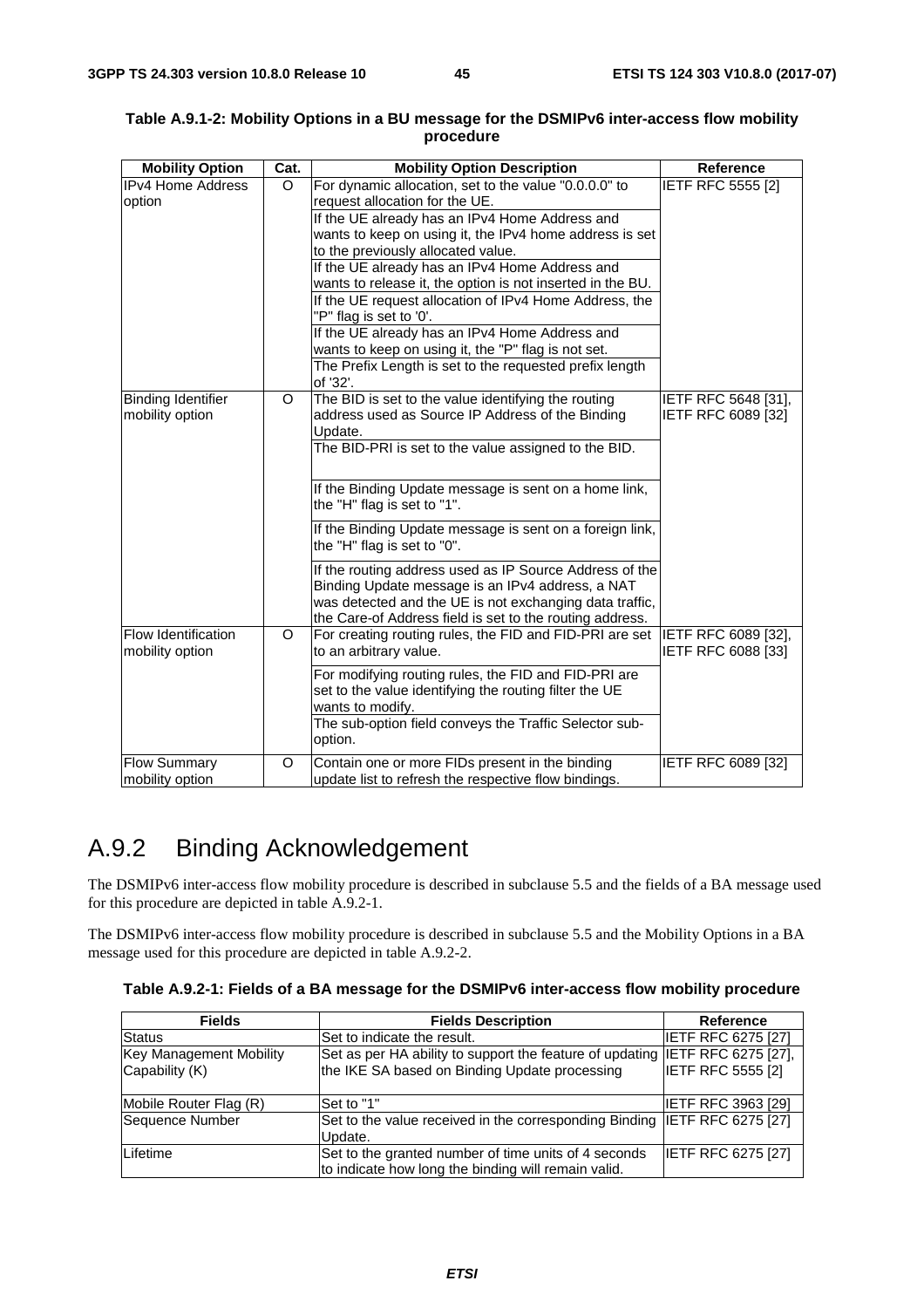| <b>Mobility Option</b>     | Cat. | <b>Mobility Option Description</b>                                            | <b>Reference</b>          |
|----------------------------|------|-------------------------------------------------------------------------------|---------------------------|
| <b>IPv4 Address</b>        | C    | If IPv4 Home Address option is present in the                                 | <b>IETF RFC 5555 [2]</b>  |
| Acknowledgment             |      | corresponding BU, IPv4 Home Address is set to the                             |                           |
| option                     |      | IPv4 Home Address either newly allocated for the UE                           |                           |
|                            |      | or previously assigned prior to the Handover.                                 |                           |
|                            |      | The supporting Status field is set accordingly.                               |                           |
|                            |      | Pref-len field is set to "32".                                                |                           |
| NAT Detection Option       | C    | When present the option contains the F Flag which                             | <b>IETF RFC 5555 [2]</b>  |
|                            |      | indicates to the UE that UDP encapsulation is required.                       |                           |
|                            |      | Option contains an optionally Refresh Time for the UE                         |                           |
|                            |      | to refresh the NAT binding.                                                   |                           |
| <b>Binding Refresh</b>     | O    | Contains a Refresh Interval in units of 4 seconds                             | <b>IETF RFC 6275 [27]</b> |
| Advice                     |      | indicating the remaining time until the UE could send a                       |                           |
|                            |      | new home registration to the HA.                                              |                           |
| Binding Identifier         | C    | The option is present if the UE sent a Binding Identifier IETF RFC 5648 [31], |                           |
| mobility option            |      | mobility option in the corresponding BU.                                      | IETF RFC 6089 [32]        |
|                            |      | The Status field is set accordingly.                                          |                           |
|                            |      | The BID and BID-PRI are set to the value indicated in                         |                           |
|                            |      | the BID mobility option of the received Binding Update.                       |                           |
| <b>Flow Identification</b> | C    | The option is present if the UE sent a Flow                                   | IETF RFC 5648 [31],       |
| mobility option            |      | Identification mobility option in the corresponding BU.                       | IETF RFC 6089 [32]        |
|                            |      | The Status field is set accordingly.                                          |                           |
|                            |      | The FID, FID-PRI and sub-option field are set to the                          |                           |
|                            |      | value indicated in the FID mobility option of the                             |                           |
|                            |      | received Binding Update.                                                      |                           |

#### **Table A.9.2-2: Mobility Options in a BA message for the DSMIPv6 inter-access flow mobility procedure**

# A.10 UE-initiated removal of an access network from a PDN connection

# A.10.1 Binding Update

The UE-initiated DSMIPv6 removal of an access network from a PDN connection procedure is described in subclause 5.8 and the fields of a BU message used for this procedure are depicted in table A.10.1-1.

The UE-initiated DSMIPv6 removal of an access network from a PDN connection procedure is described in subclause 5.8 and the Mobility Options in a BU message used for this procedure are depicted in table A.10.1-2.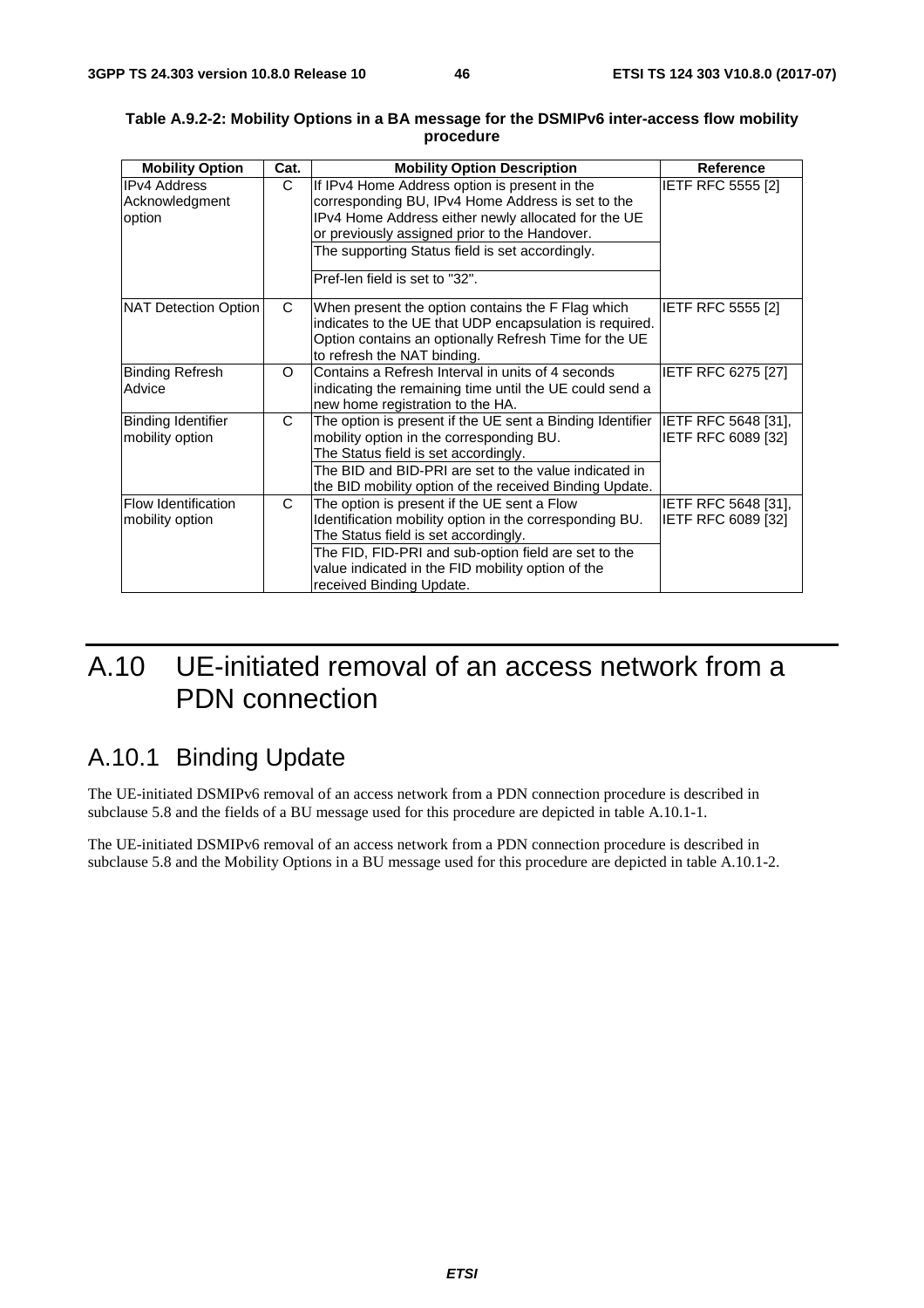| <b>Fields</b>                                    | <b>Fields Description</b>                                                                                                                                                                                  | <b>Reference</b>          |
|--------------------------------------------------|------------------------------------------------------------------------------------------------------------------------------------------------------------------------------------------------------------|---------------------------|
| Sequence Number                                  | Set to a monotonically increasing value.                                                                                                                                                                   | <b>IETF RFC 6275 [27]</b> |
| Lifetime                                         | If the Binding Update is to de-register binding of the<br>access network, the Lifetime is set to a value of "0".                                                                                           | <b>IETF RFC 6275 [27]</b> |
|                                                  | If the Binding Update is to register the maintained<br>access network, the Lifetime is set to the requested<br>number of time in units of 4 seconds to indicate how<br>long the binding will remain valid. |                           |
| Home Registration (H)                            | Set to "1" to indicate receiving node can act as this<br>node's HA                                                                                                                                         | IETF RFC 6275 [27]        |
| Link-local Address<br>Compatibility (L)          | The Link-Local Address Compatibility (L) bit is set<br>when the home address reported by the mobile node<br>has the same interface identifier as the mobile node's<br>link-local address.                  | IETF RFC 6275 [27]        |
| <b>Key Management Mobility</b><br>Capability (K) | Set to "1" to indicate IKEv2 SA ability to survive<br>mobility                                                                                                                                             | <b>IETF RFC 6275 [27]</b> |
| Acknowledge (A)                                  | Set to "1" to request an acknowledgement message.                                                                                                                                                          | <b>IETF RFC 6275 [27]</b> |
| Force UDP encapsulation<br>request (F) Flag      | Set to "0" to indicate no forced UDP encapsulation                                                                                                                                                         | IETF RFC 5555 [2]         |
| Mobile Router Flag (R)                           | If the Binding Update is to register the maintained<br>access network, the Mobile Router Flag (R) is set to<br>"1" to indicate home network prefix preservation for the<br>UE.                             | IETF RFC 3963 [29]        |
| Overwrite Flag (O)                               | Set to any value if the lifetime field of the Binding<br>Update is set to 0<br>Set to "1" if the lifetime field of the Binding Update is<br>set to any value different from 0                              | IETF RFC 5648 [31]        |

#### **Table A.10.1-1: Fields of a BU message for the UE-initiated DSMIPv6 removal of an access network from a PDN connection procedure**

#### **Table A.10.1-2: Mobility Options in a BU message for the UE-initiated DSMIPv6 removal of an access network from a PDN connection procedure**

| <b>Mobility Option</b>                       | Cat. | <b>Mobility Option Description</b>                                                                                                                          | Reference                  |
|----------------------------------------------|------|-------------------------------------------------------------------------------------------------------------------------------------------------------------|----------------------------|
| <b>Binding Identifier</b><br>mobility option |      | For a Binding Update with Lifetime set to "0", the BID<br>and BID-PRI are set to the corresponding entry that the IETF RFC 6089 [32]<br>UE wants to remove. | <b>IETF RFC 5648 [31].</b> |
|                                              |      | For a Binding Update with Lifetime not set to "0", the<br>BID and BID-PRI are set to the corresponding entry<br>that the UE wants to maintain.              |                            |

# A.10.2 Binding Acknowledgement

The UE-initiated DSMIPv6 removal of an access network from a PDN connection procedure is described in subclause 5.8 and the fields of a BA message used for this procedure are depicted in table A.10.2-1.

The UE-initiated DSMIPv6 removal of an access network from a PDN connection procedure is described in subclause 5.8 and the Mobility Options in a BA message used for this procedure are depicted in table A.10.2-2.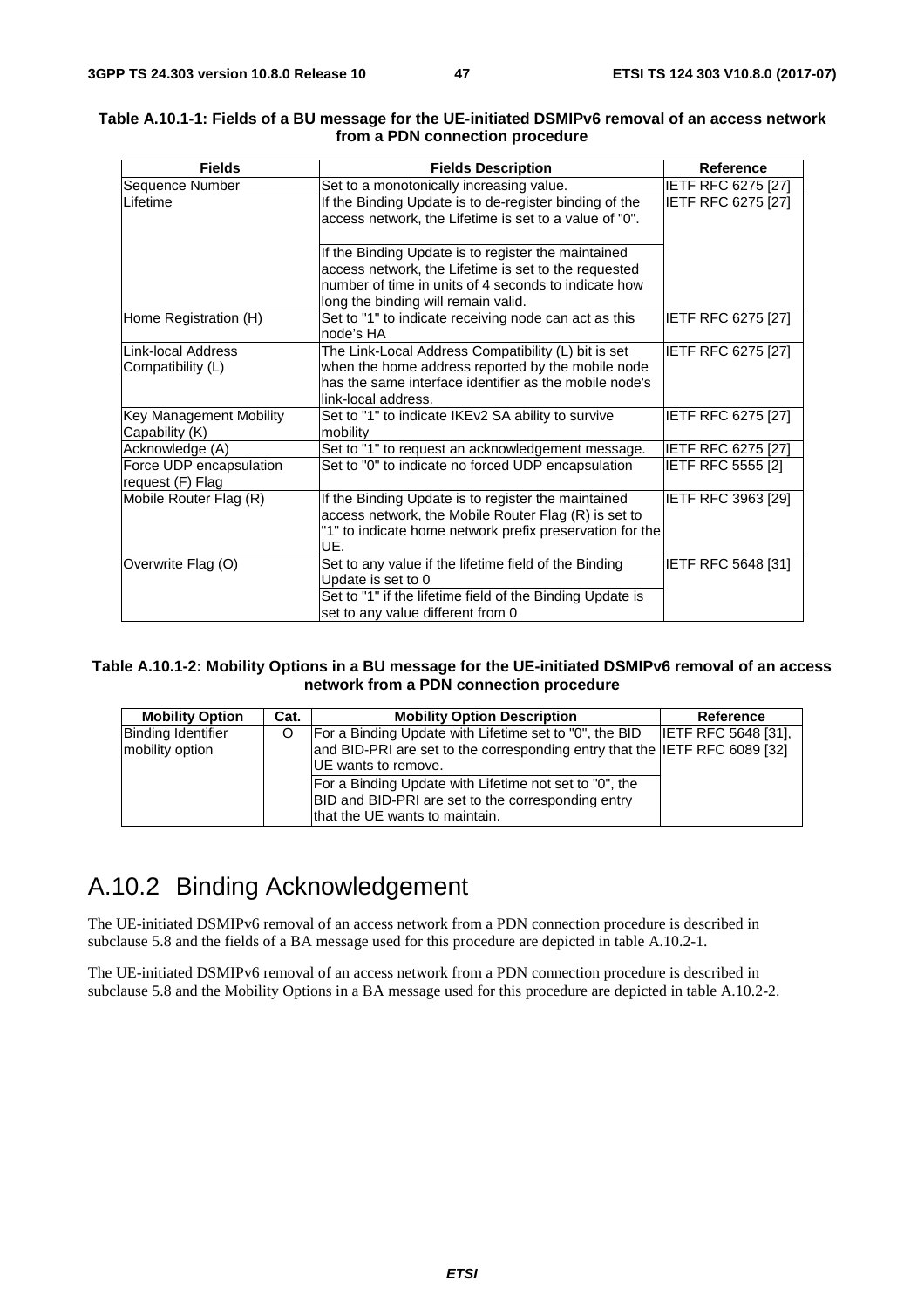| <b>Fields</b>                                    | <b>Fields Description</b>                                                                                                                                                                                | Reference                 |
|--------------------------------------------------|----------------------------------------------------------------------------------------------------------------------------------------------------------------------------------------------------------|---------------------------|
| <b>Status</b>                                    | Set to indicate the result.                                                                                                                                                                              | IETF RFC 6275 [27]        |
| <b>Key Management Mobility</b><br>Capability (K) | Set as per HA ability to support the feature of updating IETF RFC 6275 [27],<br>the IKE SA based on Binding Update processing                                                                            | <b>IETF RFC 5555 [2]</b>  |
| Mobile Router Flag (R)                           | If the Binding Update is to register the maintained<br>access network, the Mobile Router Flag (R) is set to<br>"1"                                                                                       | <b>IETF RFC 3963 [29]</b> |
| Sequence Number                                  | Set to the value received in the corresponding Binding IETF RFC 6275 [27]<br>Update or the last accepted sequence number in the<br>case of Status 135 ("Sequence Number out of<br>window").              |                           |
| Lifetime                                         | If the Binding Update is to de-register binding of the<br>access network, the Lifetime is set to a value of "0".                                                                                         | IETF RFC 6275 [27]        |
|                                                  | If the Binding Update is to register the maintained<br>access network, the Lifetime is set to the granted<br>number of time in units of 4 seconds to indicate how<br>long the binding will remain valid. |                           |

#### **Table A.10.2-1: Fields of a BA message for the UE-initiated DSMIPv6 removal of an access network from a PDN connection procedure**

#### **Table A.10.2-2: Mobility Options in a BA message for the UE-initiated DSMIPv6 removal of an access network from a PDN connection procedure**

| <b>Mobility Option</b>                       | Cat. | <b>Mobility Option Description</b>                                                                                                                                                                                                                                                                                             | <b>Reference</b>                          |
|----------------------------------------------|------|--------------------------------------------------------------------------------------------------------------------------------------------------------------------------------------------------------------------------------------------------------------------------------------------------------------------------------|-------------------------------------------|
| NAT Detection Option                         | C    | When present the option contains the F Flag which<br>indicates to the UE that UDP encapsulation is required.<br>Option contains an optionally Refresh Time for the UE<br>to refresh the NAT binding.                                                                                                                           | <b>IETF RFC 5555 [2]</b>                  |
| <b>Binding Refresh</b><br>Advice             | O    | Contains a Refresh Interval in units of 4 seconds<br>indicating the remaining time until the UE could send a<br>new home registration to the HA.                                                                                                                                                                               | <b>IETF RFC 6275 [27]</b>                 |
| <b>Binding Identifier</b><br>mobility option | C    | The option is present if the UE sent a Binding Identifier<br>mobility option in the corresponding BU.<br>The Status field is set accordingly.<br>For a Binding Update with Lifetime not set to "0", the<br><b>BID and BID-PRI are set to the value indicated in the</b><br>BID mobility option of the received Binding Update. | IETF RFC 5648 [31],<br>IETF RFC 6089 [32] |

# A.11 Network-initiated removal of an access network from a PDN connection

### A.11.1 Binding Revocation Indication Message

The network-initiated DSMIPv6 removal of an access network from a PDN connection procedure is described in subclause 5.9 and the fields of a BRI message used for this procedure are depicted in table A.11.1-1.

The network-initiated DSMIPv6 removal of an access network from a PDN connection procedure is described in subclause 5.9 and the Mobility Options in a BRI message used for this procedure are depicted in table A.11.1-2.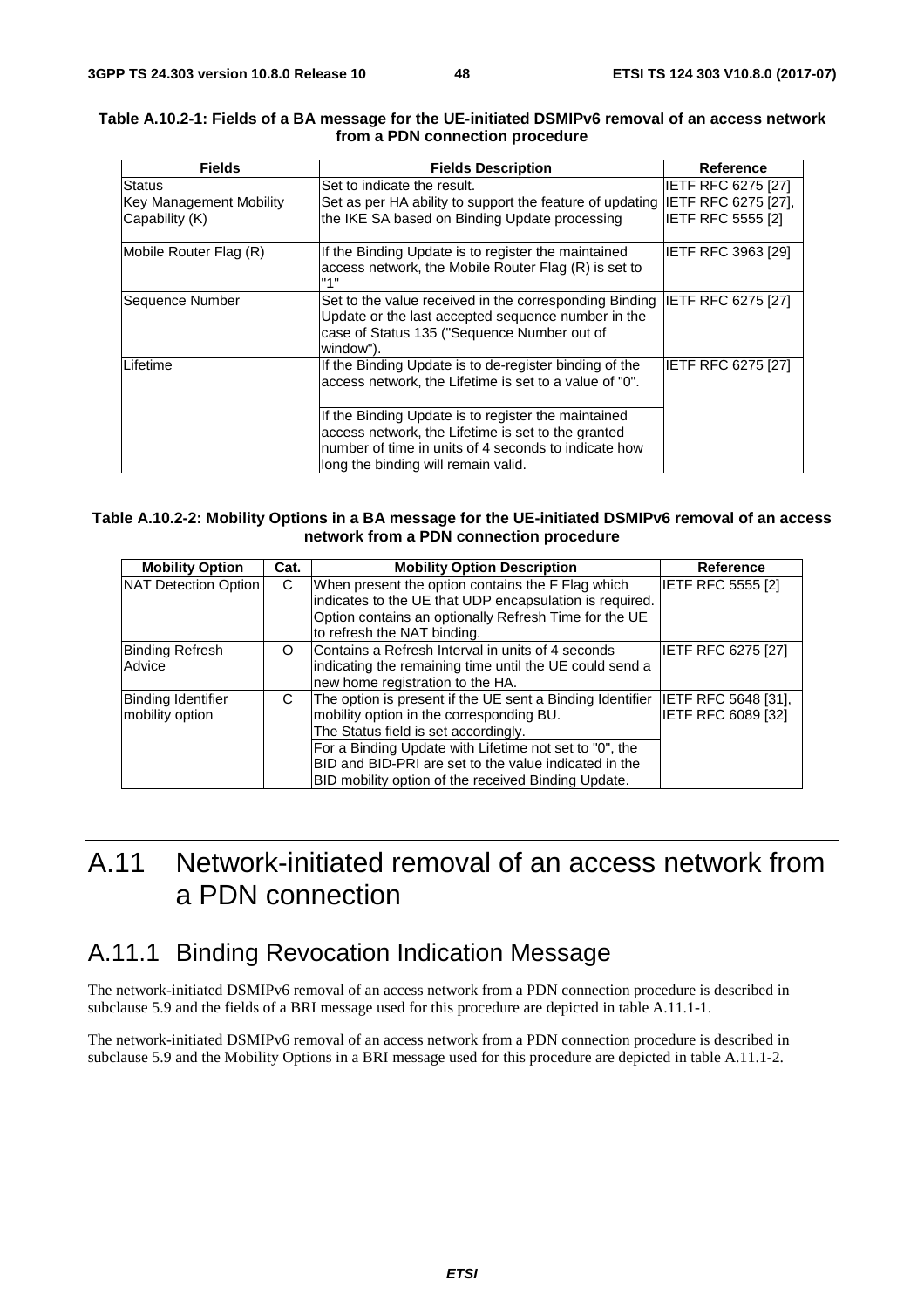| <b>Fields</b>             | <b>Fields Description</b>                                                 | <b>Reference</b>          |
|---------------------------|---------------------------------------------------------------------------|---------------------------|
| B.R. Type                 | Set to "1" to indicate BRI.                                               | <b>IETF RFC 5846 [19]</b> |
| Sequence Number           | Set to a monotonically increasing value and is used to IETF RFC 5846 [19] |                           |
|                           | match with the returned Binding Revocation                                |                           |
|                           | Acknowledge                                                               |                           |
| <b>Revocation Trigger</b> | Set to "1"                                                                | <b>IETF RFC 5846 [19]</b> |
| Proxy Binding (P)         | Set to "0"                                                                | <b>IETF RFC 5846 [19]</b> |
| Global (G)                | Set to "0"                                                                | <b>IETF RFC 5846 [19]</b> |
| IPv4 HoA Binding Only (V) | Set to "0"                                                                | <b>IETF RFC 5846 [19]</b> |

#### **Table A.11.1-1: Fields of a BRI message for the network-initiated DSMIPv6 removal of an access network from a PDN connection procedure**

#### **Table A.11.1-2: Mobility Options in a BRI message for the network-initiated DSMIPv6 removal of an access network from a PDN connection procedure**

| <b>Mobility Option</b>    | Cat. | <b>Mobility Option Description</b>               | Reference                  |
|---------------------------|------|--------------------------------------------------|----------------------------|
| <b>Binding Identifier</b> |      | The BID and BID-PRI are set to the corresponding | <b>IETF RFC 5648 [31].</b> |
| mobility option           |      | entry that the UE wants to remove.               | <b>IETF RFC 6089 [32]</b>  |
|                           |      |                                                  |                            |
|                           |      |                                                  |                            |
|                           |      |                                                  |                            |
|                           |      |                                                  |                            |

# A.11.2 Binding Revocation Acknowledgement

The network-initiated DSMIPv6 removal of an access network from a PDN connection procedure is described in subclause 5.9 and the fields of a BRA message used for this procedure are depicted in table A.11.2-1.

The network-initiated DSMIPv6 removal of an access network from a PDN connection procedure is described in subclause 5.9 and the Mobility Options in a BRA message used for this procedure are depicted in table A.11.2-2.

#### **Table A.11.2-1: Fields of a BRA message for the network-initiated DSMIPv6 removal of an access network from a PDN connection procedure**

| <b>Fields</b>               | <b>Fields Description</b>                                                                                       | Reference                 |
|-----------------------------|-----------------------------------------------------------------------------------------------------------------|---------------------------|
| B.R. Type                   | Set to "2" to indicate BRA.                                                                                     | <b>IETF RFC 5846 [19]</b> |
| Sequence Number             | Set to the value received in the corresponding BRI.                                                             | <b>IETF RFC 5846 [19]</b> |
| <b>Status</b>               | Indicates the result of the BRI.                                                                                | <b>IETF RFC 5846 [19]</b> |
| Proxy Registration Flag (P) | Set to "0" to indicate that the Binding Revocation<br>Acknowledgment is NOT for a proxy MIPv6 binding<br>entry. | <b>IETF RFC 5846 [19]</b> |
| Global (G)                  | Set to "0"; the same value as for the BRI.                                                                      | <b>IETF RFC 5846 [19]</b> |
| IPv4 HoA Binding Only (V)   | Set to "0"                                                                                                      | <b>IETF RFC 5846 [19]</b> |

#### **Table A.11.2-2: Mobility Options in a BRA message for the network-initiated DSMIPv6 removal of an access network from a PDN connection procedure**

| <b>Mobility Option</b>                       | Cat. | <b>Mobility Option Description</b>                                                                                                                                                                                                                                  | Reference                 |
|----------------------------------------------|------|---------------------------------------------------------------------------------------------------------------------------------------------------------------------------------------------------------------------------------------------------------------------|---------------------------|
| <b>Binding Identifier</b><br>mobility option | C    | This option may be included to indicate the specific BID IETF RFC 5648 [31],<br>that failded the revocation procedure.<br>The BID and BID-PRI are set to the value indicated in<br>the BID mobility option of the received Binding<br><b>Revocation Indication.</b> | <b>IETF RFC 6089 [32]</b> |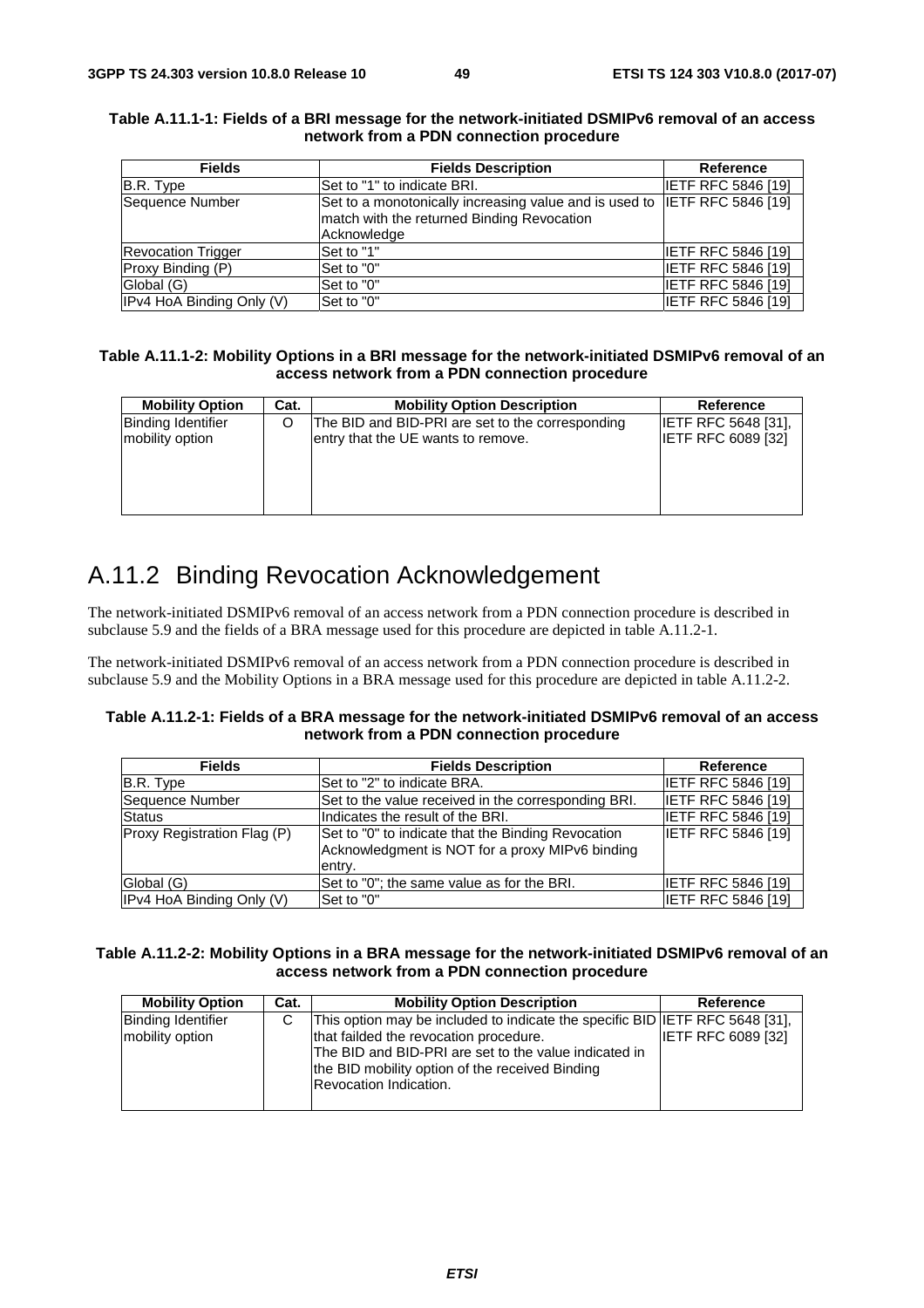# Annex B (normative): Extensions specific to the present document

### B.1 PDN Identifier notify payload

The format of the PDN Identifier notify payload is shown in figure B-1-1.

The PDN Identifier notify payload type is 40960. The length of the PDN Identifier notify payload is 21 octets. The IPv6 Home Network Prefix contains the IPv6 prefix of a PDN connection. The Prefix Length field indicates the length of the prefix contained in IPv6 Home Network Prefix field.

The other fields are defined by IETF RFC 4306 [28].

|                                 |   |   |  | <b>Bits</b> |  |  |   |               |
|---------------------------------|---|---|--|-------------|--|--|---|---------------|
|                                 | 6 | 5 |  | 3           |  |  | o | <b>Octets</b> |
| Protocol ID                     |   |   |  |             |  |  |   |               |
| <b>SPI Size</b>                 |   |   |  |             |  |  |   |               |
| Notify Message Type             |   |   |  |             |  |  |   |               |
| <b>IPv6 Home Network Prefix</b> |   |   |  |             |  |  |   | $5 - 20$      |
| Prefix Length                   |   |   |  |             |  |  |   | 21            |
|                                 |   |   |  |             |  |  |   |               |

#### **Figure B.1-1: PDN Identifier notify payload format**

NOTE: As the notify payload notifies information relating an IKE\_SA, SPI Size field is set to 0 and there is no Security Parameter Index field.

### B.2 IFOM Capability notify payload

The format of the IFOM Capability notify payload is shown in figure B.2-1.

The IFOM Capability notify payload type is 16428. The length of the IFOM Capability notify payload is 4 octets. The IFOM Capability notify payload is used to indicate the IFOM capability.

The other fields are defined by IETF RFC 4306 [28].



#### **Figure B.2-1: IFOM Capability notify payload format**

NOTE: As the notify payload notifies information relating to an IKE\_SA, SPI Size field is set to 0 and there is no Security Parameter Index field.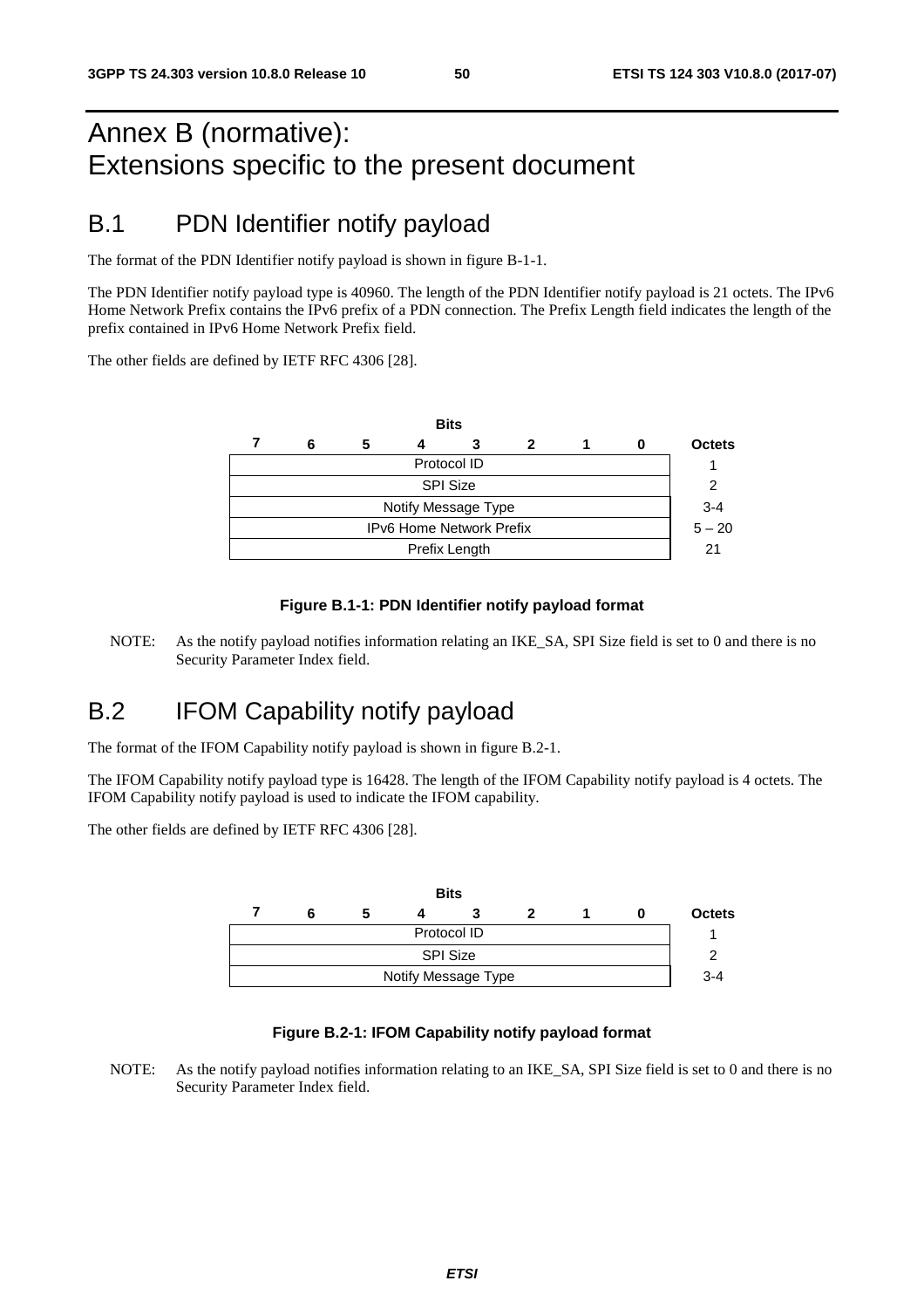Annex C (informative): Change history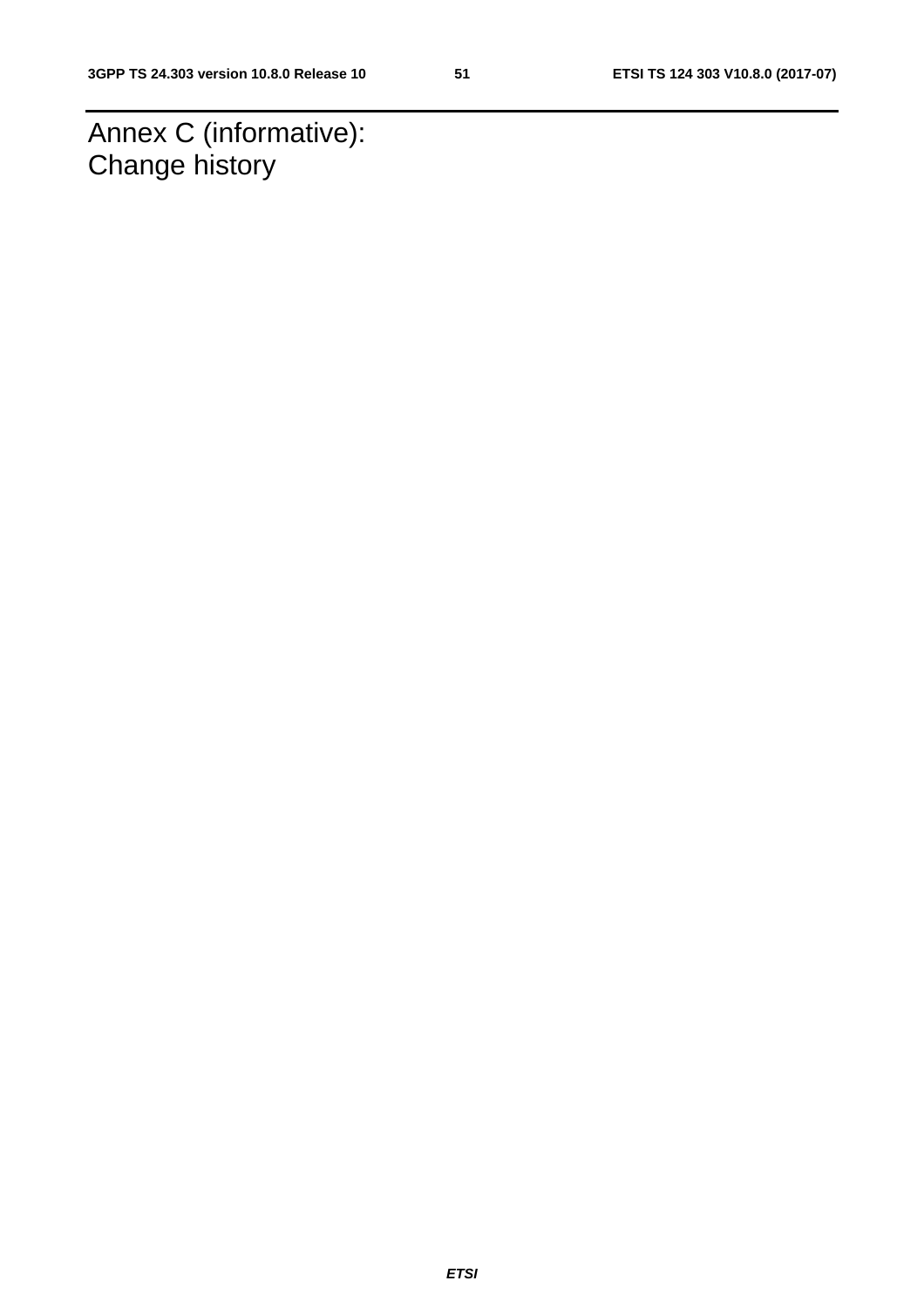| <b>Date</b> | TSG#             | TSG Doc.       | <b>CR</b> | Rev            | Subject/Comment                                                                                                                                                                                                         | Old             | <b>New</b> |
|-------------|------------------|----------------|-----------|----------------|-------------------------------------------------------------------------------------------------------------------------------------------------------------------------------------------------------------------------|-----------------|------------|
| 01-2008     |                  |                |           |                | Version 0.0.0 Editor's internal draft                                                                                                                                                                                   |                 | 0.0.0      |
| 02-2008     | CT1 #51          |                |           |                | Includes the following contributions agreed in CT1 #51:<br>C1-080436, C1-080437                                                                                                                                         | 0.0.0           | 0.1.0      |
| 02-2008     | CT1 #51bis       |                |           |                | Includes the following contributions agreed in CT1<br>#51bis:                                                                                                                                                           | 0.1.0           | 0.2.0      |
|             |                  |                |           |                | C1-080770, C1-080776, C1-080791.                                                                                                                                                                                        |                 |            |
| 02-2008     | Email-<br>review |                |           |                | Editorial/style corrections in the clean version                                                                                                                                                                        | 0.2.0           | 0.2.1      |
| 04-2008     | CT1 #52          |                |           |                | Includes the following contributions agreed in CT1 #52:<br>C1-080954, C1-080959, C1-080960, C1-081213, C1-<br>081232, C1-081398, C1-081399, C1-081400, C1-<br>081401, C1-081402, C1-081419                              | 0.2.1           | 0.3.0      |
| 04-2008     | Email-<br>review |                |           |                | Editorial/style corrections in the clean version                                                                                                                                                                        | 0.3.0           | 0.3.1      |
| 05-2008     | CT1 #53          |                |           |                | Includes the following contributions agreed in CT1 #53:<br>C1-081590, C1-081594, C1-081693, C1-082079, C1-<br>082080, C1-082082, C1-082083, C1-082084, C1-<br>082063                                                    | 0.3.1           | 0.4.0      |
| 05-2008     | Email-<br>review |                |           |                | Editorial clean-up                                                                                                                                                                                                      | 0.4.0           | 0.4.1      |
| 05-2008     |                  |                |           |                | Version 1.0.0 to be presented to CT-40 created by MCC                                                                                                                                                                   | 0.4.1           | 1.0.0      |
| 07-2008     | CT1 #54          |                |           |                | Includes the following contributions agreed in CT1 #54:<br>C1-082122, C1-082364, C1-082368, C1-082693, C1-<br>082694, C1-082698, C1-082699, C1-082700 and C1-<br>082808                                                 | 1.0.0           | 1.1.0      |
| 08-2008     | CT1 #55          |                |           |                | Includes the following contributions agreed in CT1 #55:<br>C1-082827, C1-082828, C1-082989, C1-083003, C1-<br>083004, C1-083486, C1-083488, C1-083524 and C1-<br>083601                                                 | 1.1.0           | 1.2.0      |
| 10-2008     | CT1 #55bis       |                |           |                | Includes the following contributions agreed in CT1<br>#55bis: C1-083858, C1-083861, C1-084384, C1-<br>084454, C1-084455, C1-084457, C1-084458, C1-<br>084460, C1-084461, C1-084553, C1-084563, C1-<br>084564, C1-084565 | 1.2.0           | 1.3.0      |
| 11-2008     | CT1 #56          |                |           |                | Includes the following contributions agreed in CT1 #56:<br>C1-084692, C1-084693, C1-085379, C1-085517                                                                                                                   | 1.3.0           | 1.4.0      |
| 11-2008     | E-mail<br>review |                |           |                | Editorial clean-up                                                                                                                                                                                                      | 1.4.0           | 1.4.1      |
| 11-2008     | E-mail<br>review |                |           |                | Editorial clean-up                                                                                                                                                                                                      | 1.4.1           | 1.4.2      |
| 11-2008     | E-mail<br>review |                |           |                | Editorial clean-up                                                                                                                                                                                                      | 1.4.2           | 1.4.3      |
| 11-2008     |                  |                |           |                | Version 2.0.0 created for presentation to CT#42 for<br>approval                                                                                                                                                         | 1.4.3           | 2.0.0      |
| 12-2008     |                  |                |           |                | Version 8.0.0 created after approval in CT#42                                                                                                                                                                           | 2.0.0           | 8.0.0      |
| 03-2009     | CT-43            | CP-090126      | 0001      | 1              | <b>Binding Update Optimization</b>                                                                                                                                                                                      | 8.0.0           | 8.1.0      |
| 03-2009     | $CT-43$          | CP-090126 0003 |           |                | <b>BRI</b> error correction                                                                                                                                                                                             | $8.0.0$ $8.1.0$ |            |
| $03 - 2009$ | CT-43            | CP-090129      | 0005      | 1              | Missing HA Initiated Multiple PDN Detach                                                                                                                                                                                | 8.0.0           | 8.1.0      |
| 03-2009     | $CT-43$          | CP-090129      | 0007      |                | IPv4 HoA release                                                                                                                                                                                                        | 8.0.0           | 8.1.0      |
| 03-2009     | CT-43            | CP-090125      | 0008      | $\mathbf{1}$   | Align with latest version of internet draft                                                                                                                                                                             | 8.0.0           | 8.1.0      |
| 03-2009     | CT-43            |                |           |                | Editorial cleanup by MCC                                                                                                                                                                                                | 8.0.0           | 8.1.0      |
| 06-2009     | CT-44            | CP-090413      | 0004      | 3              | Discovery of the Home Agent address                                                                                                                                                                                     | 8.1.0           | 8.2.0      |
| 06-2009     | CT-44            | CP-090413      | 0011      | $\mathbf{1}$   | HA discovery via DHCPv6                                                                                                                                                                                                 | 8.1.0           | 8.2.0      |
| 06-2009     | CT-44            | CP-090413      | 0012      |                | Nemo Binding Acknowledgement Status value<br>clarification                                                                                                                                                              | 8.1.0           | 8.2.0      |
| 06-2009     | CT-44            | CP-090413      | 0013      |                | Alternate Care-of Address correction                                                                                                                                                                                    | 8.1.0           | 8.2.0      |
| 06-2009     | CT-44            | CP-090413      | 0014      |                | TLV Header Format flag references                                                                                                                                                                                       | 8.1.0           | 8.2.0      |
| 06-2009     | CT-44            | CP-090413      | 0016      |                | Update to the Binding Revocation Indication Message                                                                                                                                                                     | 8.1.0           | 8.2.0      |
| 06-2009     | CT-44            | CP-090413      | 0017      |                | Clarification of routing header usage                                                                                                                                                                                   | 8.1.0           | 8.2.0      |
| 06-2009     | CT-44            | CP-090324      | 0018      | 3              | HA reallocation procedure and Home Address request                                                                                                                                                                      | 8.1.0           | 8.2.0      |
| 09-2009     | CT-45            | CP-090655      | 0019      |                | DNS lookup at HA discovery based on DHCPv6                                                                                                                                                                              | 8.2.0           | 8.3.0      |
| 09-2009     | CT-45            | CP-090655      | 0021      | 1              | Clarification of IPv4 Home Address request                                                                                                                                                                              | 8.2.0           | 8.3.0      |
| 09-2009     | CT-45            | CP-090655      | 0023      | $\mathbf{1}$   | Update of TS after DS-MIPv6 RFC availability                                                                                                                                                                            | 8.2.0           | 8.3.0      |
| 09-2009     | CT-45            | CP-090655      | 0024      | 1              | Remove the static HNP configured in LTE capable UE                                                                                                                                                                      | 8.2.0           | 8.3.0      |
| 09-2009     | CT-45            | CP-090655      | 0025      |                | IPv4 address acknowledgement option type                                                                                                                                                                                | 8.2.0           | 8.3.0      |
| 09-2009     | CT-45            | CP-090655      | 0027      |                | Deletion of SA to the initial HA during HA reallocation<br>procedure                                                                                                                                                    | 8.2.0           | 8.3.0      |
| 12-2009     | CT-46            | CP-090901      | 0028      |                | RFC5555 missing reference                                                                                                                                                                                               | 8.3.0           | 8.4.0      |
| 12-2009     | CT-46            | CP-090901      | 0030      |                | A bit in BRI message                                                                                                                                                                                                    | 8.3.0           | 8.4.0      |
| 12-2009     | CT-46            | CP-090901      | 0031      | 1              | UE procedures at BRI reception                                                                                                                                                                                          | 8.3.0           | 8.4.0      |
| 12-2009     | $CT-46$          | CP-090901      | 0029      | $\overline{2}$ | Clarification of Binding Error message                                                                                                                                                                                  | 8.4.0           | 9.0.0      |
| 03-2010     | CT-47            | CP-100107      | 0035      | 1              | Multiple PDN connections                                                                                                                                                                                                | 9.0.0           | 9.1.0      |
| 03-2010     | CT-47            | CP-100107      | 0037      | $\mathbf{1}$   | PDN connections                                                                                                                                                                                                         | 9.0.0           | 9.1.0      |
|             |                  |                |           |                |                                                                                                                                                                                                                         |                 |            |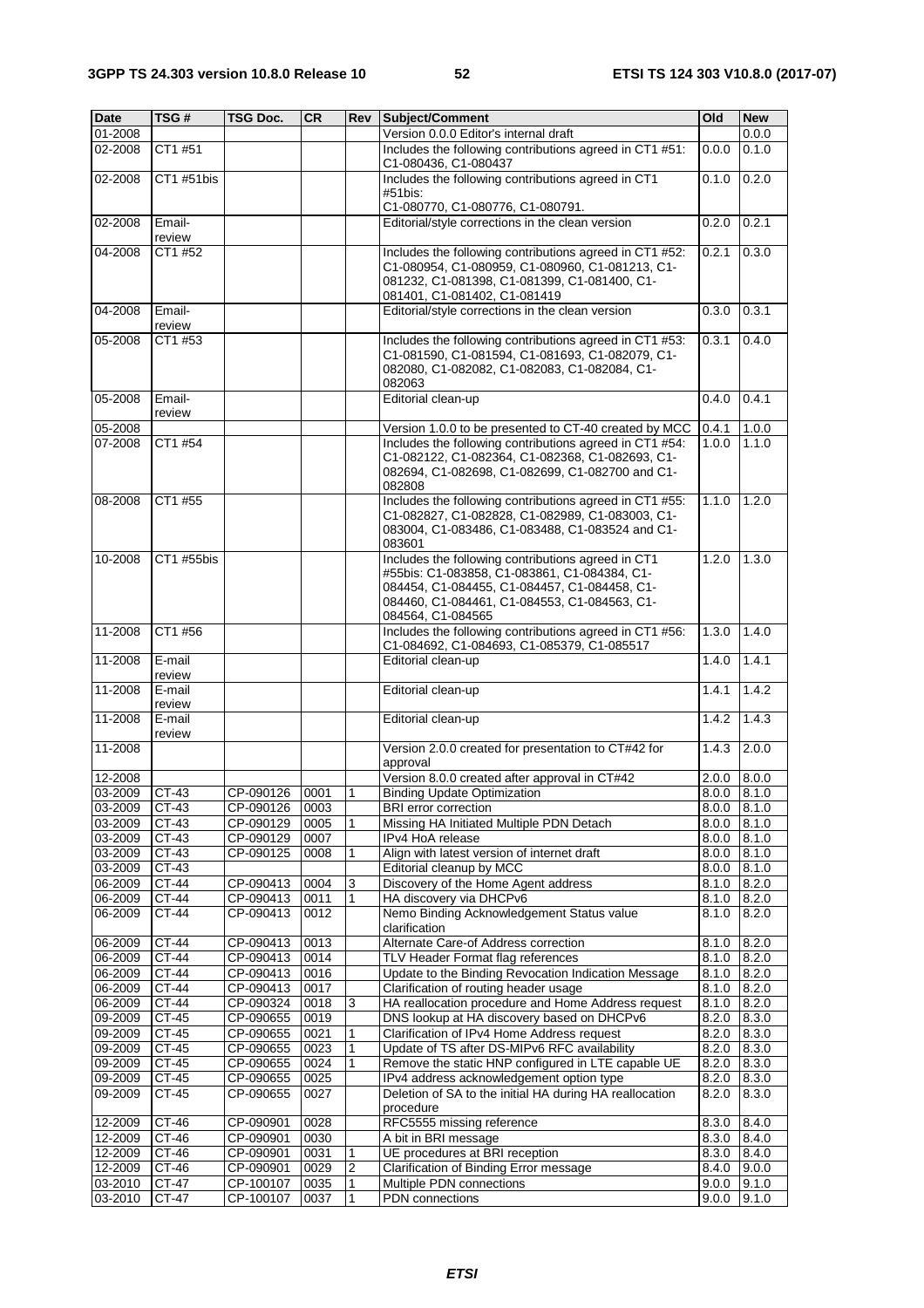ן

| 03-2010<br>CT-47<br>CP-100107<br>0039<br>Reference to redirect RFC<br>9.1.0<br>9.0.0<br>06-2010<br>CT-48<br>CP-100339<br>0042<br><b>Reference Updates</b><br>9.1.0<br>9.2.0<br>Usage of PDN prefix information with multiple PDNs to<br>CT-48<br>CP-100339<br>0044<br>9.2.0<br>06-2010<br>2<br>9.1.0<br>the same APN<br>CT-49<br>CP-100485<br>0048<br>Usage of PDN Identifier notify payload<br>9.2.0<br>9.3.0<br>09-2010<br>3<br>CT-49<br>CP-100513<br>0049<br>4<br><b>IFOM Reference and Definitions</b><br>09-2010<br>9.3.0<br>10.0.0<br>09-2010<br>CT-49<br>CP-100513<br>0050<br>UE behaviour with multiple PDN connection for IFOM<br>6<br>9.3.0<br>10.0.0<br>09-2010<br>CT-49<br>CP-100513<br>0053<br>3<br>9.3.0<br>10.0.0<br>Attach to additional access - general<br>09-2010<br>CT-49<br>CP-100513<br>0054<br>5<br>Dual Stack Mobile IPv6 inter-access flow mobility<br>9.3.0<br>10.0.0<br>CP-100513<br>09-2010<br>CT-49<br>0055<br>$\overline{2}$<br>Attach to additional access acting as home link - UE<br>9.3.0<br>10.0.0<br>behaviour<br>09-2010<br>$CT-49$<br>CP-100513<br>Attach to additional access acting as visted link - UE<br>10.0.0<br>0056<br>$\overline{2}$<br>9.3.0<br>behaviour<br>09-2010<br>$CT-49$<br>CP-100513<br>0057<br>$\overline{2}$<br>Attach to additional access acting as home link - HA<br>9.3.0<br>10.0.0<br>behaviour<br>$CT-49$<br>09-2010<br>0058<br>$\mathbf{1}$<br>Attach to additional access acting as visited link - HA<br>10.0.0<br>CP-100513<br>9.3.0<br>behavior<br>$CT-49$<br>09-2010<br>CP-100513<br>0059<br>$\overline{2}$<br>Access removal - general<br>9.3.0<br>10.0.0<br>09-2010<br>CT-49<br>CP-100513<br>0060<br>Home link access removal - UE behavior<br>9.3.0<br>10.0.0<br>CT-49<br>CP-100513<br>$\overline{2}$<br>Visited link access removal - UE behavior<br>09-2010<br>0061<br>10.0.0<br>9.3.0<br>CP-100513<br>09-2010<br>CT-49<br>0062<br>9.3.0<br>Removal of an access acting as home link - HA<br>10.0.0<br>procedures<br>$CT-49$<br>Visited link access removal - HA behavior<br>09-2010<br>CP-100513<br>0063<br>2<br>9.3.0<br>10.0.0<br>09-2010<br>CT-49<br>CP-100513<br>0064<br>1<br><b>IFOM</b> initial attachment<br>9.3.0<br>10.0.0<br>09-2010<br>CT-49<br>CP-100513<br>Message format for IP flow mobility<br>0065<br>1<br>9.3.0<br>10.0.0<br>09-2010<br>$\overline{2}$<br>CT-49<br>CP-100520<br>0066<br>Support of IPv6 Prefix Delegation on S2c<br>9.3.0<br>10.0.0<br>09-2010<br>$CT-49$<br>0067<br>1<br>Usage of IP version for Care-of Address selection<br>CP-100518<br>9.3.0<br>10.0.0<br>$\overline{\mathbf{c}}$<br>12-2010<br>CT-50<br>CP-100754<br>0069<br>10.0.0 10.1.0<br>IFOM Attach to additional access procedure<br>$\overline{2}$<br>12-2010<br>CT-50<br>CP-100754<br>0070<br>IFOM flow mobility procedure<br>10.0.0 10.1.0<br>12-2010<br>CT-50<br>CP-100754<br>0071<br>IFOM Remove a link - general<br>10.0.0 10.1.0<br>1<br>3<br>12-2010<br>CP-100754<br>0075<br>Additional message format for IP flow mobility<br>10.0.0 10.1.0<br>CT-50<br>$\mathbf{1}$<br>12-2010<br>$CT-50$<br>CP-100754<br>0077<br>Clarification on Dual Stack Mobile IPv6 re-registration<br>$10.0.0$ 10.1.0<br>12-2010<br>CT-50<br>CP-100754<br>0078<br>3<br>Network-initiated detach in multiple Care-of addresses<br>10.0.0 10.1.0<br>use case<br>12-2010<br>CT-50<br>CP-100763<br>0079<br>Delegated Prefix in HA<br>1<br>10.0.0 10.1.0<br>12-2010<br>0080<br>$\mathbf{1}$<br>UE behaviour of DHCPv6 prefix delegation<br>10.0.0 10.1.0<br>CT-50<br>CP-100763<br>12-2010<br>CT-50<br>CP-100754<br>0082<br>$\overline{c}$<br>Clarification on IFOM capability<br>10.0.0 10.1.0<br>Corrections and clarifications on IFOM procedures<br>CT-50<br>1<br>10.0.0 10.1.0<br>12-2010<br>CP-100754<br>0083<br>12-2010<br>0084<br>5<br>Access removal from PDN<br>CT-50<br>CP-100754<br>10.0.0 10.1.0<br>12-2010<br>CP-100763<br>0087<br>CT-50<br>10.0.0 10.1.0<br>Assigned HNP in BA message<br>$CT-50$<br>CP-100754<br>10.0.0 10.1.0<br>12-2010<br>0088<br><b>IFOM Capability Discovery</b><br>1<br>12-2010<br>$\overline{2}$<br>$CT-50$<br>CP-100754<br>0089<br>Error conditions for IFOM<br>10.0.0 10.1.0<br>CT-51<br>IFOM capability discovery through ISRP<br>03-2011<br>CP-110185<br>0093<br>1<br>10.1.0 10.2.0<br>03-2011<br>CT-51<br>CP-110185<br>0094<br>3<br>IFOM condition for binding acknowledge<br>10.1.0 10.2.0<br>03-2011<br>CT-51<br>CP-110185<br>0095<br>IFOM error condition<br>10.1.0 10.2.0<br>IFOM correction on attach to additional access<br>CT-51<br>10.1.0 10.2.0<br>03-2011<br>CP-110185<br>0096<br>l 1<br>procedure<br>CT-51<br>03-2011<br>CP-110185<br>0098<br>Network-initiated removal of an access<br>10.1.0 10.2.0<br>1<br>CP-110185<br>Revision to Network-initiated Removal of Foreign Link<br>10.1.0 10.2.0<br>03-2011<br>CT-51<br>0100<br>3<br>from a PDN Connection<br>Modification of UE-initiated Removal of an Access<br>10.1.0 10.2.0<br>03-2011<br>CT-51<br>CP-110185<br>0101<br>Network from a PDN Connection<br>CT-51<br>CP-110185<br>0102<br>Correction to pointer to TS 24.302 for IFOM procedure<br>$10.\overline{1.0}$ $10.\overline{2.0}$<br>03-2011<br>1<br>03-2011<br>CT-51<br>CP-110185<br>0103<br>IFOM extensions for handover<br>10.1.0 10.2.0<br>IFOM capability discovery - PCO usage correction<br>03-2011<br>CT-51<br>CP-110185<br>0104<br>10.1.0 10.2.0<br>03-2011<br>CT-51<br>CP-110185<br>Correction on 'O' flag<br>0105<br>10.1.0 10.2.0<br>Protocol type definition for IFOM capability IKE-v2<br>03-2011<br>CT-51<br>CP-110185<br>0106<br>1<br>$10.1.0$ 10.2.0<br>payload<br>$CT-51$<br>$\overline{2}$<br>Routing of packets for IFOM<br>03-2011<br>CP-110185<br>0107<br>10.1.0 10.2.0<br>03-2011<br>CT-51<br>CP-110185<br>0108<br>Removal of editor's note<br>10.1.0 10.2.0<br>03-2011<br>CT-51<br>CP-110197<br>10.1.0 10.2.0<br>0109<br>S2c data integrity protection<br>2<br>CP-110478<br>06-2011<br>CT-52<br>0110<br>$\mathbf{1}$<br>References to RFC<br>10.2.0 10.3.0<br>S2c data integrity protection over trusted non-3GPP<br>09-2011<br>CT-53<br>CP-110682<br>0111<br>$\mathbf{1}$<br>10.3.0 10.4.0<br>access<br>09-2011<br>CT-53<br>CP-110660<br>0115<br>Correction of Home Agent discovery via DHCPv6<br>10.3.0 10.4.0<br>$\overline{c}$<br>Correction to S2c data integrity protection - UE<br>09-2011<br>CT-53<br>CP-110682<br>0117<br>$\mathbf{1}$<br>10.3.0 10.4.0<br>procedures<br>CT-54<br>Correction to S2c data integrity protection - HA<br>12-2011<br>CP-110874<br>0118<br>3<br>10.4.0 10.5.0<br>procedures<br><b>IETF</b> reference update<br>CT-56<br>06-2012<br>CP-120300<br>0122<br>10.5.0 10.6.0<br>Correction to HA discovery based on DHCPv6<br>CT-56<br>CP-120293<br>0124<br>10.5.0 10.6.0<br>06-2012<br>4<br>Specification of IFOM Capability notify payload type<br>06-2013<br>CT-60<br>CP-130237<br>0128<br>$\mathbf{1}$<br>10.6.0 10.7.0<br><b>Change history</b> | <b>Date</b> | TSG# | <b>TSG Doc.</b> | <b>CR</b> | Rev | Subject/Comment | Old | <b>New</b> |
|------------------------------------------------------------------------------------------------------------------------------------------------------------------------------------------------------------------------------------------------------------------------------------------------------------------------------------------------------------------------------------------------------------------------------------------------------------------------------------------------------------------------------------------------------------------------------------------------------------------------------------------------------------------------------------------------------------------------------------------------------------------------------------------------------------------------------------------------------------------------------------------------------------------------------------------------------------------------------------------------------------------------------------------------------------------------------------------------------------------------------------------------------------------------------------------------------------------------------------------------------------------------------------------------------------------------------------------------------------------------------------------------------------------------------------------------------------------------------------------------------------------------------------------------------------------------------------------------------------------------------------------------------------------------------------------------------------------------------------------------------------------------------------------------------------------------------------------------------------------------------------------------------------------------------------------------------------------------------------------------------------------------------------------------------------------------------------------------------------------------------------------------------------------------------------------------------------------------------------------------------------------------------------------------------------------------------------------------------------------------------------------------------------------------------------------------------------------------------------------------------------------------------------------------------------------------------------------------------------------------------------------------------------------------------------------------------------------------------------------------------------------------------------------------------------------------------------------------------------------------------------------------------------------------------------------------------------------------------------------------------------------------------------------------------------------------------------------------------------------------------------------------------------------------------------------------------------------------------------------------------------------------------------------------------------------------------------------------------------------------------------------------------------------------------------------------------------------------------------------------------------------------------------------------------------------------------------------------------------------------------------------------------------------------------------------------------------------------------------------------------------------------------------------------------------------------------------------------------------------------------------------------------------------------------------------------------------------------------------------------------------------------------------------------------------------------------------------------------------------------------------------------------------------------------------------------------------------------------------------------------------------------------------------------------------------------------------------------------------------------------------------------------------------------------------------------------------------------------------------------------------------------------------------------------------------------------------------------------------------------------------------------------------------------------------------------------------------------------------------------------------------------------------------------------------------------------------------------------------------------------------------------------------------------------------------------------------------------------------------------------------------------------------------------------------------------------------------------------------------------------------------------------------------------------------------------------------------------------------------------------------------------------------------------------------------------------------------------------------------------------------------------------------------------------------------------------------------------------------------------------------------------------------------------------------------------------------------------------------------------------------------------------------------------------------------------------------------------------------------------------------------------------------------------------------------------------------------------------------------------------------------------------------------------------------------------------------------------------------------------------------------------------------------------------------------------------------------------------------------------------------------------------------------------------------------------------------------------------------------------------------------------------------------------------------------------------------------------------------------------------------------------------------------------------------------------------------------------------------------------------------------------------------------------------------------------------------------------------------------------------------------------------------------------------------------------------------------------------------------------------------------------------------------------------------------------------------------------------------------------------------------------------------------------------------|-------------|------|-----------------|-----------|-----|-----------------|-----|------------|
|                                                                                                                                                                                                                                                                                                                                                                                                                                                                                                                                                                                                                                                                                                                                                                                                                                                                                                                                                                                                                                                                                                                                                                                                                                                                                                                                                                                                                                                                                                                                                                                                                                                                                                                                                                                                                                                                                                                                                                                                                                                                                                                                                                                                                                                                                                                                                                                                                                                                                                                                                                                                                                                                                                                                                                                                                                                                                                                                                                                                                                                                                                                                                                                                                                                                                                                                                                                                                                                                                                                                                                                                                                                                                                                                                                                                                                                                                                                                                                                                                                                                                                                                                                                                                                                                                                                                                                                                                                                                                                                                                                                                                                                                                                                                                                                                                                                                                                                                                                                                                                                                                                                                                                                                                                                                                                                                                                                                                                                                                                                                                                                                                                                                                                                                                                                                                                                                                                                                                                                                                                                                                                                                                                                                                                                                                                                                                                                                                                                                                                                                                                                                                                                                                                                                                                                                                                                                                                                                    |             |      |                 |           |     |                 |     |            |
|                                                                                                                                                                                                                                                                                                                                                                                                                                                                                                                                                                                                                                                                                                                                                                                                                                                                                                                                                                                                                                                                                                                                                                                                                                                                                                                                                                                                                                                                                                                                                                                                                                                                                                                                                                                                                                                                                                                                                                                                                                                                                                                                                                                                                                                                                                                                                                                                                                                                                                                                                                                                                                                                                                                                                                                                                                                                                                                                                                                                                                                                                                                                                                                                                                                                                                                                                                                                                                                                                                                                                                                                                                                                                                                                                                                                                                                                                                                                                                                                                                                                                                                                                                                                                                                                                                                                                                                                                                                                                                                                                                                                                                                                                                                                                                                                                                                                                                                                                                                                                                                                                                                                                                                                                                                                                                                                                                                                                                                                                                                                                                                                                                                                                                                                                                                                                                                                                                                                                                                                                                                                                                                                                                                                                                                                                                                                                                                                                                                                                                                                                                                                                                                                                                                                                                                                                                                                                                                                    |             |      |                 |           |     |                 |     |            |
|                                                                                                                                                                                                                                                                                                                                                                                                                                                                                                                                                                                                                                                                                                                                                                                                                                                                                                                                                                                                                                                                                                                                                                                                                                                                                                                                                                                                                                                                                                                                                                                                                                                                                                                                                                                                                                                                                                                                                                                                                                                                                                                                                                                                                                                                                                                                                                                                                                                                                                                                                                                                                                                                                                                                                                                                                                                                                                                                                                                                                                                                                                                                                                                                                                                                                                                                                                                                                                                                                                                                                                                                                                                                                                                                                                                                                                                                                                                                                                                                                                                                                                                                                                                                                                                                                                                                                                                                                                                                                                                                                                                                                                                                                                                                                                                                                                                                                                                                                                                                                                                                                                                                                                                                                                                                                                                                                                                                                                                                                                                                                                                                                                                                                                                                                                                                                                                                                                                                                                                                                                                                                                                                                                                                                                                                                                                                                                                                                                                                                                                                                                                                                                                                                                                                                                                                                                                                                                                                    |             |      |                 |           |     |                 |     |            |
|                                                                                                                                                                                                                                                                                                                                                                                                                                                                                                                                                                                                                                                                                                                                                                                                                                                                                                                                                                                                                                                                                                                                                                                                                                                                                                                                                                                                                                                                                                                                                                                                                                                                                                                                                                                                                                                                                                                                                                                                                                                                                                                                                                                                                                                                                                                                                                                                                                                                                                                                                                                                                                                                                                                                                                                                                                                                                                                                                                                                                                                                                                                                                                                                                                                                                                                                                                                                                                                                                                                                                                                                                                                                                                                                                                                                                                                                                                                                                                                                                                                                                                                                                                                                                                                                                                                                                                                                                                                                                                                                                                                                                                                                                                                                                                                                                                                                                                                                                                                                                                                                                                                                                                                                                                                                                                                                                                                                                                                                                                                                                                                                                                                                                                                                                                                                                                                                                                                                                                                                                                                                                                                                                                                                                                                                                                                                                                                                                                                                                                                                                                                                                                                                                                                                                                                                                                                                                                                                    |             |      |                 |           |     |                 |     |            |
|                                                                                                                                                                                                                                                                                                                                                                                                                                                                                                                                                                                                                                                                                                                                                                                                                                                                                                                                                                                                                                                                                                                                                                                                                                                                                                                                                                                                                                                                                                                                                                                                                                                                                                                                                                                                                                                                                                                                                                                                                                                                                                                                                                                                                                                                                                                                                                                                                                                                                                                                                                                                                                                                                                                                                                                                                                                                                                                                                                                                                                                                                                                                                                                                                                                                                                                                                                                                                                                                                                                                                                                                                                                                                                                                                                                                                                                                                                                                                                                                                                                                                                                                                                                                                                                                                                                                                                                                                                                                                                                                                                                                                                                                                                                                                                                                                                                                                                                                                                                                                                                                                                                                                                                                                                                                                                                                                                                                                                                                                                                                                                                                                                                                                                                                                                                                                                                                                                                                                                                                                                                                                                                                                                                                                                                                                                                                                                                                                                                                                                                                                                                                                                                                                                                                                                                                                                                                                                                                    |             |      |                 |           |     |                 |     |            |
|                                                                                                                                                                                                                                                                                                                                                                                                                                                                                                                                                                                                                                                                                                                                                                                                                                                                                                                                                                                                                                                                                                                                                                                                                                                                                                                                                                                                                                                                                                                                                                                                                                                                                                                                                                                                                                                                                                                                                                                                                                                                                                                                                                                                                                                                                                                                                                                                                                                                                                                                                                                                                                                                                                                                                                                                                                                                                                                                                                                                                                                                                                                                                                                                                                                                                                                                                                                                                                                                                                                                                                                                                                                                                                                                                                                                                                                                                                                                                                                                                                                                                                                                                                                                                                                                                                                                                                                                                                                                                                                                                                                                                                                                                                                                                                                                                                                                                                                                                                                                                                                                                                                                                                                                                                                                                                                                                                                                                                                                                                                                                                                                                                                                                                                                                                                                                                                                                                                                                                                                                                                                                                                                                                                                                                                                                                                                                                                                                                                                                                                                                                                                                                                                                                                                                                                                                                                                                                                                    |             |      |                 |           |     |                 |     |            |
|                                                                                                                                                                                                                                                                                                                                                                                                                                                                                                                                                                                                                                                                                                                                                                                                                                                                                                                                                                                                                                                                                                                                                                                                                                                                                                                                                                                                                                                                                                                                                                                                                                                                                                                                                                                                                                                                                                                                                                                                                                                                                                                                                                                                                                                                                                                                                                                                                                                                                                                                                                                                                                                                                                                                                                                                                                                                                                                                                                                                                                                                                                                                                                                                                                                                                                                                                                                                                                                                                                                                                                                                                                                                                                                                                                                                                                                                                                                                                                                                                                                                                                                                                                                                                                                                                                                                                                                                                                                                                                                                                                                                                                                                                                                                                                                                                                                                                                                                                                                                                                                                                                                                                                                                                                                                                                                                                                                                                                                                                                                                                                                                                                                                                                                                                                                                                                                                                                                                                                                                                                                                                                                                                                                                                                                                                                                                                                                                                                                                                                                                                                                                                                                                                                                                                                                                                                                                                                                                    |             |      |                 |           |     |                 |     |            |
|                                                                                                                                                                                                                                                                                                                                                                                                                                                                                                                                                                                                                                                                                                                                                                                                                                                                                                                                                                                                                                                                                                                                                                                                                                                                                                                                                                                                                                                                                                                                                                                                                                                                                                                                                                                                                                                                                                                                                                                                                                                                                                                                                                                                                                                                                                                                                                                                                                                                                                                                                                                                                                                                                                                                                                                                                                                                                                                                                                                                                                                                                                                                                                                                                                                                                                                                                                                                                                                                                                                                                                                                                                                                                                                                                                                                                                                                                                                                                                                                                                                                                                                                                                                                                                                                                                                                                                                                                                                                                                                                                                                                                                                                                                                                                                                                                                                                                                                                                                                                                                                                                                                                                                                                                                                                                                                                                                                                                                                                                                                                                                                                                                                                                                                                                                                                                                                                                                                                                                                                                                                                                                                                                                                                                                                                                                                                                                                                                                                                                                                                                                                                                                                                                                                                                                                                                                                                                                                                    |             |      |                 |           |     |                 |     |            |
|                                                                                                                                                                                                                                                                                                                                                                                                                                                                                                                                                                                                                                                                                                                                                                                                                                                                                                                                                                                                                                                                                                                                                                                                                                                                                                                                                                                                                                                                                                                                                                                                                                                                                                                                                                                                                                                                                                                                                                                                                                                                                                                                                                                                                                                                                                                                                                                                                                                                                                                                                                                                                                                                                                                                                                                                                                                                                                                                                                                                                                                                                                                                                                                                                                                                                                                                                                                                                                                                                                                                                                                                                                                                                                                                                                                                                                                                                                                                                                                                                                                                                                                                                                                                                                                                                                                                                                                                                                                                                                                                                                                                                                                                                                                                                                                                                                                                                                                                                                                                                                                                                                                                                                                                                                                                                                                                                                                                                                                                                                                                                                                                                                                                                                                                                                                                                                                                                                                                                                                                                                                                                                                                                                                                                                                                                                                                                                                                                                                                                                                                                                                                                                                                                                                                                                                                                                                                                                                                    |             |      |                 |           |     |                 |     |            |
|                                                                                                                                                                                                                                                                                                                                                                                                                                                                                                                                                                                                                                                                                                                                                                                                                                                                                                                                                                                                                                                                                                                                                                                                                                                                                                                                                                                                                                                                                                                                                                                                                                                                                                                                                                                                                                                                                                                                                                                                                                                                                                                                                                                                                                                                                                                                                                                                                                                                                                                                                                                                                                                                                                                                                                                                                                                                                                                                                                                                                                                                                                                                                                                                                                                                                                                                                                                                                                                                                                                                                                                                                                                                                                                                                                                                                                                                                                                                                                                                                                                                                                                                                                                                                                                                                                                                                                                                                                                                                                                                                                                                                                                                                                                                                                                                                                                                                                                                                                                                                                                                                                                                                                                                                                                                                                                                                                                                                                                                                                                                                                                                                                                                                                                                                                                                                                                                                                                                                                                                                                                                                                                                                                                                                                                                                                                                                                                                                                                                                                                                                                                                                                                                                                                                                                                                                                                                                                                                    |             |      |                 |           |     |                 |     |            |
|                                                                                                                                                                                                                                                                                                                                                                                                                                                                                                                                                                                                                                                                                                                                                                                                                                                                                                                                                                                                                                                                                                                                                                                                                                                                                                                                                                                                                                                                                                                                                                                                                                                                                                                                                                                                                                                                                                                                                                                                                                                                                                                                                                                                                                                                                                                                                                                                                                                                                                                                                                                                                                                                                                                                                                                                                                                                                                                                                                                                                                                                                                                                                                                                                                                                                                                                                                                                                                                                                                                                                                                                                                                                                                                                                                                                                                                                                                                                                                                                                                                                                                                                                                                                                                                                                                                                                                                                                                                                                                                                                                                                                                                                                                                                                                                                                                                                                                                                                                                                                                                                                                                                                                                                                                                                                                                                                                                                                                                                                                                                                                                                                                                                                                                                                                                                                                                                                                                                                                                                                                                                                                                                                                                                                                                                                                                                                                                                                                                                                                                                                                                                                                                                                                                                                                                                                                                                                                                                    |             |      |                 |           |     |                 |     |            |
|                                                                                                                                                                                                                                                                                                                                                                                                                                                                                                                                                                                                                                                                                                                                                                                                                                                                                                                                                                                                                                                                                                                                                                                                                                                                                                                                                                                                                                                                                                                                                                                                                                                                                                                                                                                                                                                                                                                                                                                                                                                                                                                                                                                                                                                                                                                                                                                                                                                                                                                                                                                                                                                                                                                                                                                                                                                                                                                                                                                                                                                                                                                                                                                                                                                                                                                                                                                                                                                                                                                                                                                                                                                                                                                                                                                                                                                                                                                                                                                                                                                                                                                                                                                                                                                                                                                                                                                                                                                                                                                                                                                                                                                                                                                                                                                                                                                                                                                                                                                                                                                                                                                                                                                                                                                                                                                                                                                                                                                                                                                                                                                                                                                                                                                                                                                                                                                                                                                                                                                                                                                                                                                                                                                                                                                                                                                                                                                                                                                                                                                                                                                                                                                                                                                                                                                                                                                                                                                                    |             |      |                 |           |     |                 |     |            |
|                                                                                                                                                                                                                                                                                                                                                                                                                                                                                                                                                                                                                                                                                                                                                                                                                                                                                                                                                                                                                                                                                                                                                                                                                                                                                                                                                                                                                                                                                                                                                                                                                                                                                                                                                                                                                                                                                                                                                                                                                                                                                                                                                                                                                                                                                                                                                                                                                                                                                                                                                                                                                                                                                                                                                                                                                                                                                                                                                                                                                                                                                                                                                                                                                                                                                                                                                                                                                                                                                                                                                                                                                                                                                                                                                                                                                                                                                                                                                                                                                                                                                                                                                                                                                                                                                                                                                                                                                                                                                                                                                                                                                                                                                                                                                                                                                                                                                                                                                                                                                                                                                                                                                                                                                                                                                                                                                                                                                                                                                                                                                                                                                                                                                                                                                                                                                                                                                                                                                                                                                                                                                                                                                                                                                                                                                                                                                                                                                                                                                                                                                                                                                                                                                                                                                                                                                                                                                                                                    |             |      |                 |           |     |                 |     |            |
|                                                                                                                                                                                                                                                                                                                                                                                                                                                                                                                                                                                                                                                                                                                                                                                                                                                                                                                                                                                                                                                                                                                                                                                                                                                                                                                                                                                                                                                                                                                                                                                                                                                                                                                                                                                                                                                                                                                                                                                                                                                                                                                                                                                                                                                                                                                                                                                                                                                                                                                                                                                                                                                                                                                                                                                                                                                                                                                                                                                                                                                                                                                                                                                                                                                                                                                                                                                                                                                                                                                                                                                                                                                                                                                                                                                                                                                                                                                                                                                                                                                                                                                                                                                                                                                                                                                                                                                                                                                                                                                                                                                                                                                                                                                                                                                                                                                                                                                                                                                                                                                                                                                                                                                                                                                                                                                                                                                                                                                                                                                                                                                                                                                                                                                                                                                                                                                                                                                                                                                                                                                                                                                                                                                                                                                                                                                                                                                                                                                                                                                                                                                                                                                                                                                                                                                                                                                                                                                                    |             |      |                 |           |     |                 |     |            |
|                                                                                                                                                                                                                                                                                                                                                                                                                                                                                                                                                                                                                                                                                                                                                                                                                                                                                                                                                                                                                                                                                                                                                                                                                                                                                                                                                                                                                                                                                                                                                                                                                                                                                                                                                                                                                                                                                                                                                                                                                                                                                                                                                                                                                                                                                                                                                                                                                                                                                                                                                                                                                                                                                                                                                                                                                                                                                                                                                                                                                                                                                                                                                                                                                                                                                                                                                                                                                                                                                                                                                                                                                                                                                                                                                                                                                                                                                                                                                                                                                                                                                                                                                                                                                                                                                                                                                                                                                                                                                                                                                                                                                                                                                                                                                                                                                                                                                                                                                                                                                                                                                                                                                                                                                                                                                                                                                                                                                                                                                                                                                                                                                                                                                                                                                                                                                                                                                                                                                                                                                                                                                                                                                                                                                                                                                                                                                                                                                                                                                                                                                                                                                                                                                                                                                                                                                                                                                                                                    |             |      |                 |           |     |                 |     |            |
|                                                                                                                                                                                                                                                                                                                                                                                                                                                                                                                                                                                                                                                                                                                                                                                                                                                                                                                                                                                                                                                                                                                                                                                                                                                                                                                                                                                                                                                                                                                                                                                                                                                                                                                                                                                                                                                                                                                                                                                                                                                                                                                                                                                                                                                                                                                                                                                                                                                                                                                                                                                                                                                                                                                                                                                                                                                                                                                                                                                                                                                                                                                                                                                                                                                                                                                                                                                                                                                                                                                                                                                                                                                                                                                                                                                                                                                                                                                                                                                                                                                                                                                                                                                                                                                                                                                                                                                                                                                                                                                                                                                                                                                                                                                                                                                                                                                                                                                                                                                                                                                                                                                                                                                                                                                                                                                                                                                                                                                                                                                                                                                                                                                                                                                                                                                                                                                                                                                                                                                                                                                                                                                                                                                                                                                                                                                                                                                                                                                                                                                                                                                                                                                                                                                                                                                                                                                                                                                                    |             |      |                 |           |     |                 |     |            |
|                                                                                                                                                                                                                                                                                                                                                                                                                                                                                                                                                                                                                                                                                                                                                                                                                                                                                                                                                                                                                                                                                                                                                                                                                                                                                                                                                                                                                                                                                                                                                                                                                                                                                                                                                                                                                                                                                                                                                                                                                                                                                                                                                                                                                                                                                                                                                                                                                                                                                                                                                                                                                                                                                                                                                                                                                                                                                                                                                                                                                                                                                                                                                                                                                                                                                                                                                                                                                                                                                                                                                                                                                                                                                                                                                                                                                                                                                                                                                                                                                                                                                                                                                                                                                                                                                                                                                                                                                                                                                                                                                                                                                                                                                                                                                                                                                                                                                                                                                                                                                                                                                                                                                                                                                                                                                                                                                                                                                                                                                                                                                                                                                                                                                                                                                                                                                                                                                                                                                                                                                                                                                                                                                                                                                                                                                                                                                                                                                                                                                                                                                                                                                                                                                                                                                                                                                                                                                                                                    |             |      |                 |           |     |                 |     |            |
|                                                                                                                                                                                                                                                                                                                                                                                                                                                                                                                                                                                                                                                                                                                                                                                                                                                                                                                                                                                                                                                                                                                                                                                                                                                                                                                                                                                                                                                                                                                                                                                                                                                                                                                                                                                                                                                                                                                                                                                                                                                                                                                                                                                                                                                                                                                                                                                                                                                                                                                                                                                                                                                                                                                                                                                                                                                                                                                                                                                                                                                                                                                                                                                                                                                                                                                                                                                                                                                                                                                                                                                                                                                                                                                                                                                                                                                                                                                                                                                                                                                                                                                                                                                                                                                                                                                                                                                                                                                                                                                                                                                                                                                                                                                                                                                                                                                                                                                                                                                                                                                                                                                                                                                                                                                                                                                                                                                                                                                                                                                                                                                                                                                                                                                                                                                                                                                                                                                                                                                                                                                                                                                                                                                                                                                                                                                                                                                                                                                                                                                                                                                                                                                                                                                                                                                                                                                                                                                                    |             |      |                 |           |     |                 |     |            |
|                                                                                                                                                                                                                                                                                                                                                                                                                                                                                                                                                                                                                                                                                                                                                                                                                                                                                                                                                                                                                                                                                                                                                                                                                                                                                                                                                                                                                                                                                                                                                                                                                                                                                                                                                                                                                                                                                                                                                                                                                                                                                                                                                                                                                                                                                                                                                                                                                                                                                                                                                                                                                                                                                                                                                                                                                                                                                                                                                                                                                                                                                                                                                                                                                                                                                                                                                                                                                                                                                                                                                                                                                                                                                                                                                                                                                                                                                                                                                                                                                                                                                                                                                                                                                                                                                                                                                                                                                                                                                                                                                                                                                                                                                                                                                                                                                                                                                                                                                                                                                                                                                                                                                                                                                                                                                                                                                                                                                                                                                                                                                                                                                                                                                                                                                                                                                                                                                                                                                                                                                                                                                                                                                                                                                                                                                                                                                                                                                                                                                                                                                                                                                                                                                                                                                                                                                                                                                                                                    |             |      |                 |           |     |                 |     |            |
|                                                                                                                                                                                                                                                                                                                                                                                                                                                                                                                                                                                                                                                                                                                                                                                                                                                                                                                                                                                                                                                                                                                                                                                                                                                                                                                                                                                                                                                                                                                                                                                                                                                                                                                                                                                                                                                                                                                                                                                                                                                                                                                                                                                                                                                                                                                                                                                                                                                                                                                                                                                                                                                                                                                                                                                                                                                                                                                                                                                                                                                                                                                                                                                                                                                                                                                                                                                                                                                                                                                                                                                                                                                                                                                                                                                                                                                                                                                                                                                                                                                                                                                                                                                                                                                                                                                                                                                                                                                                                                                                                                                                                                                                                                                                                                                                                                                                                                                                                                                                                                                                                                                                                                                                                                                                                                                                                                                                                                                                                                                                                                                                                                                                                                                                                                                                                                                                                                                                                                                                                                                                                                                                                                                                                                                                                                                                                                                                                                                                                                                                                                                                                                                                                                                                                                                                                                                                                                                                    |             |      |                 |           |     |                 |     |            |
|                                                                                                                                                                                                                                                                                                                                                                                                                                                                                                                                                                                                                                                                                                                                                                                                                                                                                                                                                                                                                                                                                                                                                                                                                                                                                                                                                                                                                                                                                                                                                                                                                                                                                                                                                                                                                                                                                                                                                                                                                                                                                                                                                                                                                                                                                                                                                                                                                                                                                                                                                                                                                                                                                                                                                                                                                                                                                                                                                                                                                                                                                                                                                                                                                                                                                                                                                                                                                                                                                                                                                                                                                                                                                                                                                                                                                                                                                                                                                                                                                                                                                                                                                                                                                                                                                                                                                                                                                                                                                                                                                                                                                                                                                                                                                                                                                                                                                                                                                                                                                                                                                                                                                                                                                                                                                                                                                                                                                                                                                                                                                                                                                                                                                                                                                                                                                                                                                                                                                                                                                                                                                                                                                                                                                                                                                                                                                                                                                                                                                                                                                                                                                                                                                                                                                                                                                                                                                                                                    |             |      |                 |           |     |                 |     |            |
|                                                                                                                                                                                                                                                                                                                                                                                                                                                                                                                                                                                                                                                                                                                                                                                                                                                                                                                                                                                                                                                                                                                                                                                                                                                                                                                                                                                                                                                                                                                                                                                                                                                                                                                                                                                                                                                                                                                                                                                                                                                                                                                                                                                                                                                                                                                                                                                                                                                                                                                                                                                                                                                                                                                                                                                                                                                                                                                                                                                                                                                                                                                                                                                                                                                                                                                                                                                                                                                                                                                                                                                                                                                                                                                                                                                                                                                                                                                                                                                                                                                                                                                                                                                                                                                                                                                                                                                                                                                                                                                                                                                                                                                                                                                                                                                                                                                                                                                                                                                                                                                                                                                                                                                                                                                                                                                                                                                                                                                                                                                                                                                                                                                                                                                                                                                                                                                                                                                                                                                                                                                                                                                                                                                                                                                                                                                                                                                                                                                                                                                                                                                                                                                                                                                                                                                                                                                                                                                                    |             |      |                 |           |     |                 |     |            |
|                                                                                                                                                                                                                                                                                                                                                                                                                                                                                                                                                                                                                                                                                                                                                                                                                                                                                                                                                                                                                                                                                                                                                                                                                                                                                                                                                                                                                                                                                                                                                                                                                                                                                                                                                                                                                                                                                                                                                                                                                                                                                                                                                                                                                                                                                                                                                                                                                                                                                                                                                                                                                                                                                                                                                                                                                                                                                                                                                                                                                                                                                                                                                                                                                                                                                                                                                                                                                                                                                                                                                                                                                                                                                                                                                                                                                                                                                                                                                                                                                                                                                                                                                                                                                                                                                                                                                                                                                                                                                                                                                                                                                                                                                                                                                                                                                                                                                                                                                                                                                                                                                                                                                                                                                                                                                                                                                                                                                                                                                                                                                                                                                                                                                                                                                                                                                                                                                                                                                                                                                                                                                                                                                                                                                                                                                                                                                                                                                                                                                                                                                                                                                                                                                                                                                                                                                                                                                                                                    |             |      |                 |           |     |                 |     |            |
|                                                                                                                                                                                                                                                                                                                                                                                                                                                                                                                                                                                                                                                                                                                                                                                                                                                                                                                                                                                                                                                                                                                                                                                                                                                                                                                                                                                                                                                                                                                                                                                                                                                                                                                                                                                                                                                                                                                                                                                                                                                                                                                                                                                                                                                                                                                                                                                                                                                                                                                                                                                                                                                                                                                                                                                                                                                                                                                                                                                                                                                                                                                                                                                                                                                                                                                                                                                                                                                                                                                                                                                                                                                                                                                                                                                                                                                                                                                                                                                                                                                                                                                                                                                                                                                                                                                                                                                                                                                                                                                                                                                                                                                                                                                                                                                                                                                                                                                                                                                                                                                                                                                                                                                                                                                                                                                                                                                                                                                                                                                                                                                                                                                                                                                                                                                                                                                                                                                                                                                                                                                                                                                                                                                                                                                                                                                                                                                                                                                                                                                                                                                                                                                                                                                                                                                                                                                                                                                                    |             |      |                 |           |     |                 |     |            |
|                                                                                                                                                                                                                                                                                                                                                                                                                                                                                                                                                                                                                                                                                                                                                                                                                                                                                                                                                                                                                                                                                                                                                                                                                                                                                                                                                                                                                                                                                                                                                                                                                                                                                                                                                                                                                                                                                                                                                                                                                                                                                                                                                                                                                                                                                                                                                                                                                                                                                                                                                                                                                                                                                                                                                                                                                                                                                                                                                                                                                                                                                                                                                                                                                                                                                                                                                                                                                                                                                                                                                                                                                                                                                                                                                                                                                                                                                                                                                                                                                                                                                                                                                                                                                                                                                                                                                                                                                                                                                                                                                                                                                                                                                                                                                                                                                                                                                                                                                                                                                                                                                                                                                                                                                                                                                                                                                                                                                                                                                                                                                                                                                                                                                                                                                                                                                                                                                                                                                                                                                                                                                                                                                                                                                                                                                                                                                                                                                                                                                                                                                                                                                                                                                                                                                                                                                                                                                                                                    |             |      |                 |           |     |                 |     |            |
|                                                                                                                                                                                                                                                                                                                                                                                                                                                                                                                                                                                                                                                                                                                                                                                                                                                                                                                                                                                                                                                                                                                                                                                                                                                                                                                                                                                                                                                                                                                                                                                                                                                                                                                                                                                                                                                                                                                                                                                                                                                                                                                                                                                                                                                                                                                                                                                                                                                                                                                                                                                                                                                                                                                                                                                                                                                                                                                                                                                                                                                                                                                                                                                                                                                                                                                                                                                                                                                                                                                                                                                                                                                                                                                                                                                                                                                                                                                                                                                                                                                                                                                                                                                                                                                                                                                                                                                                                                                                                                                                                                                                                                                                                                                                                                                                                                                                                                                                                                                                                                                                                                                                                                                                                                                                                                                                                                                                                                                                                                                                                                                                                                                                                                                                                                                                                                                                                                                                                                                                                                                                                                                                                                                                                                                                                                                                                                                                                                                                                                                                                                                                                                                                                                                                                                                                                                                                                                                                    |             |      |                 |           |     |                 |     |            |
|                                                                                                                                                                                                                                                                                                                                                                                                                                                                                                                                                                                                                                                                                                                                                                                                                                                                                                                                                                                                                                                                                                                                                                                                                                                                                                                                                                                                                                                                                                                                                                                                                                                                                                                                                                                                                                                                                                                                                                                                                                                                                                                                                                                                                                                                                                                                                                                                                                                                                                                                                                                                                                                                                                                                                                                                                                                                                                                                                                                                                                                                                                                                                                                                                                                                                                                                                                                                                                                                                                                                                                                                                                                                                                                                                                                                                                                                                                                                                                                                                                                                                                                                                                                                                                                                                                                                                                                                                                                                                                                                                                                                                                                                                                                                                                                                                                                                                                                                                                                                                                                                                                                                                                                                                                                                                                                                                                                                                                                                                                                                                                                                                                                                                                                                                                                                                                                                                                                                                                                                                                                                                                                                                                                                                                                                                                                                                                                                                                                                                                                                                                                                                                                                                                                                                                                                                                                                                                                                    |             |      |                 |           |     |                 |     |            |
|                                                                                                                                                                                                                                                                                                                                                                                                                                                                                                                                                                                                                                                                                                                                                                                                                                                                                                                                                                                                                                                                                                                                                                                                                                                                                                                                                                                                                                                                                                                                                                                                                                                                                                                                                                                                                                                                                                                                                                                                                                                                                                                                                                                                                                                                                                                                                                                                                                                                                                                                                                                                                                                                                                                                                                                                                                                                                                                                                                                                                                                                                                                                                                                                                                                                                                                                                                                                                                                                                                                                                                                                                                                                                                                                                                                                                                                                                                                                                                                                                                                                                                                                                                                                                                                                                                                                                                                                                                                                                                                                                                                                                                                                                                                                                                                                                                                                                                                                                                                                                                                                                                                                                                                                                                                                                                                                                                                                                                                                                                                                                                                                                                                                                                                                                                                                                                                                                                                                                                                                                                                                                                                                                                                                                                                                                                                                                                                                                                                                                                                                                                                                                                                                                                                                                                                                                                                                                                                                    |             |      |                 |           |     |                 |     |            |
|                                                                                                                                                                                                                                                                                                                                                                                                                                                                                                                                                                                                                                                                                                                                                                                                                                                                                                                                                                                                                                                                                                                                                                                                                                                                                                                                                                                                                                                                                                                                                                                                                                                                                                                                                                                                                                                                                                                                                                                                                                                                                                                                                                                                                                                                                                                                                                                                                                                                                                                                                                                                                                                                                                                                                                                                                                                                                                                                                                                                                                                                                                                                                                                                                                                                                                                                                                                                                                                                                                                                                                                                                                                                                                                                                                                                                                                                                                                                                                                                                                                                                                                                                                                                                                                                                                                                                                                                                                                                                                                                                                                                                                                                                                                                                                                                                                                                                                                                                                                                                                                                                                                                                                                                                                                                                                                                                                                                                                                                                                                                                                                                                                                                                                                                                                                                                                                                                                                                                                                                                                                                                                                                                                                                                                                                                                                                                                                                                                                                                                                                                                                                                                                                                                                                                                                                                                                                                                                                    |             |      |                 |           |     |                 |     |            |
|                                                                                                                                                                                                                                                                                                                                                                                                                                                                                                                                                                                                                                                                                                                                                                                                                                                                                                                                                                                                                                                                                                                                                                                                                                                                                                                                                                                                                                                                                                                                                                                                                                                                                                                                                                                                                                                                                                                                                                                                                                                                                                                                                                                                                                                                                                                                                                                                                                                                                                                                                                                                                                                                                                                                                                                                                                                                                                                                                                                                                                                                                                                                                                                                                                                                                                                                                                                                                                                                                                                                                                                                                                                                                                                                                                                                                                                                                                                                                                                                                                                                                                                                                                                                                                                                                                                                                                                                                                                                                                                                                                                                                                                                                                                                                                                                                                                                                                                                                                                                                                                                                                                                                                                                                                                                                                                                                                                                                                                                                                                                                                                                                                                                                                                                                                                                                                                                                                                                                                                                                                                                                                                                                                                                                                                                                                                                                                                                                                                                                                                                                                                                                                                                                                                                                                                                                                                                                                                                    |             |      |                 |           |     |                 |     |            |
|                                                                                                                                                                                                                                                                                                                                                                                                                                                                                                                                                                                                                                                                                                                                                                                                                                                                                                                                                                                                                                                                                                                                                                                                                                                                                                                                                                                                                                                                                                                                                                                                                                                                                                                                                                                                                                                                                                                                                                                                                                                                                                                                                                                                                                                                                                                                                                                                                                                                                                                                                                                                                                                                                                                                                                                                                                                                                                                                                                                                                                                                                                                                                                                                                                                                                                                                                                                                                                                                                                                                                                                                                                                                                                                                                                                                                                                                                                                                                                                                                                                                                                                                                                                                                                                                                                                                                                                                                                                                                                                                                                                                                                                                                                                                                                                                                                                                                                                                                                                                                                                                                                                                                                                                                                                                                                                                                                                                                                                                                                                                                                                                                                                                                                                                                                                                                                                                                                                                                                                                                                                                                                                                                                                                                                                                                                                                                                                                                                                                                                                                                                                                                                                                                                                                                                                                                                                                                                                                    |             |      |                 |           |     |                 |     |            |
|                                                                                                                                                                                                                                                                                                                                                                                                                                                                                                                                                                                                                                                                                                                                                                                                                                                                                                                                                                                                                                                                                                                                                                                                                                                                                                                                                                                                                                                                                                                                                                                                                                                                                                                                                                                                                                                                                                                                                                                                                                                                                                                                                                                                                                                                                                                                                                                                                                                                                                                                                                                                                                                                                                                                                                                                                                                                                                                                                                                                                                                                                                                                                                                                                                                                                                                                                                                                                                                                                                                                                                                                                                                                                                                                                                                                                                                                                                                                                                                                                                                                                                                                                                                                                                                                                                                                                                                                                                                                                                                                                                                                                                                                                                                                                                                                                                                                                                                                                                                                                                                                                                                                                                                                                                                                                                                                                                                                                                                                                                                                                                                                                                                                                                                                                                                                                                                                                                                                                                                                                                                                                                                                                                                                                                                                                                                                                                                                                                                                                                                                                                                                                                                                                                                                                                                                                                                                                                                                    |             |      |                 |           |     |                 |     |            |
|                                                                                                                                                                                                                                                                                                                                                                                                                                                                                                                                                                                                                                                                                                                                                                                                                                                                                                                                                                                                                                                                                                                                                                                                                                                                                                                                                                                                                                                                                                                                                                                                                                                                                                                                                                                                                                                                                                                                                                                                                                                                                                                                                                                                                                                                                                                                                                                                                                                                                                                                                                                                                                                                                                                                                                                                                                                                                                                                                                                                                                                                                                                                                                                                                                                                                                                                                                                                                                                                                                                                                                                                                                                                                                                                                                                                                                                                                                                                                                                                                                                                                                                                                                                                                                                                                                                                                                                                                                                                                                                                                                                                                                                                                                                                                                                                                                                                                                                                                                                                                                                                                                                                                                                                                                                                                                                                                                                                                                                                                                                                                                                                                                                                                                                                                                                                                                                                                                                                                                                                                                                                                                                                                                                                                                                                                                                                                                                                                                                                                                                                                                                                                                                                                                                                                                                                                                                                                                                                    |             |      |                 |           |     |                 |     |            |
|                                                                                                                                                                                                                                                                                                                                                                                                                                                                                                                                                                                                                                                                                                                                                                                                                                                                                                                                                                                                                                                                                                                                                                                                                                                                                                                                                                                                                                                                                                                                                                                                                                                                                                                                                                                                                                                                                                                                                                                                                                                                                                                                                                                                                                                                                                                                                                                                                                                                                                                                                                                                                                                                                                                                                                                                                                                                                                                                                                                                                                                                                                                                                                                                                                                                                                                                                                                                                                                                                                                                                                                                                                                                                                                                                                                                                                                                                                                                                                                                                                                                                                                                                                                                                                                                                                                                                                                                                                                                                                                                                                                                                                                                                                                                                                                                                                                                                                                                                                                                                                                                                                                                                                                                                                                                                                                                                                                                                                                                                                                                                                                                                                                                                                                                                                                                                                                                                                                                                                                                                                                                                                                                                                                                                                                                                                                                                                                                                                                                                                                                                                                                                                                                                                                                                                                                                                                                                                                                    |             |      |                 |           |     |                 |     |            |
|                                                                                                                                                                                                                                                                                                                                                                                                                                                                                                                                                                                                                                                                                                                                                                                                                                                                                                                                                                                                                                                                                                                                                                                                                                                                                                                                                                                                                                                                                                                                                                                                                                                                                                                                                                                                                                                                                                                                                                                                                                                                                                                                                                                                                                                                                                                                                                                                                                                                                                                                                                                                                                                                                                                                                                                                                                                                                                                                                                                                                                                                                                                                                                                                                                                                                                                                                                                                                                                                                                                                                                                                                                                                                                                                                                                                                                                                                                                                                                                                                                                                                                                                                                                                                                                                                                                                                                                                                                                                                                                                                                                                                                                                                                                                                                                                                                                                                                                                                                                                                                                                                                                                                                                                                                                                                                                                                                                                                                                                                                                                                                                                                                                                                                                                                                                                                                                                                                                                                                                                                                                                                                                                                                                                                                                                                                                                                                                                                                                                                                                                                                                                                                                                                                                                                                                                                                                                                                                                    |             |      |                 |           |     |                 |     |            |
|                                                                                                                                                                                                                                                                                                                                                                                                                                                                                                                                                                                                                                                                                                                                                                                                                                                                                                                                                                                                                                                                                                                                                                                                                                                                                                                                                                                                                                                                                                                                                                                                                                                                                                                                                                                                                                                                                                                                                                                                                                                                                                                                                                                                                                                                                                                                                                                                                                                                                                                                                                                                                                                                                                                                                                                                                                                                                                                                                                                                                                                                                                                                                                                                                                                                                                                                                                                                                                                                                                                                                                                                                                                                                                                                                                                                                                                                                                                                                                                                                                                                                                                                                                                                                                                                                                                                                                                                                                                                                                                                                                                                                                                                                                                                                                                                                                                                                                                                                                                                                                                                                                                                                                                                                                                                                                                                                                                                                                                                                                                                                                                                                                                                                                                                                                                                                                                                                                                                                                                                                                                                                                                                                                                                                                                                                                                                                                                                                                                                                                                                                                                                                                                                                                                                                                                                                                                                                                                                    |             |      |                 |           |     |                 |     |            |
|                                                                                                                                                                                                                                                                                                                                                                                                                                                                                                                                                                                                                                                                                                                                                                                                                                                                                                                                                                                                                                                                                                                                                                                                                                                                                                                                                                                                                                                                                                                                                                                                                                                                                                                                                                                                                                                                                                                                                                                                                                                                                                                                                                                                                                                                                                                                                                                                                                                                                                                                                                                                                                                                                                                                                                                                                                                                                                                                                                                                                                                                                                                                                                                                                                                                                                                                                                                                                                                                                                                                                                                                                                                                                                                                                                                                                                                                                                                                                                                                                                                                                                                                                                                                                                                                                                                                                                                                                                                                                                                                                                                                                                                                                                                                                                                                                                                                                                                                                                                                                                                                                                                                                                                                                                                                                                                                                                                                                                                                                                                                                                                                                                                                                                                                                                                                                                                                                                                                                                                                                                                                                                                                                                                                                                                                                                                                                                                                                                                                                                                                                                                                                                                                                                                                                                                                                                                                                                                                    |             |      |                 |           |     |                 |     |            |
|                                                                                                                                                                                                                                                                                                                                                                                                                                                                                                                                                                                                                                                                                                                                                                                                                                                                                                                                                                                                                                                                                                                                                                                                                                                                                                                                                                                                                                                                                                                                                                                                                                                                                                                                                                                                                                                                                                                                                                                                                                                                                                                                                                                                                                                                                                                                                                                                                                                                                                                                                                                                                                                                                                                                                                                                                                                                                                                                                                                                                                                                                                                                                                                                                                                                                                                                                                                                                                                                                                                                                                                                                                                                                                                                                                                                                                                                                                                                                                                                                                                                                                                                                                                                                                                                                                                                                                                                                                                                                                                                                                                                                                                                                                                                                                                                                                                                                                                                                                                                                                                                                                                                                                                                                                                                                                                                                                                                                                                                                                                                                                                                                                                                                                                                                                                                                                                                                                                                                                                                                                                                                                                                                                                                                                                                                                                                                                                                                                                                                                                                                                                                                                                                                                                                                                                                                                                                                                                                    |             |      |                 |           |     |                 |     |            |
|                                                                                                                                                                                                                                                                                                                                                                                                                                                                                                                                                                                                                                                                                                                                                                                                                                                                                                                                                                                                                                                                                                                                                                                                                                                                                                                                                                                                                                                                                                                                                                                                                                                                                                                                                                                                                                                                                                                                                                                                                                                                                                                                                                                                                                                                                                                                                                                                                                                                                                                                                                                                                                                                                                                                                                                                                                                                                                                                                                                                                                                                                                                                                                                                                                                                                                                                                                                                                                                                                                                                                                                                                                                                                                                                                                                                                                                                                                                                                                                                                                                                                                                                                                                                                                                                                                                                                                                                                                                                                                                                                                                                                                                                                                                                                                                                                                                                                                                                                                                                                                                                                                                                                                                                                                                                                                                                                                                                                                                                                                                                                                                                                                                                                                                                                                                                                                                                                                                                                                                                                                                                                                                                                                                                                                                                                                                                                                                                                                                                                                                                                                                                                                                                                                                                                                                                                                                                                                                                    |             |      |                 |           |     |                 |     |            |
|                                                                                                                                                                                                                                                                                                                                                                                                                                                                                                                                                                                                                                                                                                                                                                                                                                                                                                                                                                                                                                                                                                                                                                                                                                                                                                                                                                                                                                                                                                                                                                                                                                                                                                                                                                                                                                                                                                                                                                                                                                                                                                                                                                                                                                                                                                                                                                                                                                                                                                                                                                                                                                                                                                                                                                                                                                                                                                                                                                                                                                                                                                                                                                                                                                                                                                                                                                                                                                                                                                                                                                                                                                                                                                                                                                                                                                                                                                                                                                                                                                                                                                                                                                                                                                                                                                                                                                                                                                                                                                                                                                                                                                                                                                                                                                                                                                                                                                                                                                                                                                                                                                                                                                                                                                                                                                                                                                                                                                                                                                                                                                                                                                                                                                                                                                                                                                                                                                                                                                                                                                                                                                                                                                                                                                                                                                                                                                                                                                                                                                                                                                                                                                                                                                                                                                                                                                                                                                                                    |             |      |                 |           |     |                 |     |            |
|                                                                                                                                                                                                                                                                                                                                                                                                                                                                                                                                                                                                                                                                                                                                                                                                                                                                                                                                                                                                                                                                                                                                                                                                                                                                                                                                                                                                                                                                                                                                                                                                                                                                                                                                                                                                                                                                                                                                                                                                                                                                                                                                                                                                                                                                                                                                                                                                                                                                                                                                                                                                                                                                                                                                                                                                                                                                                                                                                                                                                                                                                                                                                                                                                                                                                                                                                                                                                                                                                                                                                                                                                                                                                                                                                                                                                                                                                                                                                                                                                                                                                                                                                                                                                                                                                                                                                                                                                                                                                                                                                                                                                                                                                                                                                                                                                                                                                                                                                                                                                                                                                                                                                                                                                                                                                                                                                                                                                                                                                                                                                                                                                                                                                                                                                                                                                                                                                                                                                                                                                                                                                                                                                                                                                                                                                                                                                                                                                                                                                                                                                                                                                                                                                                                                                                                                                                                                                                                                    |             |      |                 |           |     |                 |     |            |
|                                                                                                                                                                                                                                                                                                                                                                                                                                                                                                                                                                                                                                                                                                                                                                                                                                                                                                                                                                                                                                                                                                                                                                                                                                                                                                                                                                                                                                                                                                                                                                                                                                                                                                                                                                                                                                                                                                                                                                                                                                                                                                                                                                                                                                                                                                                                                                                                                                                                                                                                                                                                                                                                                                                                                                                                                                                                                                                                                                                                                                                                                                                                                                                                                                                                                                                                                                                                                                                                                                                                                                                                                                                                                                                                                                                                                                                                                                                                                                                                                                                                                                                                                                                                                                                                                                                                                                                                                                                                                                                                                                                                                                                                                                                                                                                                                                                                                                                                                                                                                                                                                                                                                                                                                                                                                                                                                                                                                                                                                                                                                                                                                                                                                                                                                                                                                                                                                                                                                                                                                                                                                                                                                                                                                                                                                                                                                                                                                                                                                                                                                                                                                                                                                                                                                                                                                                                                                                                                    |             |      |                 |           |     |                 |     |            |
|                                                                                                                                                                                                                                                                                                                                                                                                                                                                                                                                                                                                                                                                                                                                                                                                                                                                                                                                                                                                                                                                                                                                                                                                                                                                                                                                                                                                                                                                                                                                                                                                                                                                                                                                                                                                                                                                                                                                                                                                                                                                                                                                                                                                                                                                                                                                                                                                                                                                                                                                                                                                                                                                                                                                                                                                                                                                                                                                                                                                                                                                                                                                                                                                                                                                                                                                                                                                                                                                                                                                                                                                                                                                                                                                                                                                                                                                                                                                                                                                                                                                                                                                                                                                                                                                                                                                                                                                                                                                                                                                                                                                                                                                                                                                                                                                                                                                                                                                                                                                                                                                                                                                                                                                                                                                                                                                                                                                                                                                                                                                                                                                                                                                                                                                                                                                                                                                                                                                                                                                                                                                                                                                                                                                                                                                                                                                                                                                                                                                                                                                                                                                                                                                                                                                                                                                                                                                                                                                    |             |      |                 |           |     |                 |     |            |
|                                                                                                                                                                                                                                                                                                                                                                                                                                                                                                                                                                                                                                                                                                                                                                                                                                                                                                                                                                                                                                                                                                                                                                                                                                                                                                                                                                                                                                                                                                                                                                                                                                                                                                                                                                                                                                                                                                                                                                                                                                                                                                                                                                                                                                                                                                                                                                                                                                                                                                                                                                                                                                                                                                                                                                                                                                                                                                                                                                                                                                                                                                                                                                                                                                                                                                                                                                                                                                                                                                                                                                                                                                                                                                                                                                                                                                                                                                                                                                                                                                                                                                                                                                                                                                                                                                                                                                                                                                                                                                                                                                                                                                                                                                                                                                                                                                                                                                                                                                                                                                                                                                                                                                                                                                                                                                                                                                                                                                                                                                                                                                                                                                                                                                                                                                                                                                                                                                                                                                                                                                                                                                                                                                                                                                                                                                                                                                                                                                                                                                                                                                                                                                                                                                                                                                                                                                                                                                                                    |             |      |                 |           |     |                 |     |            |
|                                                                                                                                                                                                                                                                                                                                                                                                                                                                                                                                                                                                                                                                                                                                                                                                                                                                                                                                                                                                                                                                                                                                                                                                                                                                                                                                                                                                                                                                                                                                                                                                                                                                                                                                                                                                                                                                                                                                                                                                                                                                                                                                                                                                                                                                                                                                                                                                                                                                                                                                                                                                                                                                                                                                                                                                                                                                                                                                                                                                                                                                                                                                                                                                                                                                                                                                                                                                                                                                                                                                                                                                                                                                                                                                                                                                                                                                                                                                                                                                                                                                                                                                                                                                                                                                                                                                                                                                                                                                                                                                                                                                                                                                                                                                                                                                                                                                                                                                                                                                                                                                                                                                                                                                                                                                                                                                                                                                                                                                                                                                                                                                                                                                                                                                                                                                                                                                                                                                                                                                                                                                                                                                                                                                                                                                                                                                                                                                                                                                                                                                                                                                                                                                                                                                                                                                                                                                                                                                    |             |      |                 |           |     |                 |     |            |
|                                                                                                                                                                                                                                                                                                                                                                                                                                                                                                                                                                                                                                                                                                                                                                                                                                                                                                                                                                                                                                                                                                                                                                                                                                                                                                                                                                                                                                                                                                                                                                                                                                                                                                                                                                                                                                                                                                                                                                                                                                                                                                                                                                                                                                                                                                                                                                                                                                                                                                                                                                                                                                                                                                                                                                                                                                                                                                                                                                                                                                                                                                                                                                                                                                                                                                                                                                                                                                                                                                                                                                                                                                                                                                                                                                                                                                                                                                                                                                                                                                                                                                                                                                                                                                                                                                                                                                                                                                                                                                                                                                                                                                                                                                                                                                                                                                                                                                                                                                                                                                                                                                                                                                                                                                                                                                                                                                                                                                                                                                                                                                                                                                                                                                                                                                                                                                                                                                                                                                                                                                                                                                                                                                                                                                                                                                                                                                                                                                                                                                                                                                                                                                                                                                                                                                                                                                                                                                                                    |             |      |                 |           |     |                 |     |            |
|                                                                                                                                                                                                                                                                                                                                                                                                                                                                                                                                                                                                                                                                                                                                                                                                                                                                                                                                                                                                                                                                                                                                                                                                                                                                                                                                                                                                                                                                                                                                                                                                                                                                                                                                                                                                                                                                                                                                                                                                                                                                                                                                                                                                                                                                                                                                                                                                                                                                                                                                                                                                                                                                                                                                                                                                                                                                                                                                                                                                                                                                                                                                                                                                                                                                                                                                                                                                                                                                                                                                                                                                                                                                                                                                                                                                                                                                                                                                                                                                                                                                                                                                                                                                                                                                                                                                                                                                                                                                                                                                                                                                                                                                                                                                                                                                                                                                                                                                                                                                                                                                                                                                                                                                                                                                                                                                                                                                                                                                                                                                                                                                                                                                                                                                                                                                                                                                                                                                                                                                                                                                                                                                                                                                                                                                                                                                                                                                                                                                                                                                                                                                                                                                                                                                                                                                                                                                                                                                    |             |      |                 |           |     |                 |     |            |
|                                                                                                                                                                                                                                                                                                                                                                                                                                                                                                                                                                                                                                                                                                                                                                                                                                                                                                                                                                                                                                                                                                                                                                                                                                                                                                                                                                                                                                                                                                                                                                                                                                                                                                                                                                                                                                                                                                                                                                                                                                                                                                                                                                                                                                                                                                                                                                                                                                                                                                                                                                                                                                                                                                                                                                                                                                                                                                                                                                                                                                                                                                                                                                                                                                                                                                                                                                                                                                                                                                                                                                                                                                                                                                                                                                                                                                                                                                                                                                                                                                                                                                                                                                                                                                                                                                                                                                                                                                                                                                                                                                                                                                                                                                                                                                                                                                                                                                                                                                                                                                                                                                                                                                                                                                                                                                                                                                                                                                                                                                                                                                                                                                                                                                                                                                                                                                                                                                                                                                                                                                                                                                                                                                                                                                                                                                                                                                                                                                                                                                                                                                                                                                                                                                                                                                                                                                                                                                                                    |             |      |                 |           |     |                 |     |            |
|                                                                                                                                                                                                                                                                                                                                                                                                                                                                                                                                                                                                                                                                                                                                                                                                                                                                                                                                                                                                                                                                                                                                                                                                                                                                                                                                                                                                                                                                                                                                                                                                                                                                                                                                                                                                                                                                                                                                                                                                                                                                                                                                                                                                                                                                                                                                                                                                                                                                                                                                                                                                                                                                                                                                                                                                                                                                                                                                                                                                                                                                                                                                                                                                                                                                                                                                                                                                                                                                                                                                                                                                                                                                                                                                                                                                                                                                                                                                                                                                                                                                                                                                                                                                                                                                                                                                                                                                                                                                                                                                                                                                                                                                                                                                                                                                                                                                                                                                                                                                                                                                                                                                                                                                                                                                                                                                                                                                                                                                                                                                                                                                                                                                                                                                                                                                                                                                                                                                                                                                                                                                                                                                                                                                                                                                                                                                                                                                                                                                                                                                                                                                                                                                                                                                                                                                                                                                                                                                    |             |      |                 |           |     |                 |     |            |
|                                                                                                                                                                                                                                                                                                                                                                                                                                                                                                                                                                                                                                                                                                                                                                                                                                                                                                                                                                                                                                                                                                                                                                                                                                                                                                                                                                                                                                                                                                                                                                                                                                                                                                                                                                                                                                                                                                                                                                                                                                                                                                                                                                                                                                                                                                                                                                                                                                                                                                                                                                                                                                                                                                                                                                                                                                                                                                                                                                                                                                                                                                                                                                                                                                                                                                                                                                                                                                                                                                                                                                                                                                                                                                                                                                                                                                                                                                                                                                                                                                                                                                                                                                                                                                                                                                                                                                                                                                                                                                                                                                                                                                                                                                                                                                                                                                                                                                                                                                                                                                                                                                                                                                                                                                                                                                                                                                                                                                                                                                                                                                                                                                                                                                                                                                                                                                                                                                                                                                                                                                                                                                                                                                                                                                                                                                                                                                                                                                                                                                                                                                                                                                                                                                                                                                                                                                                                                                                                    |             |      |                 |           |     |                 |     |            |
|                                                                                                                                                                                                                                                                                                                                                                                                                                                                                                                                                                                                                                                                                                                                                                                                                                                                                                                                                                                                                                                                                                                                                                                                                                                                                                                                                                                                                                                                                                                                                                                                                                                                                                                                                                                                                                                                                                                                                                                                                                                                                                                                                                                                                                                                                                                                                                                                                                                                                                                                                                                                                                                                                                                                                                                                                                                                                                                                                                                                                                                                                                                                                                                                                                                                                                                                                                                                                                                                                                                                                                                                                                                                                                                                                                                                                                                                                                                                                                                                                                                                                                                                                                                                                                                                                                                                                                                                                                                                                                                                                                                                                                                                                                                                                                                                                                                                                                                                                                                                                                                                                                                                                                                                                                                                                                                                                                                                                                                                                                                                                                                                                                                                                                                                                                                                                                                                                                                                                                                                                                                                                                                                                                                                                                                                                                                                                                                                                                                                                                                                                                                                                                                                                                                                                                                                                                                                                                                                    |             |      |                 |           |     |                 |     |            |
|                                                                                                                                                                                                                                                                                                                                                                                                                                                                                                                                                                                                                                                                                                                                                                                                                                                                                                                                                                                                                                                                                                                                                                                                                                                                                                                                                                                                                                                                                                                                                                                                                                                                                                                                                                                                                                                                                                                                                                                                                                                                                                                                                                                                                                                                                                                                                                                                                                                                                                                                                                                                                                                                                                                                                                                                                                                                                                                                                                                                                                                                                                                                                                                                                                                                                                                                                                                                                                                                                                                                                                                                                                                                                                                                                                                                                                                                                                                                                                                                                                                                                                                                                                                                                                                                                                                                                                                                                                                                                                                                                                                                                                                                                                                                                                                                                                                                                                                                                                                                                                                                                                                                                                                                                                                                                                                                                                                                                                                                                                                                                                                                                                                                                                                                                                                                                                                                                                                                                                                                                                                                                                                                                                                                                                                                                                                                                                                                                                                                                                                                                                                                                                                                                                                                                                                                                                                                                                                                    |             |      |                 |           |     |                 |     |            |
|                                                                                                                                                                                                                                                                                                                                                                                                                                                                                                                                                                                                                                                                                                                                                                                                                                                                                                                                                                                                                                                                                                                                                                                                                                                                                                                                                                                                                                                                                                                                                                                                                                                                                                                                                                                                                                                                                                                                                                                                                                                                                                                                                                                                                                                                                                                                                                                                                                                                                                                                                                                                                                                                                                                                                                                                                                                                                                                                                                                                                                                                                                                                                                                                                                                                                                                                                                                                                                                                                                                                                                                                                                                                                                                                                                                                                                                                                                                                                                                                                                                                                                                                                                                                                                                                                                                                                                                                                                                                                                                                                                                                                                                                                                                                                                                                                                                                                                                                                                                                                                                                                                                                                                                                                                                                                                                                                                                                                                                                                                                                                                                                                                                                                                                                                                                                                                                                                                                                                                                                                                                                                                                                                                                                                                                                                                                                                                                                                                                                                                                                                                                                                                                                                                                                                                                                                                                                                                                                    |             |      |                 |           |     |                 |     |            |
|                                                                                                                                                                                                                                                                                                                                                                                                                                                                                                                                                                                                                                                                                                                                                                                                                                                                                                                                                                                                                                                                                                                                                                                                                                                                                                                                                                                                                                                                                                                                                                                                                                                                                                                                                                                                                                                                                                                                                                                                                                                                                                                                                                                                                                                                                                                                                                                                                                                                                                                                                                                                                                                                                                                                                                                                                                                                                                                                                                                                                                                                                                                                                                                                                                                                                                                                                                                                                                                                                                                                                                                                                                                                                                                                                                                                                                                                                                                                                                                                                                                                                                                                                                                                                                                                                                                                                                                                                                                                                                                                                                                                                                                                                                                                                                                                                                                                                                                                                                                                                                                                                                                                                                                                                                                                                                                                                                                                                                                                                                                                                                                                                                                                                                                                                                                                                                                                                                                                                                                                                                                                                                                                                                                                                                                                                                                                                                                                                                                                                                                                                                                                                                                                                                                                                                                                                                                                                                                                    |             |      |                 |           |     |                 |     |            |
|                                                                                                                                                                                                                                                                                                                                                                                                                                                                                                                                                                                                                                                                                                                                                                                                                                                                                                                                                                                                                                                                                                                                                                                                                                                                                                                                                                                                                                                                                                                                                                                                                                                                                                                                                                                                                                                                                                                                                                                                                                                                                                                                                                                                                                                                                                                                                                                                                                                                                                                                                                                                                                                                                                                                                                                                                                                                                                                                                                                                                                                                                                                                                                                                                                                                                                                                                                                                                                                                                                                                                                                                                                                                                                                                                                                                                                                                                                                                                                                                                                                                                                                                                                                                                                                                                                                                                                                                                                                                                                                                                                                                                                                                                                                                                                                                                                                                                                                                                                                                                                                                                                                                                                                                                                                                                                                                                                                                                                                                                                                                                                                                                                                                                                                                                                                                                                                                                                                                                                                                                                                                                                                                                                                                                                                                                                                                                                                                                                                                                                                                                                                                                                                                                                                                                                                                                                                                                                                                    |             |      |                 |           |     |                 |     |            |
|                                                                                                                                                                                                                                                                                                                                                                                                                                                                                                                                                                                                                                                                                                                                                                                                                                                                                                                                                                                                                                                                                                                                                                                                                                                                                                                                                                                                                                                                                                                                                                                                                                                                                                                                                                                                                                                                                                                                                                                                                                                                                                                                                                                                                                                                                                                                                                                                                                                                                                                                                                                                                                                                                                                                                                                                                                                                                                                                                                                                                                                                                                                                                                                                                                                                                                                                                                                                                                                                                                                                                                                                                                                                                                                                                                                                                                                                                                                                                                                                                                                                                                                                                                                                                                                                                                                                                                                                                                                                                                                                                                                                                                                                                                                                                                                                                                                                                                                                                                                                                                                                                                                                                                                                                                                                                                                                                                                                                                                                                                                                                                                                                                                                                                                                                                                                                                                                                                                                                                                                                                                                                                                                                                                                                                                                                                                                                                                                                                                                                                                                                                                                                                                                                                                                                                                                                                                                                                                                    |             |      |                 |           |     |                 |     |            |
|                                                                                                                                                                                                                                                                                                                                                                                                                                                                                                                                                                                                                                                                                                                                                                                                                                                                                                                                                                                                                                                                                                                                                                                                                                                                                                                                                                                                                                                                                                                                                                                                                                                                                                                                                                                                                                                                                                                                                                                                                                                                                                                                                                                                                                                                                                                                                                                                                                                                                                                                                                                                                                                                                                                                                                                                                                                                                                                                                                                                                                                                                                                                                                                                                                                                                                                                                                                                                                                                                                                                                                                                                                                                                                                                                                                                                                                                                                                                                                                                                                                                                                                                                                                                                                                                                                                                                                                                                                                                                                                                                                                                                                                                                                                                                                                                                                                                                                                                                                                                                                                                                                                                                                                                                                                                                                                                                                                                                                                                                                                                                                                                                                                                                                                                                                                                                                                                                                                                                                                                                                                                                                                                                                                                                                                                                                                                                                                                                                                                                                                                                                                                                                                                                                                                                                                                                                                                                                                                    |             |      |                 |           |     |                 |     |            |
|                                                                                                                                                                                                                                                                                                                                                                                                                                                                                                                                                                                                                                                                                                                                                                                                                                                                                                                                                                                                                                                                                                                                                                                                                                                                                                                                                                                                                                                                                                                                                                                                                                                                                                                                                                                                                                                                                                                                                                                                                                                                                                                                                                                                                                                                                                                                                                                                                                                                                                                                                                                                                                                                                                                                                                                                                                                                                                                                                                                                                                                                                                                                                                                                                                                                                                                                                                                                                                                                                                                                                                                                                                                                                                                                                                                                                                                                                                                                                                                                                                                                                                                                                                                                                                                                                                                                                                                                                                                                                                                                                                                                                                                                                                                                                                                                                                                                                                                                                                                                                                                                                                                                                                                                                                                                                                                                                                                                                                                                                                                                                                                                                                                                                                                                                                                                                                                                                                                                                                                                                                                                                                                                                                                                                                                                                                                                                                                                                                                                                                                                                                                                                                                                                                                                                                                                                                                                                                                                    |             |      |                 |           |     |                 |     |            |
|                                                                                                                                                                                                                                                                                                                                                                                                                                                                                                                                                                                                                                                                                                                                                                                                                                                                                                                                                                                                                                                                                                                                                                                                                                                                                                                                                                                                                                                                                                                                                                                                                                                                                                                                                                                                                                                                                                                                                                                                                                                                                                                                                                                                                                                                                                                                                                                                                                                                                                                                                                                                                                                                                                                                                                                                                                                                                                                                                                                                                                                                                                                                                                                                                                                                                                                                                                                                                                                                                                                                                                                                                                                                                                                                                                                                                                                                                                                                                                                                                                                                                                                                                                                                                                                                                                                                                                                                                                                                                                                                                                                                                                                                                                                                                                                                                                                                                                                                                                                                                                                                                                                                                                                                                                                                                                                                                                                                                                                                                                                                                                                                                                                                                                                                                                                                                                                                                                                                                                                                                                                                                                                                                                                                                                                                                                                                                                                                                                                                                                                                                                                                                                                                                                                                                                                                                                                                                                                                    |             |      |                 |           |     |                 |     |            |
|                                                                                                                                                                                                                                                                                                                                                                                                                                                                                                                                                                                                                                                                                                                                                                                                                                                                                                                                                                                                                                                                                                                                                                                                                                                                                                                                                                                                                                                                                                                                                                                                                                                                                                                                                                                                                                                                                                                                                                                                                                                                                                                                                                                                                                                                                                                                                                                                                                                                                                                                                                                                                                                                                                                                                                                                                                                                                                                                                                                                                                                                                                                                                                                                                                                                                                                                                                                                                                                                                                                                                                                                                                                                                                                                                                                                                                                                                                                                                                                                                                                                                                                                                                                                                                                                                                                                                                                                                                                                                                                                                                                                                                                                                                                                                                                                                                                                                                                                                                                                                                                                                                                                                                                                                                                                                                                                                                                                                                                                                                                                                                                                                                                                                                                                                                                                                                                                                                                                                                                                                                                                                                                                                                                                                                                                                                                                                                                                                                                                                                                                                                                                                                                                                                                                                                                                                                                                                                                                    |             |      |                 |           |     |                 |     |            |
|                                                                                                                                                                                                                                                                                                                                                                                                                                                                                                                                                                                                                                                                                                                                                                                                                                                                                                                                                                                                                                                                                                                                                                                                                                                                                                                                                                                                                                                                                                                                                                                                                                                                                                                                                                                                                                                                                                                                                                                                                                                                                                                                                                                                                                                                                                                                                                                                                                                                                                                                                                                                                                                                                                                                                                                                                                                                                                                                                                                                                                                                                                                                                                                                                                                                                                                                                                                                                                                                                                                                                                                                                                                                                                                                                                                                                                                                                                                                                                                                                                                                                                                                                                                                                                                                                                                                                                                                                                                                                                                                                                                                                                                                                                                                                                                                                                                                                                                                                                                                                                                                                                                                                                                                                                                                                                                                                                                                                                                                                                                                                                                                                                                                                                                                                                                                                                                                                                                                                                                                                                                                                                                                                                                                                                                                                                                                                                                                                                                                                                                                                                                                                                                                                                                                                                                                                                                                                                                                    |             |      |                 |           |     |                 |     |            |
|                                                                                                                                                                                                                                                                                                                                                                                                                                                                                                                                                                                                                                                                                                                                                                                                                                                                                                                                                                                                                                                                                                                                                                                                                                                                                                                                                                                                                                                                                                                                                                                                                                                                                                                                                                                                                                                                                                                                                                                                                                                                                                                                                                                                                                                                                                                                                                                                                                                                                                                                                                                                                                                                                                                                                                                                                                                                                                                                                                                                                                                                                                                                                                                                                                                                                                                                                                                                                                                                                                                                                                                                                                                                                                                                                                                                                                                                                                                                                                                                                                                                                                                                                                                                                                                                                                                                                                                                                                                                                                                                                                                                                                                                                                                                                                                                                                                                                                                                                                                                                                                                                                                                                                                                                                                                                                                                                                                                                                                                                                                                                                                                                                                                                                                                                                                                                                                                                                                                                                                                                                                                                                                                                                                                                                                                                                                                                                                                                                                                                                                                                                                                                                                                                                                                                                                                                                                                                                                                    |             |      |                 |           |     |                 |     |            |
|                                                                                                                                                                                                                                                                                                                                                                                                                                                                                                                                                                                                                                                                                                                                                                                                                                                                                                                                                                                                                                                                                                                                                                                                                                                                                                                                                                                                                                                                                                                                                                                                                                                                                                                                                                                                                                                                                                                                                                                                                                                                                                                                                                                                                                                                                                                                                                                                                                                                                                                                                                                                                                                                                                                                                                                                                                                                                                                                                                                                                                                                                                                                                                                                                                                                                                                                                                                                                                                                                                                                                                                                                                                                                                                                                                                                                                                                                                                                                                                                                                                                                                                                                                                                                                                                                                                                                                                                                                                                                                                                                                                                                                                                                                                                                                                                                                                                                                                                                                                                                                                                                                                                                                                                                                                                                                                                                                                                                                                                                                                                                                                                                                                                                                                                                                                                                                                                                                                                                                                                                                                                                                                                                                                                                                                                                                                                                                                                                                                                                                                                                                                                                                                                                                                                                                                                                                                                                                                                    |             |      |                 |           |     |                 |     |            |
|                                                                                                                                                                                                                                                                                                                                                                                                                                                                                                                                                                                                                                                                                                                                                                                                                                                                                                                                                                                                                                                                                                                                                                                                                                                                                                                                                                                                                                                                                                                                                                                                                                                                                                                                                                                                                                                                                                                                                                                                                                                                                                                                                                                                                                                                                                                                                                                                                                                                                                                                                                                                                                                                                                                                                                                                                                                                                                                                                                                                                                                                                                                                                                                                                                                                                                                                                                                                                                                                                                                                                                                                                                                                                                                                                                                                                                                                                                                                                                                                                                                                                                                                                                                                                                                                                                                                                                                                                                                                                                                                                                                                                                                                                                                                                                                                                                                                                                                                                                                                                                                                                                                                                                                                                                                                                                                                                                                                                                                                                                                                                                                                                                                                                                                                                                                                                                                                                                                                                                                                                                                                                                                                                                                                                                                                                                                                                                                                                                                                                                                                                                                                                                                                                                                                                                                                                                                                                                                                    |             |      |                 |           |     |                 |     |            |
|                                                                                                                                                                                                                                                                                                                                                                                                                                                                                                                                                                                                                                                                                                                                                                                                                                                                                                                                                                                                                                                                                                                                                                                                                                                                                                                                                                                                                                                                                                                                                                                                                                                                                                                                                                                                                                                                                                                                                                                                                                                                                                                                                                                                                                                                                                                                                                                                                                                                                                                                                                                                                                                                                                                                                                                                                                                                                                                                                                                                                                                                                                                                                                                                                                                                                                                                                                                                                                                                                                                                                                                                                                                                                                                                                                                                                                                                                                                                                                                                                                                                                                                                                                                                                                                                                                                                                                                                                                                                                                                                                                                                                                                                                                                                                                                                                                                                                                                                                                                                                                                                                                                                                                                                                                                                                                                                                                                                                                                                                                                                                                                                                                                                                                                                                                                                                                                                                                                                                                                                                                                                                                                                                                                                                                                                                                                                                                                                                                                                                                                                                                                                                                                                                                                                                                                                                                                                                                                                    |             |      |                 |           |     |                 |     |            |
|                                                                                                                                                                                                                                                                                                                                                                                                                                                                                                                                                                                                                                                                                                                                                                                                                                                                                                                                                                                                                                                                                                                                                                                                                                                                                                                                                                                                                                                                                                                                                                                                                                                                                                                                                                                                                                                                                                                                                                                                                                                                                                                                                                                                                                                                                                                                                                                                                                                                                                                                                                                                                                                                                                                                                                                                                                                                                                                                                                                                                                                                                                                                                                                                                                                                                                                                                                                                                                                                                                                                                                                                                                                                                                                                                                                                                                                                                                                                                                                                                                                                                                                                                                                                                                                                                                                                                                                                                                                                                                                                                                                                                                                                                                                                                                                                                                                                                                                                                                                                                                                                                                                                                                                                                                                                                                                                                                                                                                                                                                                                                                                                                                                                                                                                                                                                                                                                                                                                                                                                                                                                                                                                                                                                                                                                                                                                                                                                                                                                                                                                                                                                                                                                                                                                                                                                                                                                                                                                    |             |      |                 |           |     |                 |     |            |
|                                                                                                                                                                                                                                                                                                                                                                                                                                                                                                                                                                                                                                                                                                                                                                                                                                                                                                                                                                                                                                                                                                                                                                                                                                                                                                                                                                                                                                                                                                                                                                                                                                                                                                                                                                                                                                                                                                                                                                                                                                                                                                                                                                                                                                                                                                                                                                                                                                                                                                                                                                                                                                                                                                                                                                                                                                                                                                                                                                                                                                                                                                                                                                                                                                                                                                                                                                                                                                                                                                                                                                                                                                                                                                                                                                                                                                                                                                                                                                                                                                                                                                                                                                                                                                                                                                                                                                                                                                                                                                                                                                                                                                                                                                                                                                                                                                                                                                                                                                                                                                                                                                                                                                                                                                                                                                                                                                                                                                                                                                                                                                                                                                                                                                                                                                                                                                                                                                                                                                                                                                                                                                                                                                                                                                                                                                                                                                                                                                                                                                                                                                                                                                                                                                                                                                                                                                                                                                                                    |             |      |                 |           |     |                 |     |            |
|                                                                                                                                                                                                                                                                                                                                                                                                                                                                                                                                                                                                                                                                                                                                                                                                                                                                                                                                                                                                                                                                                                                                                                                                                                                                                                                                                                                                                                                                                                                                                                                                                                                                                                                                                                                                                                                                                                                                                                                                                                                                                                                                                                                                                                                                                                                                                                                                                                                                                                                                                                                                                                                                                                                                                                                                                                                                                                                                                                                                                                                                                                                                                                                                                                                                                                                                                                                                                                                                                                                                                                                                                                                                                                                                                                                                                                                                                                                                                                                                                                                                                                                                                                                                                                                                                                                                                                                                                                                                                                                                                                                                                                                                                                                                                                                                                                                                                                                                                                                                                                                                                                                                                                                                                                                                                                                                                                                                                                                                                                                                                                                                                                                                                                                                                                                                                                                                                                                                                                                                                                                                                                                                                                                                                                                                                                                                                                                                                                                                                                                                                                                                                                                                                                                                                                                                                                                                                                                                    |             |      |                 |           |     |                 |     |            |
|                                                                                                                                                                                                                                                                                                                                                                                                                                                                                                                                                                                                                                                                                                                                                                                                                                                                                                                                                                                                                                                                                                                                                                                                                                                                                                                                                                                                                                                                                                                                                                                                                                                                                                                                                                                                                                                                                                                                                                                                                                                                                                                                                                                                                                                                                                                                                                                                                                                                                                                                                                                                                                                                                                                                                                                                                                                                                                                                                                                                                                                                                                                                                                                                                                                                                                                                                                                                                                                                                                                                                                                                                                                                                                                                                                                                                                                                                                                                                                                                                                                                                                                                                                                                                                                                                                                                                                                                                                                                                                                                                                                                                                                                                                                                                                                                                                                                                                                                                                                                                                                                                                                                                                                                                                                                                                                                                                                                                                                                                                                                                                                                                                                                                                                                                                                                                                                                                                                                                                                                                                                                                                                                                                                                                                                                                                                                                                                                                                                                                                                                                                                                                                                                                                                                                                                                                                                                                                                                    |             |      |                 |           |     |                 |     |            |
|                                                                                                                                                                                                                                                                                                                                                                                                                                                                                                                                                                                                                                                                                                                                                                                                                                                                                                                                                                                                                                                                                                                                                                                                                                                                                                                                                                                                                                                                                                                                                                                                                                                                                                                                                                                                                                                                                                                                                                                                                                                                                                                                                                                                                                                                                                                                                                                                                                                                                                                                                                                                                                                                                                                                                                                                                                                                                                                                                                                                                                                                                                                                                                                                                                                                                                                                                                                                                                                                                                                                                                                                                                                                                                                                                                                                                                                                                                                                                                                                                                                                                                                                                                                                                                                                                                                                                                                                                                                                                                                                                                                                                                                                                                                                                                                                                                                                                                                                                                                                                                                                                                                                                                                                                                                                                                                                                                                                                                                                                                                                                                                                                                                                                                                                                                                                                                                                                                                                                                                                                                                                                                                                                                                                                                                                                                                                                                                                                                                                                                                                                                                                                                                                                                                                                                                                                                                                                                                                    |             |      |                 |           |     |                 |     |            |
|                                                                                                                                                                                                                                                                                                                                                                                                                                                                                                                                                                                                                                                                                                                                                                                                                                                                                                                                                                                                                                                                                                                                                                                                                                                                                                                                                                                                                                                                                                                                                                                                                                                                                                                                                                                                                                                                                                                                                                                                                                                                                                                                                                                                                                                                                                                                                                                                                                                                                                                                                                                                                                                                                                                                                                                                                                                                                                                                                                                                                                                                                                                                                                                                                                                                                                                                                                                                                                                                                                                                                                                                                                                                                                                                                                                                                                                                                                                                                                                                                                                                                                                                                                                                                                                                                                                                                                                                                                                                                                                                                                                                                                                                                                                                                                                                                                                                                                                                                                                                                                                                                                                                                                                                                                                                                                                                                                                                                                                                                                                                                                                                                                                                                                                                                                                                                                                                                                                                                                                                                                                                                                                                                                                                                                                                                                                                                                                                                                                                                                                                                                                                                                                                                                                                                                                                                                                                                                                                    |             |      |                 |           |     |                 |     |            |
|                                                                                                                                                                                                                                                                                                                                                                                                                                                                                                                                                                                                                                                                                                                                                                                                                                                                                                                                                                                                                                                                                                                                                                                                                                                                                                                                                                                                                                                                                                                                                                                                                                                                                                                                                                                                                                                                                                                                                                                                                                                                                                                                                                                                                                                                                                                                                                                                                                                                                                                                                                                                                                                                                                                                                                                                                                                                                                                                                                                                                                                                                                                                                                                                                                                                                                                                                                                                                                                                                                                                                                                                                                                                                                                                                                                                                                                                                                                                                                                                                                                                                                                                                                                                                                                                                                                                                                                                                                                                                                                                                                                                                                                                                                                                                                                                                                                                                                                                                                                                                                                                                                                                                                                                                                                                                                                                                                                                                                                                                                                                                                                                                                                                                                                                                                                                                                                                                                                                                                                                                                                                                                                                                                                                                                                                                                                                                                                                                                                                                                                                                                                                                                                                                                                                                                                                                                                                                                                                    |             |      |                 |           |     |                 |     |            |
|                                                                                                                                                                                                                                                                                                                                                                                                                                                                                                                                                                                                                                                                                                                                                                                                                                                                                                                                                                                                                                                                                                                                                                                                                                                                                                                                                                                                                                                                                                                                                                                                                                                                                                                                                                                                                                                                                                                                                                                                                                                                                                                                                                                                                                                                                                                                                                                                                                                                                                                                                                                                                                                                                                                                                                                                                                                                                                                                                                                                                                                                                                                                                                                                                                                                                                                                                                                                                                                                                                                                                                                                                                                                                                                                                                                                                                                                                                                                                                                                                                                                                                                                                                                                                                                                                                                                                                                                                                                                                                                                                                                                                                                                                                                                                                                                                                                                                                                                                                                                                                                                                                                                                                                                                                                                                                                                                                                                                                                                                                                                                                                                                                                                                                                                                                                                                                                                                                                                                                                                                                                                                                                                                                                                                                                                                                                                                                                                                                                                                                                                                                                                                                                                                                                                                                                                                                                                                                                                    |             |      |                 |           |     |                 |     |            |
|                                                                                                                                                                                                                                                                                                                                                                                                                                                                                                                                                                                                                                                                                                                                                                                                                                                                                                                                                                                                                                                                                                                                                                                                                                                                                                                                                                                                                                                                                                                                                                                                                                                                                                                                                                                                                                                                                                                                                                                                                                                                                                                                                                                                                                                                                                                                                                                                                                                                                                                                                                                                                                                                                                                                                                                                                                                                                                                                                                                                                                                                                                                                                                                                                                                                                                                                                                                                                                                                                                                                                                                                                                                                                                                                                                                                                                                                                                                                                                                                                                                                                                                                                                                                                                                                                                                                                                                                                                                                                                                                                                                                                                                                                                                                                                                                                                                                                                                                                                                                                                                                                                                                                                                                                                                                                                                                                                                                                                                                                                                                                                                                                                                                                                                                                                                                                                                                                                                                                                                                                                                                                                                                                                                                                                                                                                                                                                                                                                                                                                                                                                                                                                                                                                                                                                                                                                                                                                                                    |             |      |                 |           |     |                 |     |            |
|                                                                                                                                                                                                                                                                                                                                                                                                                                                                                                                                                                                                                                                                                                                                                                                                                                                                                                                                                                                                                                                                                                                                                                                                                                                                                                                                                                                                                                                                                                                                                                                                                                                                                                                                                                                                                                                                                                                                                                                                                                                                                                                                                                                                                                                                                                                                                                                                                                                                                                                                                                                                                                                                                                                                                                                                                                                                                                                                                                                                                                                                                                                                                                                                                                                                                                                                                                                                                                                                                                                                                                                                                                                                                                                                                                                                                                                                                                                                                                                                                                                                                                                                                                                                                                                                                                                                                                                                                                                                                                                                                                                                                                                                                                                                                                                                                                                                                                                                                                                                                                                                                                                                                                                                                                                                                                                                                                                                                                                                                                                                                                                                                                                                                                                                                                                                                                                                                                                                                                                                                                                                                                                                                                                                                                                                                                                                                                                                                                                                                                                                                                                                                                                                                                                                                                                                                                                                                                                                    |             |      |                 |           |     |                 |     |            |
|                                                                                                                                                                                                                                                                                                                                                                                                                                                                                                                                                                                                                                                                                                                                                                                                                                                                                                                                                                                                                                                                                                                                                                                                                                                                                                                                                                                                                                                                                                                                                                                                                                                                                                                                                                                                                                                                                                                                                                                                                                                                                                                                                                                                                                                                                                                                                                                                                                                                                                                                                                                                                                                                                                                                                                                                                                                                                                                                                                                                                                                                                                                                                                                                                                                                                                                                                                                                                                                                                                                                                                                                                                                                                                                                                                                                                                                                                                                                                                                                                                                                                                                                                                                                                                                                                                                                                                                                                                                                                                                                                                                                                                                                                                                                                                                                                                                                                                                                                                                                                                                                                                                                                                                                                                                                                                                                                                                                                                                                                                                                                                                                                                                                                                                                                                                                                                                                                                                                                                                                                                                                                                                                                                                                                                                                                                                                                                                                                                                                                                                                                                                                                                                                                                                                                                                                                                                                                                                                    |             |      |                 |           |     |                 |     |            |
|                                                                                                                                                                                                                                                                                                                                                                                                                                                                                                                                                                                                                                                                                                                                                                                                                                                                                                                                                                                                                                                                                                                                                                                                                                                                                                                                                                                                                                                                                                                                                                                                                                                                                                                                                                                                                                                                                                                                                                                                                                                                                                                                                                                                                                                                                                                                                                                                                                                                                                                                                                                                                                                                                                                                                                                                                                                                                                                                                                                                                                                                                                                                                                                                                                                                                                                                                                                                                                                                                                                                                                                                                                                                                                                                                                                                                                                                                                                                                                                                                                                                                                                                                                                                                                                                                                                                                                                                                                                                                                                                                                                                                                                                                                                                                                                                                                                                                                                                                                                                                                                                                                                                                                                                                                                                                                                                                                                                                                                                                                                                                                                                                                                                                                                                                                                                                                                                                                                                                                                                                                                                                                                                                                                                                                                                                                                                                                                                                                                                                                                                                                                                                                                                                                                                                                                                                                                                                                                                    |             |      |                 |           |     |                 |     |            |
|                                                                                                                                                                                                                                                                                                                                                                                                                                                                                                                                                                                                                                                                                                                                                                                                                                                                                                                                                                                                                                                                                                                                                                                                                                                                                                                                                                                                                                                                                                                                                                                                                                                                                                                                                                                                                                                                                                                                                                                                                                                                                                                                                                                                                                                                                                                                                                                                                                                                                                                                                                                                                                                                                                                                                                                                                                                                                                                                                                                                                                                                                                                                                                                                                                                                                                                                                                                                                                                                                                                                                                                                                                                                                                                                                                                                                                                                                                                                                                                                                                                                                                                                                                                                                                                                                                                                                                                                                                                                                                                                                                                                                                                                                                                                                                                                                                                                                                                                                                                                                                                                                                                                                                                                                                                                                                                                                                                                                                                                                                                                                                                                                                                                                                                                                                                                                                                                                                                                                                                                                                                                                                                                                                                                                                                                                                                                                                                                                                                                                                                                                                                                                                                                                                                                                                                                                                                                                                                                    |             |      |                 |           |     |                 |     |            |
|                                                                                                                                                                                                                                                                                                                                                                                                                                                                                                                                                                                                                                                                                                                                                                                                                                                                                                                                                                                                                                                                                                                                                                                                                                                                                                                                                                                                                                                                                                                                                                                                                                                                                                                                                                                                                                                                                                                                                                                                                                                                                                                                                                                                                                                                                                                                                                                                                                                                                                                                                                                                                                                                                                                                                                                                                                                                                                                                                                                                                                                                                                                                                                                                                                                                                                                                                                                                                                                                                                                                                                                                                                                                                                                                                                                                                                                                                                                                                                                                                                                                                                                                                                                                                                                                                                                                                                                                                                                                                                                                                                                                                                                                                                                                                                                                                                                                                                                                                                                                                                                                                                                                                                                                                                                                                                                                                                                                                                                                                                                                                                                                                                                                                                                                                                                                                                                                                                                                                                                                                                                                                                                                                                                                                                                                                                                                                                                                                                                                                                                                                                                                                                                                                                                                                                                                                                                                                                                                    |             |      |                 |           |     |                 |     |            |

#### **Change history**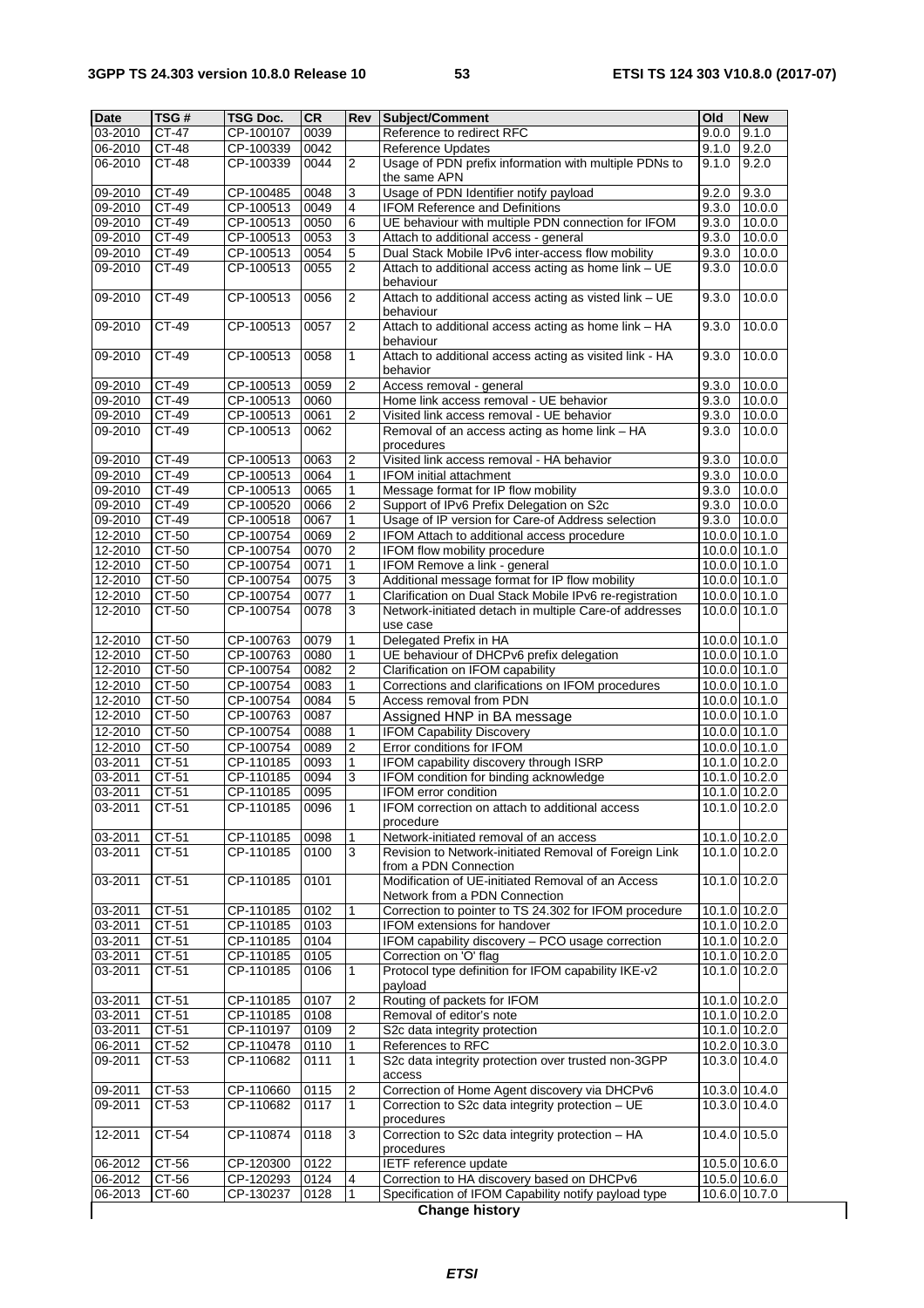| <b>Date</b> | TSG#           | TSG Doc.    | <b>ICR</b> | l Rev      | Subject/Comment                         | Old | <b>New</b> |                       |
|-------------|----------------|-------------|------------|------------|-----------------------------------------|-----|------------|-----------------------|
| <b>Date</b> | <b>Meeting</b> | <b>TDoc</b> | <b>CR</b>  | <b>Rev</b> | <b>Cat Subiect/Comment</b>              |     |            | <b>New</b><br>version |
| 2017-06     | CT-76          | CP-171051   | 0134       |            | <b>ILETF</b> reference update: RFC 6275 |     |            | 10.8.0                |
| 2017-06     | CT-76          | CP-171055   | 0135       |            | IIETF reference update: RFC 6276        |     |            | 10.8.0                |